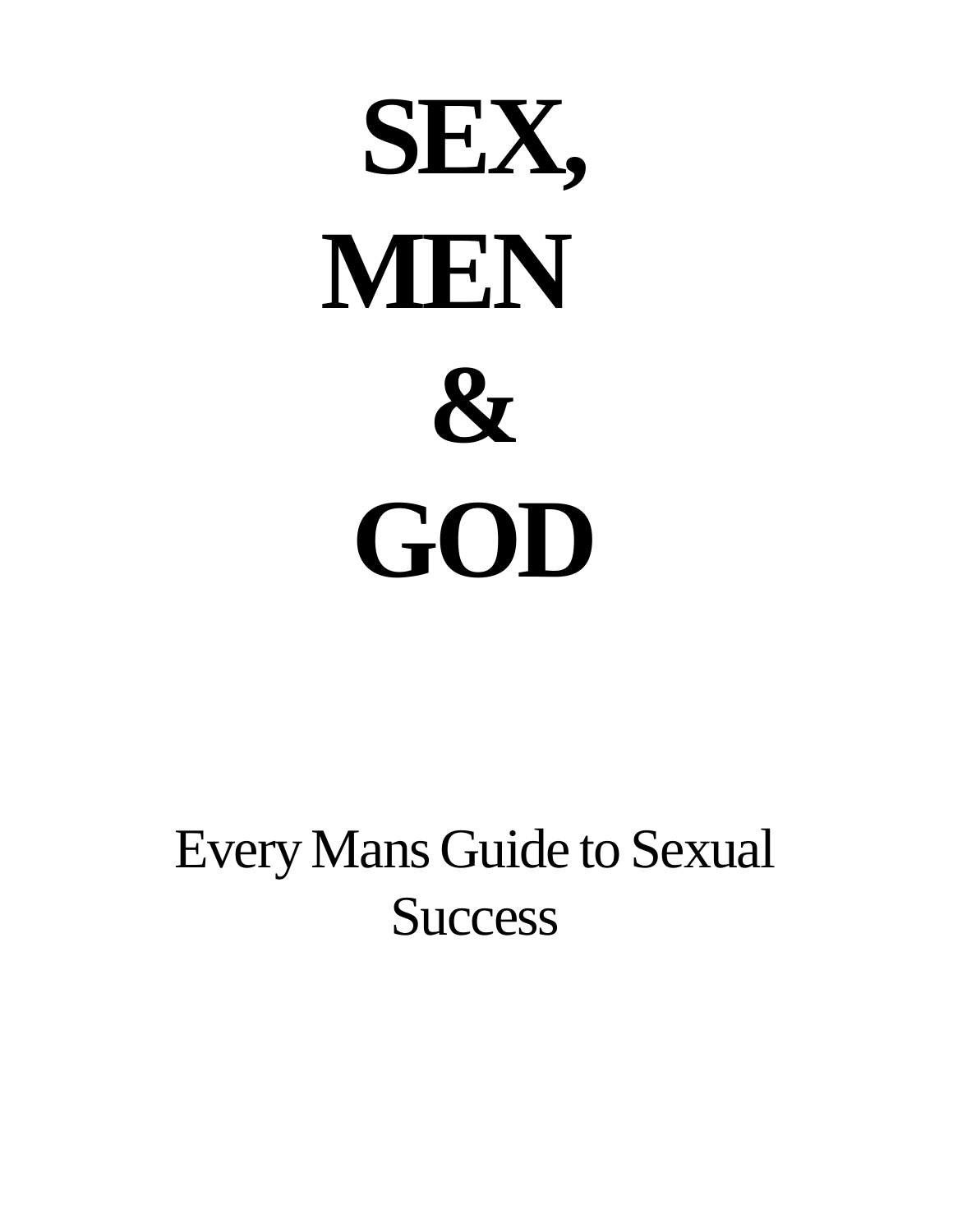### **Contents**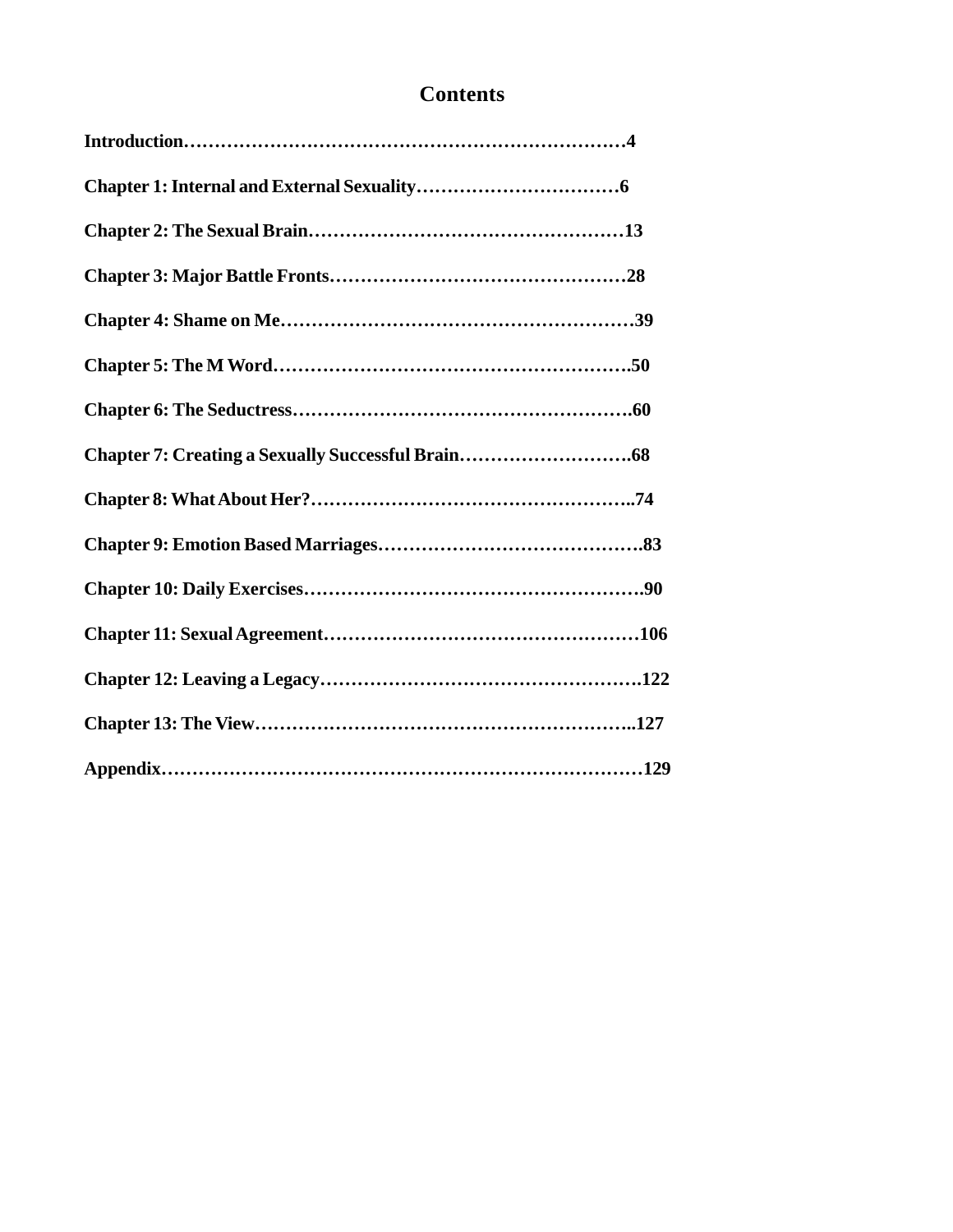## **Contents**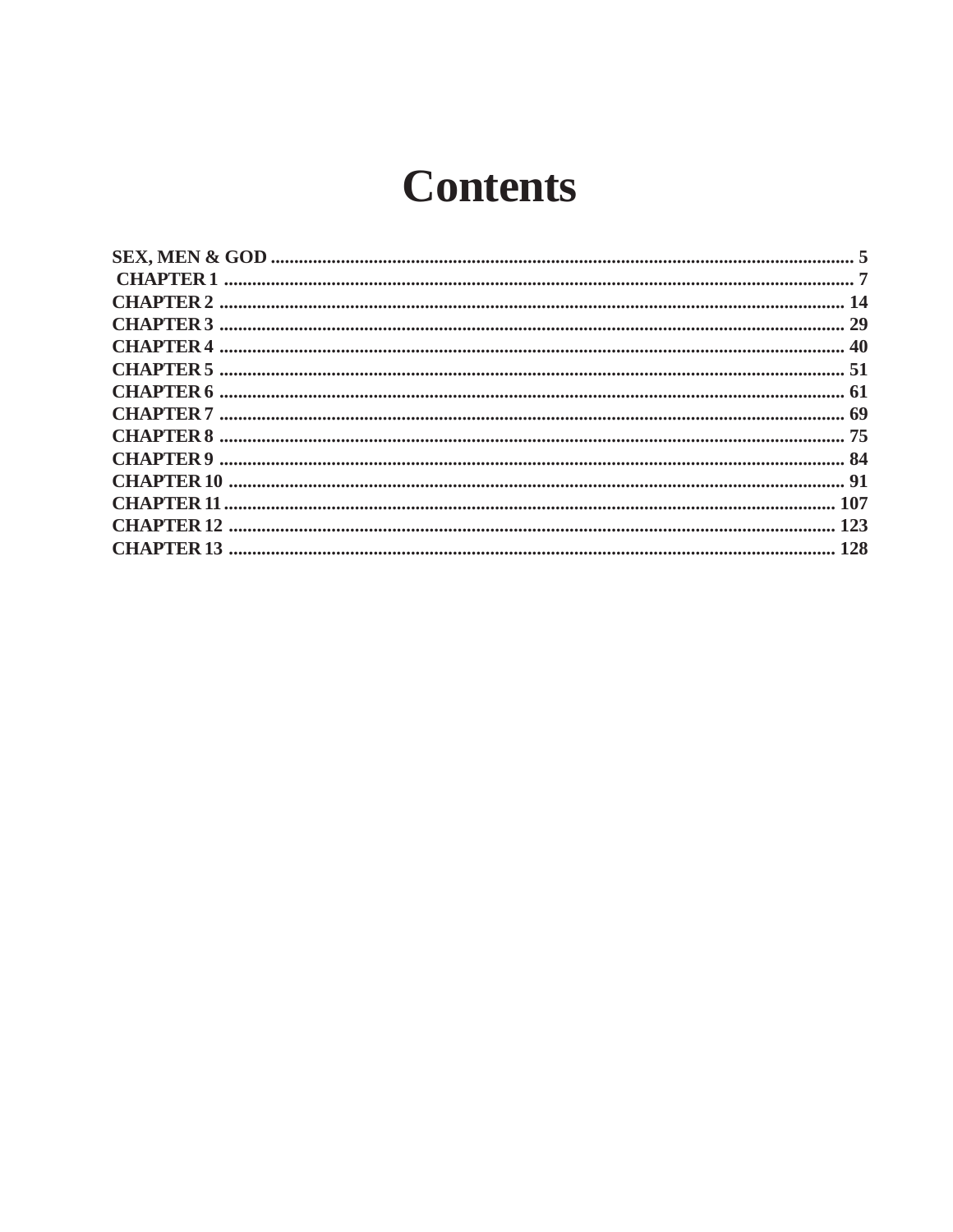#### **DEDICATION**

**Dedicated to the strong, the broken, the pure and not so pure. To all who are blessed to be men.**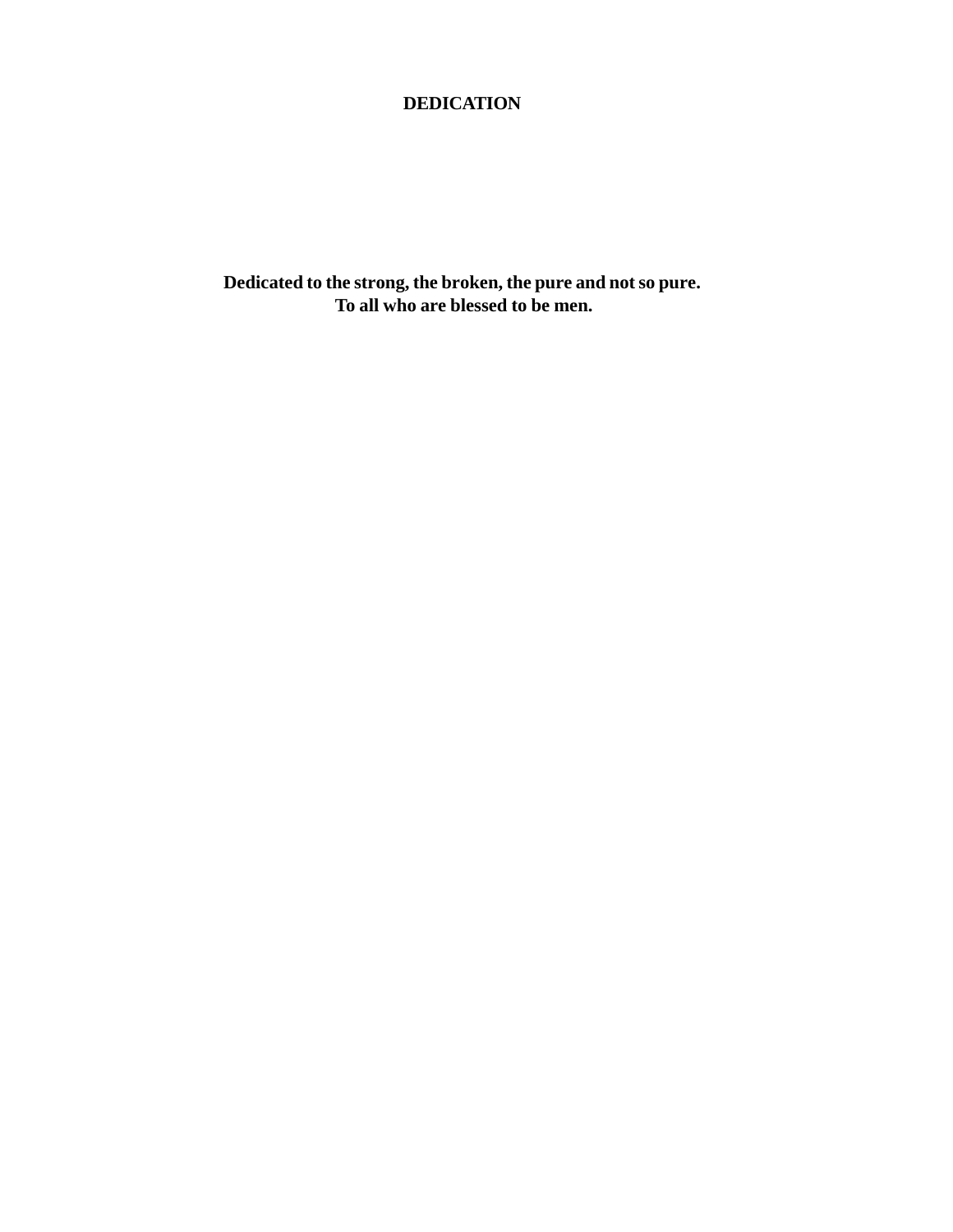#### **SEX, MEN & GOD**

#### **Introduction**

<span id="page-4-0"></span>I believe that God wants every Christian man to be sexually successful. He desires all of us to enter into the holy of holies where spirit, soul, and body intimacy occurs with your wife on a regular basis. He desires each one of us to have the skills to be spiritually and emotionally intimate outside of the bedroom so that we can be sexually successful inside of the bedroom.

Are you wondering what a sexually successful man is and how you can become one? I am asked this question and many more when I tell others that I am writing a book on men having successful sexuality.

Let me be perfectly clear, of all Gods great ideas, I think sex is by far one of the best. Don't you agree? I imagine the creator could have made procreation a behavior that brought little pleasure and only engaged our bodies completely detached from the wealth of a soul and spirit experience. What a bummer sex could have been.

Thankfully our maker decided to be very creative during this process. Not only is sex a time when your body goes though the most physiological changes, but also when engaging successfully inn sex you can get the highest chemical reward for your body.

As a therapist, I have counseled with thousands of men regarding sexuality issues. During this time, I have learned that many, many, men are not sexually successful. I have clocked in probably years of my life listening to men as they share varied stories of lack of sexual success. These men and their wives want to be sexually successful but even after several decades of marriage, they have not achieved sexual success.

Why haven't many men reached sexual success? Although it's different for every man, there are some broad sexual deficits that many men have. Firstly, from the start many have never been given reliable information about true sexuality from their fathers. While traveling the country speaking at men's conferences, I often ask men how long was their sex talk with their fathers. Well over 95% of the men questioned stated that it was under 3 minutes. So you can see how this lack of information from a sexual expert, your dad, can lead you on your own quest for what successful sexuality really is.

The second largest deficit perpetuating the lack of sexual success is the source by which young men acquire their sexual information. Their resources for sexual information at ages 14 through 16 are usually other 14 to 16 year old boys who never had sex but lie about it as well. Pornographic literature, the mainstream media, prime-time sitcoms, movies, magazines and now the Internet are the primary teachers of sexuality for man young men today.

Regardless of this deficit of information in your past, you can have a phenomenal three-dimensional sex life that will reach a plane of sexual satisfaction that you never thought was possible. Like others, early on I had been misinformed and had experiences that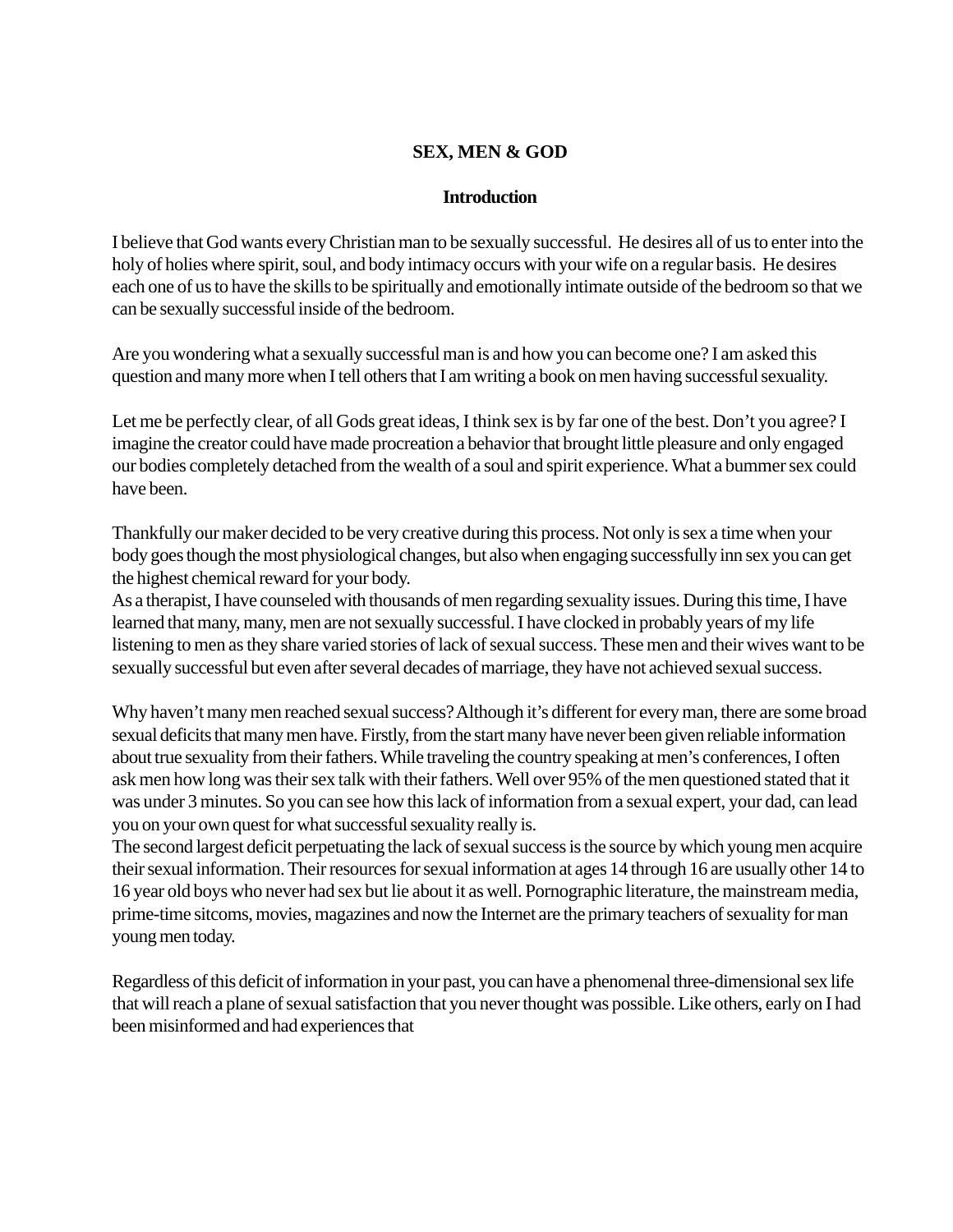could have kept me from sexual success but I kept searching until I found the information it took to get and stay sexually successful!

On the following pages you will be exposed to principles and information to bring you and other Christian men to sexual success. Once you taste sexual success, you will never be able to settle for less again—I guarantee it!

This journey, which I call Sex, Men, and God, is a process. Ahead of you is a journey where the equipping, informing and for many, healing will take place. The result is a sexually successful man who can be fearless in prayer, a threat to the enemy, and a blessing to his wife, family, church and community.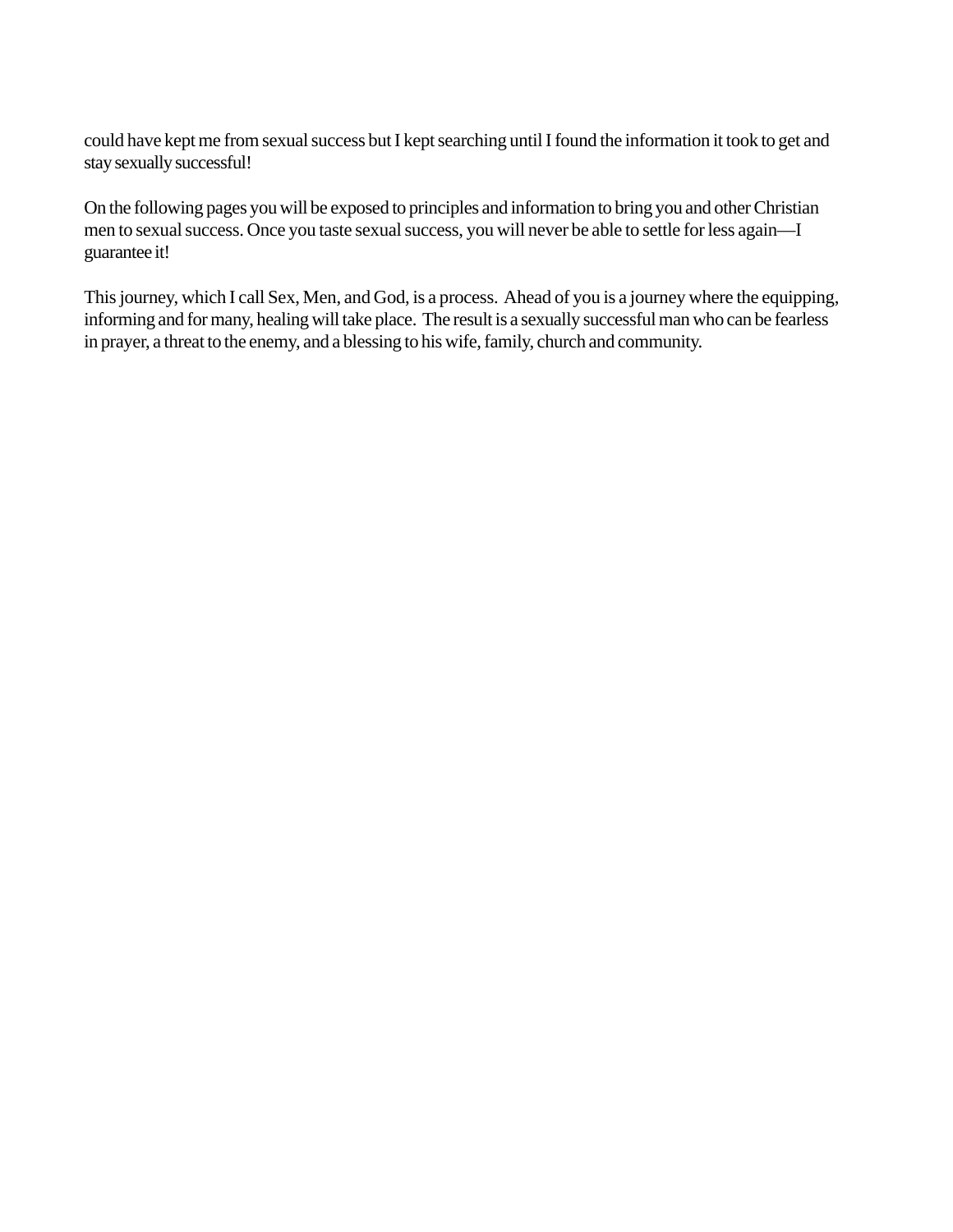#### **CHAPTER 1**

#### **Internal and External Sexuality**

<span id="page-6-0"></span>In the pages ahead we will travel through many facets of male sexuality. I think God's gift to men is our sexuality. We have it from birth to death. Men are many times misunderstood because of our God given desire to consummate our marriage regularly.

I believe that if men appropriately understood their sexuality they would have great and productive threedimensional sexuality. Realizing the value of their sexuality is a key in avoiding the pitfalls of misusing it and damaging oneself, one's relationship with God and future generations.

The enemy of our soul has concentrated his attacks heavily in this area of sexuality. He is fully aware that this gift, if misunderstood or misused, can lead to consequences that extend through family lines.

I have studied the Scriptures for almost 20 years now, and have clearly seen that God's Word addresses what I call both sides of sexuality. What I mean by this is that He clearly communicates about our external sexuality as well as our internal sexuality.

#### **External Sexuality**

What I mean by external sexuality is the actual sexual acts that you participate in with your physical body. These sex acts fall basically into two categories. The first category comprises sex acts approved by God in the context of a monogamous relationship with your wife. The second category includes sex acts that are disapproved and discouraged by God. This includes sexual acts with anyone prior to marriage and outside of marriage.

God was very clear about this in the Old Testament when he wrote the Ten Commandments to His people. In Exodus 20:14 we read, "You shall not commit adultery." Proverbs 5 doesn't mince words in describing how adultery leads to death. Look at Leviticus 18 for the expanded version of what God does not want us to do with our external sexuality.

#### **Leviticus 18**

The Lord said to Moses, "Speak to the Israelites and say to them: "I am the Lord your God. You must not do as they do in Egypt, where you used to live, and you must not do as they do in the land of Canaan, where I am bringing you. Do not follow their practices. You must obey my laws and be careful to follow my decrees. I am the Lord your God. Keep my decrees and laws, for the man who obeys them will live by them. I am the Lord.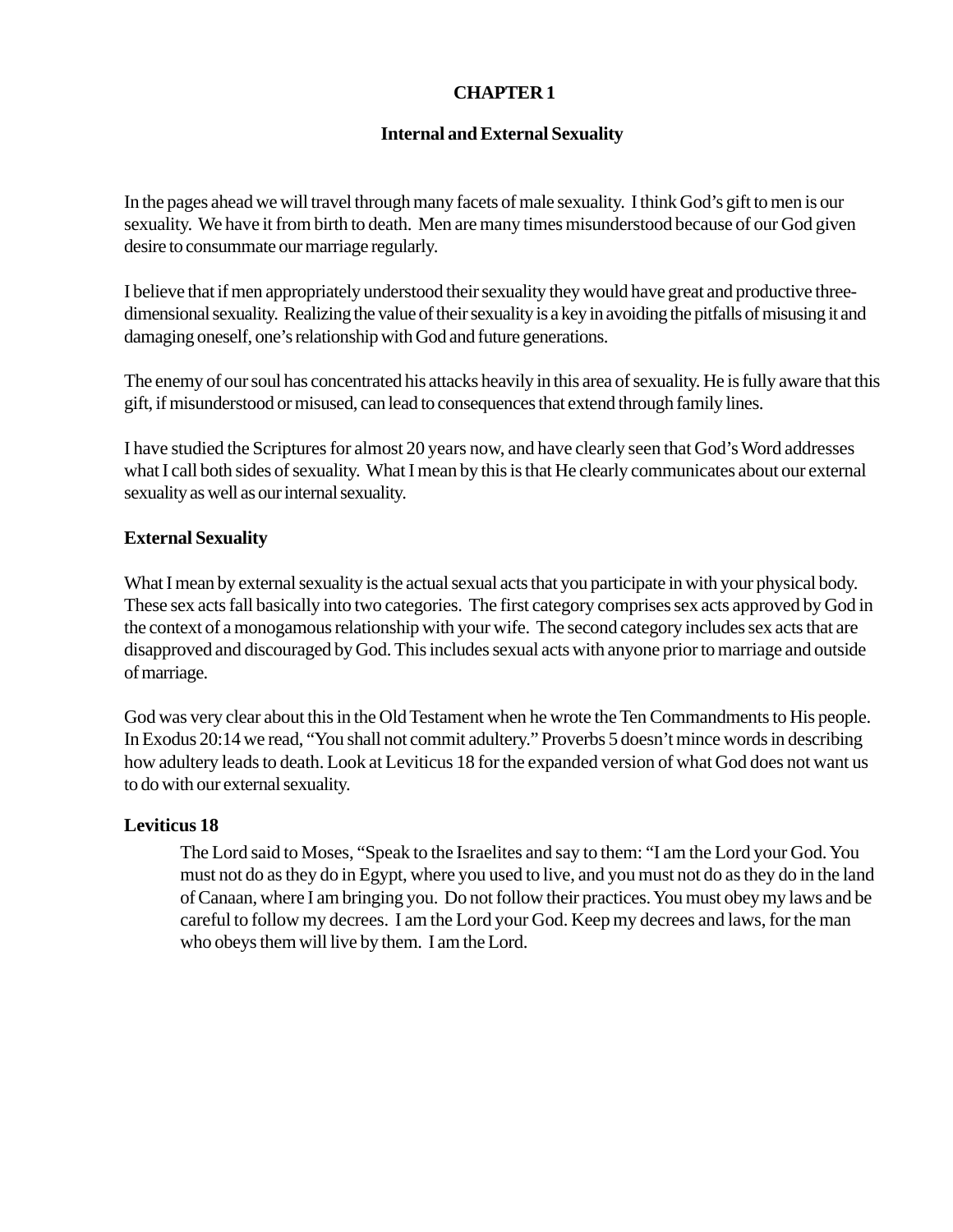No one is to approach any close relative to have sexual relations. I am the Lord. Do not dishonor your father by having sexual relations with your mother. She is your mother; do not have relations with her.

Do not have sexual relations with your father's wife; that would dishonor your father. Do not have sexual relations with your sister, either your father's daughter or your mother's daughter, whether she was born in the same home or elsewhere. Do not have sexual relations with your son's daughter or your daughter's daughter; that would dishonor you.

Do not have sexual relations with the daughter of your father's wife, born to your father; she your father's sister; she is your father's close relative. Do not have sexual relations with your mother's sister, because she is your mother's close relative. Do not dishonor you father's brother by approaching his wife to have sexual relations; she is your aunt.

Do not have sexual relations with your daughter in law. She is your son's wife; do not have relations with her. Do not have sexual relations with your brother's wife; that would dishonor your brother.

Do not have sexual relations with both a woman and her daughter. Do not have sexual relations with either her son's daughter or her daughter's daughter; they are her close relatives. That is wickedness.

Do not take your wife's sister as a rival wife and have sexual relations with her while your wife is living.

Do not approach a woman to have sexual relations during the uncleanness of her monthly period.

Do not have sexual relations with your neighbor's wife and defile yourself with her.

Do not give any of your children to be sacrificed to Molech, for you must not profane the name of your God. I am the Lord.

Do not lie with a man as one lies with a woman; that is detestable. Do not have sexual relations with an animal and defile yourself with it. A woman must not present herself to an animal to have sexual relations with it; that is a perversion.

Do not defile yourselves in any of these ways, because this is how the nations that I am going to drive out before you became defiled. Even the land was defiled; so I punished it for its sin, and the land vomited out its inhabitants.

But you must keep my decrees and my laws. The native-born and the aliens living among you must not do any of these detestable things, for all these things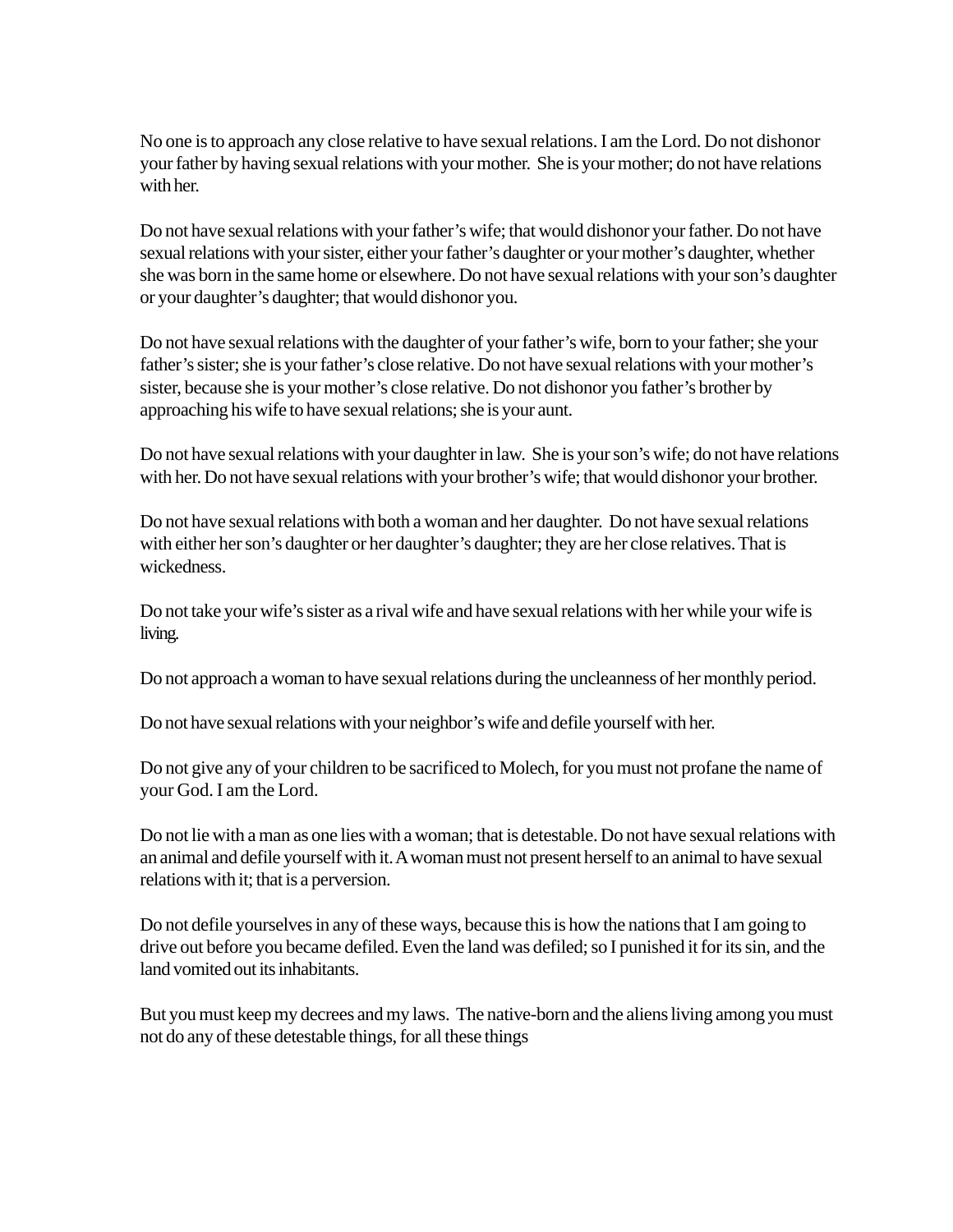were done by the people who lived in the land before you, and the land became defiled. And if you defile the land, it will vomit you out as it vomited out the nations that were before you. Everyone who does any of these detestable things—such persons must be cut off from their people.

Keep my requirements and do not follow any of the detestable customs that were practiced before you came and do not defile yourselves with them. I am the Lord your God.

Wow! What an exhaustive list of the shall-nots. You might say, "That's the Old Testament," but I believe it expressed God's heart for us, which is for us to be sexually pure. God is really clear here that external sexuality is only for your wife. I personally think He has received a bad rap for being so concerned about our sexual behavior.

As a sex therapist, I don't think there is one of those sexual exploits I haven't heard of being committed by men who call themselves Christians. I have been privy to their tremendous guilt and shame, often carried for decades by the men (and women) who have participated in such acts.

God isn't against sexual fun, but He is against us hurting ourselves with the gift of sexuality. I have never heard from anyone who has not felt some pain as a result of breaking God's perfect design for sexuality. God is a God of love, giving us the motive to have the absolute best sex of our lives.

I know many reading this may be feeling some regret over their past sexual behavior. Jesus came to set us free from all of our sin, including sexual sin. In our journey together I will walk you through how to heal in this area. I know He can heal, restore and give you sexual success all the days of your life. In the New Testament, the apostle Paul reveals to us more of God's heart so that we can avoid all sexual immorality.

In Gal. 5:19-21, Paul is very clear. He states, "The acts of the sinful nature are obvious: sexual immorality, impurity and debauchery; …orgies and the like." He continues in verse 21 to warn us, "… those who live like this will not inherit the kingdom of God." This is strong language in the New Testament about external sexuality.

We see similar exhortations throughout the New Testament, from Romans 1 all the way to Revelation 2 where the false prophetess Jezebel is leading church members into sexual immorality.

Sexual practices outside of marriage are wrong from God's prospective in both the Old and New Testament. We know this; it's been preached for at least two centuries, especially within evangelical or nondenominational Bible churches, and particularly in this last generation.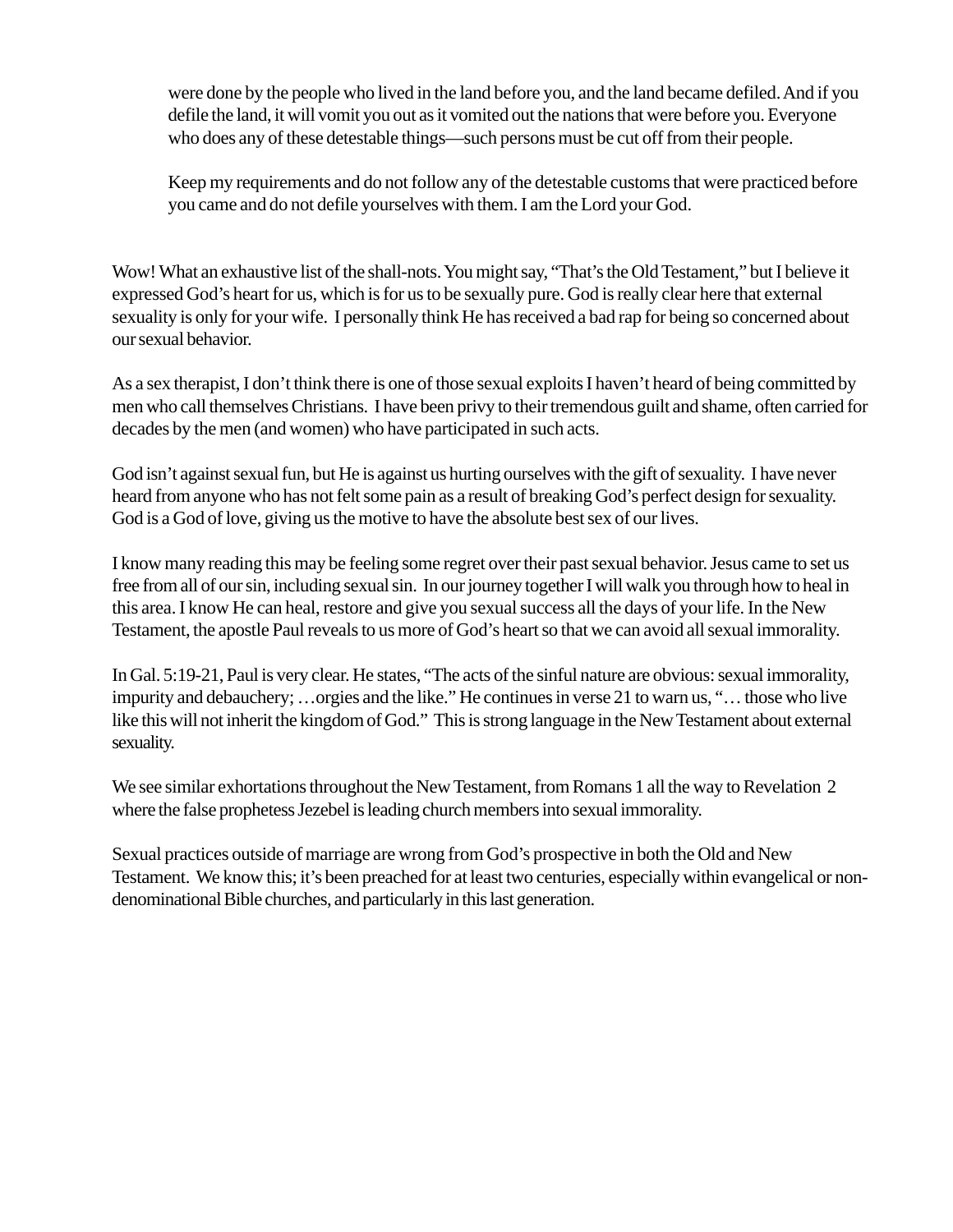I won't belabor this part because it may be so familiar that you actually tune it out. Much like a song you have heard over and over again, it can seem like background music you don't pay any attention to.

Tuning out is especially true of Christian men who grew up in church youth groups. They heard the message of "don't touch the girls" so often. They got the message and now they don't need to hear it again. Something that I find peculiar among these young men is that they only hear or understand God's Word as it applies to **external** sexuality. While they knew they couldn't touch the girls, they believed that they certainly could look and not get into trouble. This created a duality in among Christian men. As long as the outside appearance was okay, they could do whatever they wanted on the inside. That is clearly why we have to discuss both sides of sexuality.

#### **Internal Sexuality**

Internal sexuality is also a gift from God. It involves your sexual feelings, thoughts, fantasies and impulses. Internal sexuality is what you do with your eyes, your heart and your creative mind.

This part of your sexuality can go undetected by those around you. You can lust after another woman's body without anyone knowing. At least that's what many of the Christian men I have talked to believed in adolescence. They rationalized that as long as they only looked and didn't touch, they were good boys.

As adults this now may sound immature, but when you're a 14- or 16-year-old, what do you expect? The problem is that some men remain stuck at that level of thinking because they and their church have not adequately addressed their internal sexuality.

I want to go back to the backbone of our faith, the Ten Commandments. Earlier we discussed Exodus 20:14, "You shall not commit adultery." Now scroll down to the last commandment: "You shall not covet your neighbor's wife."

This mandate deals with our **internal** sexuality. God does not want us to lust, covet or sexually desire our neighbor's wife. I can imagine that some of you are already thinking, "Well, I have six neighbors on my street and I don't lust after or covet them, so I'm okay." That's not the point.

Jesus did a great job defining who our neighbors really are in the story of the Good Samaritan. Read the account in Luke 10:25-37 and you will quickly conclude that from God's perspective, a neighbor includes everybody.

Now you may be thinking, "Okay, if someone is married, then I should be a good boy and not lust after her." However, you may still think it's acceptable to lust after single and divorced women. Not exactly almost every woman you meet will be some man's wife at some point. So, the bottom line: Don't lust after **any** woman. Other Scriptures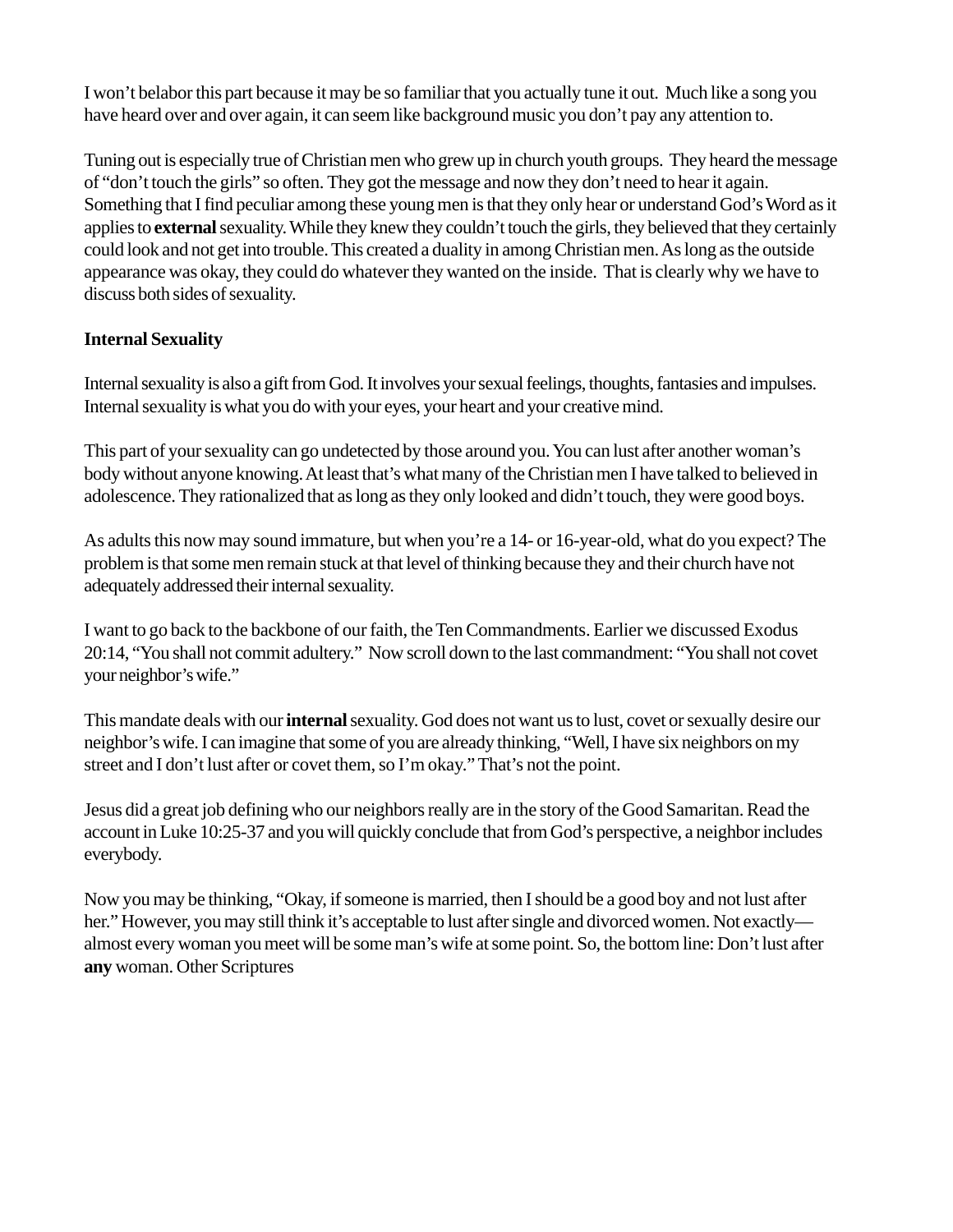back up this point, making it obvious that lust is indeed sin (See Col. 3:5-6, 1 Pet. 4:3-5 and 1 John 2:16).

Furthermore, Paul wrote to Timothy about a Christian man's relationship with all women. He states in1 Timothy 5:1-2, "Treat older women as mothers and younger women as sisters with absolute purity." Can you imagine lusting after your mom or sister? Since all women are included in this relational context, lusting after any woman as a sex object is undesirable and sinful since they are sisters, mothers and children of God our Father.

To repeat: Lusting after any female is wrong and constitutes sin in God's eyes. Yes, you may notice an attractive woman, but to make an object out of her and continue to check her out is wrong. Lust is the enemy of your sexual success and can lead you into all the wrong places.

James 1:15 provides a great long-term view of lust: "Then after desire (lust) has conceived, it gives birth to sin; and sin, when it is full-grown, gives birth to death."

I have seen this progression in thousands of lives. The lust often starts in one's teen years and spawns into other behaviors, such as viewing porn, fantasizing and masturbating. These practices continue into marriage. While they can go unnoticed by others, they leave the man spiritually impotent (dead). What started simply as lust becomes a full-blown lifestyle of secret sin. Secret or not, sin does have consequences.

More often than not, those consequences include the husband losing his relationship with his wife and family. I have seen this lived out over and over again. Lust, sin and death are a straight continuum unless the man turns his heart to God.

I like to compare lust to an apple seed. Inside that little seed is the map to create an entire apple tree. It's not instant and conditions must be favorable, but when the map is followed, it's inevitable that an apple tree will result. Lust works the same way. Your soul (mind, will and emotions) is the fertile soil in which this seed grows. You plant the lust, continue to "nourish" it and water it. Then whammo! Over time you reap sin and death. Remember that lust is an **internal** sexuality issue that must be managed in order to achieve long-term sexual success.

If you truly understand how powerful this little seed of lust is you will see why so often the Bible encourages us to run from it and not try to fight with it. God knows the power that seed holds. This is why we are cautioned in Proverbs 6:25, "Do not lust in your heart after her beauty or let her captivate you with her eyes."

Although others may not be able to see you lust, God does, and you will have to answer before Him for using your mind and time in this manner.

You will also need to understand that lust has the DNA code for destruction, sin, and death to those who plant her seed into their soul. Don't be childish in your masculine sexuality and think in any manner that it's okay to lust after any woman.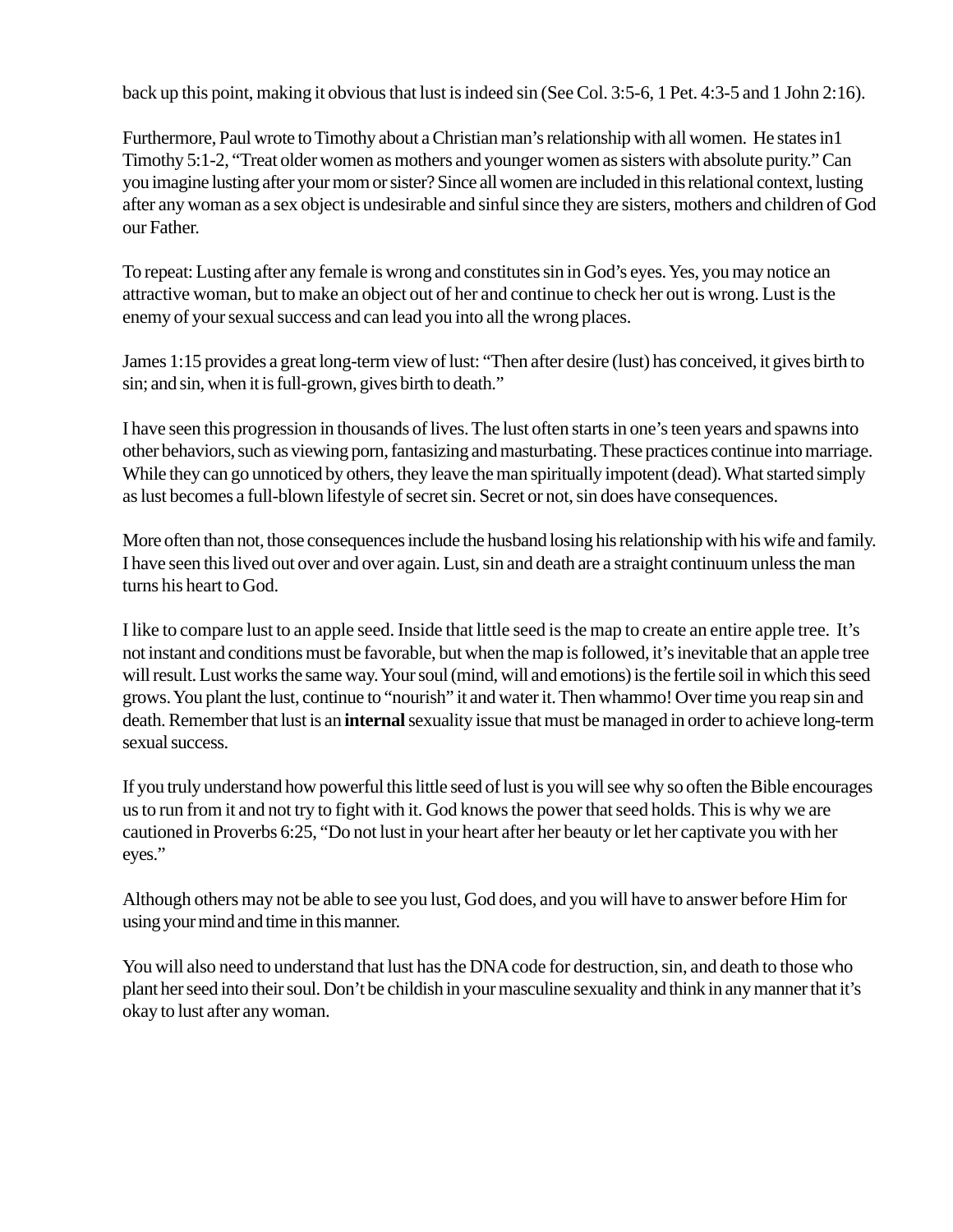Women are not on the planet for you to access their beauty by your standards. They are not to be scanned into your mind or heart in order to fantasize. These women are people, but more important, they are God's people. He does not permit lust and we shouldn't either.

#### **Tips on Overcoming Lust**

In a book I wrote several years ago called *101 Freedom Exercises*: *A Christian Guide for Sexual Addiction Recovery*, I outline several exercises to help men get and stay free from lust. The following is a summarization of some of these exercises, as well as a few more I have learned along the way.

**1. Pray for Them** – I personally have used this one successfully for years. When a person becomes an **object** of lust for you, you can turn them back into a **person** by giving them a relational context to God and others. Here is a sample prayer:

God I know You love and died for this woman and that You desire a relationship with her. I pray that if she doesn't know You, that You will reveal Yourself to her so she can know You for eternity. I pray for her husband (or future husband) that he will be a man of God, full of Your Spirit and wisdom. I pray for her children (or future children) that they will know and serve You all their days. I pray for her parents, that You would encourage them and bless their daughter.

Now how many women do you think the Enemy is going to present to you to lust after if all you do is pray them into the kingdom? The self-defense arts teach one early on how to block a punch. If the Enemy throws you a temptation, or your flesh just happens to kick up, pray and you will walk away feeling successful instead of guilty.

- **2. Look Them in the Eyes** If you start to lust after women when you gaze into their eyes, avoid their eyes! If you lust below the neck or waist, then keep your eyes above the neck so they don't travel over her body scanning her.
- **3. The One- to Three-Second Rule** In sex addiction recovery, there is a three-second policy: Don't look at a woman longer than three seconds. Living in the television and computer age, men can learn to scan a woman in less time than that. Regardless, keep your gaze very short. And remember, you aren't under any obligation to check out each woman that walks by.
- **4. Accountability** I find that if a man walks in the light in the area of lust he is less likely to struggle. James 5:16 says, "Confess your sins to each other, pray for each other so that you may be healed." It's great to confess your sin of lust to Jesus (1 John 1:9) but that will only get you forgiveness. Most of us who struggle with lust need **healing**. You'll only attain healing if you humble yourself to another man.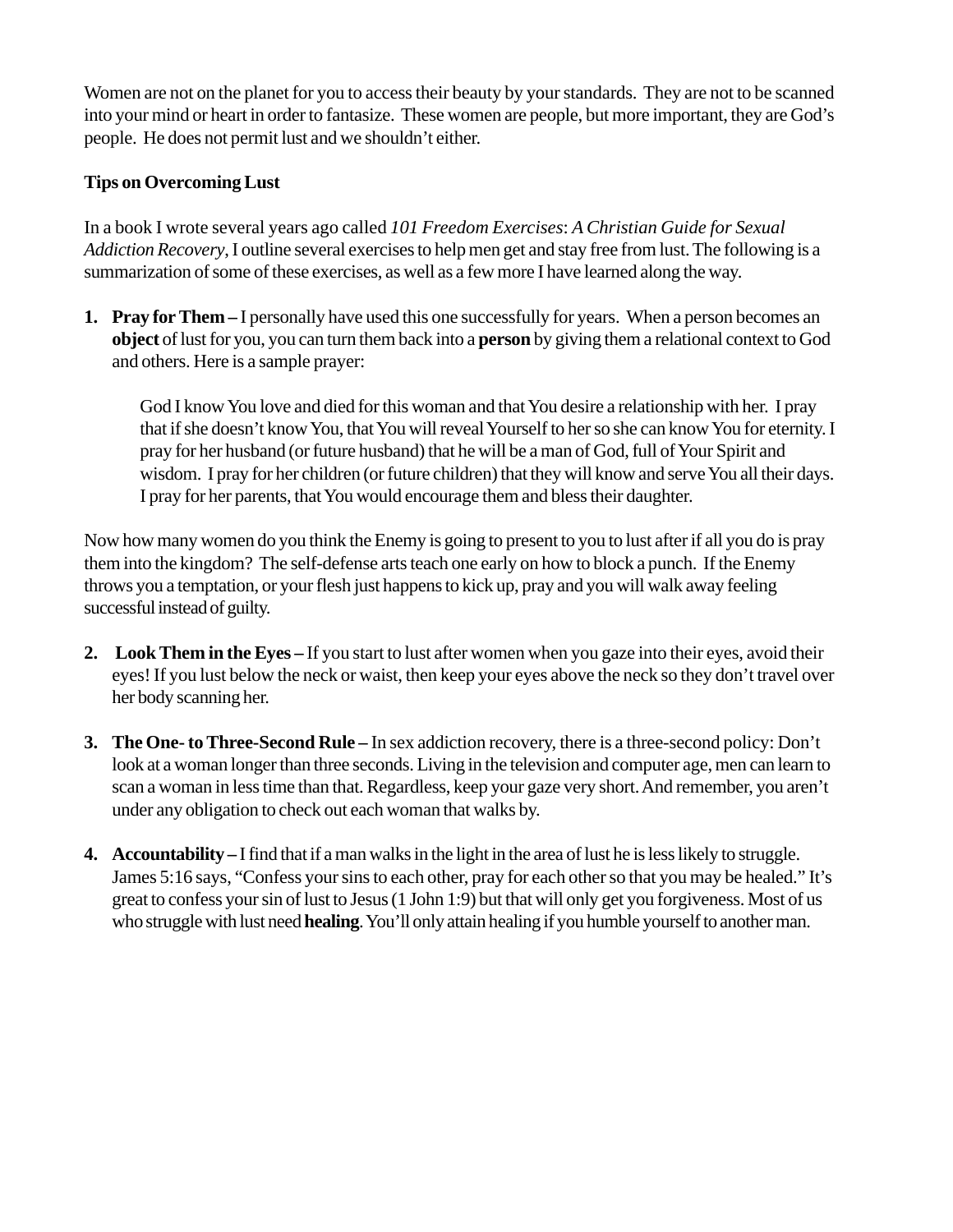Something powerful happens when you humble yourself to another man. I purposely say "man." Don't wimp out and try to do this only with your wife. Man to man, be honest with a brother in the Lord and you will see lust decrease tremendously. If you have an accountability partner like this, it can scourge the seed of lust that would otherwise bring a future harvest of sin and death. Accountability works! (See Eccl. 4:10.)

**1. Lust Log –** Some men in an accountability relationship keep a "lust log." This is simply a piece of paper you keep in your pocket. Each time you lust or objectify a woman, put a mark on the paper. Check in daily for 100 days with your accountability partner as to how you are doing.

Some competitive friends even make the man with the highest score pay for the lunch of the low scoring man each week. You'll be amazed at how quickly you can stop lusting when there is free food on the line!

Lust is a learned intentional behavior. You can unlearn lust. You can follow several admonitions of the Word of God to battle this lust. You can walk in the Spirit (Gal: 5:16) and not gratify the desire of sinful nature. You can use Romans 12:2 and transform your mind with Scripture. God's Word is a great tool to have at your disposal in this battle.

Moreover, we **can** fill ourselves with God's divine power, given to us in salvation, so that we don't follow evil desires according to 1 Peter 1: 3-4. I also like the verse in Colossians 3:5: "Put to death (or mortify) therefore, whatever belongs to your earthly nature: sexual immortality, impurity, lust, evil desires."

Well how do you put to death your earthly nature? Ted Haggard, my pastor at New Life Church in Colorado Springs, has a great way of explaining how every morning he kills himself. He gets in the prayer closet and asks God to strangle anything of his flesh, to destroy any sin patterns today. He asks God to fill him with the fruits of the Spirit, the fear of the Lord, and the power and might listed in Isaiah Chapter 11. I think it's a great idea and I use it regularly too.

I think you get the picture that God is concerned about both sides of our sexuality, which includes our outside sexual behavior and our inside sexual beliefs. I desire for every Christian man to have sexual success.

We are going to examine several facets of this precious jewel called male sexuality. I enjoy being made in His image, which includes my sexuality. I want to honor God with all of myself and I know you do too. In the pages ahead, the terrain will change with every chapter. By the end however, I think you will be able to connect with the integration of sex, men and God. All three can live together in unity, giving us the ability to be powerful men of God for our generation.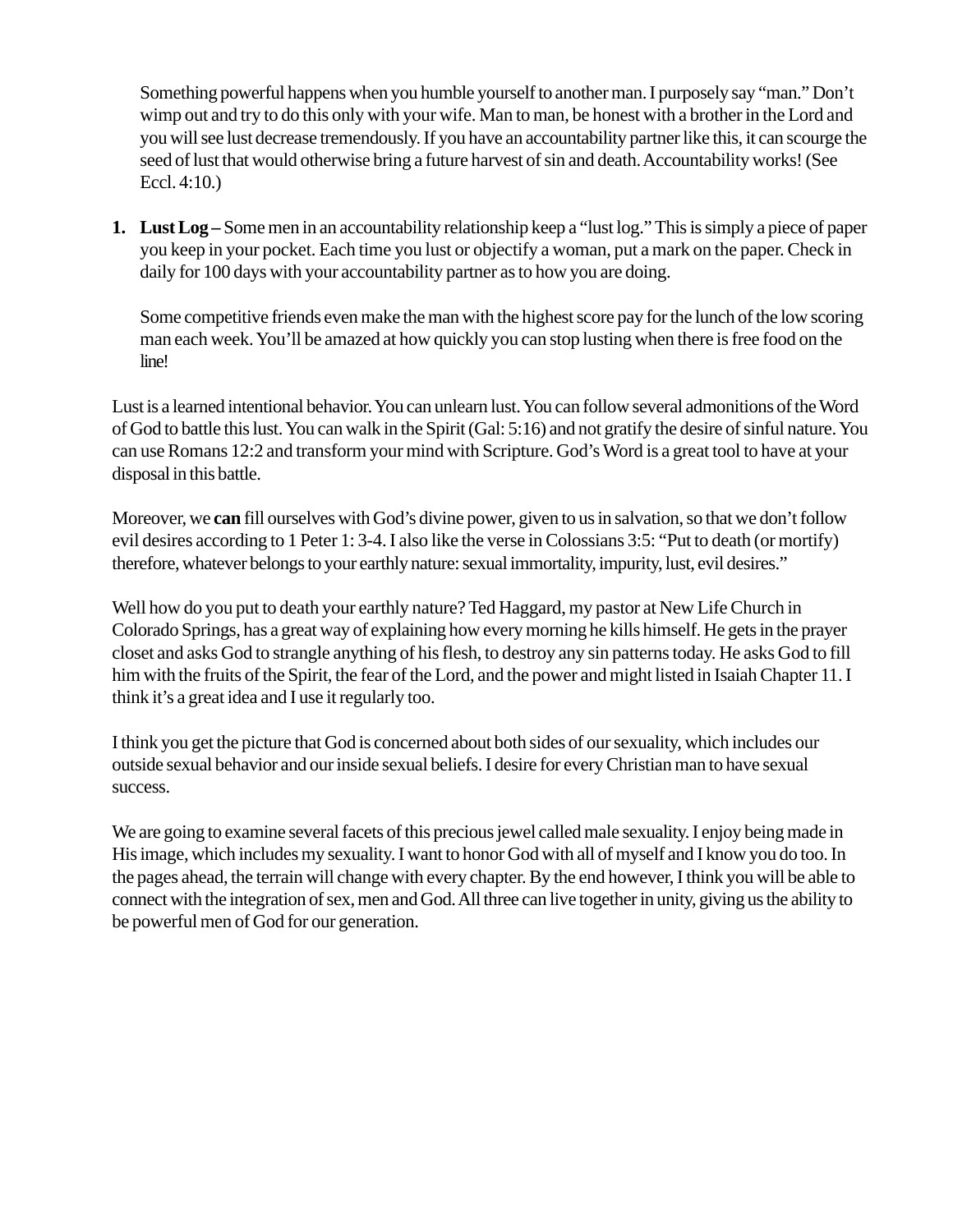#### CHAPTER 2

#### **The Sexual Brain**

#### <span id="page-13-0"></span>*" I praise you because I am fearfully and wonderfully made*" Psalm 139:14

The human creation was a marvelous idea. God took so much time and creativity in making our bodies that it would take volumes to begin to explain the beauty, complexity and all of the miracles contained in the physical body. This is no truer than in the aspect of male sexuality.

Changes occur in the male body during the sexual act, which make the male physical body look very different. It actually is physiologically different in many ways during a sexual experience. In this chapter, I will walk you through a very important aspect of some of these physiological changes that occur in your brain during a sexual release. This information will be very helpful to you in becoming more sexually successful in your marriage and will also help if there is any healing process that needs to take place from the past.

To be a sexually successful man, you must have a sexually successful brain. Typically what a man thinks about and focuses on is what he ends up doing. For example, how many men have spent money and time studying books about financial success, health or spiritual growth and after practicing the principles and techniques involved, eventually obtained it?

And yet with all the case studies that confirm that men think about sex many times throughout the day, why then are most men not having sexual success? I believe part of the reason is the manner in which men are thinking about sex, which is something we will discuss in future chapters.

Another reason is how one's brain has actually been trained about sex. This is by far one of the greatest gaps in a man's sexual education, and therefore I feel it is necessary to make it a priority in our discussion on sexual success.

To understand the role the brain plays in this area, you have to go back to a classic experiment. In college you may have learned about a man named Ivan Petrovich Pavlov, whose experimentation led to a groundbreaking theory called Classical Conditioning.

In Pavlov's experiment, he rang a bell and then fed his dog some food. The dog began to associate food with the sound of the bell, and salivated whenever it heard the bell ring. The dog's reaction was a conditioned, or learned, response to the stimulus. This Classical Conditioning basically means when you ring the bell, the dog expects to be fed.

This principle is very important to our subject of the sexually successful brain. When Pavlov's dog heard the bell and anticipated the reward, a neurological response was triggered and the dog prepared for food. Your brain goes through a similar process when you desire sex.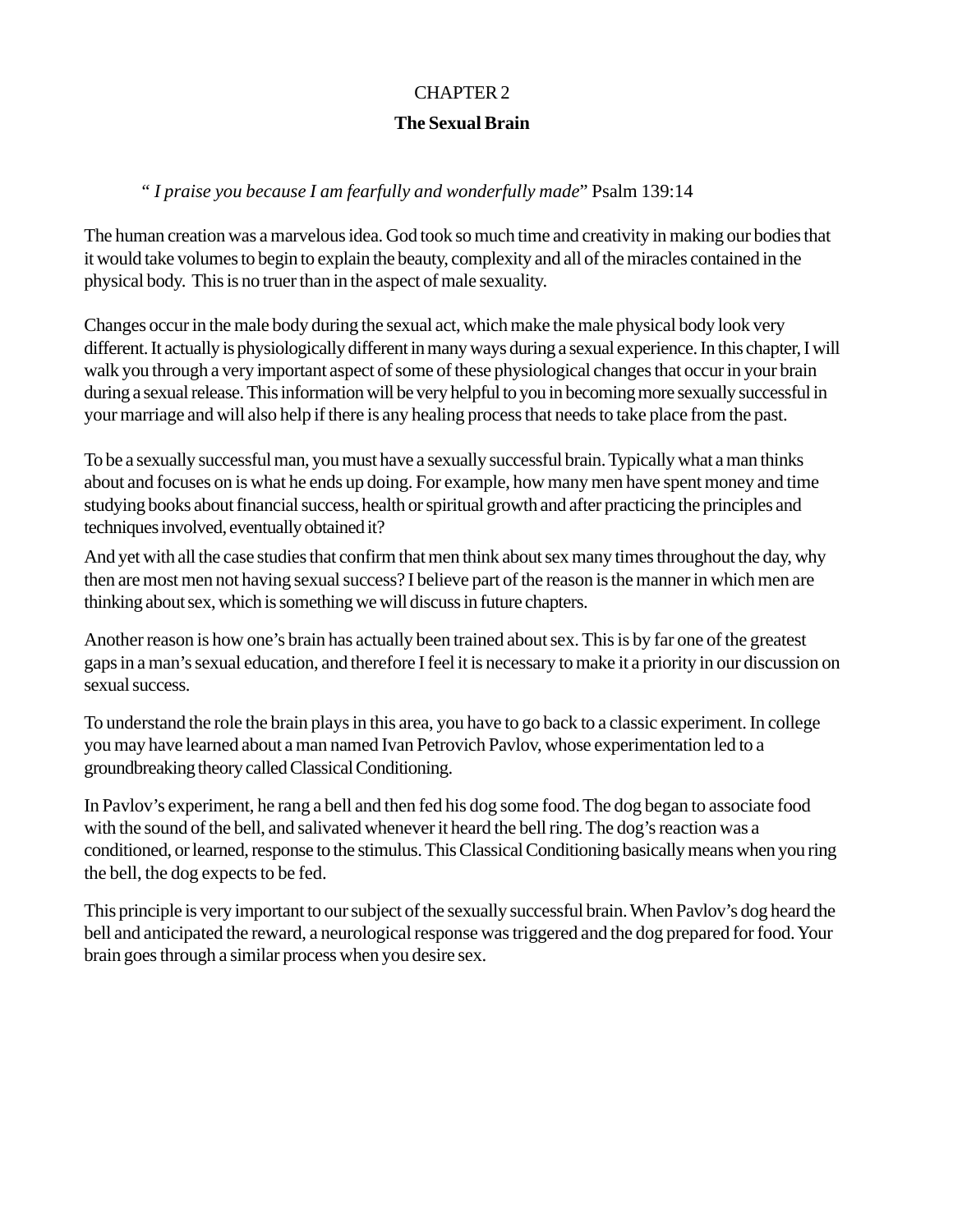During sex, chemicals called endorphins and enkephalins rush to the excitement center (preopticneuron) of your brain, filling it to the highest possible level. The result is a "reward" of sorts. Not even a "runner's high" compares to this feeling!

The preopticneuron is the section of your brain where excitement and risk are experienced. Men who take risks such as skydiving, bungee jumping or deep sea diving utilize the same part of the brain as sex does. However, sex, by far, produces the greatest chemical release, making your brain and body feel their absolute best. That's why men love sex, and why it's so appealing. Sex provides the big enchilada for your brain!

The following information will help you further understand the importance of your brain's role in achieving sexual success as a Christian man.

#### **Sex Glue**

As mentioned earlier, when you ejaculate, your brain receives its maximum chemical reward. This next step is critical to your success: Whatever you **look** at while having an ejaculation is what you will sexually connect to or "glue" to. Whatever your eyes are focused on when you sexually release—a person, image or object—will become etched in your brain as a photographic attachment toward that person, image or object. I call it "sex glue." After a period of having sex with the same person, when you see her, you are going to feel attached to her.

Isn't it just like God to design something that would make you totally happy with the wife he designed for you? This is the original thought God had in mind with this process — That as a man you would obey his word and you would not have sex until marriage. After marriage you would then start having sexual releases, just with her. Now when you look at her during a sexual experience, wham! You are glued to her. Over a short period of time she becomes your only chemical reinforcement for your sexual experience and you are totally happy with her regardless of her height, weight or proportions.

Now unfortunately most men reading this book may not have experienced sex totally the way that God intended. I want to share with you what can happen when you try things your own way sexually.

The following are two true stories of clients I had the privilege of counseling. The first client is Stan, a 48 year-old self-employed man. The second is Tom, who was a 38-year-old corporate professional making \$300,000 a year.

**\* \* \***

When Stan was a teenager he lived on a farm with his family. He reached adolescence with the normal sexual desires. Then, when he was in his teens, he began to be sexual with himself. The bed he slept on in his parent's house had uneven legs, so as Stan was masturbating, his bed would go bump, bump, bump, and it was heard throughout the house. The next morning everyone would laugh and joke about his behavior the night before.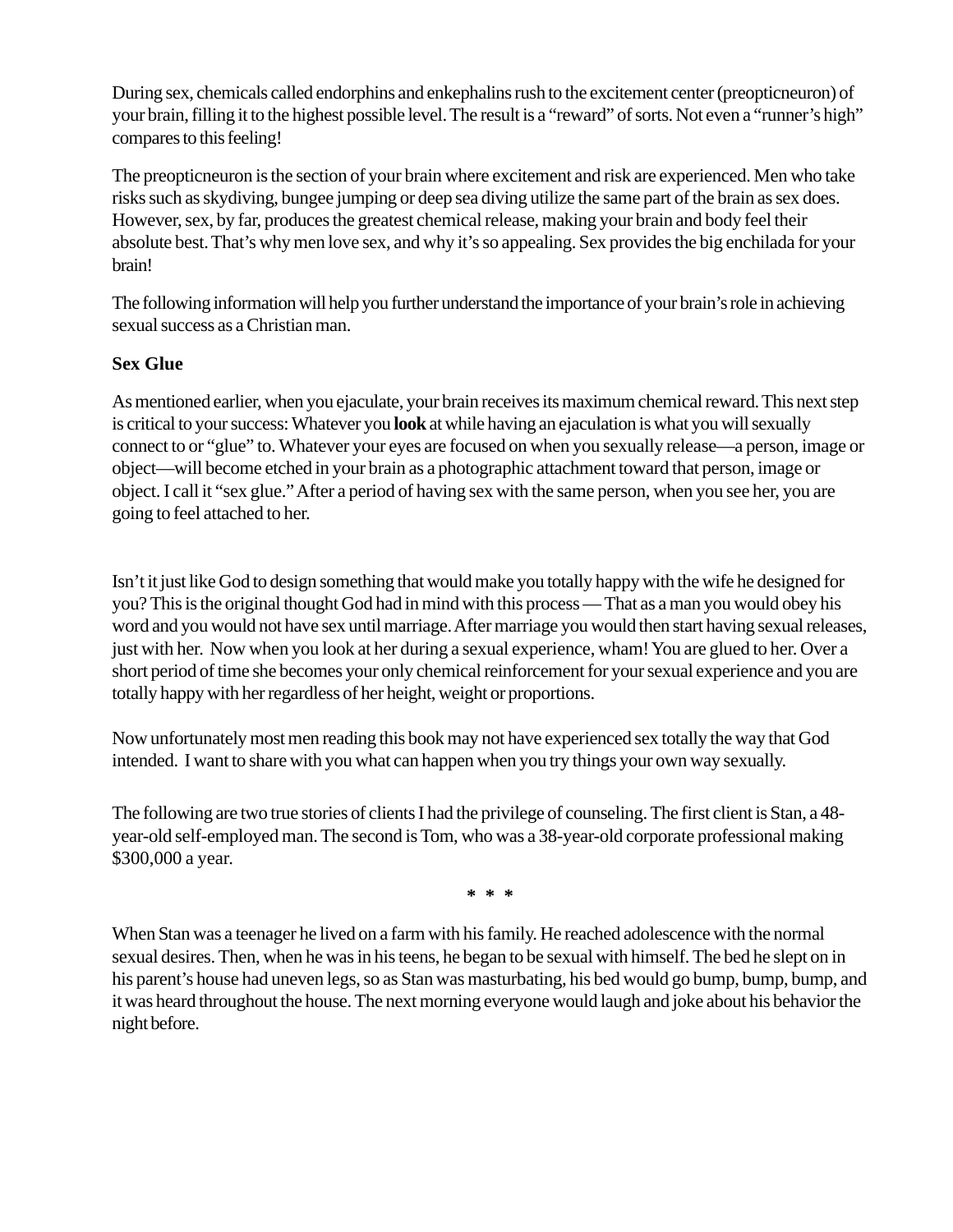Well you heard it said that necessity is the mother of invention. Stan, being a smart farm boy, found a solution to his problem relatively quickly. He would wait until everyone in the house was asleep. Then he would put his boots on and quietly walk out past the barn so nobody could see him. While being sexual with himself, he had the choice of looking up or down. Stan chose to look down. The boots he was wearing were in his field of vision. Now remember Pavlov's theory of ringing the bell and feeding the dog? You guessed it: Stan began to connect his sexual release to his boots. When Stan finally called for help, he was 48 years old. He had never masturbated or had sex with a woman without his boots on. He had a full wall for his boot collection. This is a true story of a man who attached his sex glue to the wrong thing.

**\* \* \***

Tom is a corporate climber who trained his brain for sex while viewing pornography. Tom had a particular habit with pornography that is different from most. He used to cut off one of the woman's legs in the picture or take a black marker and scribble over one of the legs. Throughout his teenage years and adulthood he kept up this behavior of masturbating to one-legged woman.

Tom, being an attractive guy, married an extremely attractive woman. His wife could easily have been a model. Tom, however, didn't want to have sex with her. Why not? Because she had two legs! Tom connected his sex glue to one-legged women. He had no desire for his beautiful two-legged wife. Remember, ring the bell, feed the dog. Even though one's habits don't seem to make sense, the sex glue they produce is real. The sexual conditioning of your brain is probably one of the greatest determining factors to your ultimate sexual success as a Christian man.

After counseling, Tom is back on track and applying the principles of this book. He, and his brain, now want and desire to have sex with his beautiful wife. I could go on and on about the many things men have sexually attached themselves to.

**\* \* \***

I have said all this to illustrate that the "ring the bell, feed the dog theory" applies to many people, even Christians. Consistent viewing of anything or anyone during a sexual experience creates a sexual desire for that object or person. Now that you're aware of this principle, let's look at how you may have trained your brain. Sadly, many men have trained their brain hundreds or thousands of times by being sexual with themselves before their first sexual encounter.

#### **Sexual Conditioning**

If you were sexual as a teenager, you created a pathway in your brain for a sexual attachment. You probably chose one of several options that fall into four major categories: images, fantasy, people and objects. Let's walk through these four categories thoroughly so that you can conclude what your sexual conditioning was as a teen.

Option 1: Images – Many teenagers have clocked in hundreds of hours reinforcing their sexuality with images from pornography. Teens who don't have access to pornography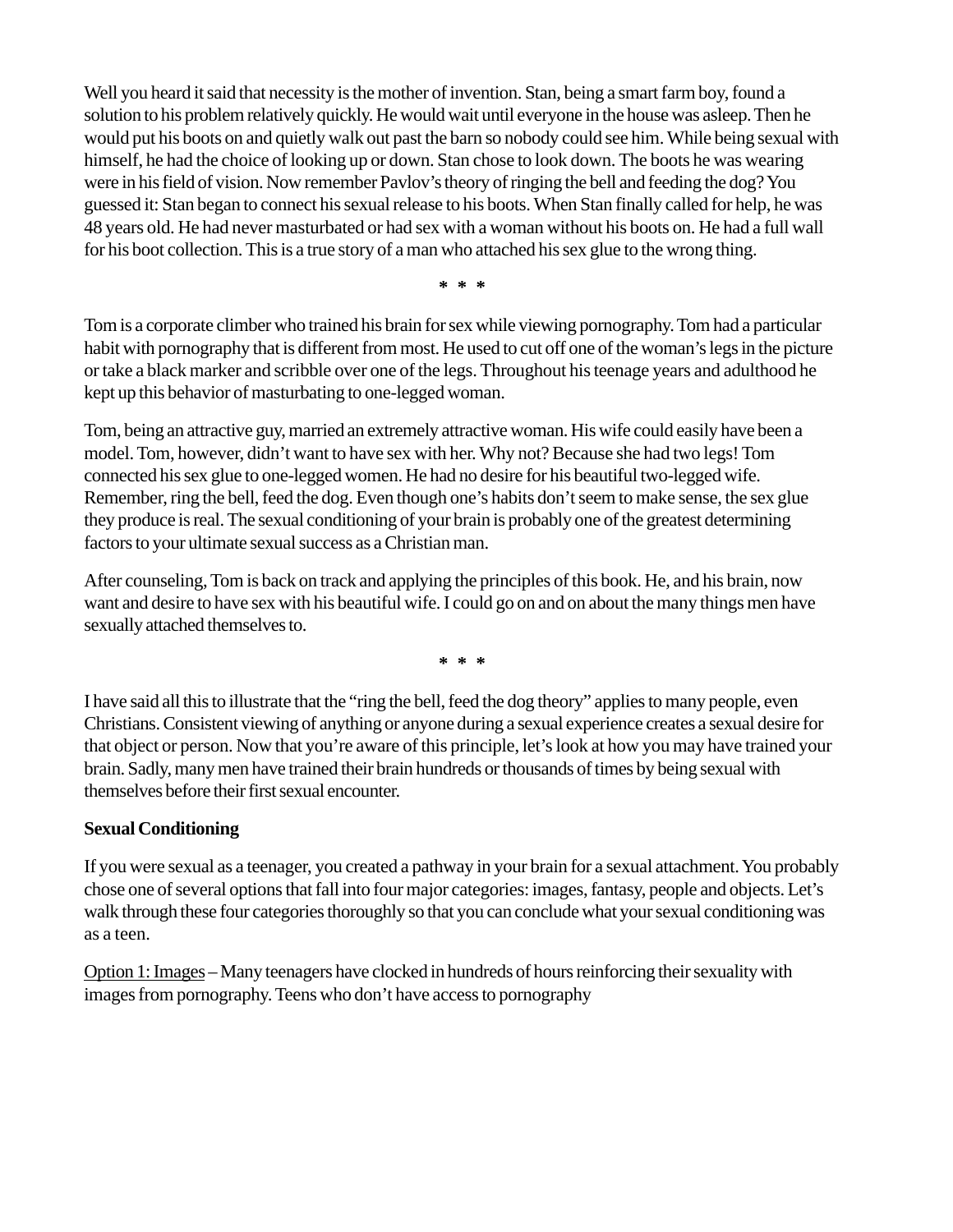often view lingerie catalogues. Adult men spend countless hours viewing pornography in magazines or on the Internet. Thus they have created a neuro-pathway that craves such images for its satisfaction.

Option 2: Fantasies – Some men, not having access to pornography, did what they thought was the next best thing—they made up their own images, fantasies that can become endless for their sexual stimulation. They may have imagined people they knew or people they wish they knew and placed them in their fantasy world. Some have created infinite encounters that include a myriad of sexual behaviors. This type of sexual conditioning can be combined with images or it can solely involve fantasy.

Option 3: People – Some men experienced sex for the first time and thereafter in a healthy monogamous relationship. In their conditioning process they connected to a person who cared for them, and sex was a part of their relationship. Sex for them was more about "connecting" and not just the act of sex.

Option 4: Objects – Some men connect to specific clothing or other objects. Others condition themselves sexually to a woman's body but have no connection to her as a person. These men engage in one-nightstands or solicit prostitutes. They condition their sexuality in an object-type manner. They believe sex is not about relationships, but about objects.

**\* \* \***

You can see how each man's sexual conditioning experience can be very different from someone else's. Some men began their sexual conditioning before becomming a Christian and some after. Sexual conditioning explains why some men have sexual fetishes, preferences and desires. Any sexual behavior combined with repetitive conditioning can become a sexual choice for you.

Now that you understand better the principle of "ring the bell, feed the dog," you can also understand the principle that anything can be the "bell," such as pornography, fantasy, people, and objects. Any teenager can knowingly or unknowingly establish either a sexually successful brain or a sexually distracted brain.

#### **Brain Pathways**

Now let's examine the three different brain pathways you may have developed for sex. I have been studying the brain pathways of men for many years. I will be explain each and give you the formula for discovering your own. Before I begin, I do want to encourage you that it doesn't matter how you have developed your brain. With this book you can still learn how to retrain your brain to be as successful sexually as you desire. Christ meets you where you are — even sexually. He then gives you His spirit and wisdom to retrain your brain to give Him glory.

**\* \* \***

Brain 1: The Uni-focused Brain – During adolescence, a teenager's brain is typically quite undistracted. If the teen began to masturbate during adolescence and continued in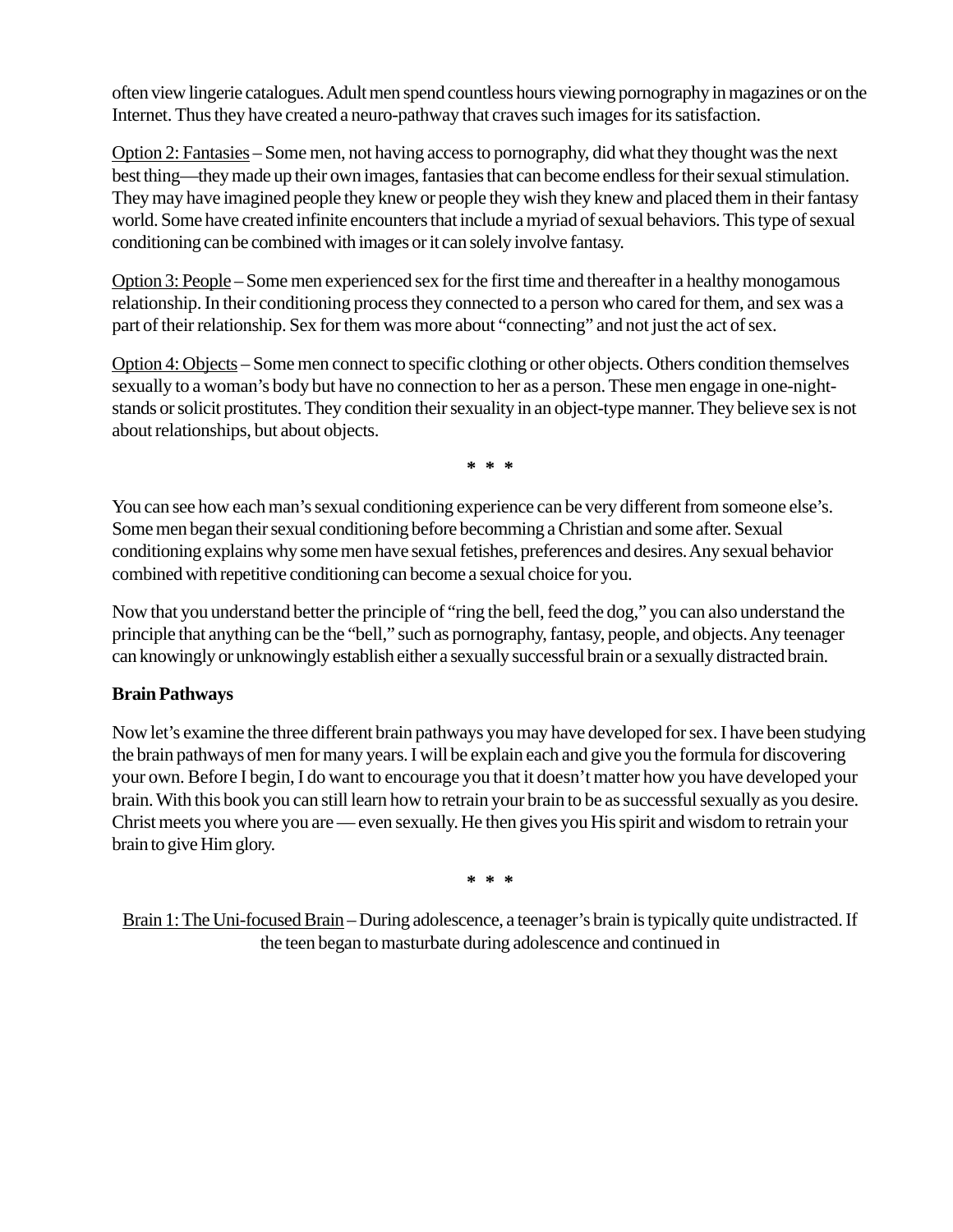young adulthood, without ever creating a fantasy world, without using pornography or other stimuli for attachment or nurturing, then he basically masturbated with no feelings of guilt or shame involved.

This person may have had sexual encounters prior to marriage, but the encounters were characterized by a more or less loving relationship. The stimulus of the brain was usually monogamous in this relationship.

When this man married, most likely he intuitively had sex in a connected manner (we will discuss more about this later). Sex for this man is relational, sensual, and intense. He stays monogamous and if he does masturbate, it is occasional, never compulsive, and it is not really connected to anything. Here is what this brain looks like during pre-marriage and post-marriage:



#### **Diagram 1**

Notice that the thickness of the pathway for this neurological reinforcement is huge. Such a brain has been reinforced by one "bell": that of his wife. When this man's brain thinks about "sex," it thinks of the woman he has had a long-term monogamous relationship with. His brain is very satisfied with his sex life because he is satisfied with his wife relationally and physically. This man may notice other women, but he is totally satisfied sexually by his monogamous relationship. She may or may not be attractive to others, but to him, she is the most attractive woman alive.

This man's brain has little to no sexual distractions. It allows the owner the time to focus on the rest of his life, as he deems necessary. This man is most likely to stay monogamous. Just as some men intuitively understand wealth, health and other important issues in life, the owner of this brain is, in all probability, intuitively sexually successful.

Brain 2: Dual Focused Brain – The dual focused brain often develops during adolescence due to sexual reinforcement behavior. It begins when a teen masturbates and at the same time views pornography, engages in fantasy or attaches to an object. The person with a dually focused brain typically has a habit of masturbation, the frequency of which is quite regular during adolescence and early adulthood and coincides with connecting to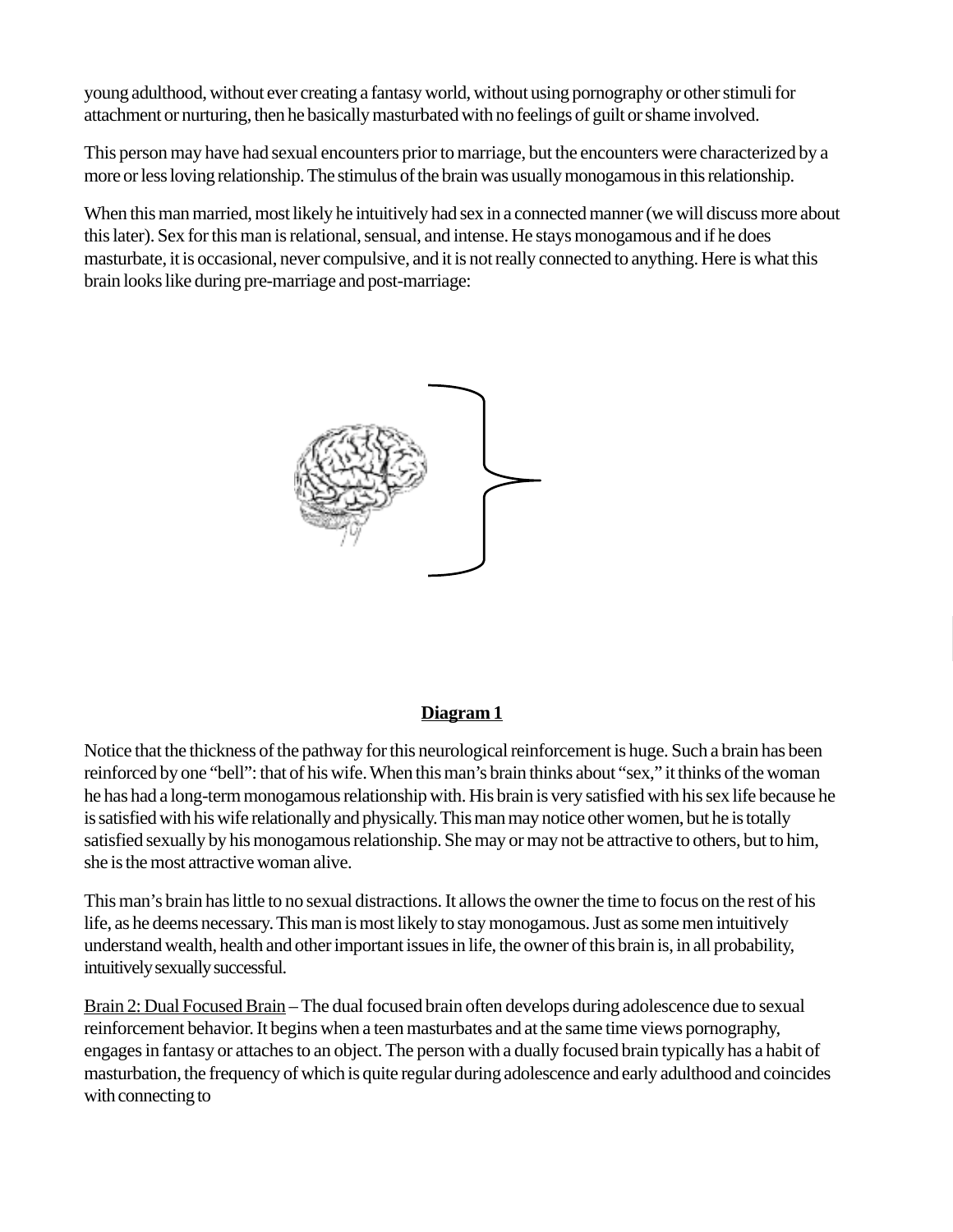something other than a person. During adolescence, sexual experimentation overall is usually non-relational. In order for this man's brain to initiate an orgasm, he has to move into a disconnected state with an object, fantasy or pornography. He may have had periods of recreational sex during adolescence, but his brain will primarily be sexually conditioning him to prefer fantasy, pornography, objects or the use of people as objects.

During marriage the person with such a brain is usually not content. Sex with his wife becomes less than exciting due to his inability to be intimate or solely conditioned toward his wife. He often will complain about sex or her "imperfect body." This man's brain will usually maintain dual sexuality, which his wife may or may not be aware of. He may be having a secret life of masturbation with the involvement of pornography, fantasy or objects. This man may technically not be having sex with others, but his sexuality is definitely split. If, however, his brain has the opportunity to fulfill its fantasy, the urge to give in to that behavior in the future will be overwhelming.



#### **Diagram 2**

Brain 3: Multi-Focused Brain – This man's brain is by far is the most sexually fractured. In my professional experience, it really never experiences sexual contentment. During adolescence, his brain has no guidelines whatsoever. He masturbates regularly and compulsively. His brain may have chemical imbalances or psychological deficits. Sexual release is achieved by compensating and balancing.

During adolescence, his brain often attaches to three of the four sexual conditioning behaviors: fantasy, pornography, objects or the use of people as objects. He rotates any of these to have his sexual "fix." For this man's brain it's all about sex. If he experiences intimacy during sex, it will be sporadic or rare.

The man with the multi-focused brain often has difficulty in relationships and marriage. He believes the world is all about getting his needs met. This man can function at work, but is often working or earning far beneath his potential. As he develops a monogamous relationship, intimacy is often difficult throughout the entire span of the relationship.

This man may engage in sexual behavior outside of his marriage relationship, but he doesn't see much wrong with this because he believes everyone else is doing it and that it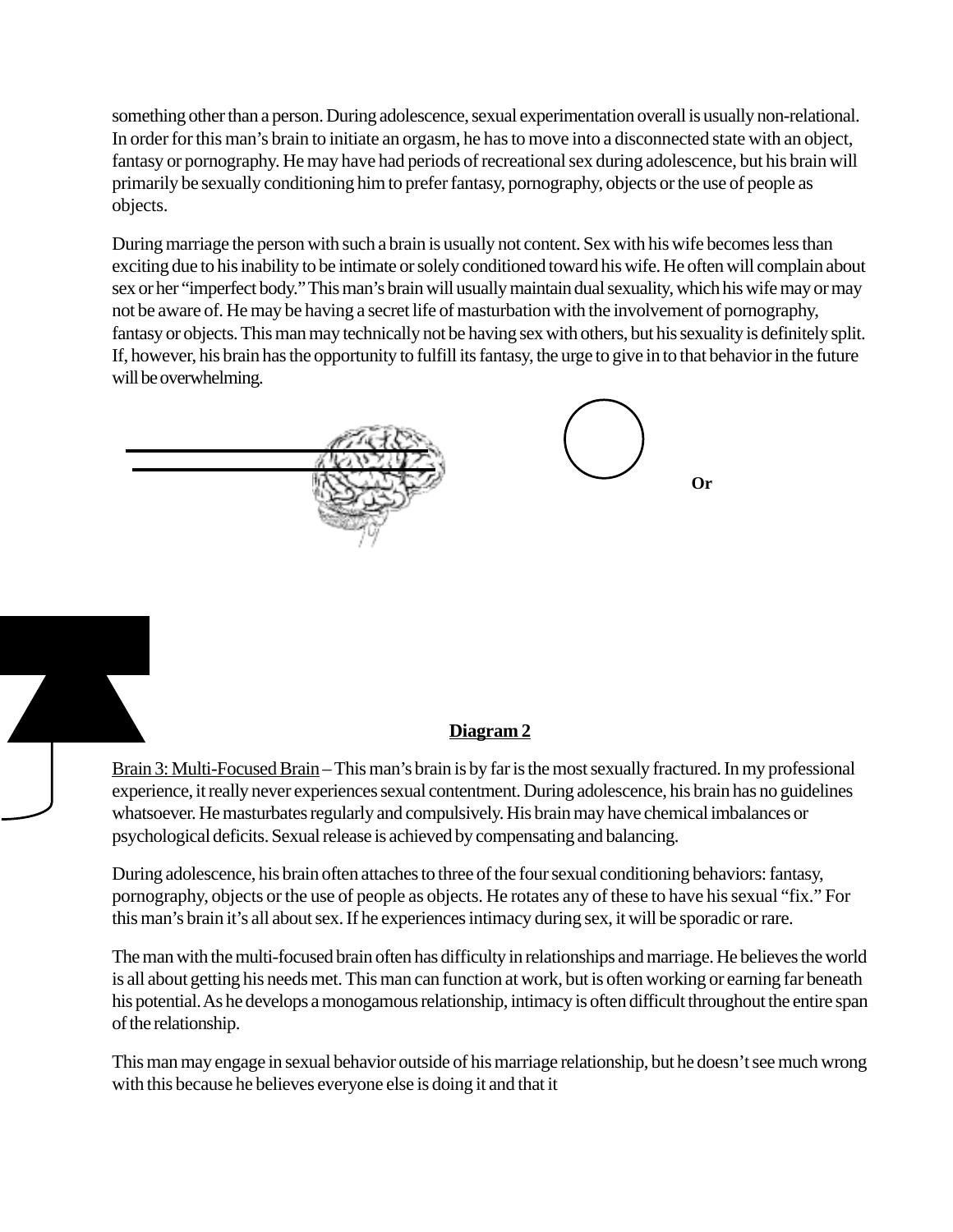was "only sex." More than likely, this man struggled within his family of origin and has experienced sexual abuse, sexual addictions or sexual anorexia (which I'll discuss later).

Such a man is very defensive when talking about his objects of sexual pleasure because his brain has become dependent on the chemical high combined with the altered state he has created during his sexual release. Discussing the negative effects of his behavior with him would have results similar to saying something negative about someone's wife.

**\* \* \***

As you can see, not all men have the same sexual brain. Your brain pathway and the sexual conditioning it has received will predetermine the position of sexuality that you believe.

For example, the sexually uni-focused brain will bend toward monogamy and will receive the best sex within a monogamous relationship for life. The dual-focused brain is often torn between conservative sexuality and whatever his pornographic consumption dictates to him. He often feels that if he could have this type of sexuality, then he would really be happy.

The multi-focused brain is not really concerned with long-term happiness. This is irrelevant and a concern only for others. Happiness is only for the moment. The adventure is an experiment with a new object. He is by far the most liberal, and any attempt at compromise would be seen as a personal attack of his individual rights.

So you can see how your brain and its sexual conditioning not only dictate your neurological preference and your current sexual appetite, but also your psychological and philosophical paradigm about sexuality. It is very important to realize that previous sexual conditioning lays the foundation for your current sexual paradigms.

This discussion comes early in this book because as you travel the road to sexual success, some of the neurologically reinforced paradigms are going to jump right out at you. Be prepared for this to happen as you continue reading.

I've encountered similar issues in the past when I have counseled with couples on their finances. People have different family and cultural beliefs about money, and different spending habits that can stem from adolescence or adulthood. One person may strive to conserve money while the other may easily squander it. One path leads to financial success, while another leads to great debt.



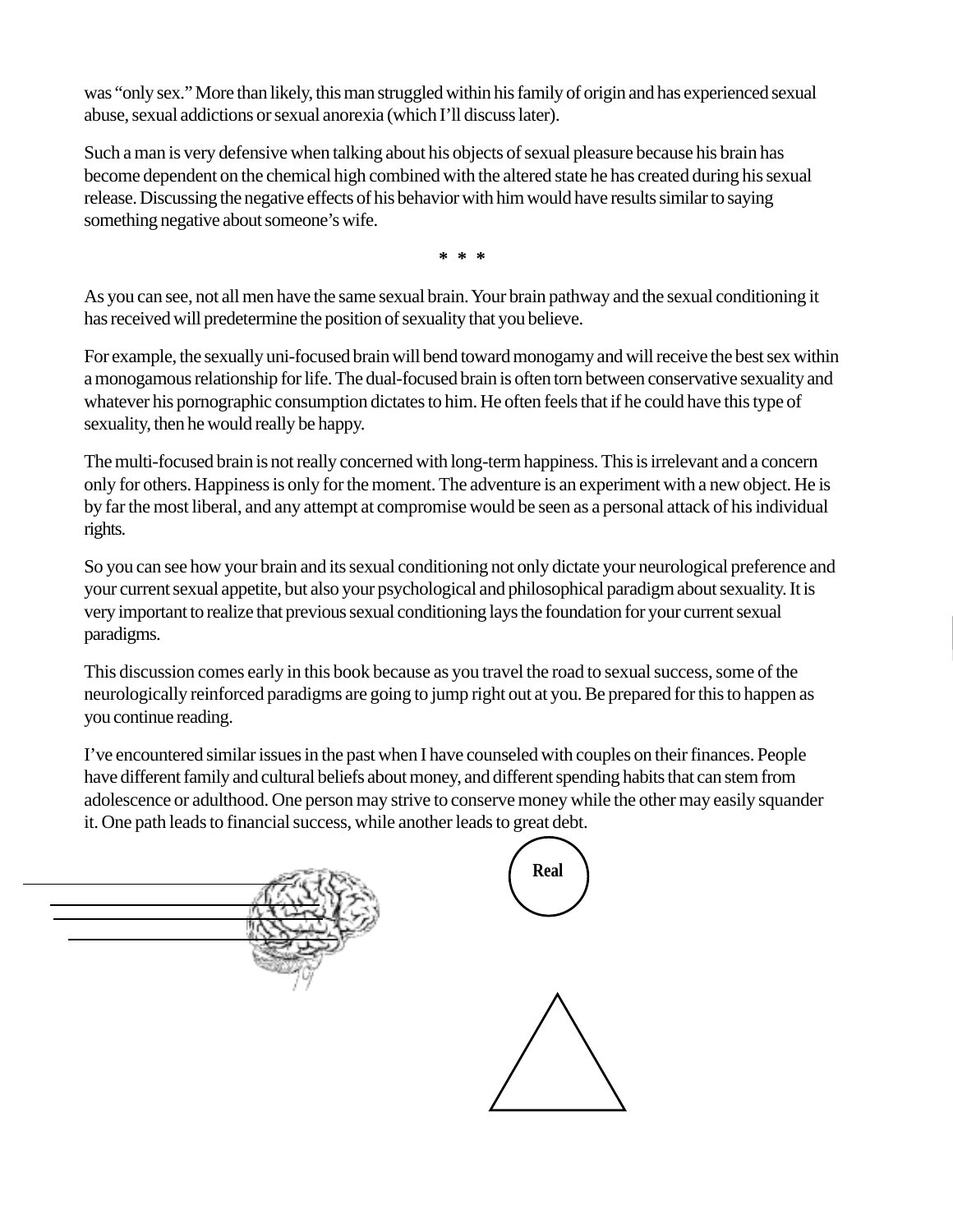#### **Diagram 3**

#### **What Kind of Brain Do You Have?**

Great question! I get asked this question all the time in my Colorado office. When you understand your brain, you truly can understand yourself sexually to a much greater degree. An evaluation will follow to help you determine what kind of sexual brain you have. Remember that the good news is you can always retrain your brain for sexual success. Just like the man who struggled with finances: If he can learn the principles of wealth, he can have wealth for himself and his family.

For some of you, we are about to journey to a place so private that you may want to write your thoughts on a separate piece of paper known only to you. First you'll need to compile a sexual reinforcement history. This neurological road map will give you necessary details regarding the present status of your sexual brain.

In the chart below or on a separate piece of paper, fill out the information that's requested. We will walk together through the interpretation of this data in a moment.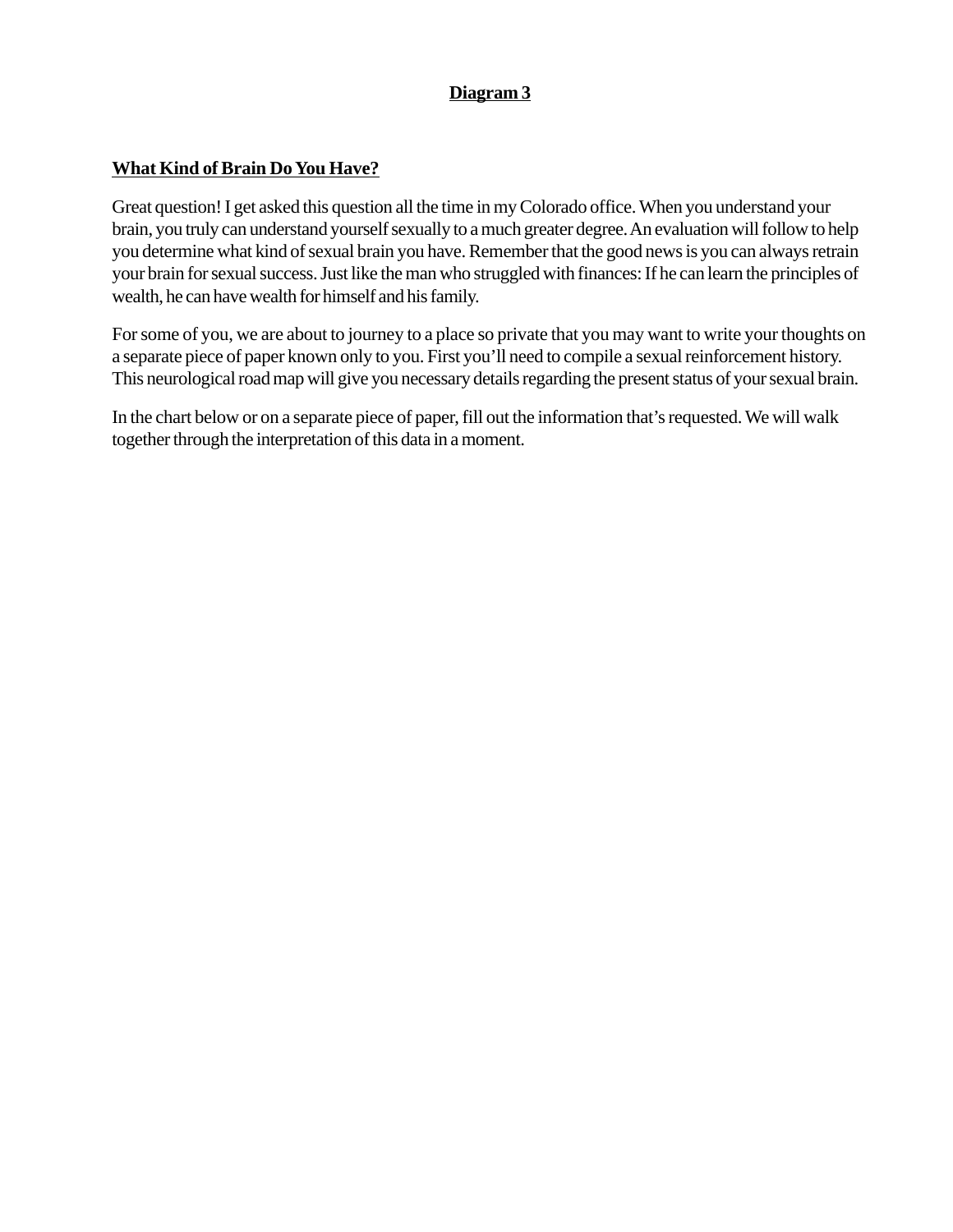#### **Sexual Conditioning Chart A**

| Age     | <b>Total Masturbation</b><br>Per week or month<br>(i.e., 2x/wk, 1x/mo.) | <b>Total Relational</b><br>Sexual encounter<br>Per week or month |
|---------|-------------------------------------------------------------------------|------------------------------------------------------------------|
| $10-15$ |                                                                         |                                                                  |
| $15-20$ |                                                                         |                                                                  |
| $21-25$ |                                                                         |                                                                  |
| $26-30$ |                                                                         |                                                                  |
| $31-35$ |                                                                         |                                                                  |
| $36-40$ |                                                                         |                                                                  |
| $41-45$ |                                                                         |                                                                  |
| 46-50   |                                                                         |                                                                  |
| $51-55$ |                                                                         |                                                                  |
| 56-60   |                                                                         |                                                                  |
| $61-65$ |                                                                         |                                                                  |
| $66+$   |                                                                         |                                                                  |

After you choose a frequency (for example two times per week) of how often you have masturbated, then follow this formula to get your total for a five year period. If you masturbated two times per week, multiply 2 x 260 (52 weeks x 5 years) which gives you a grand total of 2,600 times that you have masturbated for the period of five years. If you are using months, (i.e., 2x per month) then use the monthly formula for your total. Multiply 2 x month by 12 months, then multiply by 5 years. This will give you a grand total of 120. Be honest. Only you are looking at these numbers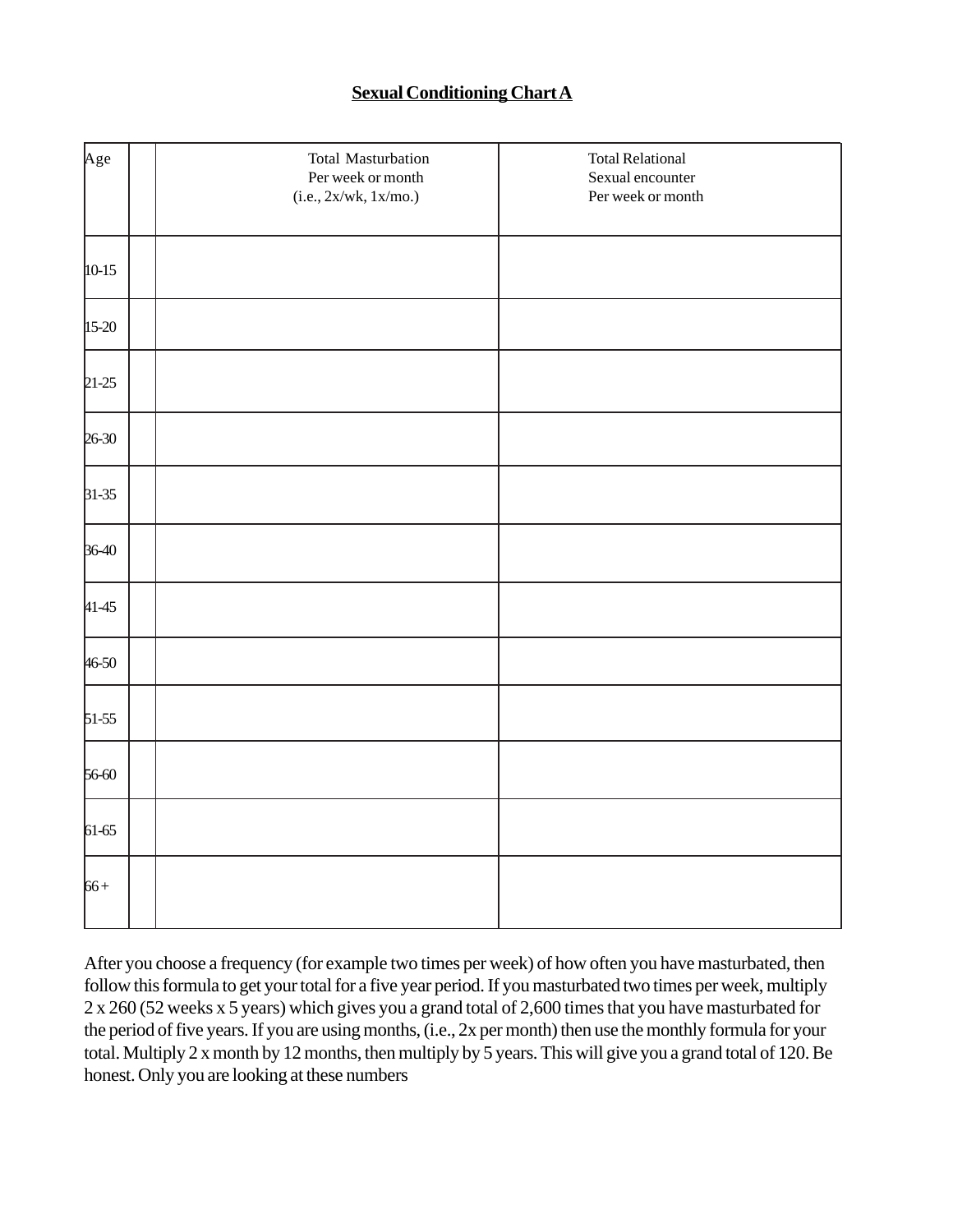Here we are going to look further at one's masturbating and sex behaviors in order to hone in on your particular range of sexual conditioning. Using the numbers from the Chart A, write down your estimate.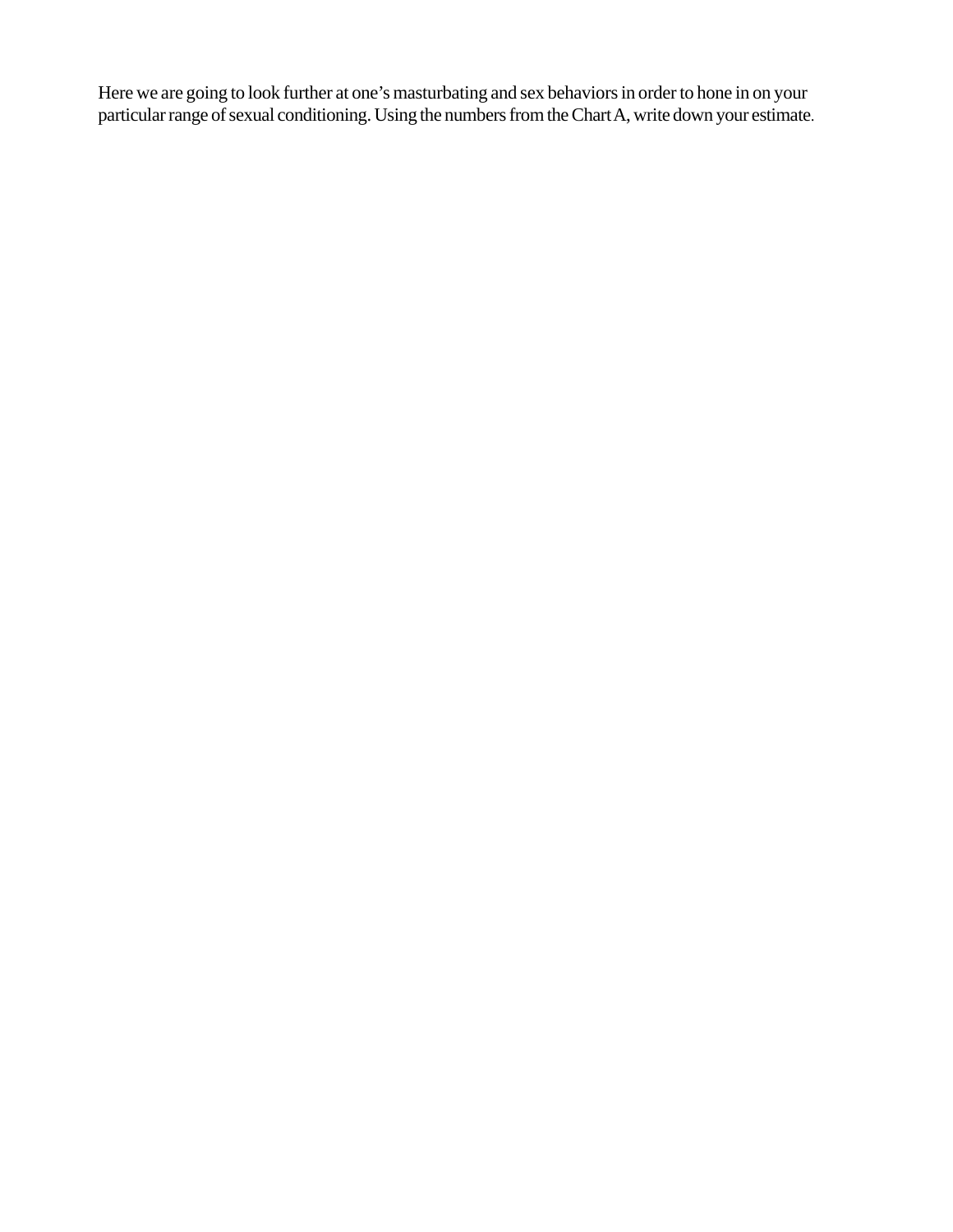#### **Sexual Conditioning Chart B**

| $\ldots$ . There is $\ldots$ |                                                                                |                                              |                                                 |                                                             |                                           |  |  |
|------------------------------|--------------------------------------------------------------------------------|----------------------------------------------|-------------------------------------------------|-------------------------------------------------------------|-------------------------------------------|--|--|
| Age                          | Masturbation<br>per week total<br>or month<br>$(i.e., 2-3x)$<br>week 1x month) | Masturbation<br>to Fantasy<br>$(i.e., 50\%)$ | Masturbation<br>to $\mbox{Porn}$<br>(i.e., 35%) | Masturbation<br>with People<br>as Objects<br>$(i.e., 10\%)$ | Relational<br><b>Sex</b><br>$(i.e., 5\%)$ |  |  |
| $10-15$                      |                                                                                |                                              |                                                 |                                                             |                                           |  |  |
| $15-20$                      |                                                                                |                                              |                                                 |                                                             |                                           |  |  |
| $21-25$                      |                                                                                |                                              |                                                 |                                                             |                                           |  |  |
| 26-30                        |                                                                                |                                              |                                                 |                                                             |                                           |  |  |
| $31-35$                      |                                                                                |                                              |                                                 |                                                             |                                           |  |  |
| 36-40                        |                                                                                |                                              |                                                 |                                                             |                                           |  |  |
| $41-45$                      |                                                                                |                                              |                                                 |                                                             |                                           |  |  |
| 46-50                        |                                                                                |                                              |                                                 |                                                             |                                           |  |  |
| $51-55$                      |                                                                                |                                              |                                                 |                                                             |                                           |  |  |
| 56-60                        |                                                                                |                                              |                                                 |                                                             |                                           |  |  |
| $61-65$                      |                                                                                |                                              |                                                 |                                                             |                                           |  |  |
| $66 +$                       |                                                                                |                                              |                                                 |                                                             |                                           |  |  |

Sexual Conditions History

In Chart B, put a number "1" by your highest sexually conditioned zone. Place a number "2" by your second highest zone, a "3" by the third and a "4" by the fourth, if any.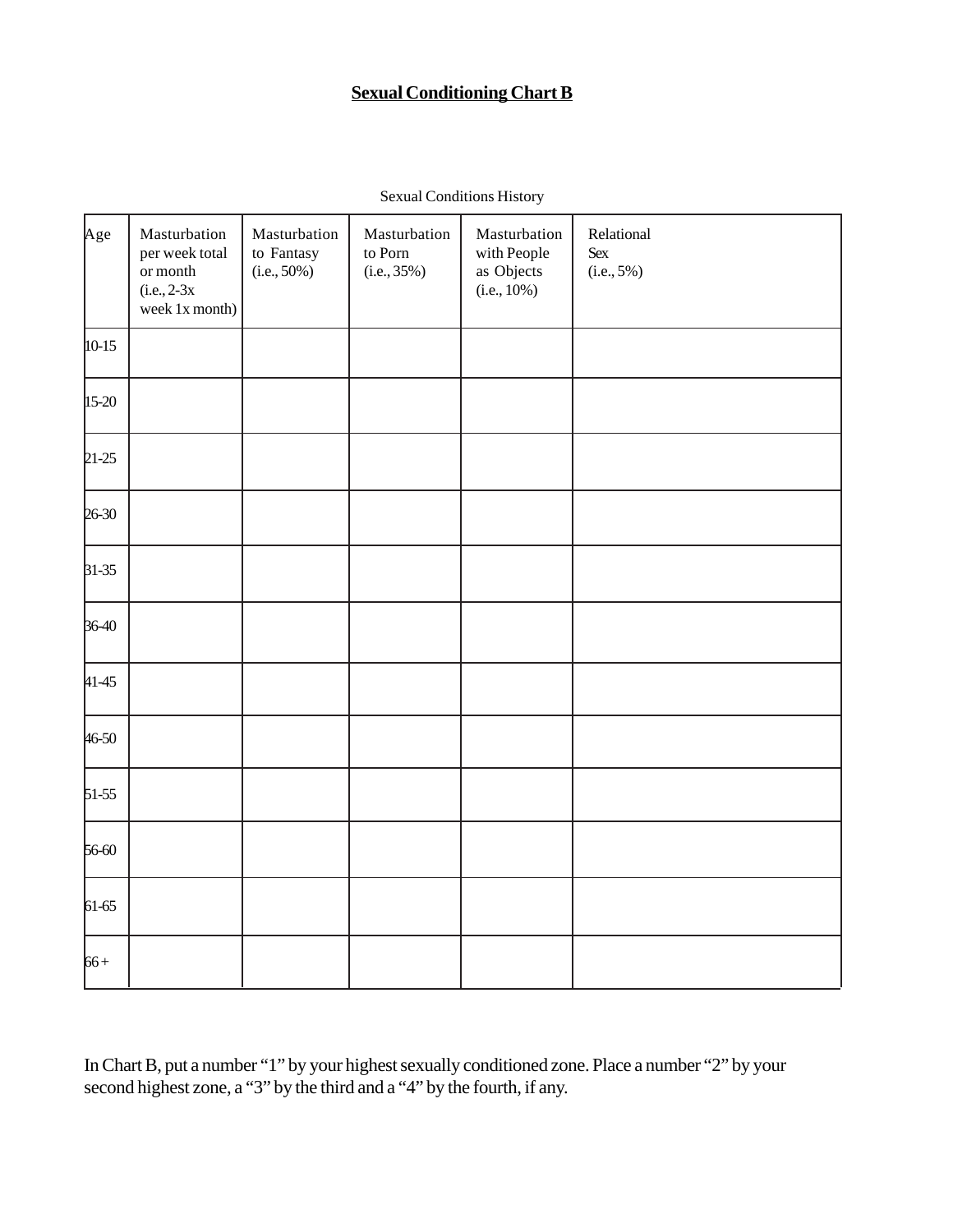At this point it should be obvious to you what kind of sexual brain you have. Look at the chart and think about whether your pattern has changed much over the years. One of my clients said, "Doc, I'm singularly focused on the wrong thing." He realized that he had focused on pornography throughout his whole life, thereby forming an unhealthy sexual pattern. For some, you'll be able to see that an unhealthy pattern began early on, but because you stayed sexually faithful with your wife rather than pursuing that pattern, you feel sexually successful and not distracted.

In addition to the sexual conditioning zones, I know that each of my male clients really appreciate seeing how his brain functions. Below are some images of what various brains look like.

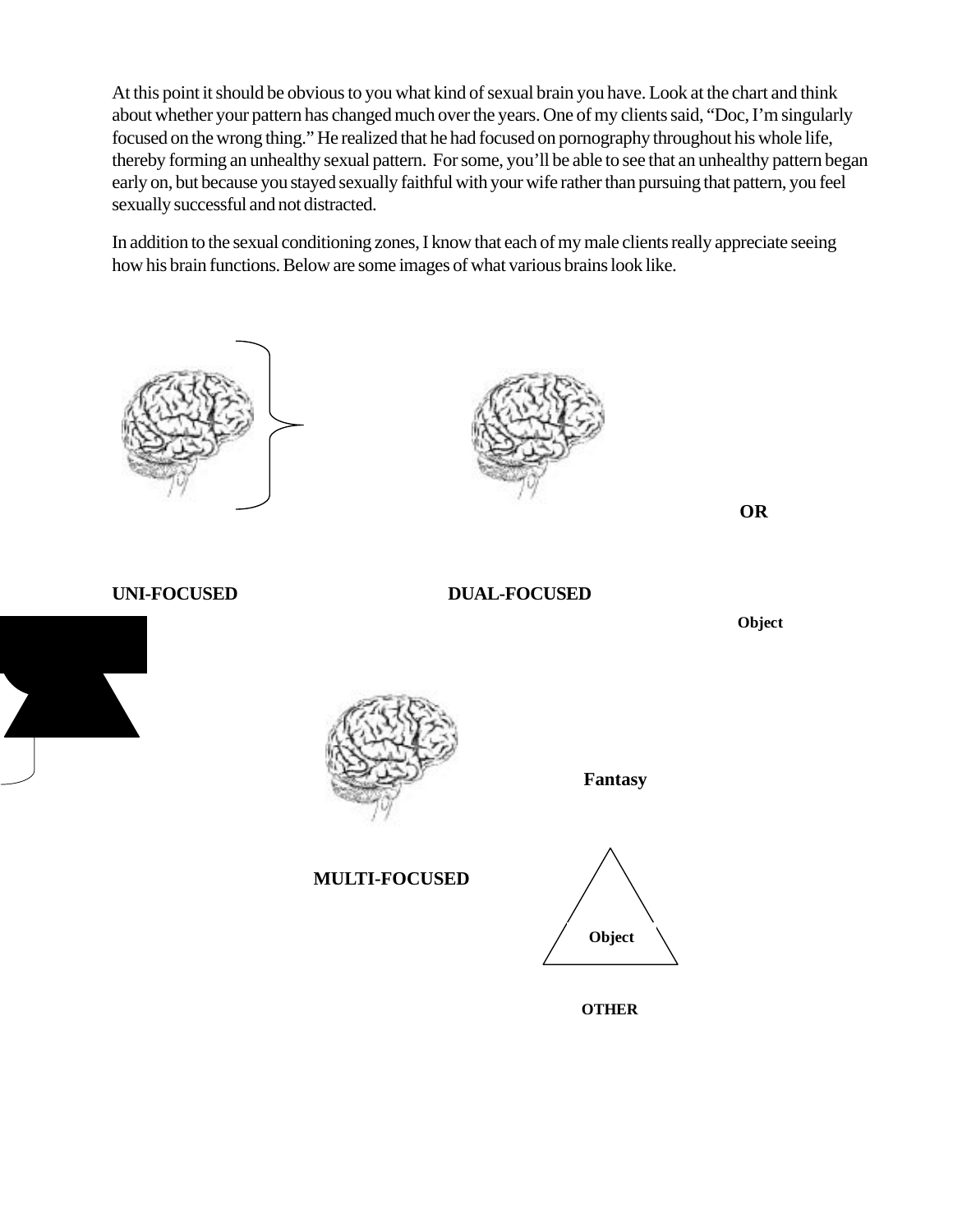#### **Diagram 4**

Remember that where you started is not necessarily your finish line. This is true in any area of life. Like a couple that is in debt and squandering money, it is possible to become wealthy eventually if principles required for financial success are followed. I am confident that a victorious journey is possible for everyone. Regardless of your sexual conditioning up to now, you **can** achieve sexual success.

I know that presently you may be hitting some paradigm turbulence. That's okay! Just keep climbing; as they say here in Colorado, the view is always worth it.

The following three stories will help you better comprehend the brain types we've discussed. These accounts may also help you identify your own sexual brain type.

Charlie has a uni-focused brain. He is 46 and has been married for 23 years. He dated a few girlfriends during high school and college. He also has a Christian background and parents who emphasized sexual purity. They instilled the fear of pregnancy in Charlie after his cousin impregnated a girl and married her at age 19.

Charlie experimented some with masturbation, but since he had no access to porn, he never attached to it. Right after college, he married Suzanne, his girlfriend of 18 months. They first had intercourse on their honeymoon. He has had sex with his wife about two to four times a week over the course of his entire marriage. Charlie looks at his wife with adoration. She's gained a few pounds over the years—and so has he—but he's accepting and loving of her body and brags all the time about how he picked the "right one." To hang around Charlie is, at some point, to be introduced to his wife along the way of conversation. Sure, Charlie sees other pretty women regularly at the office where he works, but they are simply coworkers to him. "Suzie," as he calls her, is really what gets his brain thinking about sex. I know Charlie personally, and he will never be a client in need of sexual help.

**\* \* \***

The second story is about Martin, who just turned 50. He has led a moderately successful career in a large corporation. He has three children: two boys and a girl who just went off to college a few months ago.

Martin first came into my office for marriage counseling. He states that he is "just not happy with his marriage" and sex is routine and boring. His wife Linda is 47, walks two to four miles a day, is tan, is athletically built and has a smile that could light up Texas. She says they get along okay, but sex has always been an issue.

Early in the marriage, Linda continues, Martin wanted her to watch pornographic videos with him. She tried it a few times but didn't really like it, and asked Martin not to do it. Martin regularly asks Linda to participate in something he read about in a pornographic magazine or that he has seen on a pornographic video. She always says no; he then pouts and sulks for weeks. This is how the marriage goes. Martin says he really loves Linda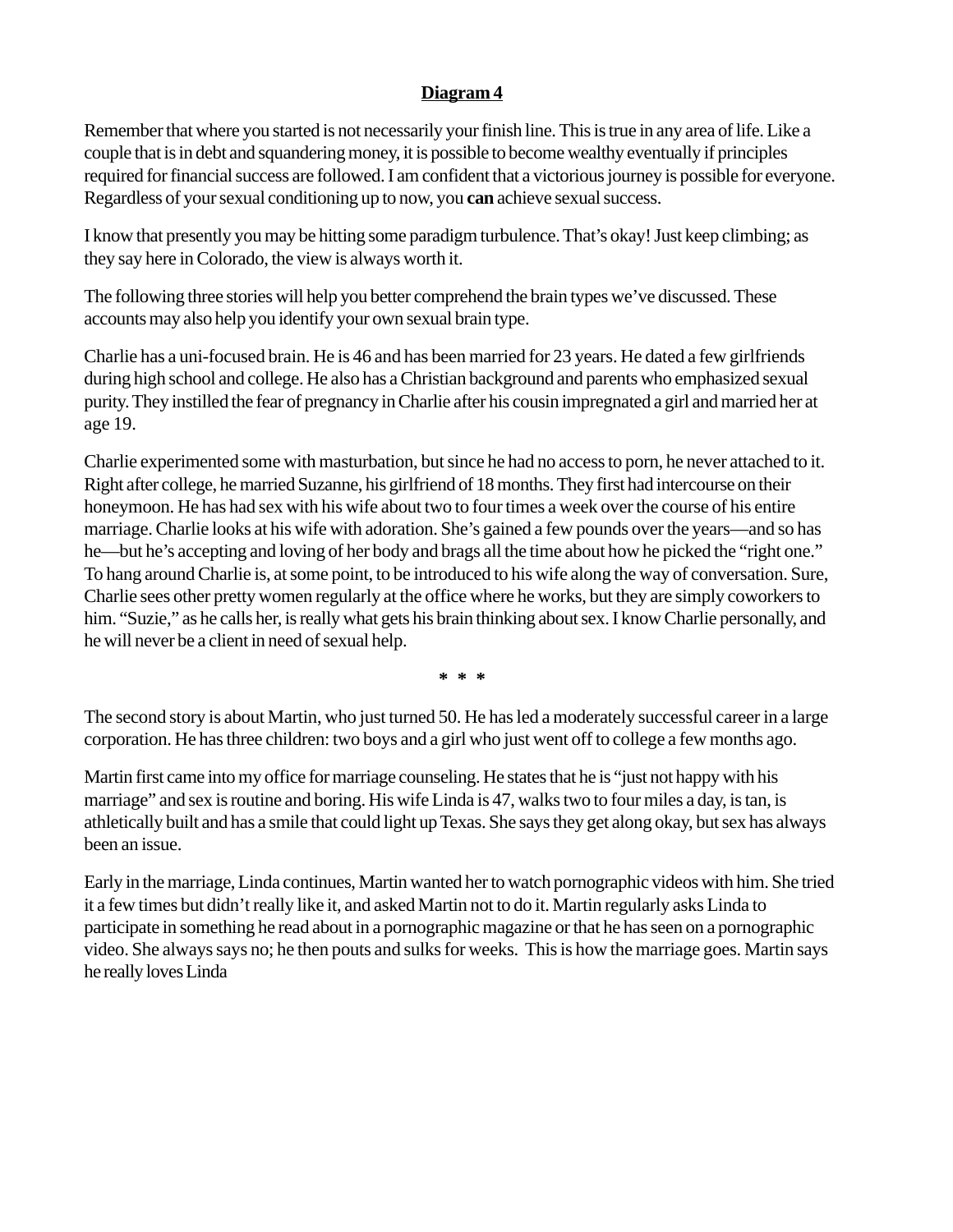and the life they've built together. Both want to live the rest of their lives happily ever after, enjoying their beautiful vacation home overlooking a lake.

When Martin came in for a private therapy session, I asked about his sexual history. He had had access to pornography since he was 14 years old, when he and a neighborhood kid would steal from the huge porn collection of the boy's dad. He masturbated three to five times a week until he was about 30 years old, and kept this pattern going a minimum of two times a week for the rest of his marriage. His particular choice in the pornographic magazines was young women with blonde hair and large chests. Linda is an attractive brunette with pretty brown eyes and did not meet any of his preferences.

Martin's sexual past prior to marriage revealed some short-term relationships and one long-term relationship with the girl of his dreams, but she couldn't be faithful to Martin for anything. He had several one-night stands and three prostitutes that were all blondes.

Martin realized early in our session that he had acutely created dual-brain sexuality. When we added it up, almost two-thirds of his sexual releases over the span of his life were with the fantasy blonde and not his athletically built, brunette wife, who has a normal appetite for sex. Martin used many of the principles in this book, and he continues to call me periodically when he thinks about the major difference in his life now. He is experiencing a very healthy sex life with Linda and not experiencing a duality anymore. He calls more often from the lake house, usually after fishing. **\* \* \***

Now let me tell you about a third couple. Roberto and Mary were clients of mine from quite awhile back. They had been married only eight years when they came to see me. This was Roberto's second marriage and Mary's first. Roberto has two grown children from his first marriage who were raised mostly by his exwife. Roberto and Mary have no children of their own.

Roberto is 47 and a moderately successful local musician. He plays mostly at bars, some churches and an occasional wedding. He has written a few songs and hopes to get them published. Mary is a 36-year-old attractive, successful business manager with a good and steady income.

Roberto has had many one-night stands and two short-term affairs just for the sex. Roberto and Mary were close to divorcing before they came in for counseling. Roberto repeatedly reported that he loved Mary and would do anything to keep the marriage.

In a private session with me, Roberto said he had had at least 25 encounters with different women since being married to Mary. He stated, "I've had sex with anyone, fat women, women 20 years older than me, and younger women of any race or handicap." He adds, "If I think I can have sex with a woman at a bar, I do."

Roberto easily identified with the multi-focused man. He said he had lots of involvement with pornography early in his life and currently had a room full of it at his home. Starting from early on, he has been sexual with over 300 women during his life. He was repeatedly unfaithful to his first wife and can't remember a woman with whom he was ever monogamous. He stated that he was always on the hunt for more, different, and better sex. Roberto watched a show about sex addiction on television and identified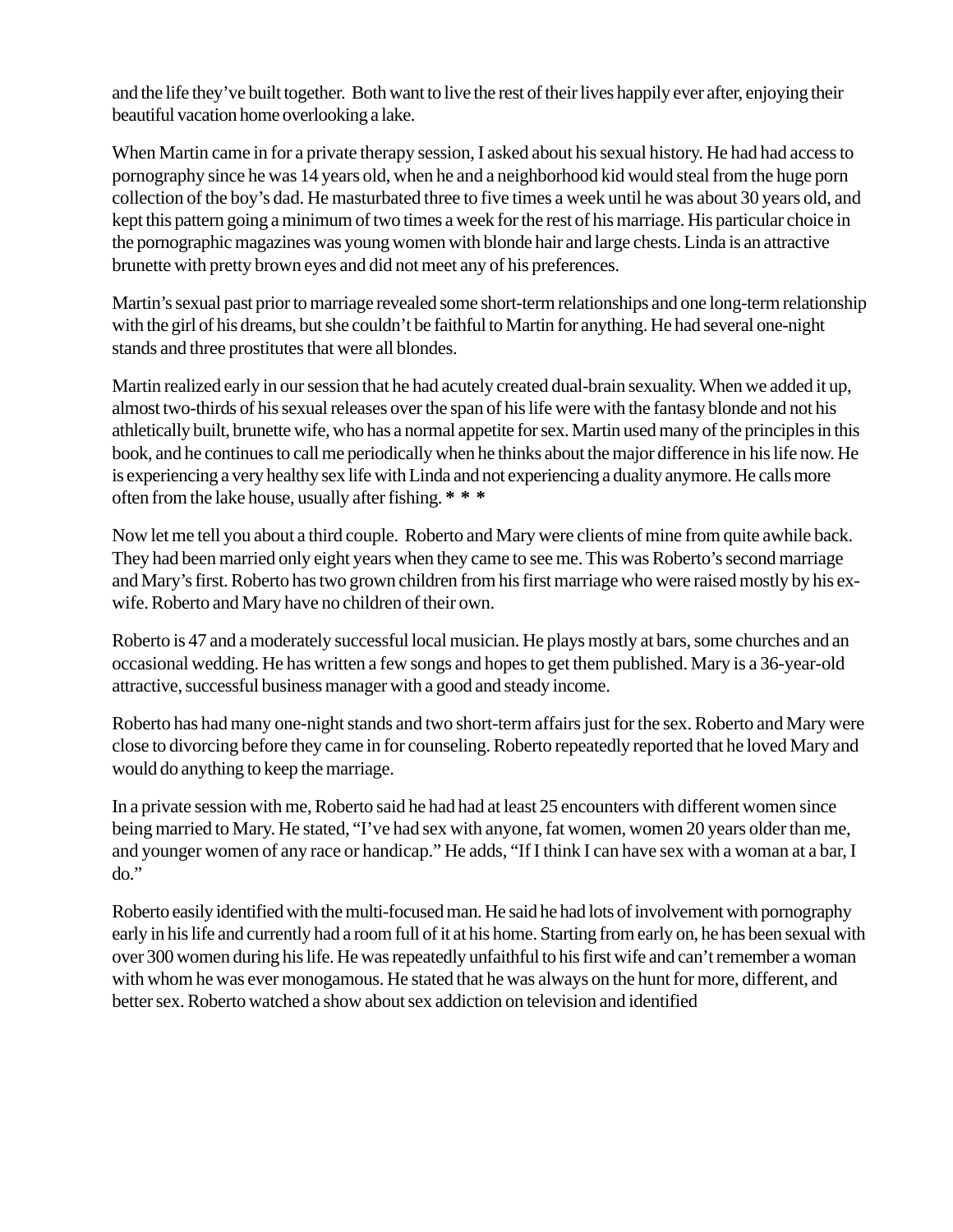himself as a sexual addict. When having sex with Mary, over ninety percent of the time he fantasized about other women or pornography he had viewed earlier.

He really wanted to save his marriage, and he did. Roberto has been successfully monogamous for quite awhile now. How do I know? Mary has him regularly take a polygraph examination regarding his sexuality with other women and pornography, and she faxes me his results along with a thank you.

This couple has not only stayed married, but Roberto has also learned how to have intimacy and threedimensional sex. He told me he is experiencing the best sex of his life and is blown away by how close he feels to Mary during sex.

**\* \* \***

I hope that you are encouraged by these accounts. Take heart—just reading this book has started you on the road to sexual success. By applying the principles laid out here, you will have victory in ways you never thought possible before.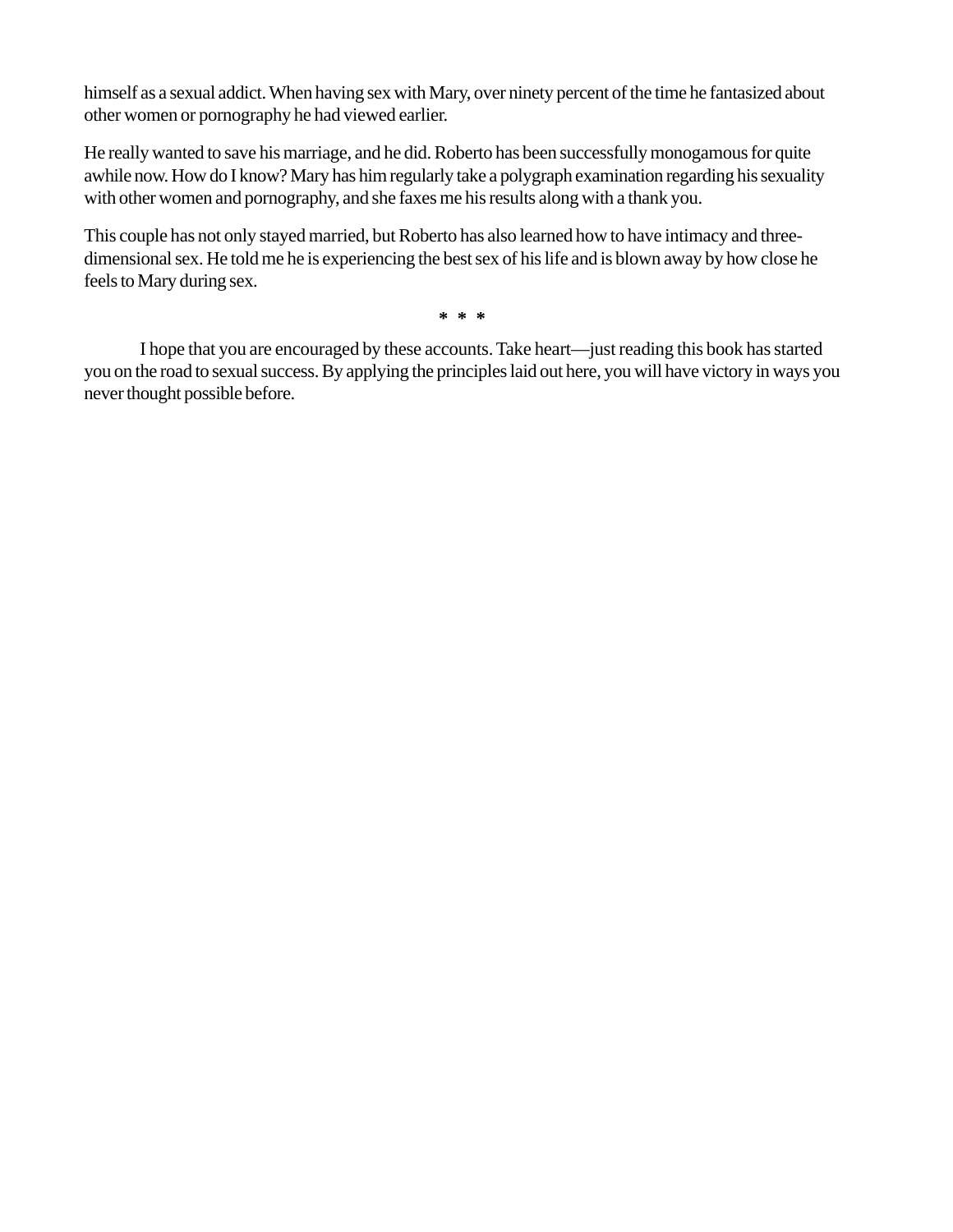#### CHAPTER 3

#### **Three Major Battlefronts**

<span id="page-28-0"></span>While counseling men in the area of their sexuality, I have discovered they are often confronted by battlefronts. Battlefronts are common areas that can keep men from inheriting their land sexually. If one of these areas apply to you, I would encourage you to attack it so that you can have sexual success in your life.

As a therapist, years of my life have been given to hearing the stories of men who have been affected by one or more of these battlefronts.

Some of the information on the next few pages may not concern you, but those who are affected by the sexual issues that follow are probably affected in a major way. I have experienced two of the three battles myself. I not only am aware of the validity of these distractions, but I also know the way back to becoming sexually focused and successful.

For those of you who are not currently affected by these three battlefronts, I suggest reading through this chapter anyway. You will be amazed at the understanding you'll gain regarding the behaviors of men you know, and you could possibly offer them some insight so that they can inherit their land.

Battle 1: Abuse – When I originally contemplated writing about this battle, I was primarily thinking about sexual abuse. After reflecting over my past clinical experience, though, I realized the need to address two other forms of abuse as well, since physical and emotional abuse can definitely affect a man's sexuality.

To be whole your soul must be healed from past pain as much as possible. I was one of those very wounded souls. I have never met my biological father. My legal father was an alcoholic and my mother probably suffered from her own sexual issues, and she placed her children in foster homes. I also experienced abuse as a teenager.

I know what it is to be abused, but I am in no way a whiner. I fervently believe in accepting personal responsibility for the healing of any wounding one has received. This is the way I explain it to my clients: If someone shot me with a bullet, I would know it was not my fault that I was shot. However, now that I have a bullet inside of me, I have the responsibility to get the bullet out and to do any physical therapy necessary to regain full physical health. Although I definitely did not create the wound, it is still my job to heal from it.

I know people who whine and commiserate about their past, and that's not me! My idea of healing from the past is to identify your wounds and start cleaning them up so you can become the most fulfilled life-giving Christian man you can be.

As I talk about abuse, you will be able to identify whether you experienced any abuse. If you don't have a vague memory of it happening, then it didn't happen. Now if you did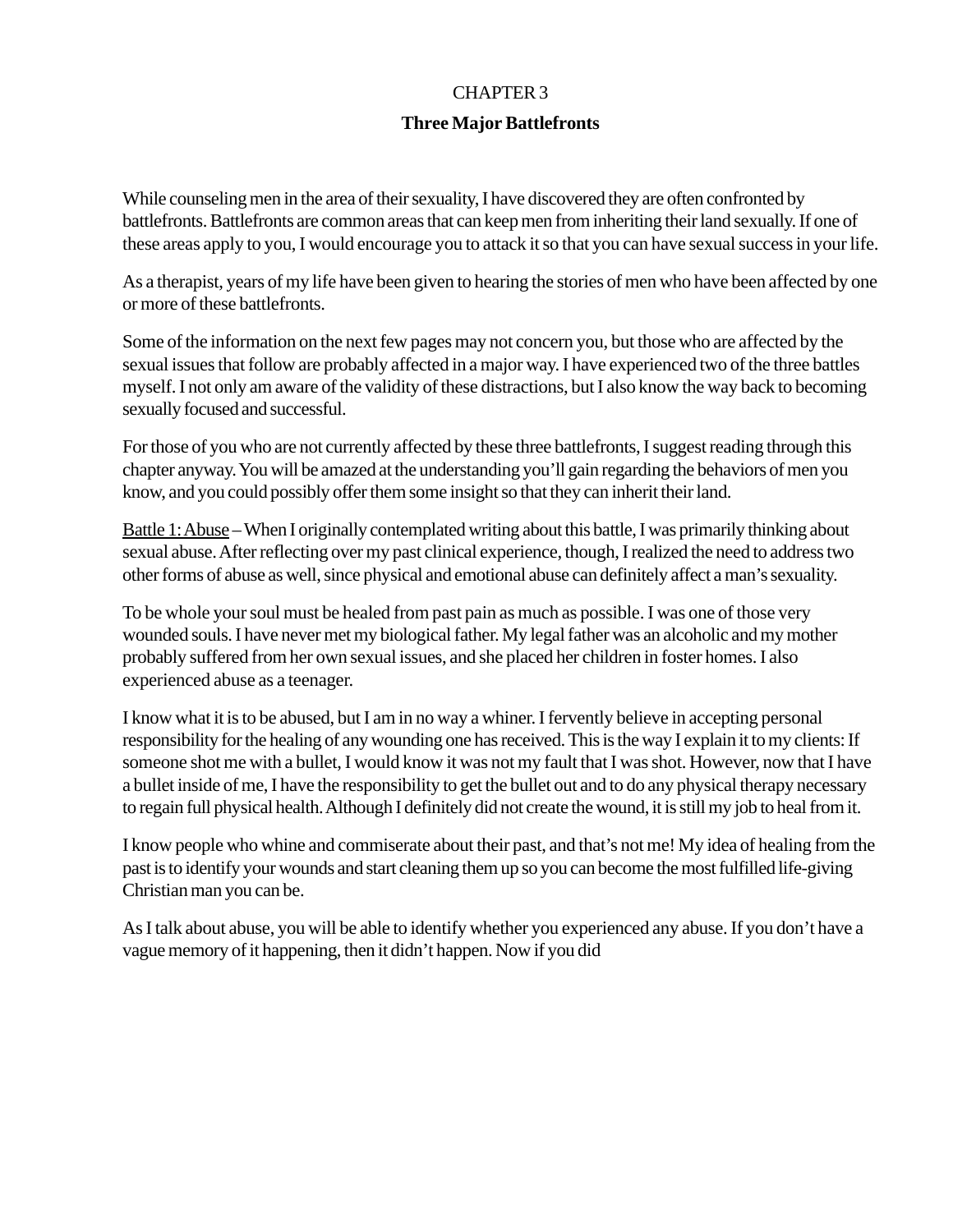experience sexual, emotional or physical abuse, you probably followed the male code of never telling anyone that it happened.

I don't think I talked about any of my trauma until I was in my twenties. For those of you that have experienced this trauma, don't worry. I'm not going to suggest therapy at this point. I will, however, give you the guidelines so that you can experience healing.

A child can suffer abuse or neglect at the hands of Dad, Mom, strangers, relatives or neighbors. Verbal abuse and shaming can be an ongoing event comprising of a parent or guardian repeatedly attacking the child's soul with verbal assaults.

As these assaults occur, they insert bullets inside this soul. As means of self-protection, the child may choose not to trust others anymore, and may pull away and isolate emotionally and spiritually from others. Most likely he won't develop skills for interpersonal relationships. He will become walled off from others because he believes that the truth of the matter is, "All relationships behold pain." Think of all of his future relationships that will become strained because of this abuse: parent-child, employer-employee, teacherstudent, husband-wife, and so on. He may conclude, "Why should I fall in love? Why should I fully give myself to any relationship?"

The second choice that victims sometimes pick is to become perfectly wonderful. Become so smart, handsome, strong or financially successful that nobody would ever suspect that your soul is wounded. After all, when they see how wonderful you are, they can't imagine that you were ever injured or taken advantage of. These types look great on the outside; they often have picture-perfect-looking relationships. However, they often can't connect spiritually or emotionally in an intimate relationship.

With these men, everything looks great on the outside—the car, the house and a beautiful wife. But their wives tell another story about the lack of intimacy. These individuals will stay mostly in object-type relationships with all people. Such men generally can talk football and work, but they are incapable of delving into the deep issues of relationships.

As this person continues to protect his soul from anticipated pain, over time he becomes less and less able to be intimate. The wounds become the beams that hold his wall up, and less and less of his soul is engaged sexually. The less soul that is available in your sex life, the less sexual satisfaction you can experience with your wife. The more soul available during sex, the more sexual satisfaction will result. In a future chapter I will give you clear guidelines and exercises to heal your soul of its past wounds so that you can include all of your soul in the bedroom. Then you can have the absolute best sex of your life! Regardless of your past, your future **can** be sexually satisfying and fulfilling. For those of you who have past wounds, the process will involve a little more work, but a better sex life is worth it!

Battle 2: Addictions – Addictions can affect many men and they often pose another major battlefield for men to fight in order to inherit their land sexually. Even Christian men can have addictions. I personally have counseled with pastors, elders, deacons, Sunday school teachers and even Bible school professors all with a variety of addictions. Addictions can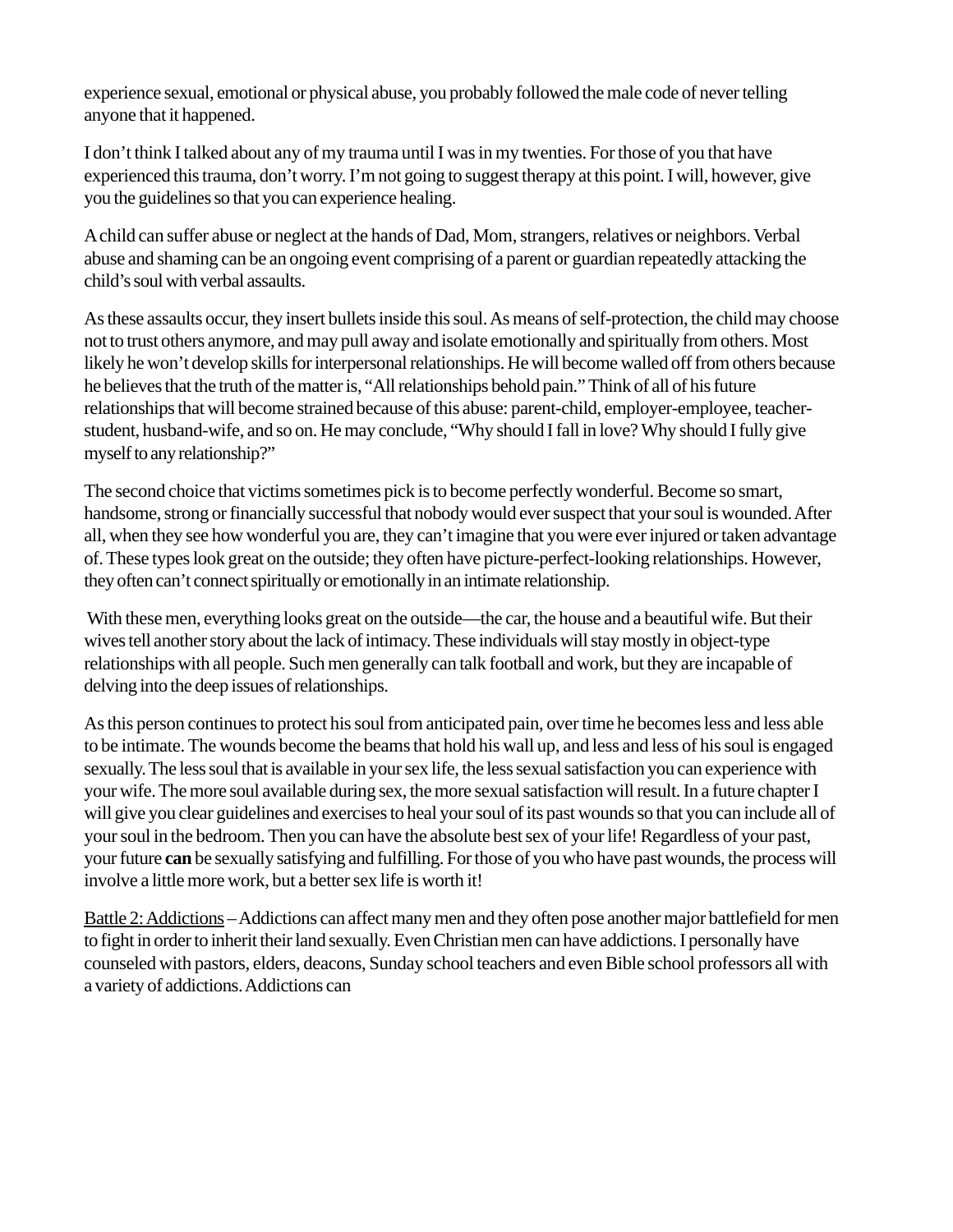be active in a man's life for many reasons. The addict can be a soul in pain, as we talked about earlier, and he may find some relief or escape in the "medicine" of his choice, whether it is sex, work, alcohol, drugs or food. He can be spiritually absent and use his addiction to fill his void of God. Lastly, a man can be addicted because of a neurological imbalance or for the purpose of a neurological reward.

The man whose brain is chemically depressed or struggles with a disorder such as bipolar disorder may find that sex, work, alcohol, drugs or food increases certain chemicals in his brain and actually makes him feel better. Someone who is chemically depressed as a teenager may find that alcohol or masturbation stabilizes him. Using these as his "fix" could eventually create an addiction, and yet at the same time chemically balance the depression.

Another type of addict is the man whose life revolves around his single neuropathic reward of choice. He may allow himself to get his high through risk or excitement and could get addicted to this particular activity to the point where it excludes real connecting with others.

Addictions usually include three of the following characteristics:

- 1. Doing more of something for a longer period of time than the person expected.
- 2. Attempts that are unsuccessful to reduce or stop the behavior.
- 3. There is a great deal of time acquiring or recovering from the behavior.
- 4. Behavior affects social or work plans.
- 5. Reducing or not participating in normal social, occupational or recreational activity to pursue the behavior.
- 6. Continuing to do the behavior knowing it has caused problems.
- 7. A marked tolerance for the behavior (meaning it takes more to get the same affect.
- 8. Withdrawals symptoms if not doing the behavior.
- 9. Doing the behavior to avoid withdrawal symptoms.

Addictions not only affect your life; often they have a dramatic effect on your spouse. While conducting a study for a book I wrote called *Partners: Healing from His Addiction,* I discovered that women who are in a relationship with a sex addict are much more likely to suffer from depression, lower self-esteem and eating disorders. Observe your wife for a moment. Does she resemble this picture? If she does, as an addict you may hold some of the responsibility. On the flip side, it's not your spouse who can make you better: It's you.

If you're struggling with an addiction of any kind, it's necessary first of all to find out why you're addicted. I suggest that you attend a support group listed in the appendix of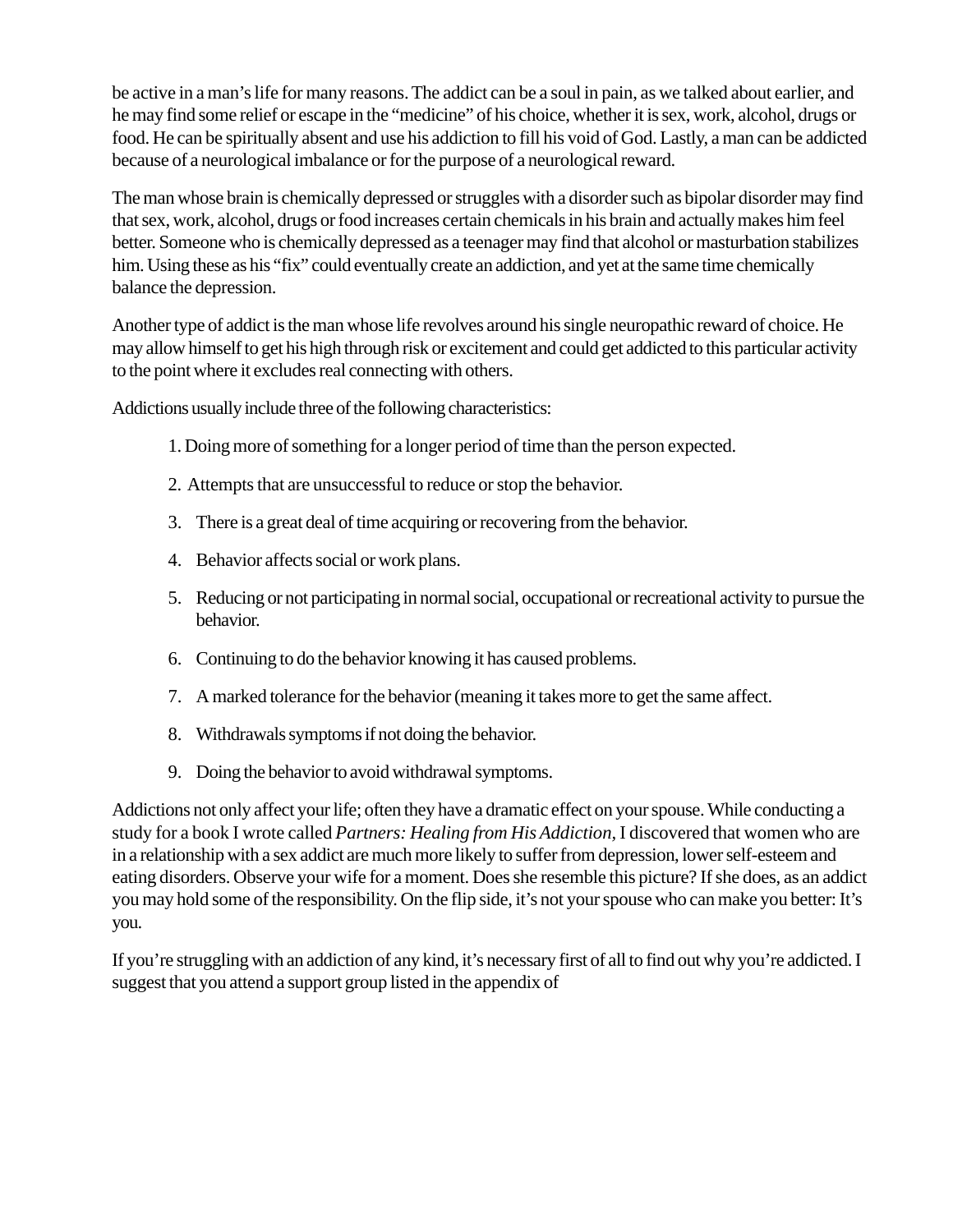this book. If the addiction is sexual in nature, I strongly recommend my book *The Final Freedom: Pioneering Sexual Addiction Recovery.* This book was discussed on "Oprah," "Good Morning America," and on many other national television programs and radio shows, and in the print media.

When one has addictions, for whatever reason, he is limiting his ability to achieve sexual success. For the man who strives to recover from his addictions, sex becomes incredibly better than it was when the addictions ruled his life. The more soul that you have to give your wife during intimacy, the better sex you will experience.

Battle 3: Sexual Anorexia – Most people are not familiar with this term; however it can be a huge player in sexual dissatisfaction. When people think of anorexia, they often think of skinny women who won't eat due to anorexia nervosa. But there are other forms of anorexia, including sexual anorexia, which is basically a lack of intimacy.

The sexual anorexic won't connect emotionally, spiritually, relationally or sexually. This form of anorexia only shows up in the primary relationship, like between a husband and wife. In this scenario, everyone else may think you're a terrific guy and wonder why your wife isn't happy with you.

Those outside your primary relationship don't know that when you go home, you barely communicate with your wife and you practically avoid her. Almost anything can and does take time and attention away from her. They don't know that you don't initiate sex with her or that you don't even want sex with your wife. They don't know about your secret fantasies or pornography habit and masturbating patterns that replace the time you could be giving to your wife.

You may look great to the outside world, but your wife is starving to connect with you. She can't get you to share yourself or your feelings with her, no matter what she does. Her conversations with you are more like communication between roommates than between a husband and wife.

Sexual anorexia is both an active and almost compulsive withholding of emotional, spiritual and sexual intimacy from a primary wife. It is a constant sabotaging of any connectedness that may happen. The sexual anorexic intentionally will not initiate sharing his heart or his world with his wife. This lack of intimacy isn't rampant, but for those who do struggle with this issue, sexual success is impossible until it is dealt with.

Included in this chapter is a short quiz to help you identify sexual anorexia in yourself or your spouse. Anorexia does have a female form that can also keep a couple stalemated intimately or sexually.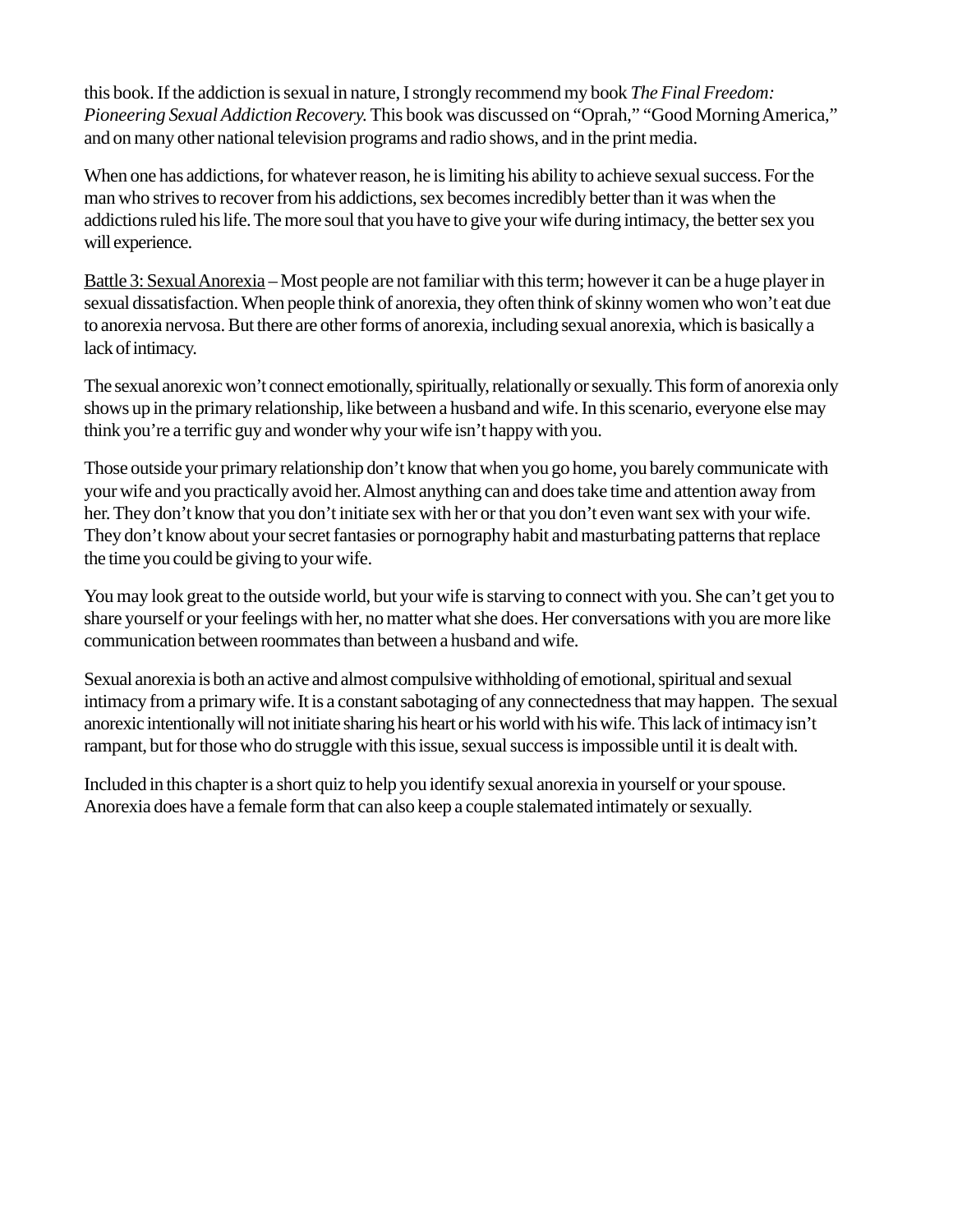#### **Sexual Anorexia Self-Test**

Answer yes or no to the following questions relating to the course of your relationship.

1. Would your spouse feel you keep yourself so busy that you have little time for him/her (not family time, but just time for him/her alone)? Y\_\_\_ N\_\_\_

2. Would your spouse feel that if problems arise in the relationship, you are more likely to focus on the problem itself before owning your side of the problem? Y\_\_\_ N\_\_\_

3. Would your spouse feel that you withhold love from her (not sex)?  $Y_N = N$ 

4. Would your spouse feel that you withhold praise from her?  $Y_N$  N

5. Would your spouse feel that you withhold sex from him/her or that you withhold yourself spiritually and emotionally during sex with her?  $Y_N$  N

6. Would your spouse feel that you are unwilling or unable to discuss your feelings with him/her? Y\_\_\_  $N_{\perp}$ 

7. Would your spouse feel that you have ungrounded or ongoing criticism of her? Y\_\_\_ N\_\_\_

8. Would your spouse feel that you use silence or anger as a means of control in the relationship? Y\_\_\_  $N_{\_\_\_\_\}$ 

9. Would your spouse feel that you control or shame her around financial issues? Y\_\_\_ N\_\_\_

If you answered "yes" to five or more questions, sexual anorexia is most likely present. There is hope sexual anorexia can go into full remission. I have had numerous clients throughout the years who were so sexually anorexic that they didn't have sex for over ten years. Often within six to eight weeks of developing their intimacy skills, these clients not only began having the best sex of their lives, they and their wife actually started liking each other again.

**\* \* \***

Regardless of your battlefield (sexual trauma, sexual addition or sexual anorexia) you can become sexually successful. I have counseled men from all walks of life with each of these issues—some with all three—and have seen their sex lives make an incredible turn-about. What follows is an outline of a very practical nontouchy-feely approach to overcoming each one these battlefronts. In my counseling practice I have assisted my clients in winning these battles thousands of times. The following outline I will be sharing works if you pick up your sword and charge toward the work needing to be done.

Those of you reading up to this point may not have any of these battles to work through. If you don't, be thankful! You might just want to glance though this section for general information, though, because these issues are so very prevalent in our culture today, and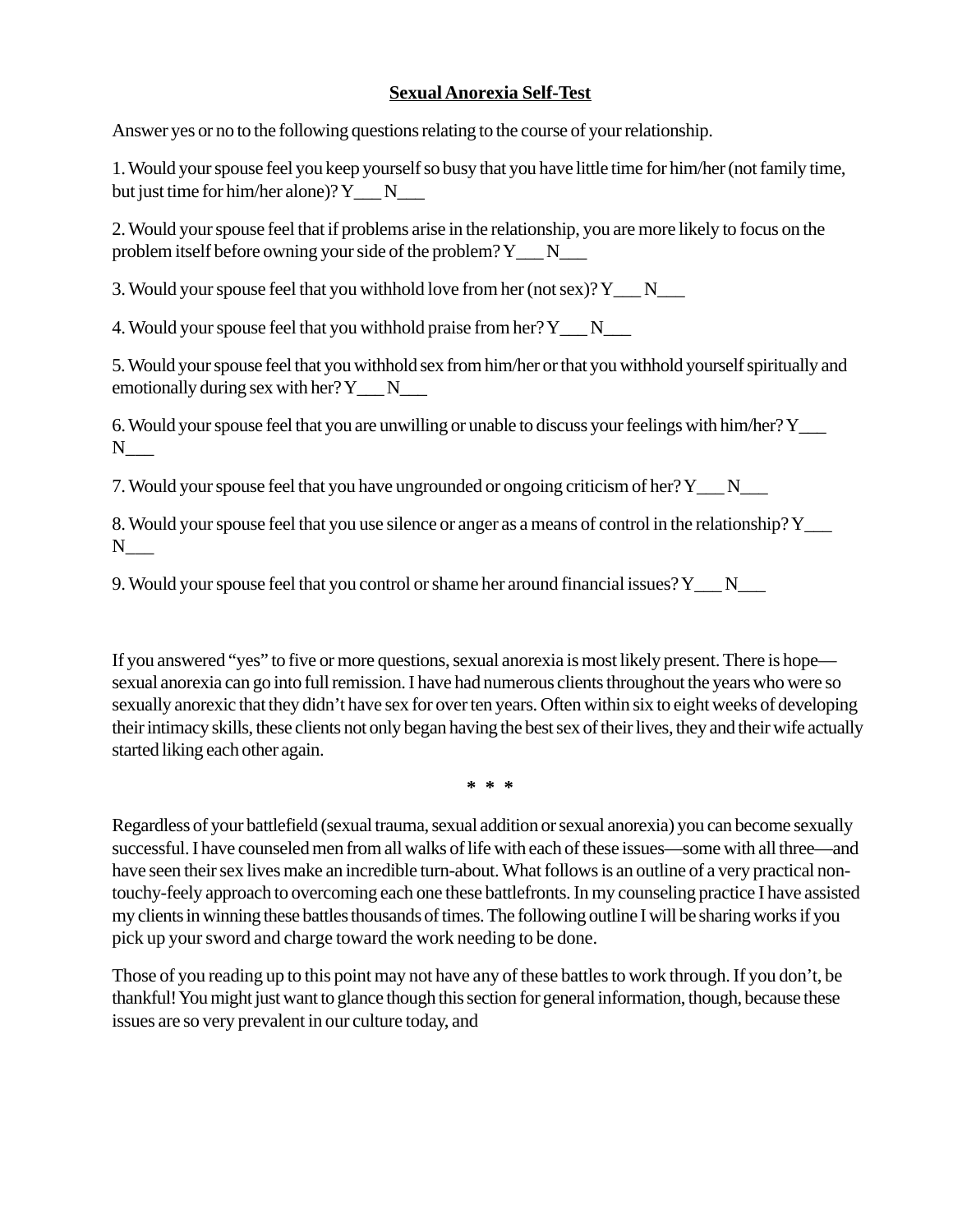you may be able to pass on some help to someone I will never get the opportunity to meet.

#### **Resolving Trauma**

Sexual trauma affects approximately fifteen percent of the male population in America. Most occurs at the hands of older men, older boys or male peers. A smaller percentage of victims are sexually traumatized by older women, baby-sitters or relatives. Regardless of the gender of your perpetrator or the age difference, the following exercise will help tremendously in overcoming sexual trauma and will help give you closure to past painful events. In case you need more help than afforded by these two exercises, seek the assistance of a professional counselor who specializes in sexual trauma. The process I will outline is found in the scripture where Jesus cleanses the temple by identifying the sin, expressing His anger, and once again the temple is cleansed and restored (Luke 19:45-48).

#### **1. Symbolic Confrontation**

Realize that when you experienced trauma, you were affected. Even if you didn't want to be, you were. Moreover, when someone is sexual, they are absolutely the most vulnerable they can be. So if a sexual perpetrator used you as a sex object, you were affected in all three parts of your being (spirit, soul and body).

Not all, but many traditional therapists are ineffective in handling sexual trauma because they try to deal with this three-dimensional problem using a one-dimensional method. The process I am about to outline engages all three parts of your woundedness.

Note: As a word of caution, before you start the symbolic confrontations, if you have heart trouble or other health issues, consult your physician first.

Sexual trauma is not the only trauma a Christian man can experience growing up. There can be emotional, physical or even spiritual trauma experienced. The exercise I will outline here will work for all forms of trauma.

Prepare Your Offenders List – Take a separate piece of paper and make a list of the offender(s) in your life. List the offenses they committed, your age at the time of the offense and a brief description of the offense.

#### Example:

- $\Box$  When I was seven years old, a neighbor boy had me...
- $\Box$  Dad left me when I was nine.
- □ A female baby-sitter forced me, at age twelve, to...
- $\Box$  A stranger in an adult bookstore did...
- Rank these offenses in order of intensity, with the number "1" marking the highest level of trauma experienced. Next, you will need to confront each perpetrator symbolically,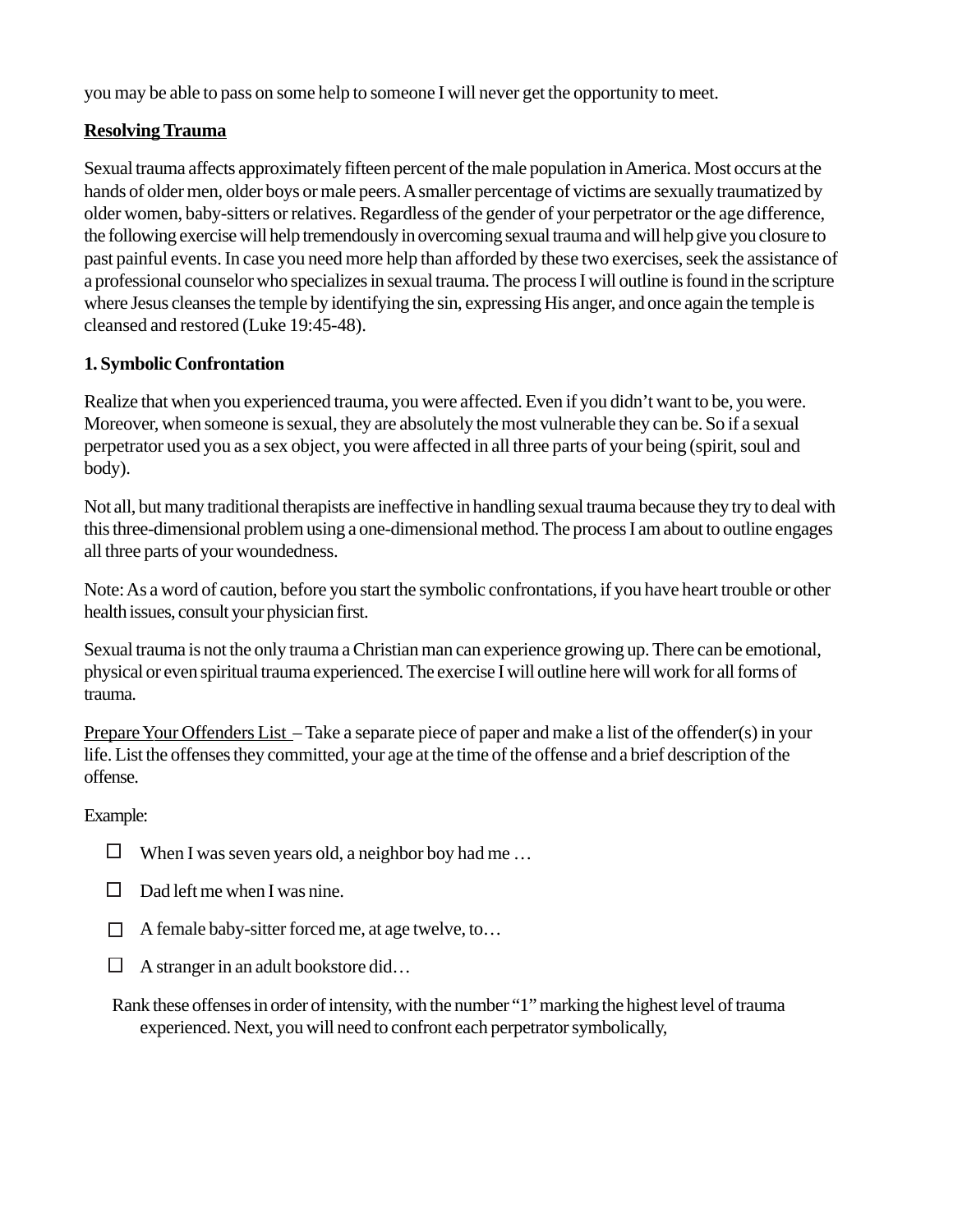one at a time. (An explanation of how to do this follows.) Just confront one person per day, starting with the worse offender. I usually recommend that you give yourself about three days between confronting each perpetrator.

Symbolic confrontations have four components that are all very important:

- 1. Write your anger letter.
- 2. Warm up for your symbolic confrontation.
- 3. Read your letter out loud.
- 4. Carry out your symbolic confrontation (hit the target).

I will detail each step below. Before starting, turn the phones off and make sure you have complete privacy for your confrontation.

1. Anger Letter – Write down the name of your offender, if you know it, and then write him or her a letter expressing all your feelings. Do not mail the letter—it is strictly therapeutic for your own recovery. If you could put this person in a chair, strap them down and gag them, what you would like to say to them regarding they have done to you? Include in your letter the affects his or her actions have had on your life, your relationships and your sexuality. Don't hold back any thoughts or feelings, and don't worry about your language either. More than likely, sexual abuse has dramatically affected your life and kept you from being completely sexually successful. Your perpetrators deserve the rage you feel about them.

2. Warm Up – Get a racquet or bat (most stores carry sport bats that are padded) along with a mattress, pillow or punching bag. Using your bat, strike the mattress with small, medium, large and extra large hits. Practice doing this a time or two. Also, warm up your voice by saying "no" louder with each hit. Although this may seem awkward at first, it is essential to your symbolic confrontation, which will enable you to release your rage.

3. Read the Letter Out Loud – Now read your letter out loud, as if you were reading it to your offender. This is an important part of the exercise as well. As you read the letter, feelings will swell up inside of you. That is normal. The next step will help discharge that trauma.

4. Hit the Target – Now go at it with your bat and mattress. Really let that mattress, which symbolizes your perpetrator, have it. You can hit, yell, kick, or whatever you need to do to get the rage, shame and hate out of you and put it back on your perpetrator where it belongs. It's their shame you have been carrying all these years and not yours. This last step can take anywhere from ten minutes to an hour depending on the ordeal you experienced and how deeply the pain is lodged inside of you. The more emotion you let out, the better you will feel afterward.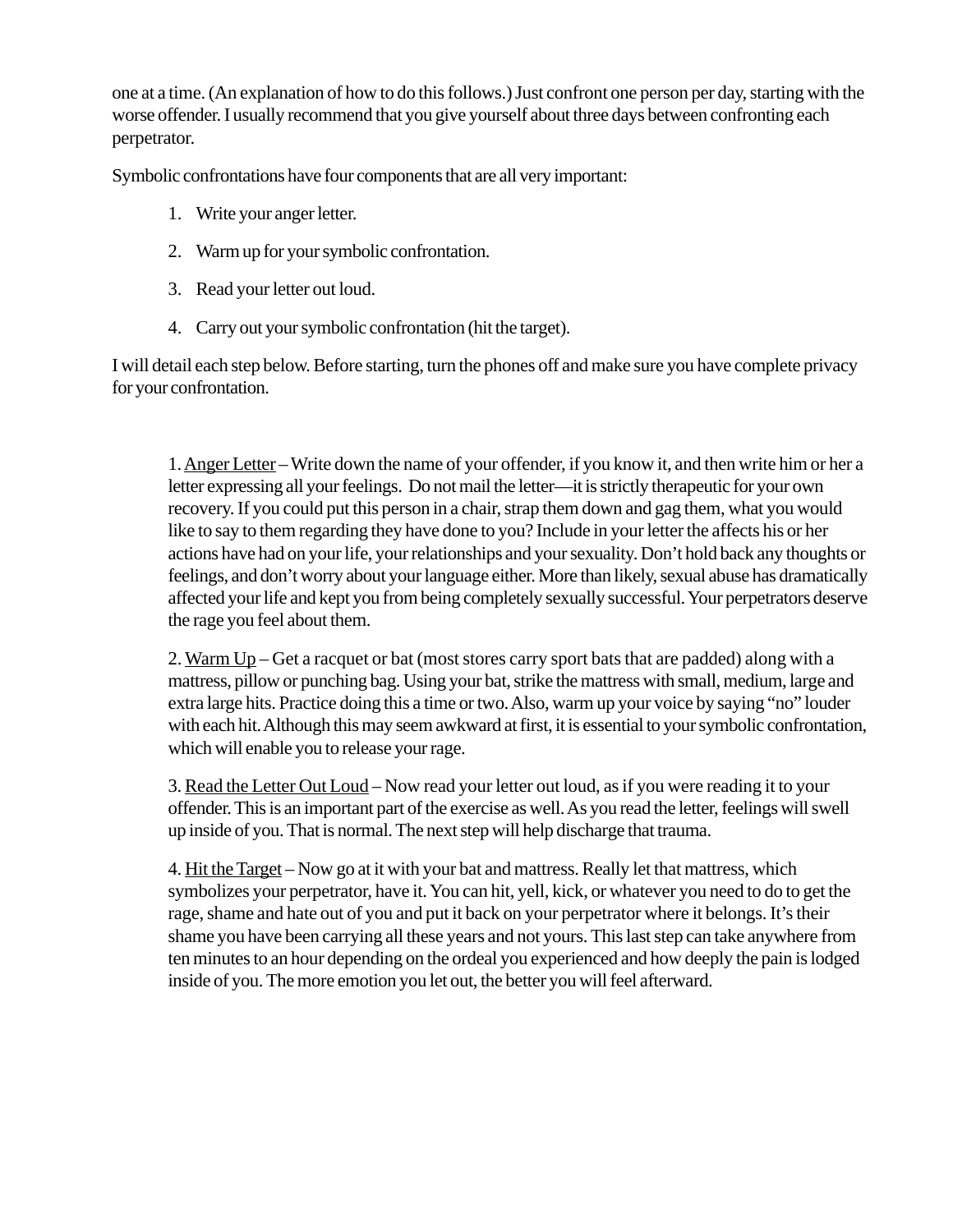You are now taking the bullet out of your being—spirit, soul and body—and giving it back to the person responsible for inflicting you with it.

This is how a symbolic confrontation takes place. I have personally done this exercise with each of the offenders in my life. Now I have a concrete place and time as to when I pulled the bullets out of my soul and began to heal.

I have noticed that everyone's experience with symbolic confrontation is quite unique. Some feel different immediately afterwards. For others it takes a few days before they realize that they are free of the bondage that once strangled them.

#### **2. Symbolic Releasing**

In this second step you will not be addressing your anger; instead you will be releasing yourself from the perpetrator. You may have heard it said that forgiveness is more for you than for anyone else. My personal and professional experience concurs that forgiveness offered after cleansing your temple of trauma, is very therapeutic.

In this exercise you will need two chairs and privacy. Again, turn off the phones and make sure everyone is out of the house. Have the chairs face each other. There are three phases to this exercise. I will walk you through each.

Phase 1 – Sit in one of the chairs. We will call this Chair for our discussion. From here you will role-play the perpetrator. You can use your perpetrator's name if you know it. If he/she was a stranger, you can give them a name or simply say, "I am the one who abused you."

Acting as the perpetrator in Chair A—let's use "Fred" as an example—face Chair B and imagine yourself sitting in Chair B. As Fred, you can own the abuse, apologize and ask for forgiveness. Be sure to acknowledge the costs to yourself, the victim. Be specific and don't just say, "I'm sorry." Instead, if Fred was an adult who forced you into oral sex as a child, you may say something like, "I am the one who made you perform oral sex. I used you like other boys I had victimized. You were just an object to me when I did this to you. I know I must have damaged your life. I hope you can heal and I now ask you to forgive me."

Phase 2 - After the perpetrator has appropriately apologized to you, then physically get up and move to Chair B. In Chair B, role-play yourself as receiving this information from your perpetrator. You have just heard him apologize and ask forgiveness for the acts he did toward you and the effect they have had on you.

In Chair B, you can respond any way that you like. You may not be ready to release them or forgive them at this time. Whatever your thoughts or feelings are, verbalize them out loud to the perpetrator. The purpose of this exercise is for you to be honest. Releasing them at some point is a gift you can give to yourself. Their life moved on whether you "let them off the hook" or not. By forgiving and releasing them, you are **not** approving of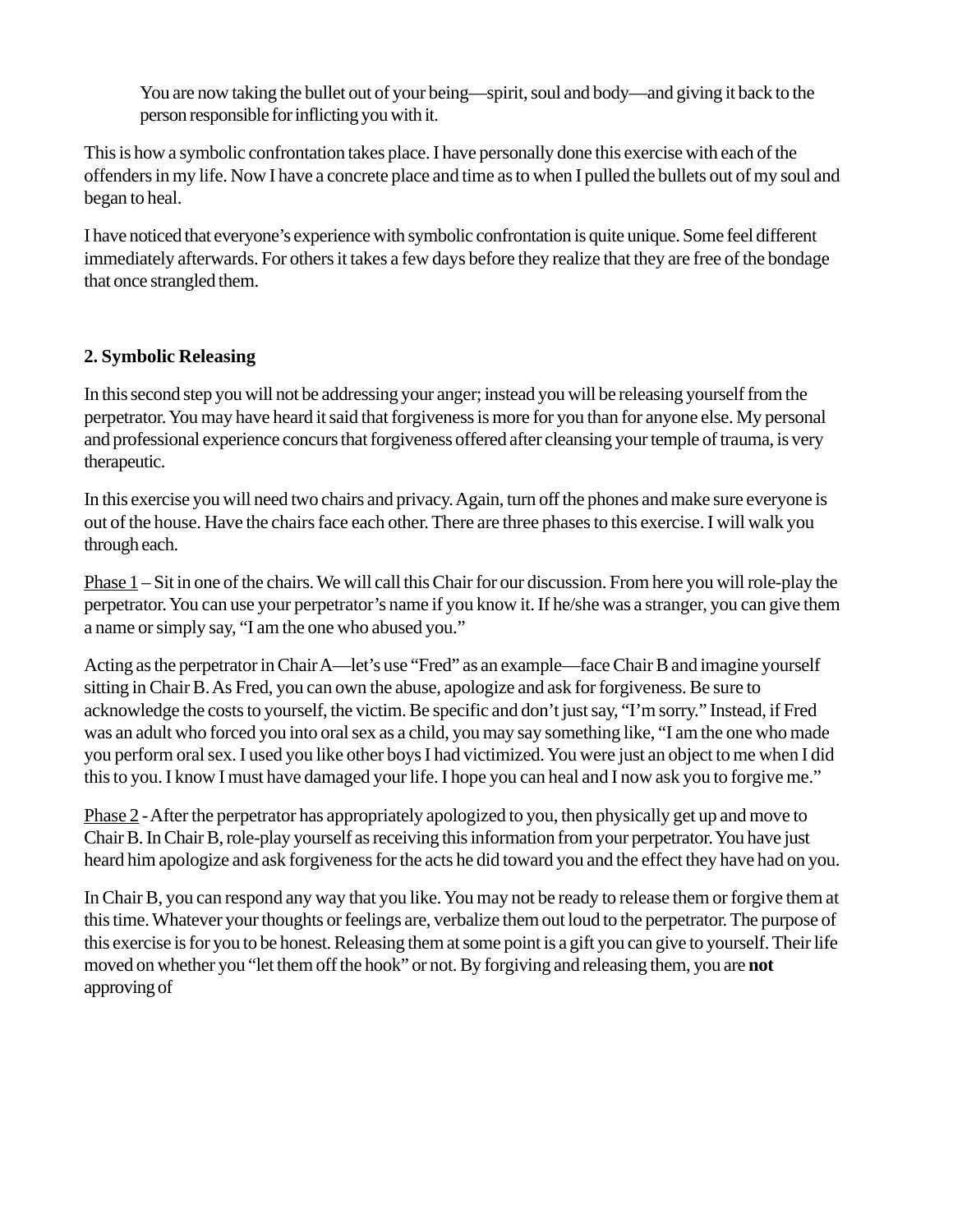what they did to you. You are simply releasing that behavior from having an influence in your life any longer.

If you are unable to forgive or release them at this time, try this exercise again in a month or so. However, if you were able to let go, move onto Phase 3.

Phase 3 – Physically move back to Chair A and resume the role of the perpetrator again. Now you need to respond to the forgiveness or the releasing that has been extended toward you. This concludes your symbolic confrontation.

This is a powerful exercise for most men. As you complete it you can fully say good-bye to this chapter of your life. From this point on the majority of men can view the trauma as part of their history without allowing ongoing affects to continue. This is similar to bearing a scar from an accident but no longer suffering from the pain.

I hope that all who need to heal from the issue of sexual trauma will complete these exercises. They have changed thousands of men and women's lives. You can apply them, as well, to traumatic events from your past that aren't sexual in nature.

### **3. Overcoming Sexual Addiction**

In this section, I want to offer you the basics of sexual addiction recovery. For a complete understanding of sexual addiction and recovery, I recommend reading and working through the following books:

- 1. *The Final Freedom: Pioneering Sexual Addiction Recovery*
- 2. *101 Freedom Exercises: A Christian Guide for Sexual Addiction Recovery*
- 3. *Steps to Freedom: A 12-step Christian Guide for Sexual Addiction Recovery*

These three books will help you gain a better understanding of sexual addiction and give you a great amount of practical tools. To recover from your addiction the first step is to acknowledge that you are a sex addict. Nobody can help a sex addict who is in denial of his problem and who thinks that all guys do this or that. To recover, you will have to stop lying to yourself.

Remember our Father in heaven sees all and knows all. He knows your every thought. He knows if you struggle in this area. He also has heard every prayer you have prayed to stop your secret behavior. He wants you to be free more than you do. You will have Him with you as you fight this battle.

It may now be time to begin to heal from your addiction if you find yourself:

Convinced your sexual behavior has to be secret

Continually needing more and more of this behavior to be satisfied sexually.

Having tried to stop a certain sexual behavior and have failed.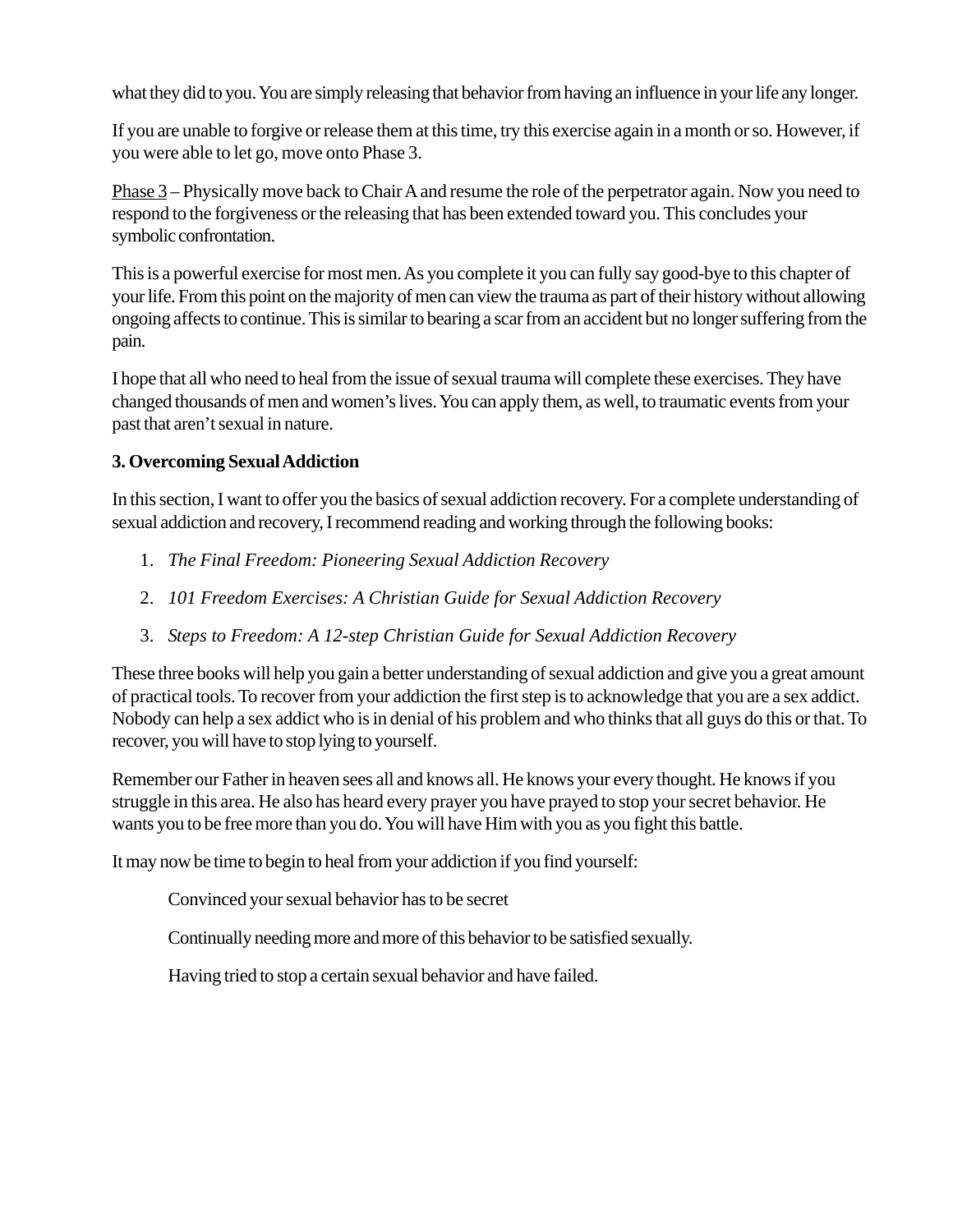Knowing your wife doesn't agree, but you keep doing this behavior, even though it is affecting your relationship with her.

Addictions by definition are not something you are going to recover from on your own. I'm sure you believe that you can handle this yourself; however, that is the surest way to fail. Again, stop lying to yourself. You are going to need some help to get better. Another man is going to need to be in your life for support.

I see so many Christian men trapped by sexual addiction try to fix it themselves. They often have I John 1:9 memorized.

### *If we confess our sins, he is faithful and just and will forgive us our sins and purify us from all unrighteousness*.

The problem is that this verse is for forgiveness, not healing. If you want to heal from sexual addiction you are going to have to turn your Bible back a few pages to James 5:16.

*Therefore confess your sins to each other and pray for each other so that you may be healed. The prayer of a righteous man is powerful and effective.*

If you want healing from sexual addiction you will have to humble yourself to another man and begin to confess the truth of your sin so that you can be healed. Remember that

## *God opposes the proud but gives grace to the humble*. James 4:6

I don't like this much either but until I was willing to humble myself to another man I was trapped. When I started getting accountability I started getting freedom.

Support groups are available to assist men in overcoming sexual addictions. Maybe your excuse for not attending a support group is that you are rich, famous, or hold a prominent position in your community, and you're concerned that you will be recognized. I have counseled with men all over the country and in all these years, I have never found one case where anonymity was broken.

These men know what you're struggling with and have heard it all. To find a local support group in your area, you can visit our Website at www.sexaddict.com or call my office for the closest Freedom Group in your area. A Freedom Group is a Christ-based Twelve-Step support group. If your church doesn't have one in place, volunteer to lead it yourself. Our experience is that once a church offers help for the sexually addicted these groups multiply quickly.

You can get free from sexual addiction and become sexually successful. Just don't try to do it all by yourself; it just won't work.

### **3. Overcoming Sexual Anorexia**

Sexual anorexia sometimes can be present at the same time as sexual addiction. If this is the case with you, you will need to work through recovery for sexual addiction and the intimacy exercises for sexual anorexia.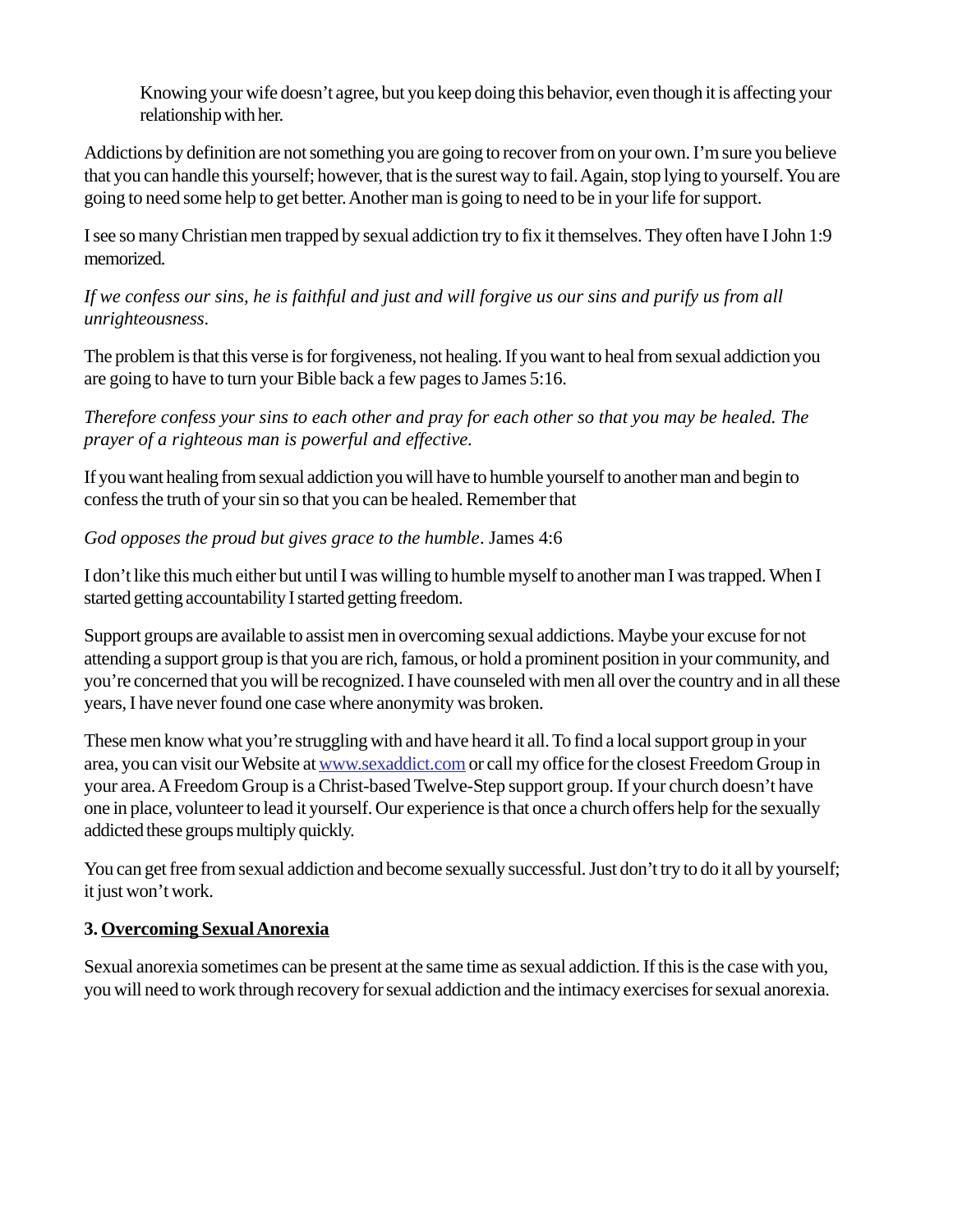Without daily intimacy with your wife, anorexia can't heal. Later in this book I will discuss the three Daily Exercises needed to develop and maintain intimacy within your relationship. For the anorexic these exercises are essential to his healing. Also, if you rely on your wife to initiate sex, or you are withholding sex from her, you need to establish and adhere to some guidelines, which will be covered when we talk about a sexual agreement later on.

Anorexics often purposely sabotage their sex life with their spouse to avoid intimacy. If you are anorexic, I encourage you to visit our Website and get the 90-minute video "Sexual Anorexia." After viewing this video, you and your wife will be able to understand this issue and apply the practical solutions offered.

**\* \* \***

Regardless of the distractions from your past that have plagued you and your spouse, you can now heal and move forward to sexual success. If this process involves a lot of work, start on it immediately. Make your action plan. Mark it in your daily planner or Palm Pilot to make your road to healing a top priority. This way, sexual success will be much easier to attain. Remember, the more soul you bring into the bedroom, the better it will be for you. Stay focused and give yourself the gift of sexual success.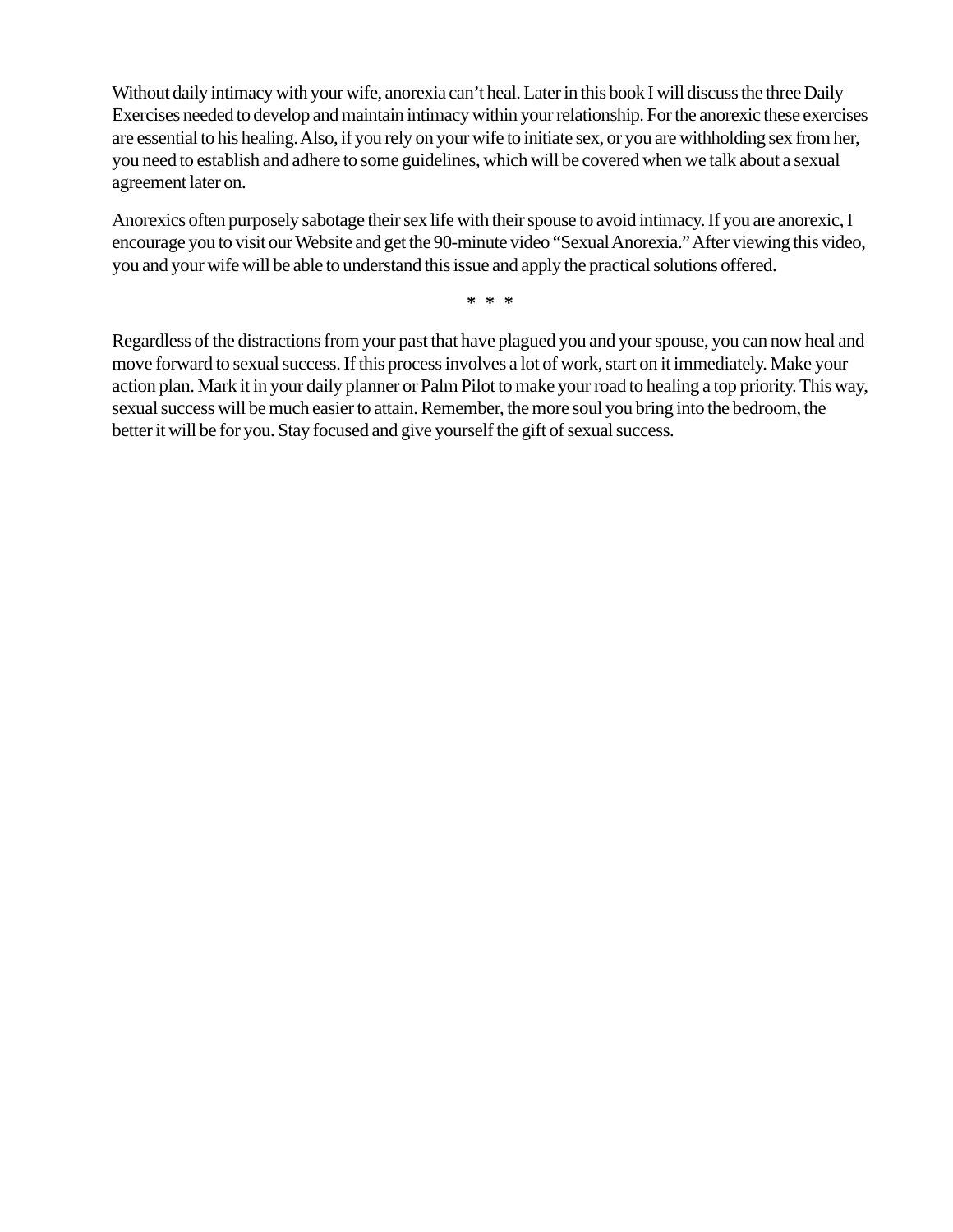### **CHAPTER 4**

#### **Shame on Me**

### *…And they felt no shame.* **Genesis 3:25**

Sexual shame poses an enormous obstacle to your sexual success. Harboring shame of any kind can limit your ability to be fully available in the bedroom. This is true even more so when it comes to sexual shame. Since most men keep such shame a secret, the shame often becomes so deeply imbedded that it's almost a part of the man himself.

It's quite obvious when a man has issues with sexual shame. He walks with his head down, doesn't achieve his potential, and rarely looks anyone in the eye. Some men may have the appearance of being confident and successful, yet no one really knows them. Why? Because they live out the core belief, "If you really knew me, you wouldn't love or accept me."

Men are sexual beings, and when a man is sexually violated, this vulnerable component of his very existence is abused. Thus, many men carrying shame in this area believe not only that someone has done something bad to them, or they themselves have done something bad, but rather that they **are** bad. Their core belief says they are truly different from other men. In their minds, the difference is that they **are** bad, wrong and lesser than others. They feel like they don't measure up to others. These feelings of worthlessness keep them isolated, walled off and trapped in underachievement.

Since a man is sexual daily to some degree, he will feel this shame daily. It plagues his quiet moments and frightens him in the face of real intimacy. It talks to him when he is alone. He may hear "voices" of:

- ? "You're no good. If they knew what happened to you sexually, they wouldn't even want to be in the same room with you."
- ? "You're different."
- ? "You're weak."
- ? "You're inadequate."

You can see how a man with these types of thoughts repeating in his head is probably not going to be sexually unashamed, free or confident.

Such sexual disgrace connects to the very core of the masculine soul. In this chapter we will discuss three types of sexual shame, and I will outline a plan for you to move beyond the shame and into sexual acceptance and sexual health.

### **Sexual Performance Shame**

This shame tries to manifest itself in men of all ages. Often a man with this issue feels as if he is not a good lover for such performance reasons as not being able to get or maintain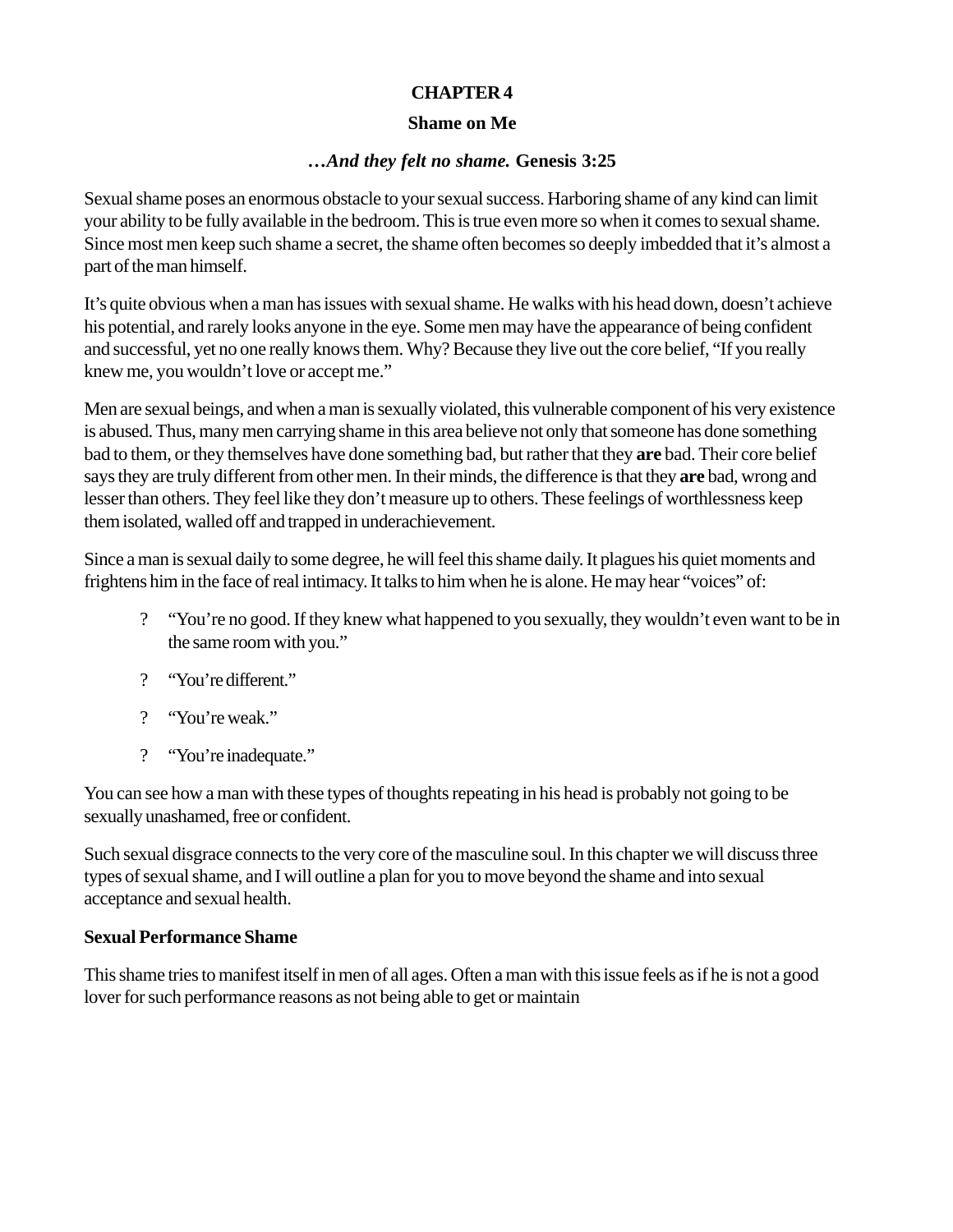an erection. Overwhelming feelings of disappointment, hurt or rage often follow this experience.

This form of sexual shame is very difficult. The isolation this man feels is incredible. He often feels as if he can't talk to his friends, pastor or doctor. He is so ashamed sexually that he barely feels like a man.

A second issue common among men is that of premature ejaculation, meaning a man may ejaculate so quickly that the sex act is over in a couple of minutes. This may happen for several reasons; however, the feeling afterwards is still the same—that of inadequacy.

A third area is that of not bringing your spouse to orgasm. Some men have much of their sexual identity attached to bringing her to orgasm. They often don't realize that not all women are orgasmic in the same manner, and some are only orgasmic by a specific form of manipulation. Some men take this personally and feel sexually inadequate when they themselves have an orgasm and then their wife needs a different form of stimulation. Over a period of time this can transform a sexually confident man into a sexually shamed man.

The last issue of sexual performance shame does not have as much to do with the performance as it does with men's anatomy. Some men feel sexual shame solely related to the size of their sex organ. Perhaps he was teased in gym classes as a teenager or when he was viewing pornography he compared himself to others.

He rarely shares this shame with others, but instead allows the shame to get embedded deep in his heart. Some have tried enlargement gadgets and even surgery because they have not accepted their bodies the way they are. Often this shame keeps a man from the sexual inheritance he desires.

What's more, the man experiences this shame even though his wife is sexually fulfilled and has verbally and behaviorally demonstrated that she is satisfied. He continues to feel like lesser of a man than others and rarely internalizes genuine sexual affirmation or praise from his wife; instead he remains muddled in sexual shame.

### **Sexual History Shame**

Every man has a sexual history. The history of some men only involves their wife. Others have had multiple sexual experiences prior to marriage. As we have discussed earlier, some of these men have also experienced sexual trauma during their sexual history.

Whatever the history, many have sexual memories that bring tremendous shame when recalled. One man told me that when he was younger he worked in a convenience store where a woman continuously called him and talked sexually inappropriately to him. This went on for weeks. One day she invited him to her house. She kept her house totally dark and they had sex. It was then that he realized she was incredibly obese and significantly older than he was. This continued on for several occasions. This man had tremendous shame regarding these encounters.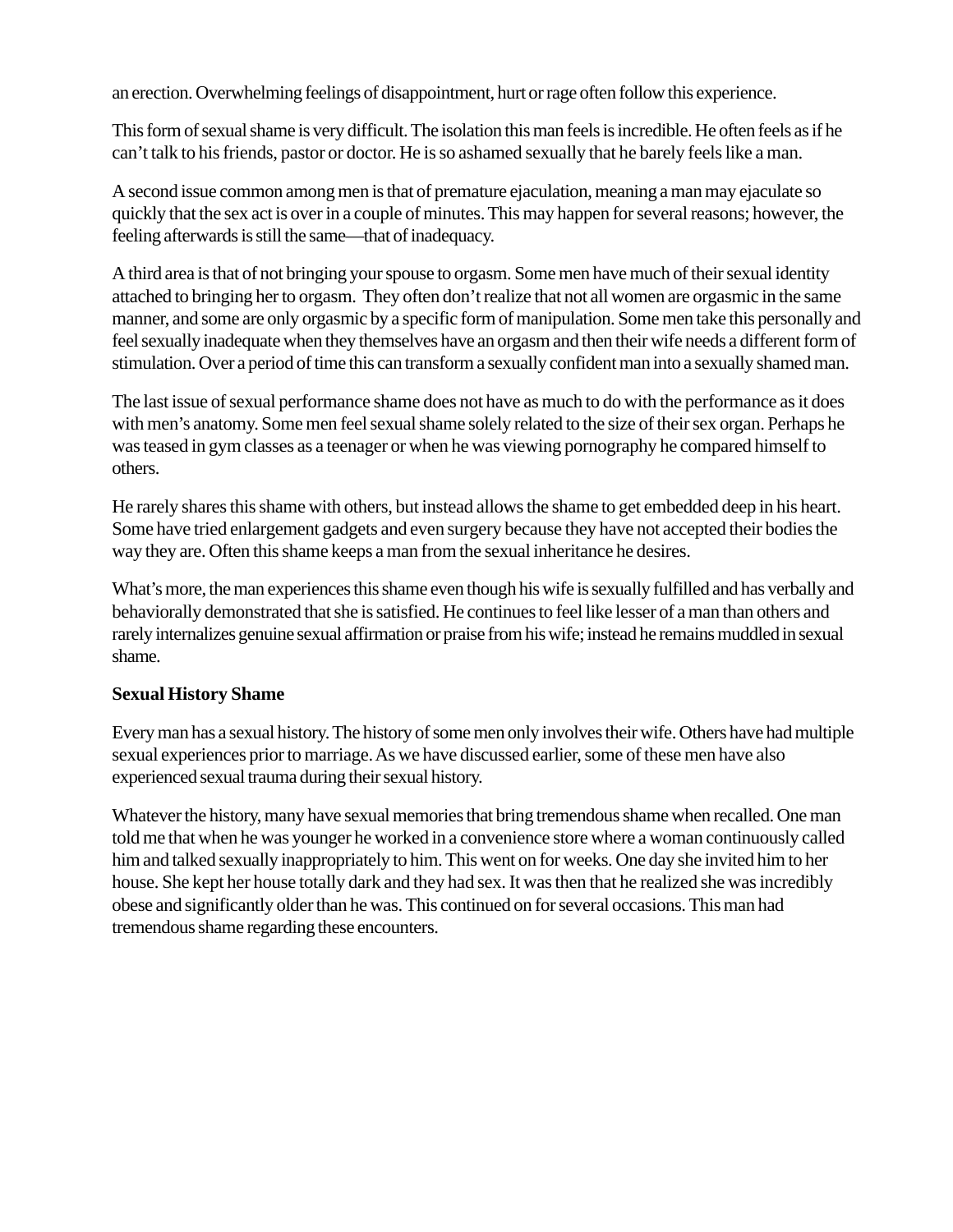Everyone is different when it comes to sexual shame. What may cause sexual shame for one person to the point that it hinders his future sexual success may not cause another man shame at all. We are all unique when it comes to sexuality, so we experience sexual shame very differently as well.

Countless hours of my practice has been spent helping men get and stay free from such disgrace. For some men this shame is tied to an early event in their childhood. For others it stems from a behavior displayed in their adolescence, where they may have cheated on a girlfriend or she cheated on him and he was ashamed about it. During adolescence numerous men try to experiment sexually, and sometimes these experiments backfire.

A rather common experiment is the solicitation of a prostitute. I've heard repeatedly how cold, empty and cheap the experience felt. Some prostitutes mocked the young men, and the women's words have stuck with the men even 30 years later.

Some are ashamed of homosexual behavior from their past. A common event that is hard to let go of occurs when a teenager first goes to an adult bookstore to view a porn flick and, not being aware that leaving the door unlocked is basically a homosexual invitation, the teen is accosted by a man. I have heard hundreds of stories of this happening. The boy definitely wasn't ready for the encounter, but since all sex feels good at the time, he participated. Now, 20 years later, he still wonders whether he is a homosexual. Additionally, as the teen matures, he may easily fall into using women as objects and totally disregarding them as people. Several men with this type of background have all but raped the women they dated. Others have committed date rape or got involved in gang rapes.

Another cause of shame from your past could include sexual behavior with yourself during adolescence or young adulthood. Many feel guilty about their masturbation habits. This guilt can arise from the behavior itself, the frequency of the masturbation or from the type of porn that was viewed while masturbating. Also, incredible shame can be linked to objects used or clothing worn during self-sex.

A sexual secret in some men's sexual history involves abortions, where a pregnant girlfriend is forced to abort their baby. In other cases, the man contracted or spread sexually transmitted diseases. Some men have visible marks left on their bodies from these diseases. While the treatment can be quick, the memories are life-long. Contracting an STD is excruciatingly shameful and is an unforgettable part of one's sexual history.

**\* \* \***

Scores of men went through a relatively positive and sexually healthy adolescence. But the issue of sexual shame doesn't always stem from one's youth; adult men can get involved in things that bring on shame as well. Take adultery for example. I have heard at least a thousand men tell me of not only their regret and guilt over their affairs, but also of the deep, almost unbearable shame they still feel. Remember that such shame grows from two roots: the immoral behavior and the belief that they themselves are bad.

I have heard men from the ages of 20 to 70 tell their stories of adultery. Men with any number of spiritual backgrounds—pastors, missionaries, deacons, youth workers in the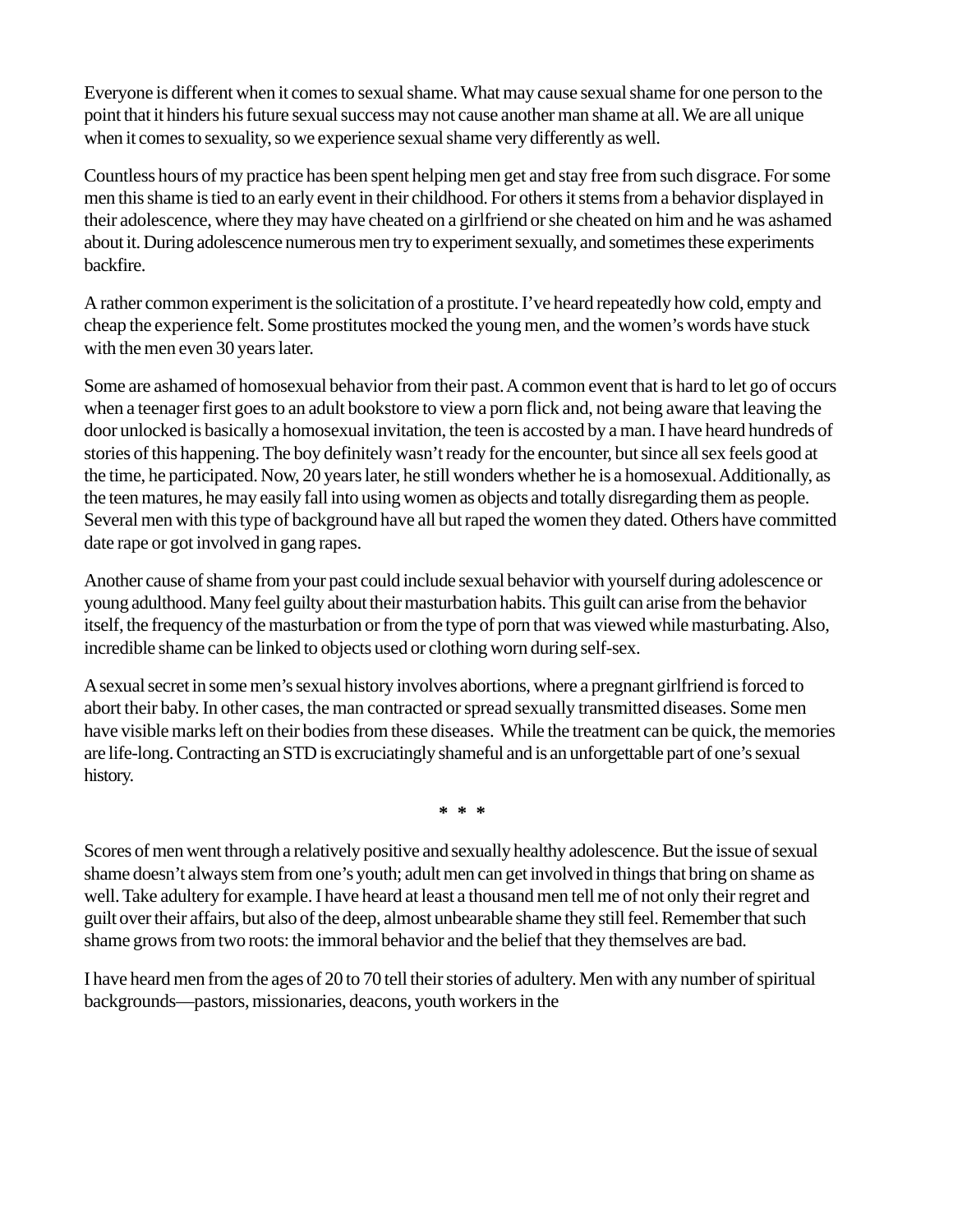church—have shared with me the great shame they carry because of their sex acts outside of their marriages. These men have come from varied financial backgrounds, from those that are poor college students to some that are among the wealthiest men in our nation. This shame appears to run deeper and affect men's sexual success more than any other behavior in their sexual history. The shame is rarely disclosed unless the man gets caught or decides to come clean about it.

This is where men need to get honest with themselves, which can be very difficult. I have seen many strong men weep to the point where they were on the floor instead of in the chair when their secret came out. Their pain and anguish have totally convinced me that adultery may look good at the time, but its end is sheer bitterness.

**\* \* \***

As you can see, the shame from one's sexual history can appear at any part of your sexual development. Sexual shame is unique to your sexual personality and beliefs, and only you know if you have it in your life. If you are concealing sexual shame—and most men do—later in this chapter I will walk you through some ways to close the door for good to that episode of your life. I am aware of the limitations that sexual shame can bring into the bedroom. I also know what it is like to have no sexual shame at all and what *that* can bring to the bedroom. You may have heard the old saying, "I've been poor, and I've been rich. Rich is better." The same applies here: "I have had sexual shame, and I have been without sexual shame. Being without sexual shame is much better."

### **Sexual Deviancy Shame**

Sexual deviancy is rarely addressed in male sexuality books. Sexual deviancy and the shame that is attached to it can be described in two ways: a sex act that you believe is deviant or acts that actually are deviant.

When I refer to acts of sexual deviancy in this book, they will fall under the second description, illegal behaviors. This includes voyeurism, exposing yourself in public, rape, encouraging a woman to drink so that she makes a sexual choice in your favor, sexually touching or viewing others without their consent, or any sex acts with a minor or a child.

These sexually deviant behaviors are not prevalent among the majority of the male population. For some men it may have comprised a one-time event, maybe as a young person. For others it's been more frequent behavior. The shame caused by these behaviors keeps many men from the possibility of being sexually successful. The man acting out with these behaviors can't be honest about his sexuality for fear of imprisonment. The shame is usually attached both to the actual sex act as well as to the man's thoughts that he must be a horrible person to even think such deviant behaviors are enjoyable.

Often behaviors that a man once thought of as sexually deviant become acceptable to him over time because he begins to desensitize himself through exposure to pornography, masturbation or fantasies. Now he attaches sexual pleasure to what he once called abnormal. Still, some men may not enjoy the behavior, but because of their experimentation, they now consider themselves sexually deviant.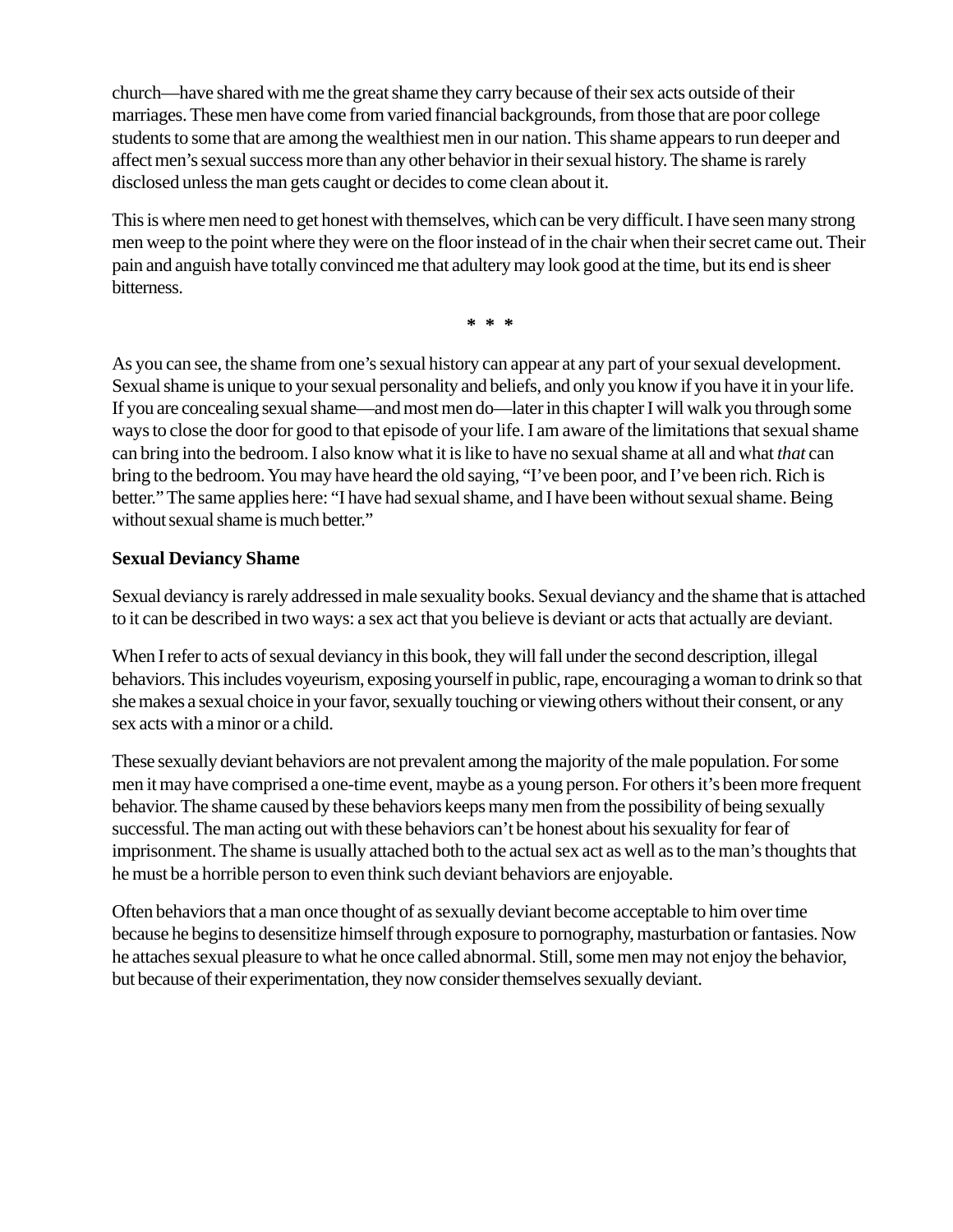The last area of sexual deviant shame can come to some men just by the sheer exposure to deviancy. Some men may cruise porn sites on the Web and a screen may pop up about something they would normally consider deviant, but it sexually arouses them. They now may believe they are bad because what they once considered bad has sexually aroused them.

I have spent many hours with men who have never engaged in a sexually deviant behavior and yet they have sexually deviant shame because they viewed this type of pornography or read stories of this behavior and got aroused. Remember shame is different for everyone.

**\* \* \***

As you can see, sexual shame can come from all kinds of avenues and all men handle shame differently. One man may experience this shame and become an isolated, insecure underachiever. On the other extreme is a man with this shame who becomes the highly successful overachiever, and yet he, too, remains isolated. There are also various outcomes in between.

There are practical solutions to resolving this shame. You can read the specific solution that I will provide for your specific behavior or you can read them all. The areas of sexual shame that we have discussed so far are:

- 1. Sexual performance shame
- 2. Sexual history shame
- 3. Sexual deviancy shame

Solutions to the areas of shame will follow in the same order listed above. Over the years I have counseled many men through each of the types of shame listed. Regardless of your past, you can move forward and achieve your sexual inheritance.

#### **Solutions to Sexual Performance Shame**

The very first part of dealing with any form of shame is acknowledging that it is a part of your life. On a separate piece of paper, write the specific sexual shame you have struggled with. Your statements might look something like:

1. I feel sexual shame about not being able to get or maintain an erection with my wife for \_\_\_\_% of the time. This has been going on for \_\_\_\_\_ number of years.

2. I feel sexual shame about not being able to bring my wife to an orgasm. This happens 1.4 of the time and has been going on for \_\_\_\_\_ years.

3. I feel sexual shame about the size of my sexual organ. I first remember feeling such shame when I was \_\_\_\_ years old. I feel this shame mostly when \_\_\_\_\_\_.

For some men, just reading the above statements can bring up many shameful feelings. But the first stage of the solution is to write down the types of shame you're facing.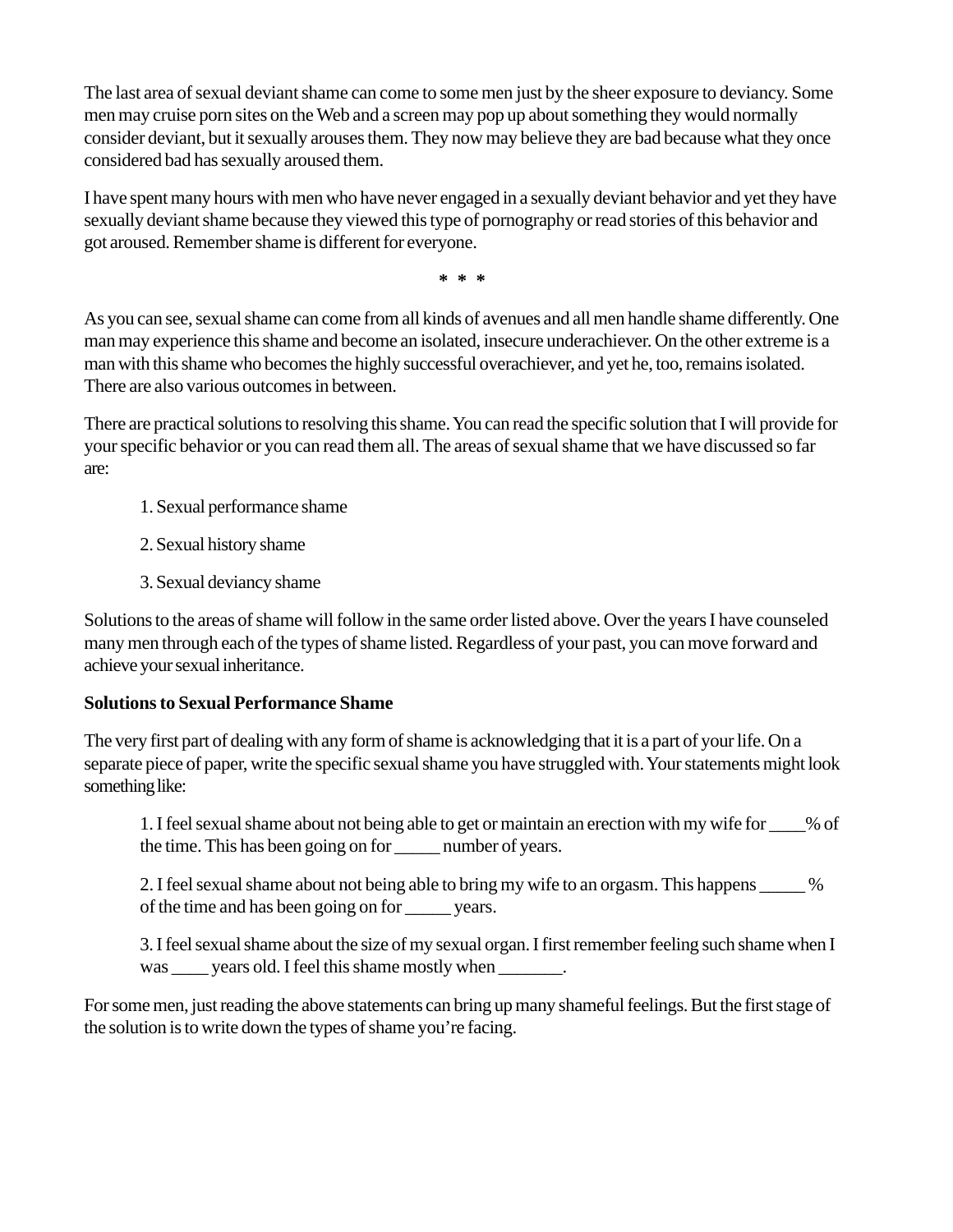Next write out your feelings about these issues. In the Appendix, there is a Feelings List you can utilize to get you started. Here's an example:

I have sexual shame about ejaculating so quickly while having sex with my wife. This behavior occurs 20% of the time we are sexual together. This has been going on for the past three years. I have about this issue is **self-doubt** that I am ever going to ever get over this. I also feel **embarrassed, unmanly, ashamed** and **degraded** whenever it happens. I feel **weak** and **less than** other men shortly afterward. I feel **stuck** when I try to talk to my wife about this. I feel **out of control** and **doubtful** of my wife's love toward me. I feel **alone** because I haven't talked to a doctor about this. I feel **afraid** because I don't know if something is really physically wrong. I also feel **secretive** because I do have some sexual secrets and masturbate more than I let my wife know.

Writing down your feelings is vital to freeing yourself from the heavy weight of guilt that has beleaguered you. Without completing this step, you may stay emotionally stuck on this issue, which in turn will keep you from making an action plan for your own sexual success.

Processing the shame is the next step. Write down your fears or concerns about this issue. Let's continue with an example.

My fears are:

- 1. It's only going to get worse.
- 2. My wife will love me less.
- 3. I will think more about it and make it worse.
- 4. If I go to the doctor, I am afraid he will tell me something is wrong with me.
- 5. I am afraid I will hate myself.

Fears don't have to be logical or even realistic. Fear is a feeling and it doesn't need reality to exist. Admitting to the fear is the first and most essential part of ridding yourself of it. Only then can you use rational thoughts and factually dismiss these fears. Only then can you objectively concede that the fears aren't true, your wife really does love you, etc.

The next step in dealing with this issue of sexual shame is asking forgiveness from yourself. This might sound peculiarly trite, but I have found that if men can own their behavior and forgive themselves for it, they are much more likely to move into the next few steps that will rid themselves of the sexual shame. Here is a very practical and successful way of doing this:

Face two chairs toward each other. Sit in one chair (Chair A) and symbolically imagine yourself in the other chair (Chair B). Talk to the self in Chair B and ask forgiveness for whatever the performance issue is. Then move to Chair B and respond to yourself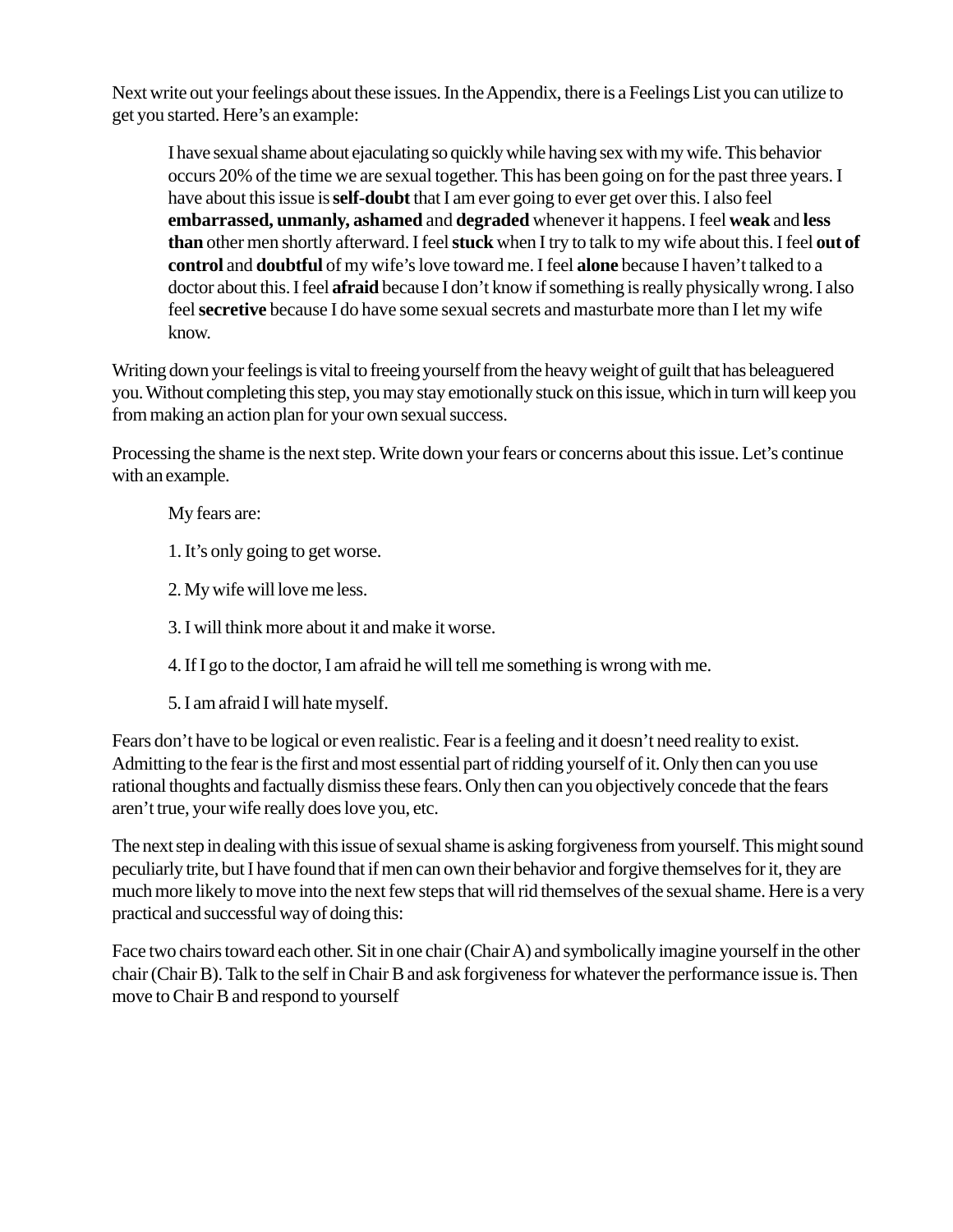(hopefully forgiving yourself). Go back to Chair A and respond to being forgiven. Let me give you an example.

In our example, Bob is sitting in Chair A. The symbolic "Bob" in Chair B will be "Bob 2." Bob's issue is premature ejaculation. An example of Bob's discussion might go something like this:

**Bob:** Bob 2, I want to ask you to forgive me for carrying the shame all this time about ejaculating so quickly. I know it's affecting you, and the fear I have caused in your life becomes incredible at times. It has put a wedge in your life between you and your wife. I'm sorry and I ask you to forgive me for making you ashamed of yourself, even to the point where you won't talk about it to anyone.

(Bob moves to Chair B and now role-plays himself as Bob 2.)

**Bob 2:** Bob, thank you for finally talking about this. It's not the end of the world. Hey, you have been a great lover to your wife for 23 years. You're getting older and you haven't even gotten a doctor's opinion yet. I forgive you for dragging your feet about this and isolating this topic from your wife, Jan. I really want to move forward on this. This shame is worse that the actual problem. I forgive you. Now let's get to the bottom of this. You're a great guy, a great husband and a great dad. Let's move on!

(Bob moves to Chair A again and responds to what Bob 2 told him.)

**Bob:** Thanks, Bob 2, for forgiving me. That was probably the hardest thing I have done in a long time. Thanks for encouraging me and being on my side. I think you're right, I can now move forward. I'm glad we are on the same team.

This is the kind of experience I have seen often in my office. I strongly encourage anyone with sexual shame to set up two chairs and just do the exercise. Don't spend time evaluating the idea and whether it will work; don't try to process it through until after you have done it. This exercise can really help start flushing out the sexual performance shame issues so that you can be much more sexually successful.

**\* \* \***

Forgiveness is a big step, but it's not the only step necessary to getting rid of sexual shame. The next step has to do with acceptance. When big emotional issues go on in your life, you often enter one of six stages of grief. Brief descriptions of each stage are as follows:

**Shock:** A numb feeling when you don't know what to do or feel with the information you have received.

**Denial:** You feel like what you're dealing with can happen to anybody. It's not really a problem. You are denying the reality of that with which you are faced.

**Anger:** You are feeling mad that this is happening. You may be angry because of the way you are built, or that you ejaculate quickly, or that you can't bring your spouse to orgasm.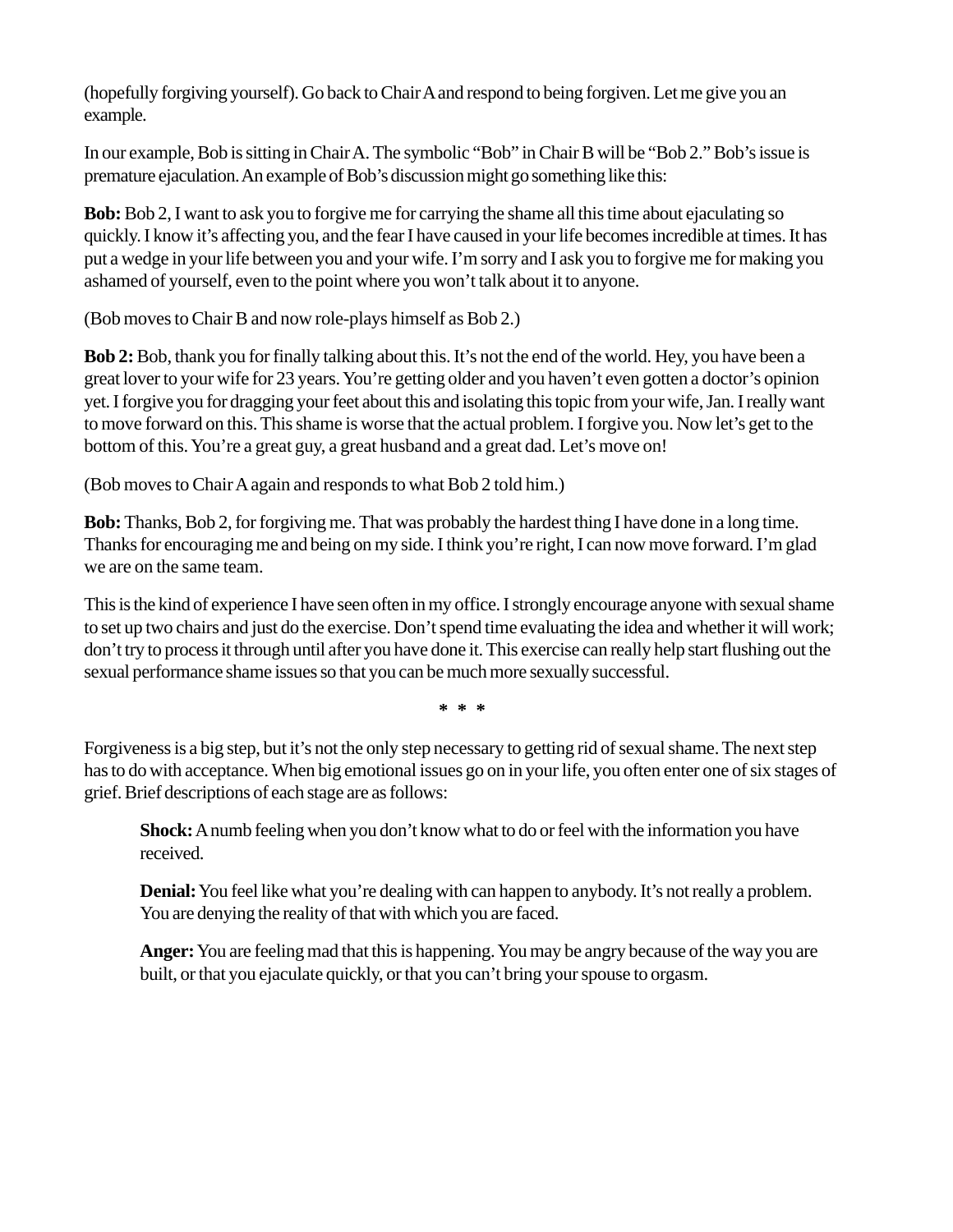**Bargaining:** You may begin to feel that if you do this or that, then all will be better. If your first line of reasoning doesn't work, you will often try something else. Or you may believe the solution rests with someone other than yourself. ("The problem will get better if only my wife would lose weight.") Basically, you are emphasizing one variable, trying to change it, so as to avoid the painful reality and ignore its existence.

**Sadness:** You recognize that the painful reality does exist and you are sad about it.

**Acceptance:** The painful reality exists and it is now a part of your life. You can reasonably expect a certain outcome. You finally accept this and can begin productively living your life with this issue. You now believe that you consist of much more than just this issue and you can make the best of it.

Acceptance can be a difficult part of the grief process for some men as they grieve over a particular sexual issue. Accepting reality is a tremendous accomplishment. Let's take Bob for example. After his plan of action was in place, he realized that his issue might continue to occur 20% of the time. Bob's doctor told him that since he is 87 years old and is still able to be sexually successful 80% of the time, he's doing great!

When Bob accepts that he's normal for an 87-year-old, he accepts reality and will be much better at accepting himself. Bob also realizes if he brings his 84-year-old wife to orgasm in a way other than what he is accustomed to, he will still feel like a sexual success.

## **Action Points For Sexual Performance Shame**

1. Talk – Secrecy is the strength of shame. This is true regardless of the reason or the type of shame involved. Research has consistently supported that something beneficial happens when you talk about your secrets. While you may be "as sick as your secrets," as the adage goes, "confession is good for the soul."

For many men, this is the most difficult part. You always want to look good, feel smart and be successful and strong. Unfortunately God doesn't make perfect people, so at times we are not so good, not so smart, not so successful and not so strong. When it comes to sexuality these feelings of wanting always to be perfect can be felt even greater.

Sharing your secrets is essential to moving past your shame and into claiming your sexual inheritance. The first question that comes mind is, "Whom would I talk to?" Here is a list of suggestions: Your wife, a friend who loves you and that you can trust.

- A male friend you know who has had similar issues.
- A doctor to rule out any physiological problem.
- A pastor that you trust.
- A trained professional counselor/psychologist or sex therapist.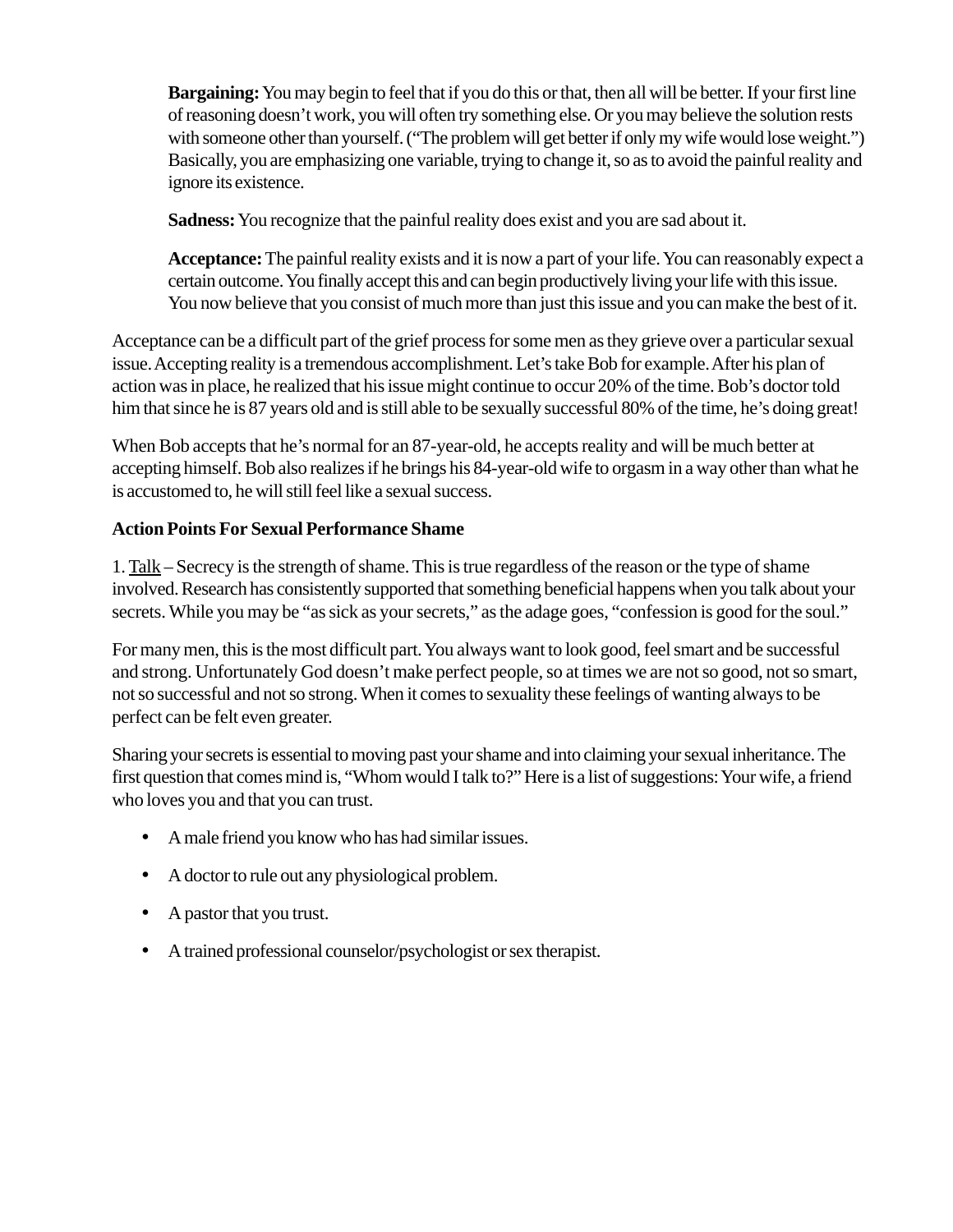In order to muster up the courage to discuss your problems, it may be helpful to practice by symbolically placing the person you want to talk to in a chair and talking to him or her. Whether or not you conduct a practice rehearsal, start talking! This alone can help separate the shameful feelings you have from the real issue at hand.

2. Be Proactive – If you're having a problem with a performance issue, you can make several action plans to help:

- Go to a doctor.
- Read a book that addresses your particular performance issue. Practice the recommended techniques that are acceptable to you.
- Take medication if it's recommended.
- Visit a sex therapist.
- See a professional counselor, psychologist or addiction counselor.
- If you are experiencing depression and you think this is part of the issue, make an appointment with a psychiatrist.
- Regularly practice with your wife the techniques your counselor recommends.
- If your wife is not orgasmic, go to the doctor with her.

As you go through this process, accept reasonable outcomes based on your factual information, such as your age, your health, etc. Part of life is accepting what is handed to you. If you have done the best you can on your action points, it will be easier for you to accept your situation.

4. Honor Yourself – One of the best things you can do for yourself in regards to eliminating shame is simply not do things that you know you'll become ashamed of. If you make a lifestyle of doing the right things, you're more likely to build a positive self-esteem. Moreover, if you do good for others without letting them know about it, you will feel even better about yourself. Imagine if all the secrets you had inside of you consisted only of how you had helped others! Life without shame is much more satisfying, incredibly so. If you do commit a less-than-wonderful act, talk about it as soon as possible so shame can't grow. I hope you will honestly evaluate your performance so you can be freed and claim sexual success.

# **Solutions to Sexual History Shame**

For those of you who have shame attached to your sexual history, I will provide an outline of proactive things you can do to move toward sexual success. I warn you that some of the exercises may be uncomfortable for you, but sexual success is right ahead of you.

1. Be specific – Sexual history shame is attached to a specific event. You may have had sex with a prostitute or a woman you didn't like, you may have date-raped, gotten a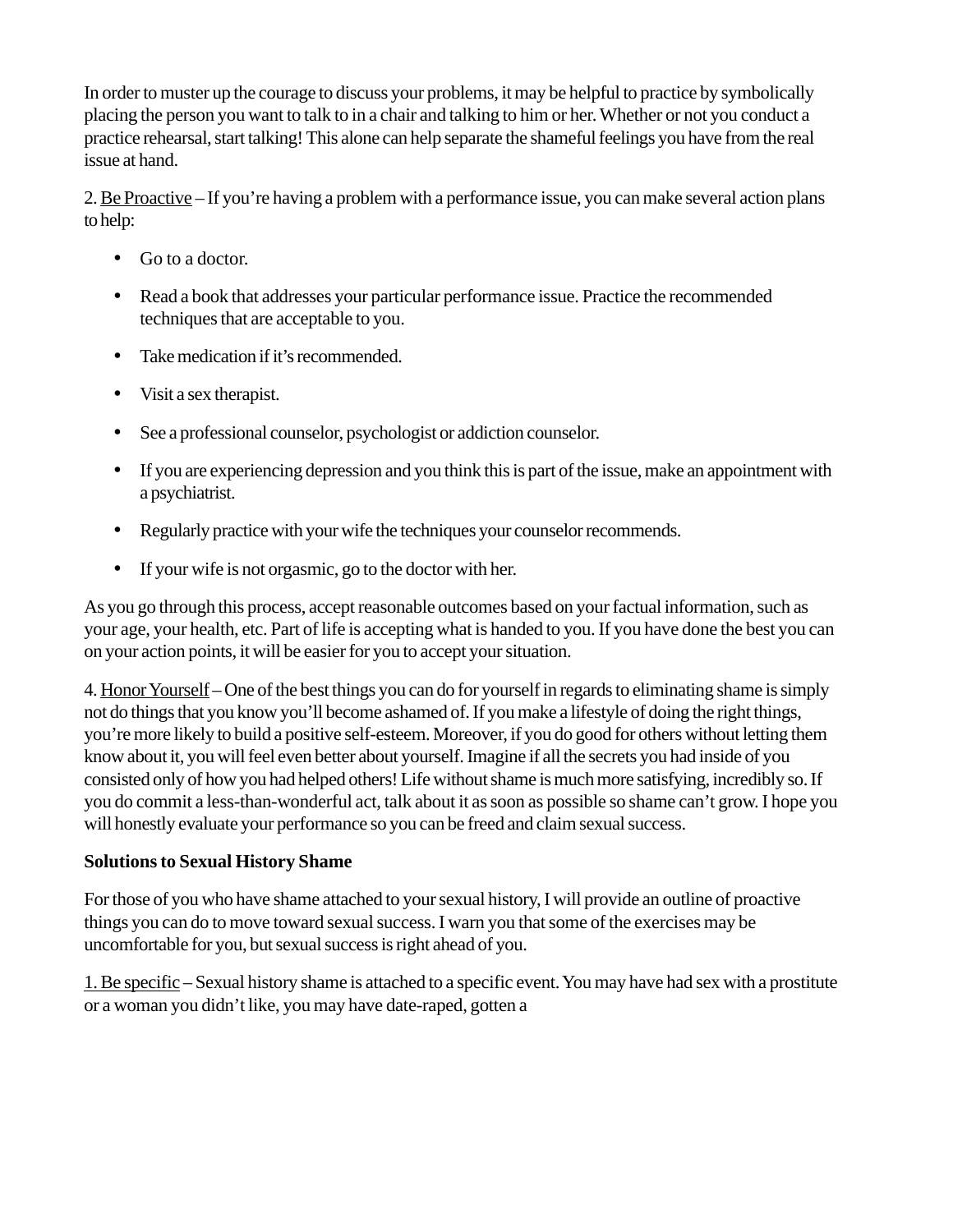woman drunk so that you could take advantage of her, or had an unwanted homosexual encounter. Whatever your situation, you need to be as specific as possible during this exercise.

Write down your entire sexual history. Write how old you were when the event happened, how old the perpetrator was, the type of sexual encounter and whether the event caused you shame. This will enable you to see any reoccurring types of shame.

Next, tell someone what happened. I want you to tell your deepest, darkest, most ugly secrets to another person. I realize this may be outright frightening, but if you don't confide in someone, you soul will remain sick. You must deal with your problem head on.

Here are some points to note when choosing someone in whom to confide:

- A professional psychologist or marriage counselor is my first recommendation. You can trust them to not tell a soul about what you have done since it is illegal for them to do so, except in the case of illegal behavior. (For more on this topic, see Solutions for Sexual Deviancy Shame below.) While female therapists are great, I strongly suggest seeing a male therapist because your shame is connected to your male sexuality.
- Others you can trust to keep a confidence are a professional member of a spiritual community, such as a pastor or other spiritual mentor.
- If you choose to confide in a friend, you do run the risk of being exposed in the future. Remember, those that love you today may feel differently tomorrow.

2. Apologize – Some men have gone back to the women to whom they cause pain and apologized. However, if you're married or in a committed relationship, such action should be a joint decision. I don't recommend doing this with an ex-lover. I do recommend this step if the person you have hurt is your present wife. You can then own—take responsibility for—the past pain you have caused her and move forward together.

In the case of ex-lovers, **symbolic** amends with two chairs works amazingly well. Here's an example of how David handled this with a situation involving his old girlfriend named Sue.

**David in Chair A:** "Sue I really need to apologize and ask for your forgiveness. When we dated I lied to you countless times. I slept with other women, including your best friend Connie. I not only hurt you, but I ruined a life-long friendship that you had. I need you to forgive me for these behaviors."

David physically gets up and sits in Chair B. He now assumes the role of Sue.

**David as Sue in Chair B:** "Well, David, you really were a liar and I spent many a night confused, crying or hating you. I didn't understand your problems, but that was ten years ago. Now I have a great husband and two kids, and I live where I have always dreamed of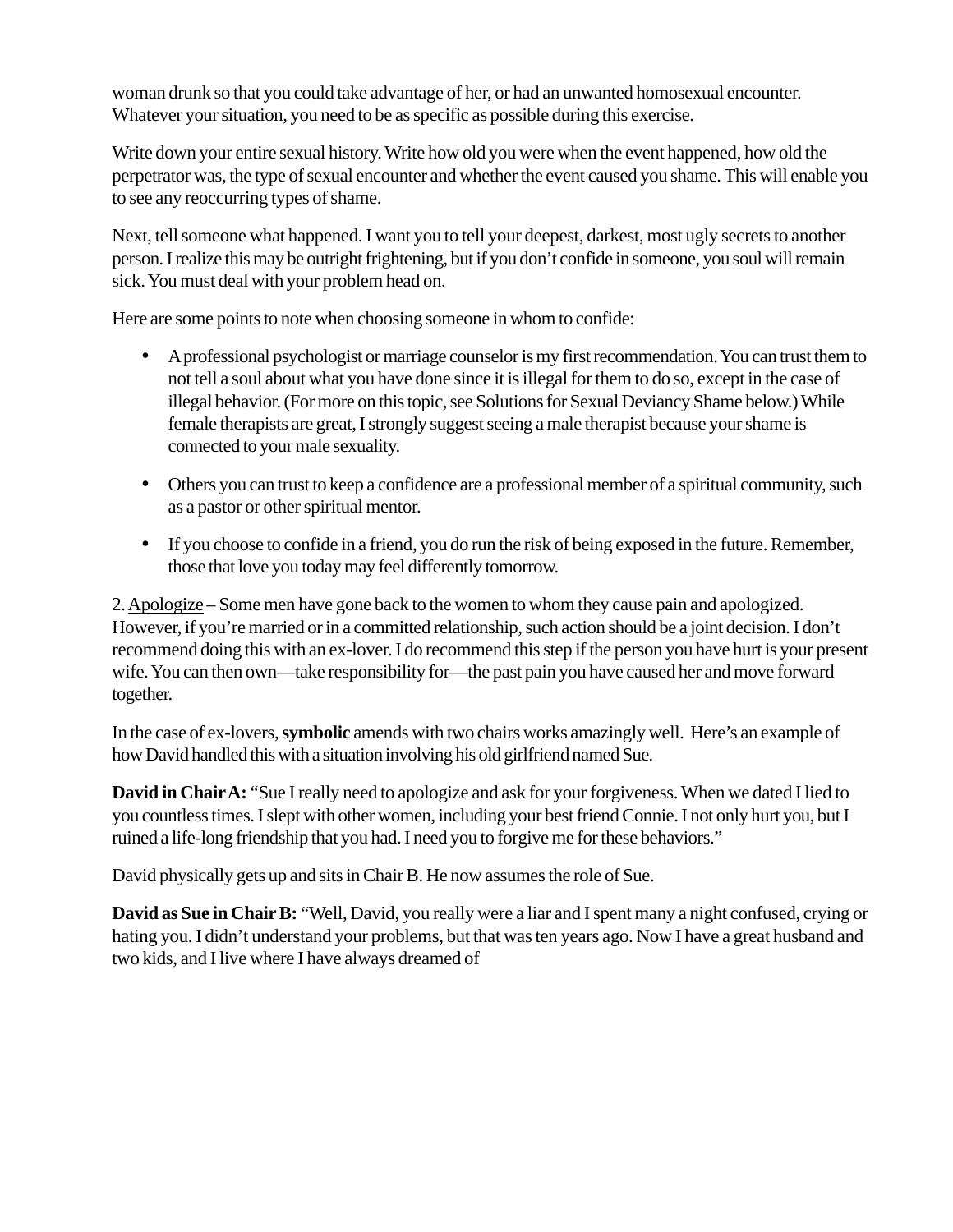living. I feel sorry for you and your choices. I can forgive you and accept your apology. I hope you have moved on with your life and have become a decent human being."

David moves back to Chair A and responds to Sue's extension of forgiveness.

**David in Chair A:** "Thank you Sue. You always were a good person. Thank you for forgiving me. I am glad life has turned out well for you."

Continue to go through your sexual history and check off the names of those that you know you have hurt as you apologize to each. This symbolic apology really works to rid yourself of the shame you have accumulated over the years because of wronging others.

I have found that men with painful sexual shame do best when they also ask themselves for forgiveness. You have let yourself down and now need to forgive yourself. They can also alleviate shame by doing a forgiveness exercise symbolically with Jesus.

### **Solutions to Sexual Deviancy Shame**

Men suffering from sexual deviancy shame should follow the same steps as those outlined under sexual history shame with one caution. You need to know that if your behavior was illegal and you confide in a clergyman or a paid psychologist, therapist or psychiatrist, they are bound by the law to report your information to the legal authorities. Statutes of limitations do apply, so you may want to familiarize yourself with the law beforehand.

Regardless of how you have acquired sexual shame, that shame has caused a roadblock to the sexual success you are capable of. I urge you to take the directions in this chapter seriously. I have assisted many men working through their sexual shame and have seen them reclaim their freedom and sexuality.

Sexuality without shame is probably one of the greatest feelings in the world. Each man reading this book deserves to work toward that feeling. I hope you do what's necessary for your sexual inheritance.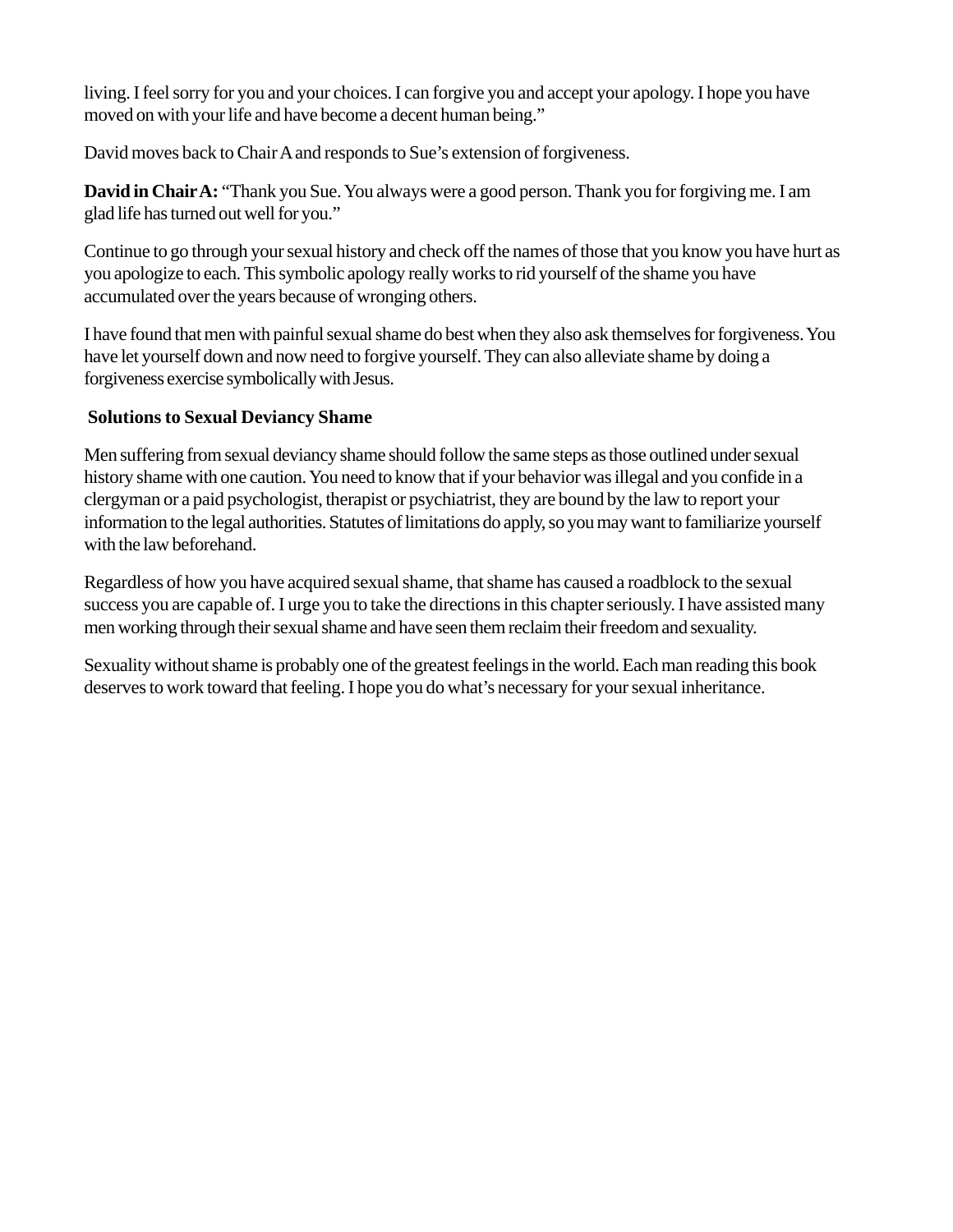### **CHAPTER 5**

### The M Word

By far, one of the most controversial subjects in the church today regarding male sexuality is masturbation. As the church gets older, men are discussing this subject more and more. In our Western culture this can actually be a divisive issue.

To make matters worse, few, if any, church denominations have a written doctoral stance on masturbation. Combine this lack of attention in the church with the fact that men get little to no information from their fathers about sexuality and you can see why this issue can be so misunderstood and emotionally based. Needless to say, in our journey toward sexual success the climb is going to be rocky. But I guarantee that you will learn more about masturbation and its differences, and by the end of this chapter you will be able to conclude intelligently for yourself and for your son(s) where you indeed stand on this issue.

### **Three Types of Masturbation**

Men that masturbate generally fall into three categories. As you read through this section, you probably will quickly identify yourself. That's the easy part. The hard part is in trusting the other two camps that other men identify with even exist.

The reason men often believe that their category is the only category for masturbation is because most men base their thought processes on their own experiential template. Our own experiences often limit our thinking process. For example, I have had bad experiences trying to fix things around the house. I was never taught how by any of my fathers. Because of this, my experience tells me that generally all men, except the professionals, are bad at handyman work. Conversations with many of my peers validate this because they also call professionals to fix things around the house. Now I would have to think outside of my experience to believe that an average guy can fix most things in his house with no problem. Well of course there are guys like that. I see them at Home Depot all the time. But if I limit my thinking to only my experience, I will also limit my perspective.

I've said all that as a preface to our discussion. As I walk through the three masturbation types, please be patient. I know for a fact that there are men in all three categories.

### **Masturbation Type A**

Of the three types of masturbation, this is by far the smallest camp in the Western world and the hardest for some to believe actually exists. This is the man who has never masturbated in his entire life. Although some of you are thinking, "No way!" I want you to remember that just because it's not your experience it doesn't mean it doesn't exist.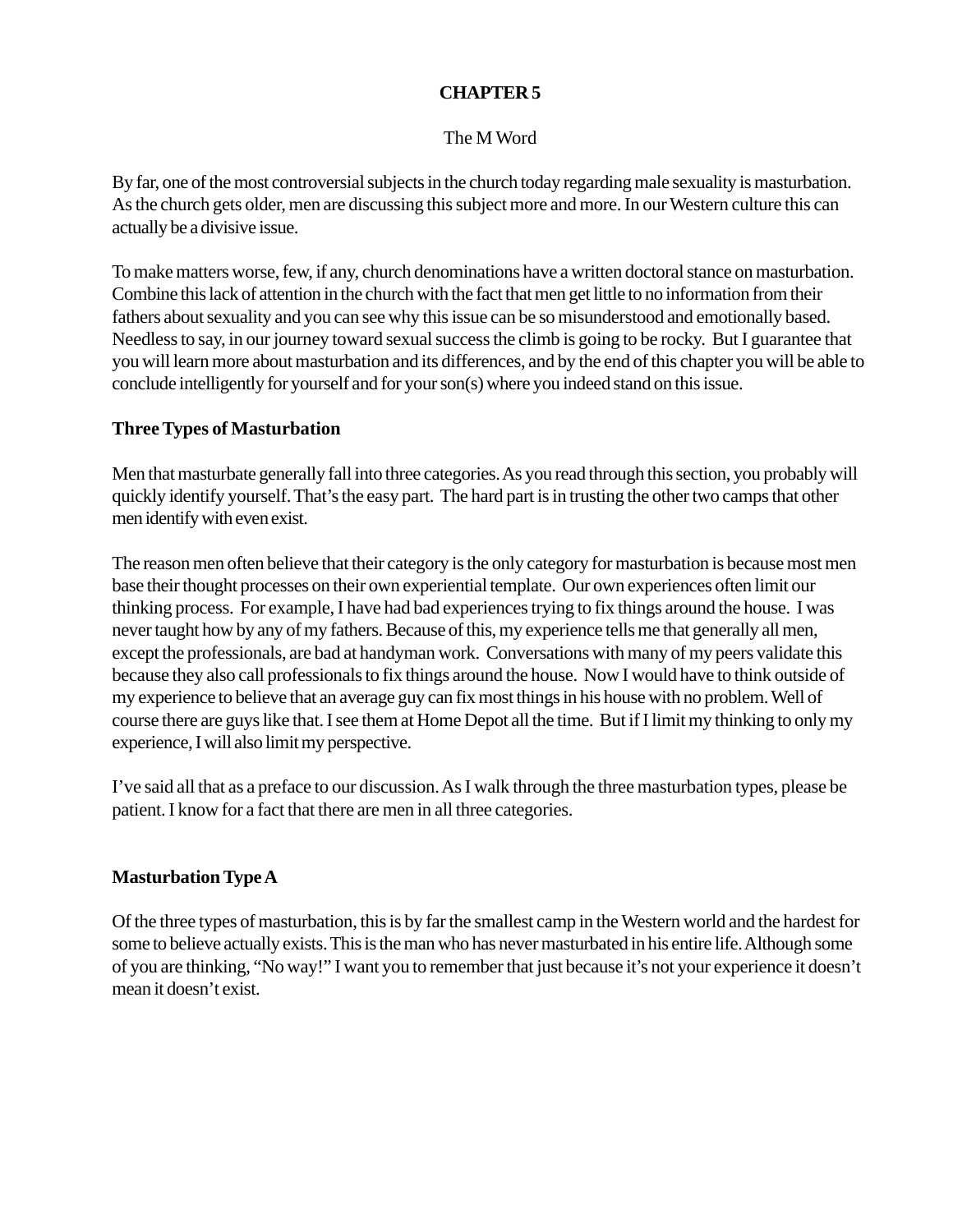During my travels as I present at men's conferences across the country, I often ask the men about their type of masturbation. I have met only eleven men over the years that fit in this category, and three of them go to my church!

In their reasoning they just didn't think to do it or it didn't make sense to them. I'll not forget when one minister from another nation, whom I know and trust, told me that most men in his country don't masturbate. When I asked why, he told me that in his country it was thought to be a sign of weakness. Can you imagine a whole country of men not masturbating? I believe most of my readers would find that difficult to comprehend. Such men may be in the minority in our country, but they are out there.

### **Masturbation Type B**

With the second pattern of masturbation, the behavior is a decision made usually between the ages of 12 and 16 years old, and not typically as an adult Christian man. When this teenager begins to masturbate, he stays fully "connected" to himself during the act, i.e. he does not lust or create sexual fantasies with the girls he knows. He would never use pornography during masturbation. For this boy, he's simply engaging in a bodily function.

This teenager generally doesn't struggle with lust. Since he doesn't fantasize he doesn't feel the guilt or shame often involved with masturbation. He feels no separation from God and goes on with the rest of his day as if nothing happened. He does not make up a fantasy world and he doesn't use masturbation to meet the emotional needs in his life. He just stays connected, releases and moves on.

Again, some of you are scratching your head saying, "No way! How could someone even do that without visual stimulus?" Remember that just because this is not your experience doesn't negate the fact that it still is possible for others.

Remember our earlier conversation about the brain and sex? The man in this category does not connect to anything. Often when this man gets married, his masturbation behavior disappears or becomes very infrequent.

### **Masturbation Type C**

This is the disconnected camp where objects are used during masturbation, whether it be a fantasy or an actual physical item. Teenage boys in this camp use fantasy, pornography or some form of objectifying women not only to arouse them during masturbation, but also to bring them to a point of ejaculation. When such a teen enters this other world of fantasy, pornography and objectification, he has to spiritually and emotionally disconnect so he can fully engage in the fantasy state that he is creating. (Remember from our previous conversation that internal sexuality and lust is always sin.)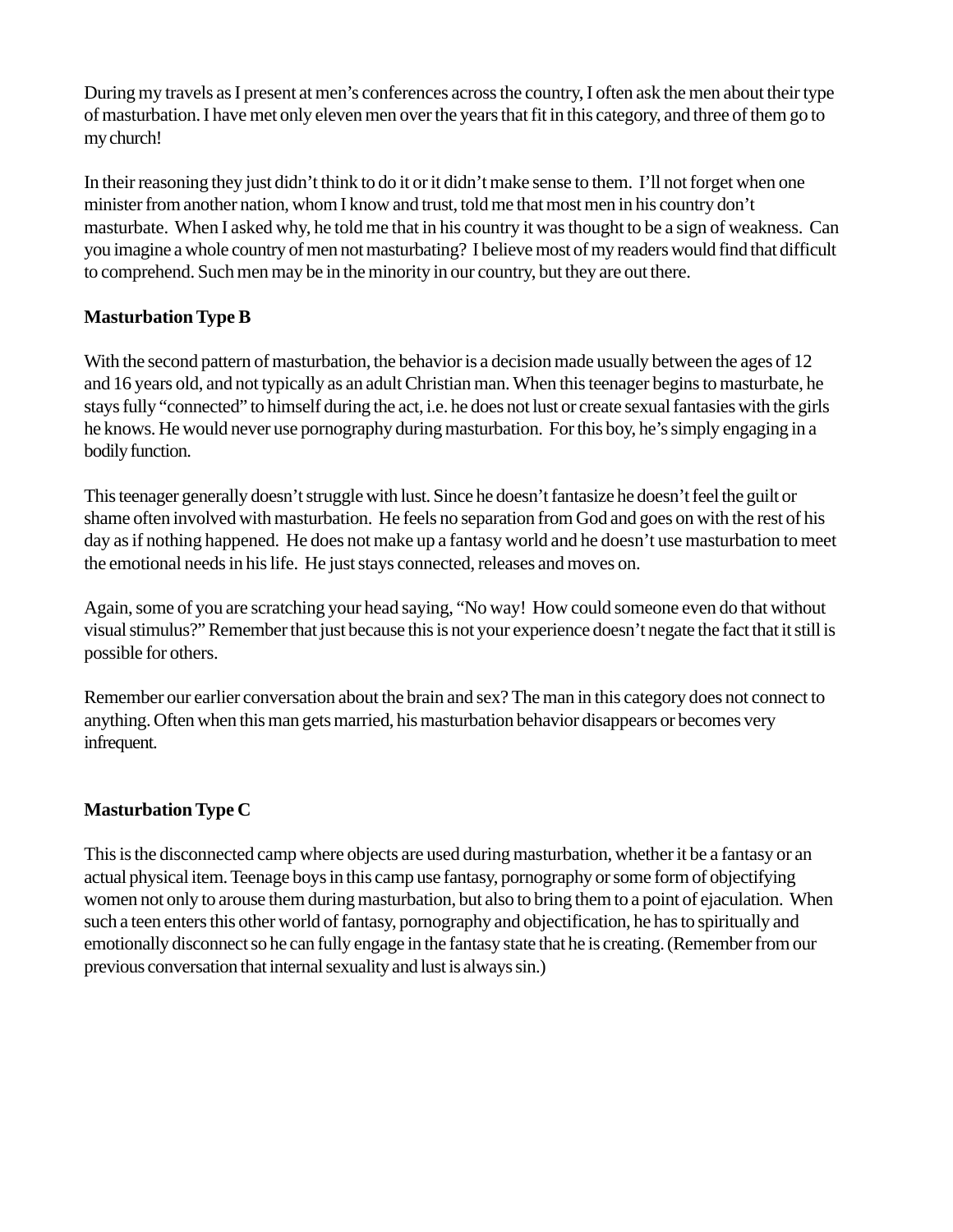For some men in this camp, the same fantasy of a particular sex act (for example: oral sex) is used over and over again with a woman who really wants to be sexual with him. Often he chooses the same type of fantasy woman (a particular race, a specific shape or a certain age woman). Any woman outside of his particular focus is less than interesting to him.

Others in this camp can be completely the opposite. They are more interested in variety. They believe there shouldn't be any boundaries to their sexual fantasies and hence, they will objectify almost anyone in their fantasy state and any sex act (legal or not) is acceptable and stimulating to them.

Although the fantasy isn't real, the object of the fantasy does whatever you want, whenever you want, always wants more, never asks for money, doesn't have children, never gets tired of you, and above all really likes having sex with you. This fantasy is a sham and the woman in it isn't real.

However, if a man engages in an object-type of self sex and develops a neuropathic chemical reinforcement in his brain, it will affirm to him that object-type sex is chemically awesome. The desire to repeat this disconnected sex increases with the frequently in which he participates in this behavior.

Not only is this man disconnected during his sexual acts with himself, he is also reinforcing some pretty powerful yet unrealistic belief systems about sex. Here is a list of some of the things men have placed in their fantasies.

- Sex is only with beautiful women.
- Sex is only with women who are in shape and have no fat.
- Women want sex all the time.
- Women think about sex all the time.
- The woman does all the work.
- Nothing is demanded of me but to receive sex (not give).
- Sex is all about me and what I want.
- I never hear "no" when it comes to sex.
- There is no good reason not to have sex.
- I am the center of the world and the world revolves around me. Women are here to do as I ask.
- Women want to be degraded and talk dirty.

The list can go on and on with many attitudes brought into his disconnected fantasy state. Now remember that most of these sexual beliefs and attitudes are formed when you are the most self-centered creature in the world—an adolescent male. Adolescents don't think about much more than themselves, their bodies, their friends and their life. It is easy to see why an adolescent male would create such a fantasy world.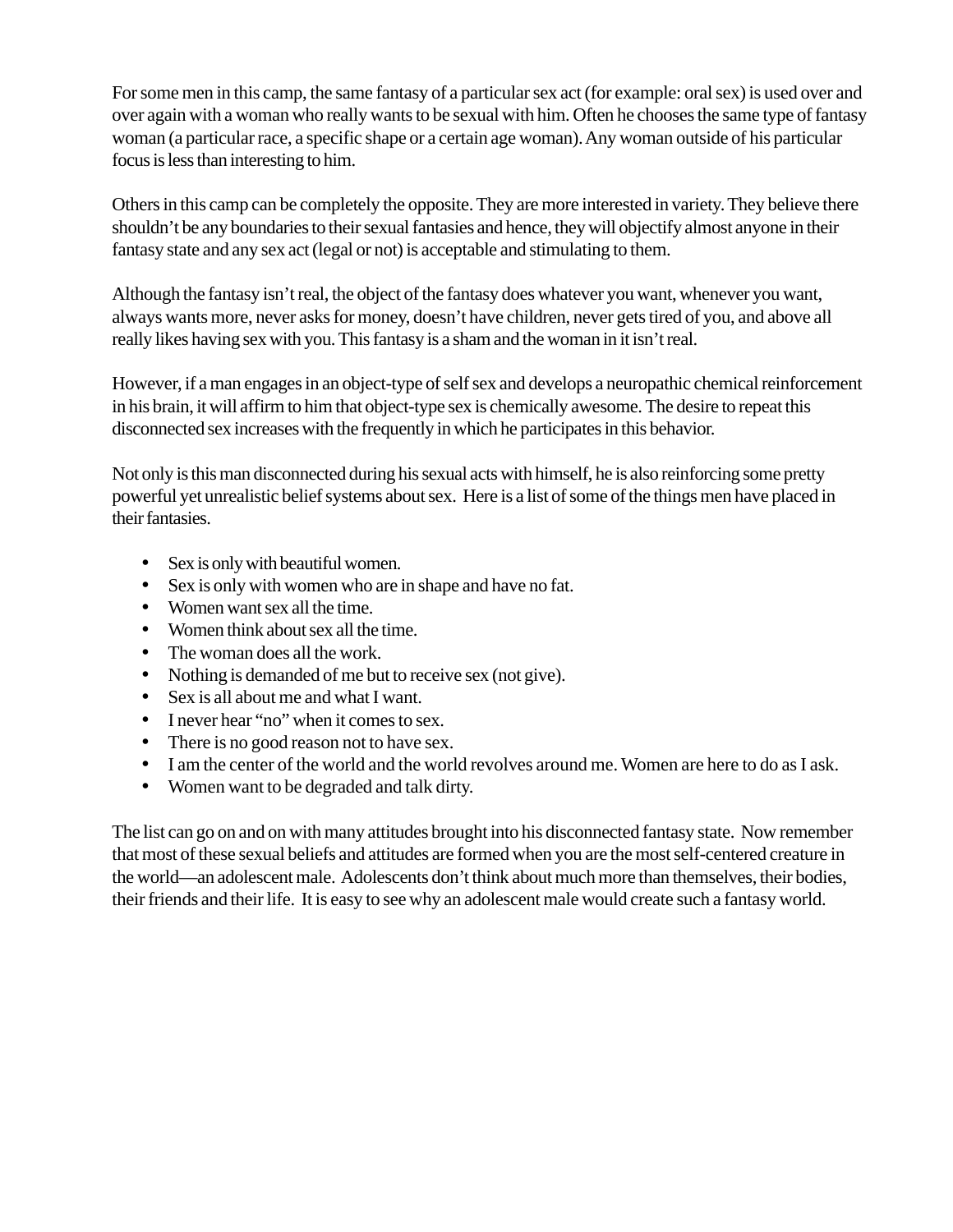This disconnected fantasy state gets reinforced neurologically each time he goes into the fantasy world. Some men can keep this type of sexuality strictly in fantasy, but others may try to turn these fantasies into reality.

The purpose of the fantasy world is another issue. If the fantasy to which a man is disconnecting to becomes illegal, degrading or deviant, it is more than likely that he will experience sexual self-shame. He may know masturbating to this fantasy is wrong or unhealthy, but he will eventually get stuck in the chemical rush he is rewarded with afterward. It feels good, but it's wrong, and so he often feels confused.

So you can see even in this disconnected camp that there are differences. When disconnecting during masturbation, the only point of similarity between men is the point of ejaculation. Otherwise the differences vary so widely that they are not within the same internal experience at all.

The issue with this form of masturbation is that lust is a big part of the act. For this reason the man with the Type C masturbation often feels guilt and shame and disconnected from God.

This is the kind of masturbation that most have experienced and have possibly repeatedly repented of.

For many adult men who grew up in the sexual revolution, this is probably your experience. Sadly, Christian men and heathen men were both educated sexually by *Playboy,* not their fathers or godly men in the church. It's just recently that men are reclaiming this area for their sons. Our video *Shepherding Your Son's Sexually* sells everywhere because of the desire men have to give more to their sons than their fathers gave them.

Let's get back to our original trail. We now can see that men do masturbate differently. Because the single word "masturbation" can differ so radically, this word "masturbation" no longer explains enough to know what we are really referring to. This is why I like to ask my clients they are engaging in type A, B or C masturbation. It's a way to talk in much more clear terms regarding masturbation.

### **The Plot Thickens**

Now that we have a language for the different types of masturbation we can proceed further. What happens when a Type B masturbator grows up and becomes a pastor, Christian counselor or Bible professor? Because he is coming from a purity perspective, he will not project lust, objectification or things like this into masturbation because he never did this himself. Therefore his message about masturbation will be basically be that it's okay to masturbate.

Likewise, he will rarely offer others any guidelines about avoiding fantasy. The men that are Type C masturbators think that this Christian leader is giving them permission not to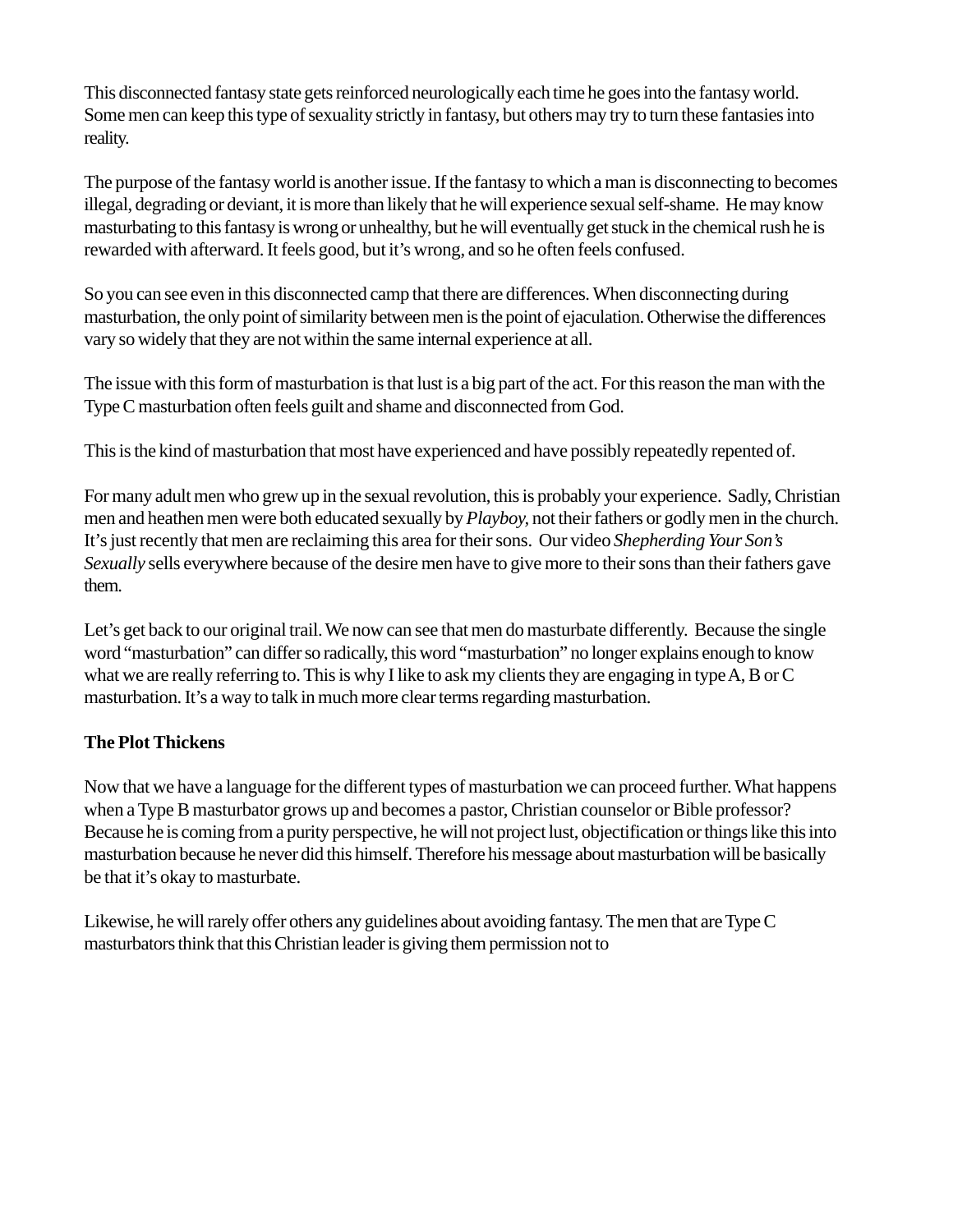feel bad about the way they masturbate. So a Type C masturbator comes home from a Type B masturbator's conference thinking it is okay for him to keep masturbating the way he has been. The C masturbator doesn't masturbate without lust, and therefore sins, but now believes this is okay.

The reverse is also true when it comes to Type C masturbators as they grow up. Some of them become pastors, Christian counselors and Bible professors. Their past experience dictates that all masturbation is lustful, therefore all masturbation is sin. They proclaim a message that states masturbation is always sin regardless of whether you're 12 or 70 years old. The problem with this message is that it rarely includes practical solutions on how to overcome such habits.

So you can see how the lack of awareness regarding the differences of masturbation can bring a message that leads men to being very unclear about the whole issue. I want to walk a little further on this issue and explain that not only do men masturbate differently but they also have different patterns of masturbation.

### **Patterns of Masturbation**

*In this section, I want to help you pinpoint your pattern of masturbation. Before you can move to a place that you define as sexually successful, you must identify where you currently are.*

### Connected Patterns (Type B)

Connected Masturbation with Occasional Pattern – This is a man who stays connected but occasionally will masturbate. The masturbation usually occurs during his wife's pregnancy or illness, long business trips or some other circumstance that makes relational sex not possible with his wife.

Connected Masturbation with Regular Pattern – This man may masturbate with a more than occasional frequency, such as monthly; however, he will stay connected throughout the masturbation experience.

### Disconnected Patterns (Type C)

Disconnected Masturbation with Binge Pattern – This man masturbates quite often to fantasy, pornography or the objectification of others. Sometimes it may be every other week. It may be several times over a period of a few days.

Disconnected Masturbation with Regular Pattern – This man masturbates with a regular pattern, doing so during the times when he travels or his wife leaves the house for a night. This pattern may occur weekly more or less, but definitely has a regular frequency. The pattern may include slightly more or less sex than he typically has with his wife.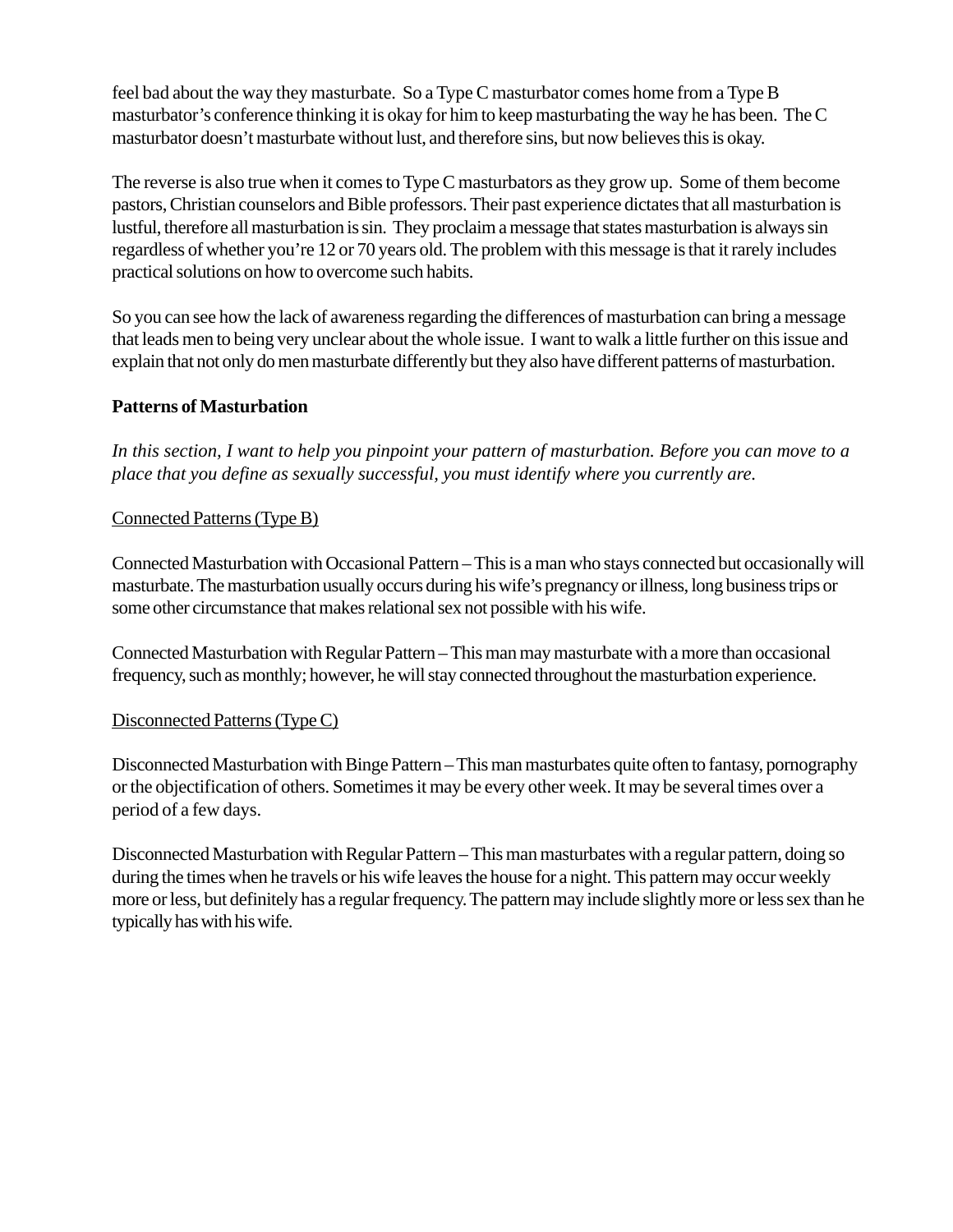Disconnected Masturbation with Addictive Pattern – This adult man masturbates regularly, several times a week. His frequency of masturbation is equal to or greater than the sex with his wife. He has tried to stop without long-term success. He feels driven to masturbate regularly even when it doesn't make sense to him or to his internal moral code.

Whichever pattern you have developed earlier in your life or that you currently practice, you probably have done so without actually having a name for it or the adequate information surrounding the behavior. Remember, most of your masturbation thoughts, values and beliefs probably began during high school or earlier. As you aged, you made adjustments to reality.

Now, as an adult you will need to decide if you're going to masturbate and if so, are you going to masturbate in a connected manner or disconnected manner? In my professional expeirence, type C masturbators don't typically become type B masturbators. Be careful not to deceive yourself.You will also have to look at your frequency and the proportion of your masturbation behavior verses connected sex with your wife. Before we delve further into this, we will need to have one more last important discussion.

### **Masturbation and Marriage**

This is a significant issue for the man who wants to be successful and wants to address masturbation in an intelligent and adult-like manner. Think through what you have read so far. You now have more information to make better choices for your future.

When you marry, you make a huge commitment of yourself. This is especially true in marriage. Often you don't even begin to understand the depth of your commitment until after a decade or so of being married.

You may run into the issue of "ours" versus "mine." For instance, in the area of finances, do you have a joint account and all money is "ours" or do you have separate accounts? Sex is also a growth issue similar to finances. Prior to marriage it is "my" sexuality. In marriage do you grow to the point where all sex is "our" sex or are you entitled to your own sex without her knowledge?

Read 1 Corinthians 7 where you give your body over to your wife. Literally she has more authority over your sexuality and masturbation than you do. Remember there are three owners of your sexual organ. As a Christian, the first owner is God. Read Romans Chapter 12:1:

Therefore I urge you brothers in view of Gods mercy, to offer your bodies as living sacrifices holy and pleasing to God. This is your spiritual act of worship.

Since your penis is part of your body, God has ultimate authority over it. Secondly, as we mentioned, your wife is the second authority of your penis.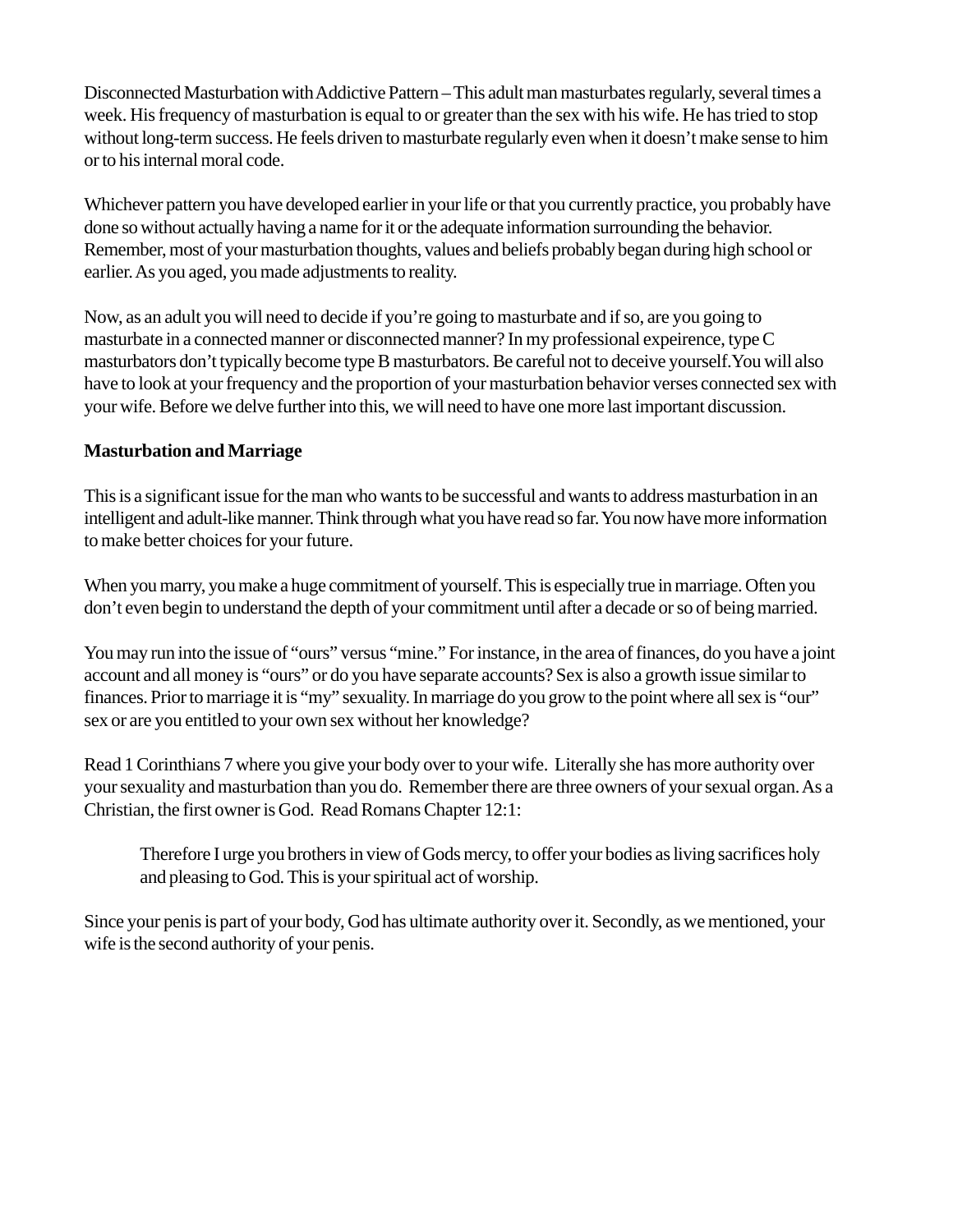#### *The husband's body does not belong to him alone but also to his wife (1 Corinthians. 7:4).*

Lastly, you are the third owner of your penis. Does your wife have the right to know fully what you are doing sexually? When you walked down the aisle, was that the end of the "me sex" and the beginning of the "we sex"? Typically this is not even considered nor thought about by men, but it certainly is by women.

Women generally think that when they marry a man their body belongs 100% to that man. They can't even conceive the "me sex" attitude, especially if the woman is typically available for sex. I believe that men who have disconnected masturbation (Type C) habits often view their sex as "me sex." They think that even though they are married it's still okay to have a secret sexual life, so to speak.

For some of you reading this, it's the first time you've been challenged about your sexuality not being just "yours." Is it solely yours to do with as you please? Is your sexual organ just for you or was it really designed for your wife? Did the Creator of sex have in mind "me sex" for your whole life? You will have to decide for yourself whether your sexuality is "yours" or "ours" in marriage. "Personally, I believe that for a healthy marriage and sexual success, *all* of your sexuality must belong to you and your wife. Moreover, I do not condone Type C masturbation or masturbation that takes the place of sex with your spouse.")

Once you decide, how much belongs to whom? Is your body 50 percent yours and 50 percent your wife's? Do you get 90 percent and she gets 10 percent? Do you get 30 percent and she gets 70 percent? One way or the other, you will have to decide and then let your wife know your final position.

Can you imagine sitting down with your wife at a nice meal and saying, "I've decided that 70 percent of our savings belongs just to me, so I'm going to move it into my name next week. Okay, honey?" Even better, at the same restaurant, can you imagine telling your wife that 30 percent of your sexual expression is going to be with yourself from this time forward?

Unfortunately, up to this point in the marriage, many men are not honest about their sexuality with themselves or their wives. Men involved in masturbation, porn, fantasy, and objectification of others rarely tell their wife that they are sharing their sexuality with others. If you truly want to know what you currently believe, take a minute and look at the percentage of masturbation, pornography usage, and fantasy life that you involve yourself in that you don't tell your wife about. Take that number and ratio it over the times you have connected sex with her. How did you do? Are you a 100 percent type of guy where all sexuality is with her and she knows about anything else? Are you a 90 percent guy with 10 percent to yourself, or is it 50 percent for each of you? Did your wife show up in the minority of your sexual activity?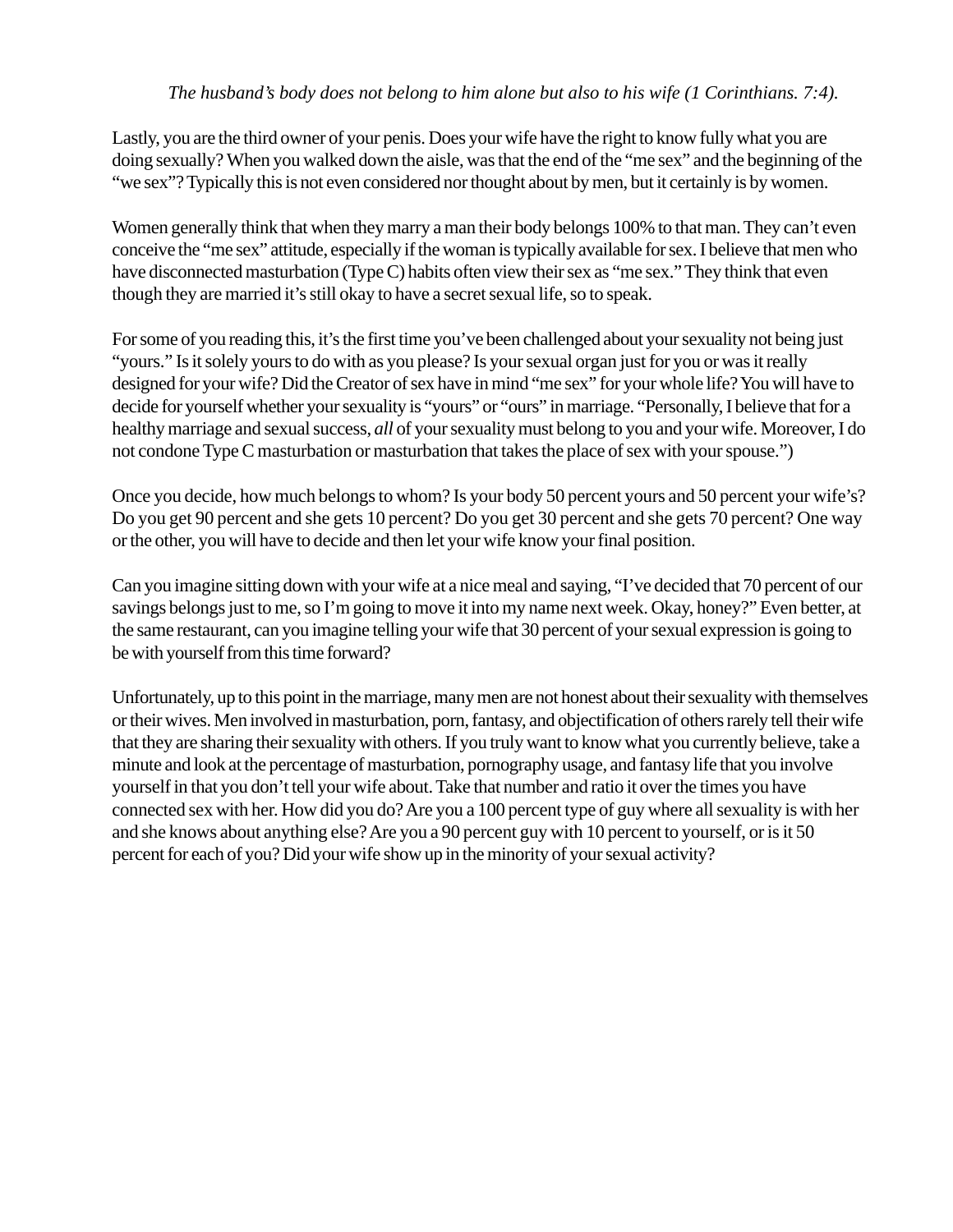Knowing where you are sexually is important in determining your future sexual success. It is in my professional experience that secrecy and dishonesty in any area of your life does not lend itself to success in that area.

### **Honesty Is the Issue**

Most of the wives I have counseled with really don't understand the whole masturbation thing at all. The issue that stands out for them is lying. Women cannot get it; to them lying is the number one sin you can commit. They already realize that their spouse will fall into doing some sin at some point in life—we all do; we're human. So why lie about it? That just may start a war. When you lie to a woman, you might as well have called her the ugliest name that you can think of. Women take lying as a personal affront. Honestly, I can't say that I understand it perfectly myself, but I can tell you from the many years of experience as a therapist that this is true.

You may say that she has never asked you about your masturbation habits; thus you have never lied. Unfortunately, only men think this way. If you never told her, why didn't you? If you're really okay with what you're doing in private, why not tell her? If both of you sit down and agree that it's okay for you to have a sexual behavior without her, then she should be fine with knowing the truth. At least she knows, and she has a vote in the process. It is her money and her sexuality you're spending, not just yours. Now, if you are coming home from a trip, you can be as open and honest about your self-sex experience as you are about the rest of the experiences you had on the trip.

If this sounds too strange for you to do, then you might have made a sexual decision for yourself that is not mutually agreed upon and is secretive. This can lead to marital and personal problems down the road. If you can't be honest with your wife about your total sexual expression, then you probably need to evaluate the reason for the ongoing lies to your wife.

How would you like to find out that your wife has a secret financial, sexual or other area of life? If you're lying to your spouse, it isn't going to be good for your future sexual success. It may be what is keeping you from having full three-dimensional sex with your wife, and will keep you from your best sexual experience ever.

Some women don't want to know if you masturbate, but giving them the choice to know is an honest position. Ask your wife, "Do you want to know if I masturbate? Do you want to know if I view pornography or fantasize about others when I masturbate?" Then, instead of you making these choices for her and having an ongoing secret in your relationship, she can voice her opinions and make a joint decision with you. Secrets kill intimacy and affect sexuality.

Some of you may believe you already know your wife's position on these topics and you're unwilling to expose this area, wanting to keep it to yourself. If she doesn't get a choice and you stay in an active state of withholding complete information, it will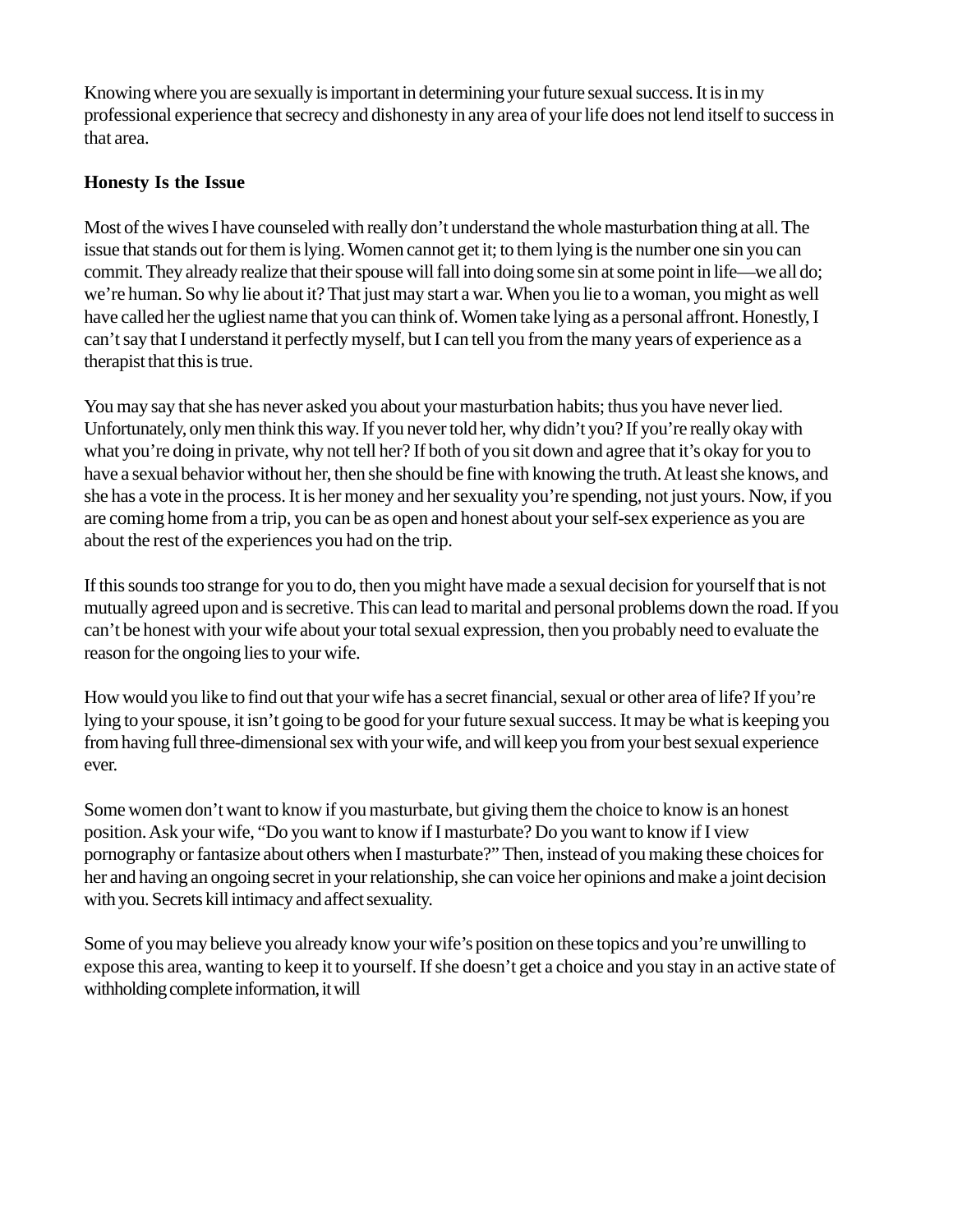probably blow up in your face in a big way down the road. Remember, her father is God and just because you won't tell doesn't mean He won't tell her for you.

I encourage you at least to give her the choice regarding how much of your sexuality is hers and how much of your sexuality is just for you. Honesty is the best policy when it comes to being sexually successful.

Some men will tell me that they "only fantasize" about her! I have heard this many times in my office. Typically I will ask such a man what his fantasy wife wants to do in his fantasy. Is she more sexual in fantasy than reality? Does she say things you have never heard her say in reality? Is she willing to do more or different types of sex in fantasy than in reality? If the answer is yes to these questions, then you have "Wife A," who is the real one with kids, a house to manage, maybe a job, who occasionally gets sick, has cycles and doesn't always like you. And then you have "Wife B."

The problem with this is if "Wife B" is giving your brain regular chemical reinforcement, then your brain will get really frustrated with your real wife (Wife "A") because she is not as much fun. So be careful not to set up dual brain reinforcement with the same face and body; you might get really confused.

When you have this conversation with your wife about masturbation, make sure you go over connected versus disconnected masturbation, along with the frequency of it in your life, so that she really understands what you are talking about. Many wives will not have an experiential template for what you are talking about.

If you masturbate and have a willing wife upstairs, you need to think about this. Sexually healthy men who have the choice between their spouse who loves them and a fantasy, choose the real woman.

### **Questions to Ask Before Masturbating**

- 1. Am I trying to medicate a feeling?
- 2. Am I confused about what I am feeling?
- 3. Do I feel I can't wait 48 to 72 hours to masturbate?
- 4. Am I responding to a picture, movie or fantasy?
- 5. Am I violating a boundary that I originally set for myself?
- 6. Do I have a spouse?
- 7. Do I plan to fantasize during masturbation?
- 8. Will I feel badly about myself afterwards?
- 9. The last time I did this, did it send me on a binge of acting out?
- 10. Will I want to keep this a secret?
- 11. Am I using this as a stress release?
- 12. Did I choose to masturbate on another day other than today?
- 13. Am I a "B" or "C" masturbator?

These questions can help you decide whether to masturbate. If you have more "yes" than "no" answers, when you do choose to masturbate you might want to think through your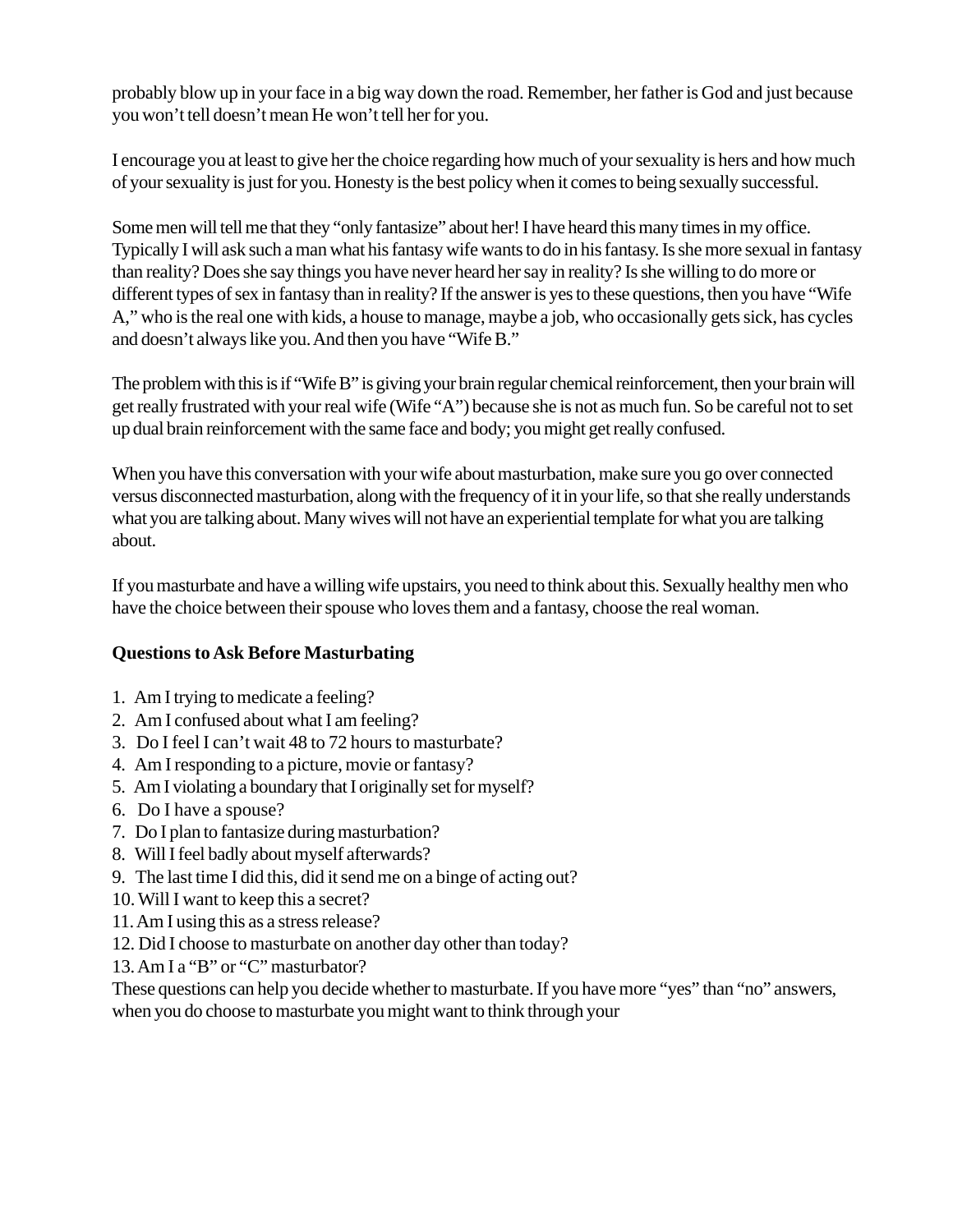motives or even talk to someone else about it. I am in no way recommending masturbation behavior. Some men will decide to masturbate and these questions will help them clarify this for themselves.

You can be sexually successful regardless of your past or your past choices. You may need to do some work in the area of masturbation issues. Some of you reading this book will do this. Others of you believe that this is an area that's okay with you at this point. So what's it going to be like for you in the future? Decided yet? Let's look at the questions.

- Are you having connected masturbation?
- Are you having disconnected masturbation?
- Are you masturbating?
- Are you occasionally masturbating?
- Are you binge-masturbating?
- Are you having regular masturbating patterns?
- Are you being honest with your wife about the frequency and type of fantasy?
- Are you being dishonest with your wife about the frequency and type of fantasy?
- What percentage of your sexuality is "ours"? \_\_\_\_\_\_\_\_\_\_%
- What percentage is solely "yours"?

These are some of the choices you face as you desire to be sexually successful. You are an adult and can't blame anyone else for your choices. They are important, as is the saving of money or spending it, having children or not having children, and choosing what you will do for a career.

*You can make great choices for your sexual success. I hope this in-depth discussion on the issue of masturbation makes you a more informed decision-maker. If you struggle in this area occasionally, get some male accountability. If you feel addicted to masturbation, follow the guidelines in the section of the book where we address this.*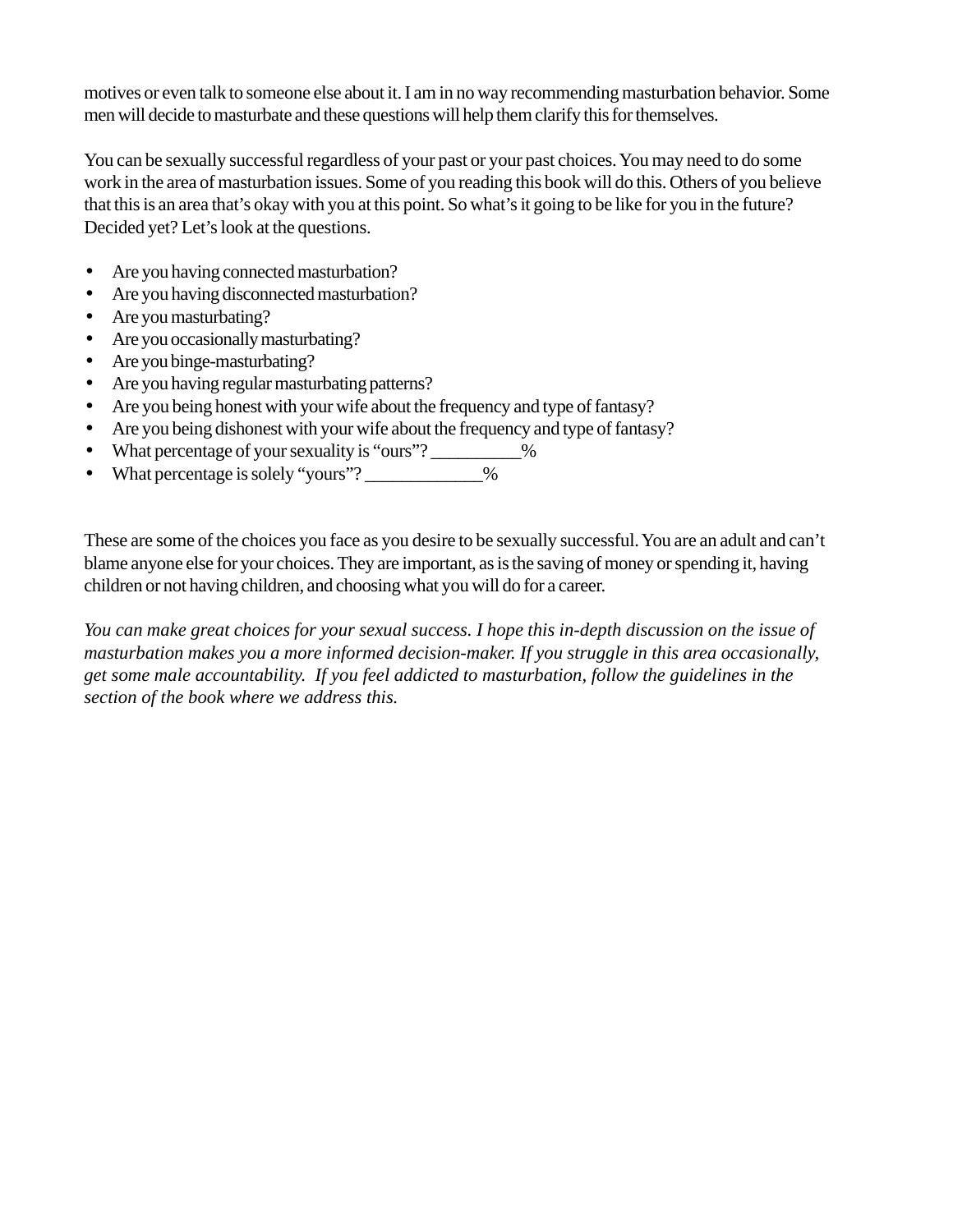### **CHAPTER 6**

#### **The Seductress**

I find it very important in a conversation about male sexuality to discuss the issue of seduction. Seduction can lead a good man down a wrong path where he can loose everything for which he was created.

I find it interesting that the wisest man in the world, King Solomon, who wrote the book of Proverbs, felt it a priority to discuss seduction. After the first four chapters of Proverbs, he exalts wisdom and encourages everyone to seek wisdom above all. Then he moves right into a chapter on adultery. In Proverbs 5 he goes into detail on how an adulterous woman can cost you everything.

I think it is very apropos that after a discussion on wisdom he addresses the number one threat to having wisdom, an adulterous woman. This is also congruent with God's own writing of the Ten Commandments. In the first section of the Ten Commandments God talks about our relationship with Him being primary, then He talks about honoring our parents and not murdering. In the seventh commandment he discusses not committing adultery and in the last commandment he reiterates this point by asking us not to lust after or covet another man's wife.

So I feel in good company in addressing this issue of seduction. Especially in our western culture where we are taught as little boys that girls are made of "sugar and spice and everything nice." This compounded with a feminist culture, which portrays men on prime time television as dumb and needing women to straighten us out continually. You could easily assume by most of what we hear and see about women that they are essentially good, and in reality most women are good. Many are selfless in parenting, patient, kind and loyal in marriage. I personally have a great wife who is an incredibly good woman. Women are great, but not all are good or have good intentions.

Women are people and all people have the potential for good and evil. The Scriptures show a balance of this good and evil throughout the Old and New Testament. We see in the Old Testament beauty, submission and wisdom in Sarah in her relationship with Abraham. Such character traits are also illustrated in the story of Ruth with her loyalty to Naomi. Who could forget the queen of good, Esther! The Old Testament also presents to us some women who were not so good, like Delilah, who sacrificed a man who loved her for money. Jezebel is another great example of a woman filled with evil intentions for selfish gain.

The New Testament presents Mary the mother of Jesus as a wonderful example of a good woman. Mary Magdalene, Jesus' friend, was also an excellent example, as was Lydia the seller of purple and Dorcas, who gave sacrificially of herself to love and help others. However, we also have the wife of H Herod, Herodias, who plotted to kill John the Baptist. In Revelation 2:18-29 we are presented with another Jezebel, a false prophetess leading God's people into sexual immorality in the church of Thyatira.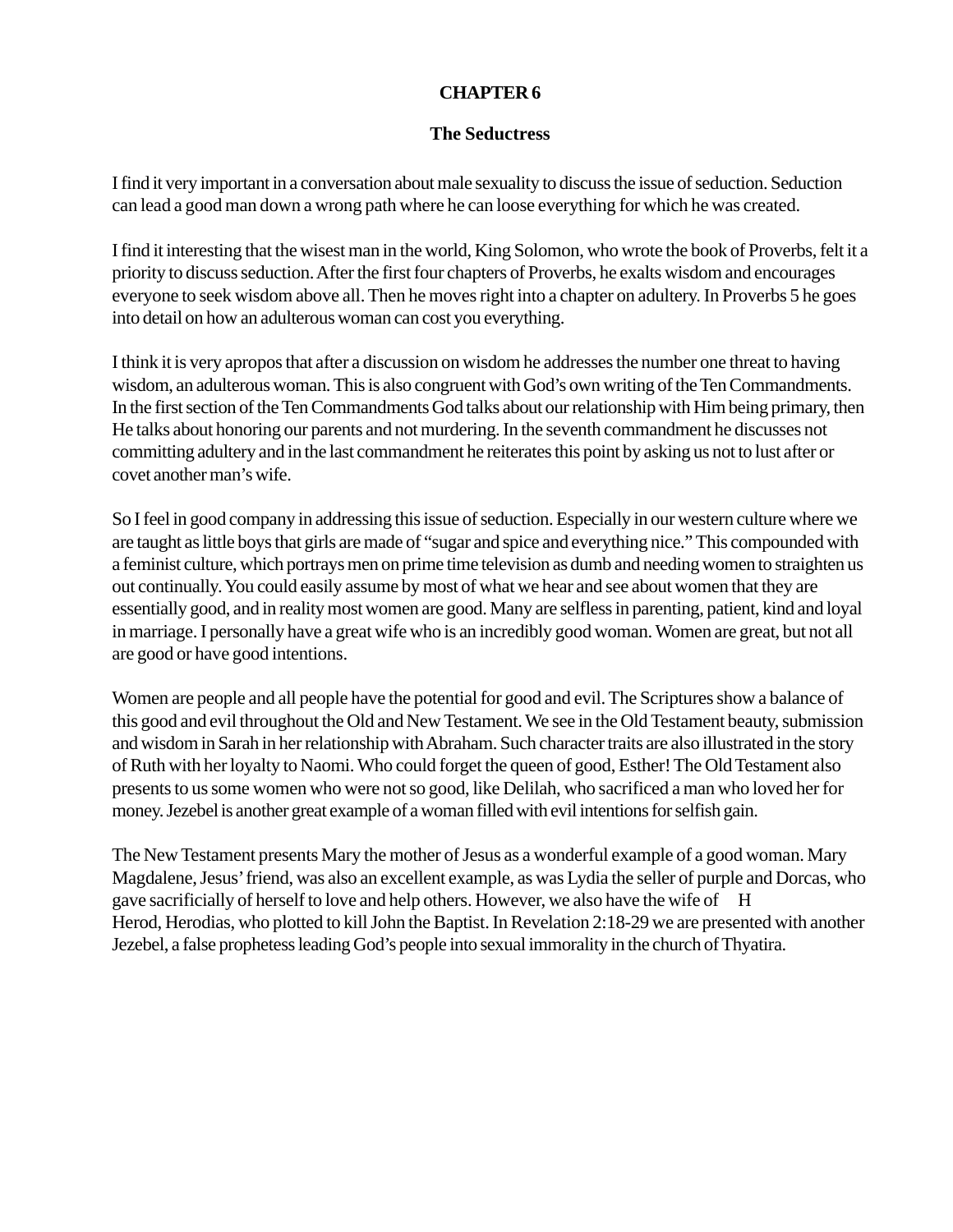I say all this to demonstrate that God's Word presents both men and women as good and not so good. Proverbs 7 outlines the seduction in which I am about to discuss in detail. Proverbs also gives us the greatest writings of the virtuous woman in chapter 31.

I must insert here that I have no ax to grind with women, even seductresses. I have authored several books and tape series for women who have been affected by men's sexual addiction issues. I have also written two books for women who need to heal from their own female sexual addictions. I have a great desire in my heart to see all people heal from sexual sins.

Additionally, I want to be biblically balanced, so I feel the need to caution men on this specific type of woman in the world and in the church. She is to be identified and avoided so that you can live happily ever after with God and your precious wife.

## **The Seductress**

In the following pages I will introduce you to the mind and heart of the seductress. I have met this woman many times as a young man. As a therapist I have seen the seductress heal and recover. I have also heard hundreds of stories of men who were ravaged by her.

We will be doing a verse-by-verse commentary on the "seductress" from Proverbs 7 in the New International Version (NIV). If you have your Bible handy, I would encourage you to read your translation as well.

# **Proverbs 7: 1-15**

1 My son, keep my words and store up my commands within you.

- *2 Keep my commands and you will live; guard my teachings as the apple of your eye.*
- *3 Bind them on your fingers; write them in the tablet of your heart.*
- *4 Say to wisdom, "You are my sister," and call understanding your kinsman;*
- *5 they will keep you from the adulteress, from the wayward wife with her seductive words.*

Here Solomon tells us to seek wisdom, to love wisdom enough to be practical about it. He encourages us to write things down. This is good advice. The older I get the more I have to write things down. He tells us if we keep the commands of wisdom, we will be safe from the adulterous wayward wife and her seductive words.

In recovery literature they have a concept called "principles above personalities." This concept is very helpful because you can get caught up in, or attached to, a personality (especially a woman's) and throw away all the good wisdom, common sense and even what the Word of God has to say about it: "Thou shall not commit adultery."

We need to love God, love His Word and base our lives on principles instead of following a hippy-based culture that says, "If it feels good, do it" or "Love the one you're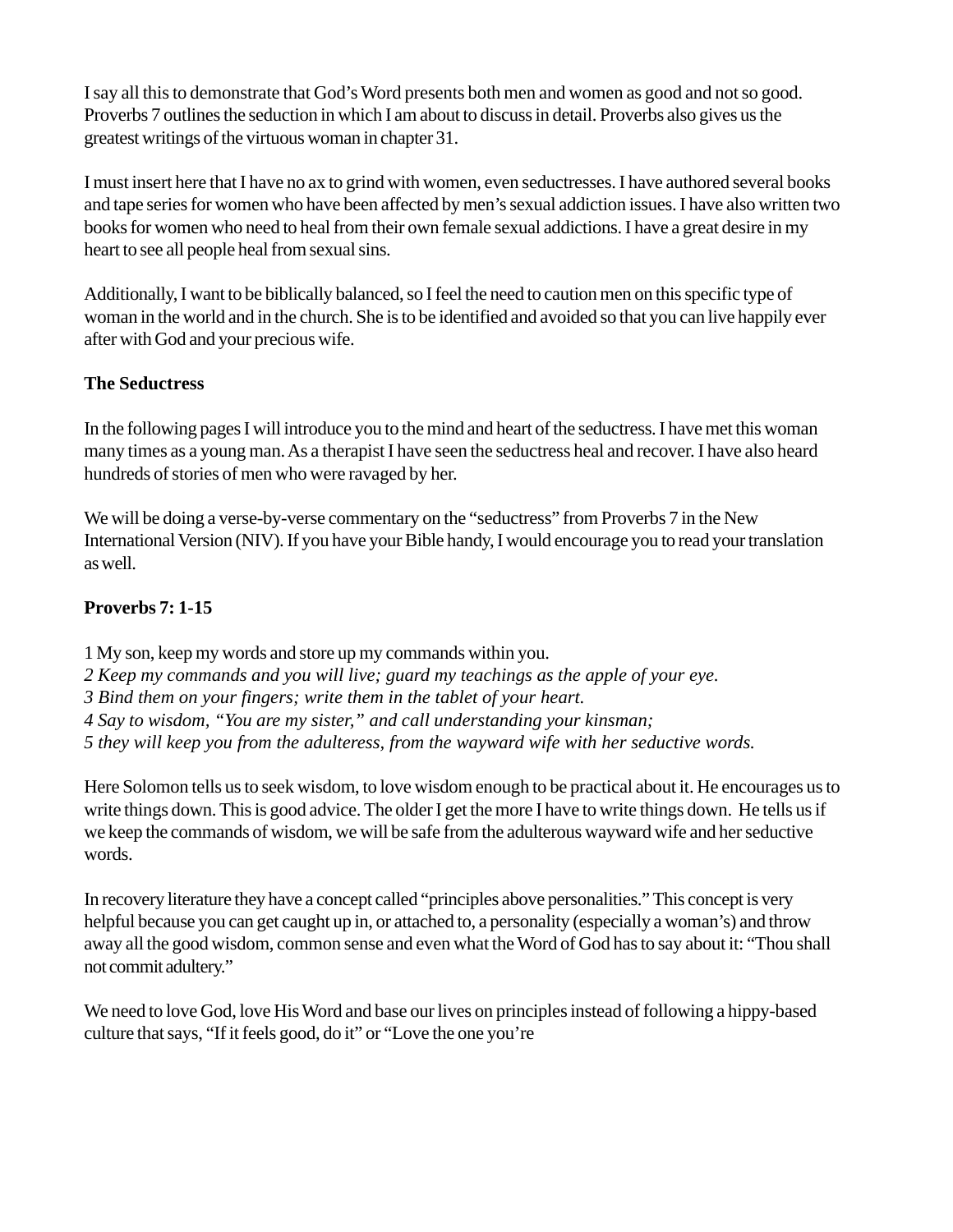with!" (I personally think it should have been, "Lust the one you're with!") Having a life that is principlebased makes the seductress powerless over you. Having a heart open to lust or curiosity will always direct you down a path of heartbreak and hardship.

## **Proverbs 7:6-9**

6 At the window of my house I looked out through the lattice. *7 I say among the simple, I noticed among the young men, a youth who lacked judgment. 8 He was going down the street near her corner, walking along in the direction of her house 9 at twilight, as the day was fading, as the dark of night set in*.

I love the way the writer sets us up in these verses. He is the proverbial bystander looking at another man's life. He sees a young man he describes as simple and lacking in judgment. Now remember, in the day of this writing there were no streetlights or such, so at night people stayed inside and kept both warm and safe.

I love this statement "walking along in the direction of her house" because this gives us an indication that this young man had some responsibility for where he was. I believe at best he was naive. He might not have been expecting to seek out sex that night. Maybe he was just curious, maybe he heard some other guys talking about their experiences down the corner after dark. We don't know, but what I can tell you is I have heard countless stories of men who, similarly, took that first curious step down the wrong path.

Take Jerry for example. He would surf the Internet after his wife was in bed. Jerry soon met someone online in a chat room and grew very fond of her, even to the point of wanting to leave his wife and family. The woman wouldn't meet with him until he officially left his wife. When Jerry told his wife he wanted a divorce, his wife asked if she could go with him to meet this other woman. For whatever reason, Jerry agreed. When they knocked on the door, a homosexual man was waiting to greet them. Needless to say Jerry sought professional help and quickly returned to his wife.

I can go on about the numerous Christian men who were traveling on business trips and visited a hotel bar with no intention of having sex, but met women there who were looking for a naïve and simple man. One thing led to another and adultery was consummated. The same has happened with Christian men who have gone to a strip club or massage parlor. In all of these cases the men were "walking in the direction of her house." Most of these stories happen after hours in the wrong section of town or in a place where a man of principle wouldn't go.

# **Proverbs 7:10**

## *10 Then out came a woman to meet him, dressed like a prostitute and with crafty intent*.

The author of this proverb now brings forth the major player in this drama. She is the seductress. Here he tells us a little about her outsides and her insides. She is dressed like a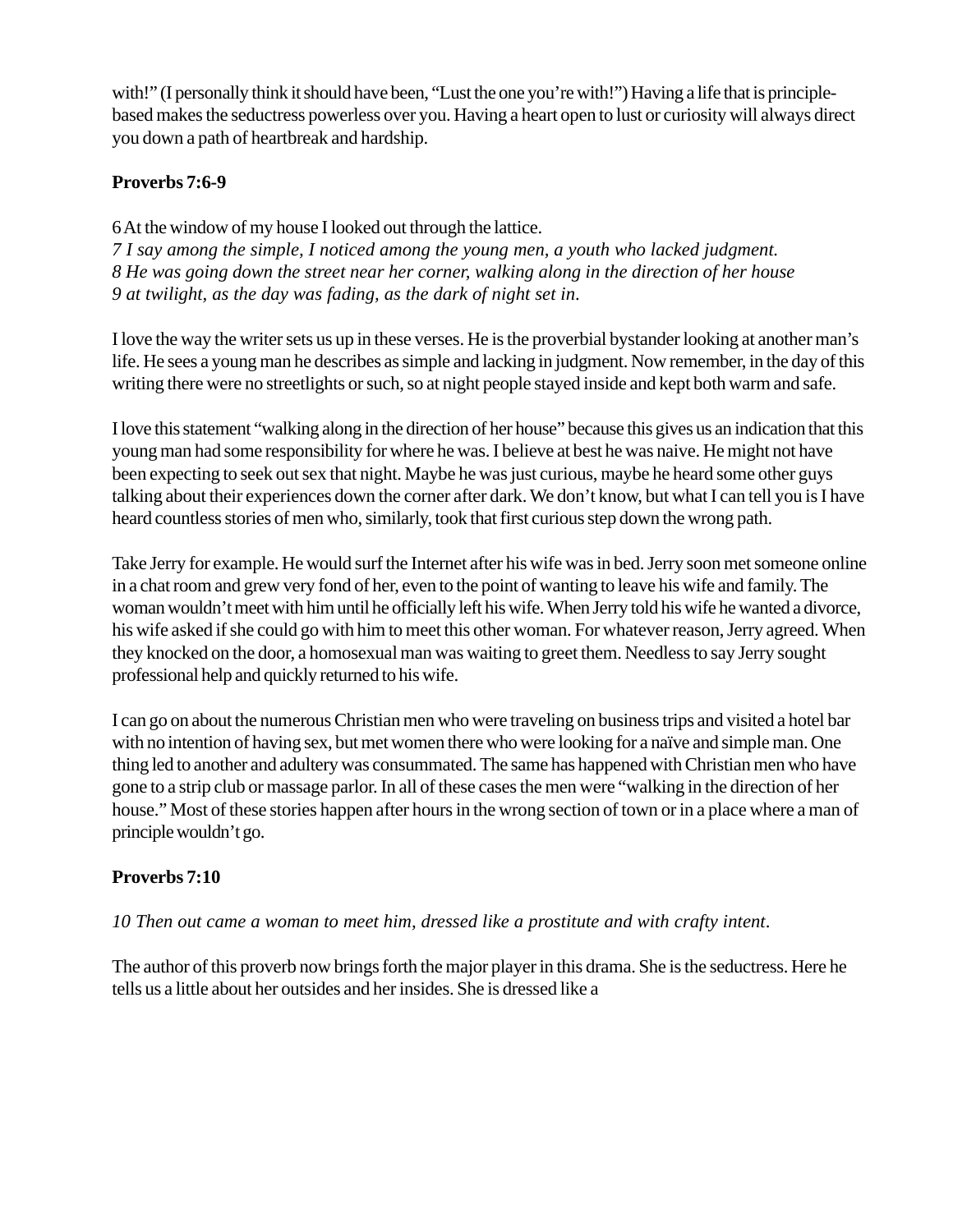prostitute. In our culture that could of course mean a woman who dresses seductively—tight pants, cleavage showing, lots of attention paid to perfecting her hair and makeup. Unfortunately, since men in America worship women's bodies, she could be found anywhere—the gym, grocery store, work or even church.

This is her "outside." The seductress sends out obvious sexual energy by the way she dresses and looks. Female sex addicts admit they would consciously choose specific outfits in order to hook their prey. One female therapist who counsels a group of female sex addicts had the ladies come to one meeting wearing just such an outfit. Some wore sophisticated suits, one wore an exercise outfit, another tight jeans and a revealing top. Clothes are one of the seductress's main weapons.

The second part of Proverbs 7:10 mentions the issue of "crafty intent." Some women really do embrace evil and an inappropriate sexual intent. Part of my own healing at the age of 16-19 involved avoiding the many women I met before Jesus became my Lord. These women were much older, some married, and they definitely had intent. They wanted to use me sexually and then throw me away. It was a game to them, which meant I was the target. Many guys have a similar experience where they felt they "got lucky." What they got was used, and in some cases it qualified as sexual abuse.

Being forewarned about the crafty intentions of the seductress, whether she's married or single, Christian or non-Christian, is a good preparation for winning the battle. I can't tell you how many young men have confided to me they had to break up with a Christian woman because she was pressuring them into sex. Know this: Men are not considered in any way special to a seductress. To them, you are just a sex partner.

### **Verse 11-12**

*11 (She is loud and defiant, her feet never stay at home; 12 now in the street, now in the squares, at every corner she lurks.)*

Here we are given insight into the seductress's behavior and attitudes. This woman does whatever she pleases; she is not submissive but "loud and defiant." This may not be obvious to you when you first meet her. She may appear demure and maybe even quiet and spiritual. Her rebellion will reveal itself as you grow into a relationship with her. She likes to be about town so to speak. She'd rather be out and about than tied down to a house or to children's demands.

I like the way the writer describes her locale: "at every corner she lurks." I think this was put here so men can be aware that this type of woman does exist in your community. Don't be fooled thinking you live in Mayberry. She is real and needs to be guarded against. Men in ministry, this is crucial! The best of people could be lulled into believing in her, including other women!

### **Verse 13**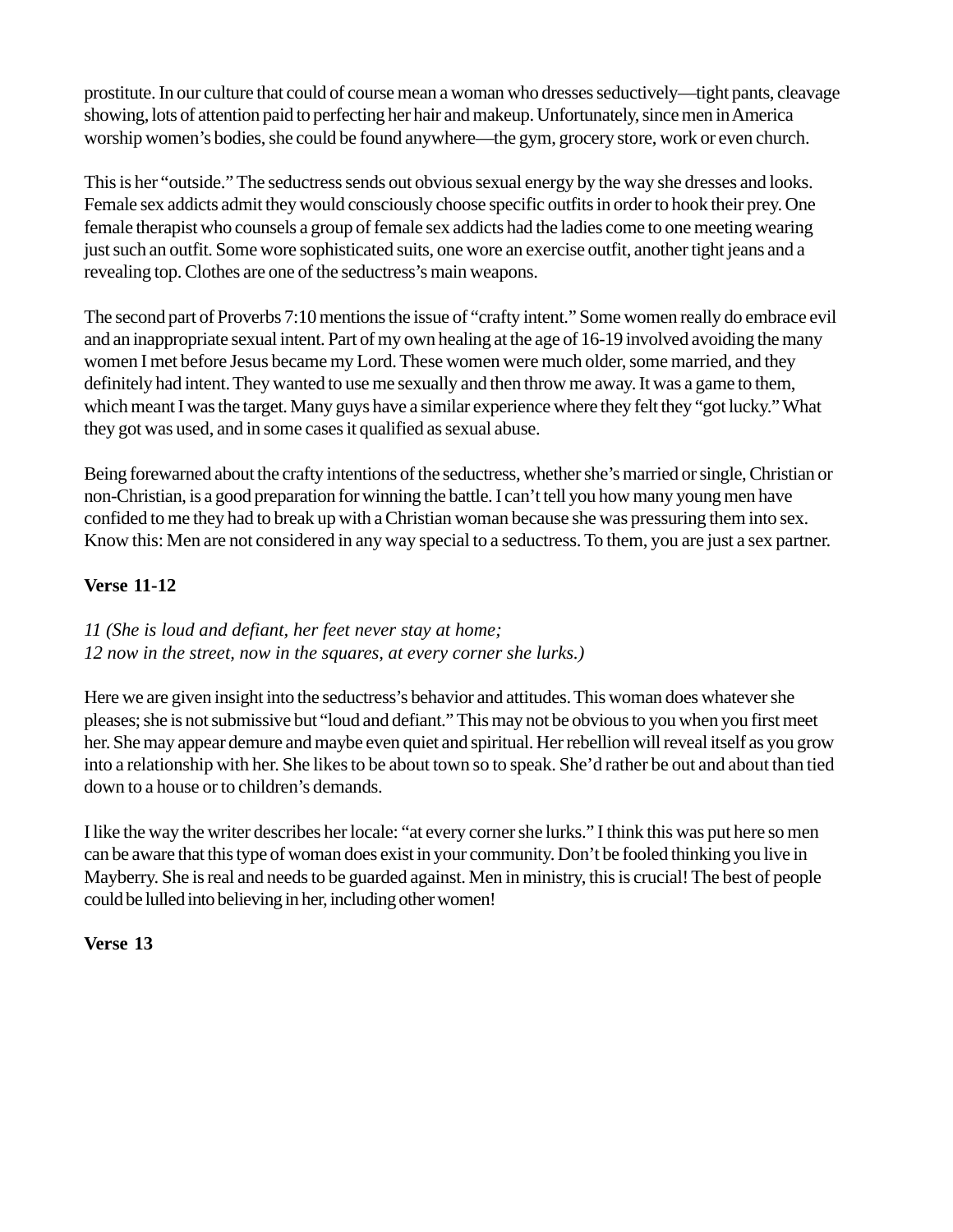### *13 She took hold of him and kissed him and with a brazen face she said:*

Here in this verse is where the text goes to the next level. The woman is not afraid to initiate the next step. Put yourself in this guy's shoes. You're flirting with a coworker and you find yourself alone and she grabs and kisses you. This is the edge of the hook that goes into a man's spirit, soul and body. All of a sudden your brain turns off and your body ignites.

Sexually she is confident, and without rationality about "fleeing temptation" this hook can grab even the strongest of Christian men. It is here that the seduction begins. She intuitively understands what prostitutes know: All men want to be wanted. She knows that as a man your deepest longing is to feel desired by a woman sexually. That's why she talks with a "brazen" or shameless face.

She knows what she's doing. She has studied victims like you before. It's even harder for you if your marriage is less than wonderful. When your wife sincerely says she desires you, that hole in your heart is filled so completely that no other woman's voice can be anything but distasteful.

If you are not feeling wanted in your marriage, I would recommend my book *Intimacy*: *A 100 Day Guide* and the videos *The Best Sex of Your Life for Men Only* and *The Best Sex of Your Life for Women Only*. These materials will strengthen your marriage so that if you meet a seductress, you will be all the stronger in standing up against her schemes.

Now we are going to delve deeper into the seductress's mindset. What she says to the man whom she is victimizing is priceless because it informs you of her true heart.

### **Verse 14**

*14 "I have fellowship offerings at home; today I fulfilled my vows."*

She is spiritual! She makes reference to fulfilling a religious vow. According to Leviticus 7:12-16, such fellowship offerings were to be eaten by family members. Now what man would turn down a free meal with a sexy lady who is attracted to him?

The meal may seem innocent or religious, but it's not. She is luring and seducing him to her place. This would be comparable to a woman saying, "Come over the day after Thanksgiving, my husband and kids are gone." Better yet, "We had a prayer meeting last night and I've got some leftover food. Wouldn't you like a tasty snack?" If you think this sounds ridiculous, I personally know of men falling for lines weaker than this.

### **Verse 15**

*15 "So I came out to meet you; I looked for you and have found you!"*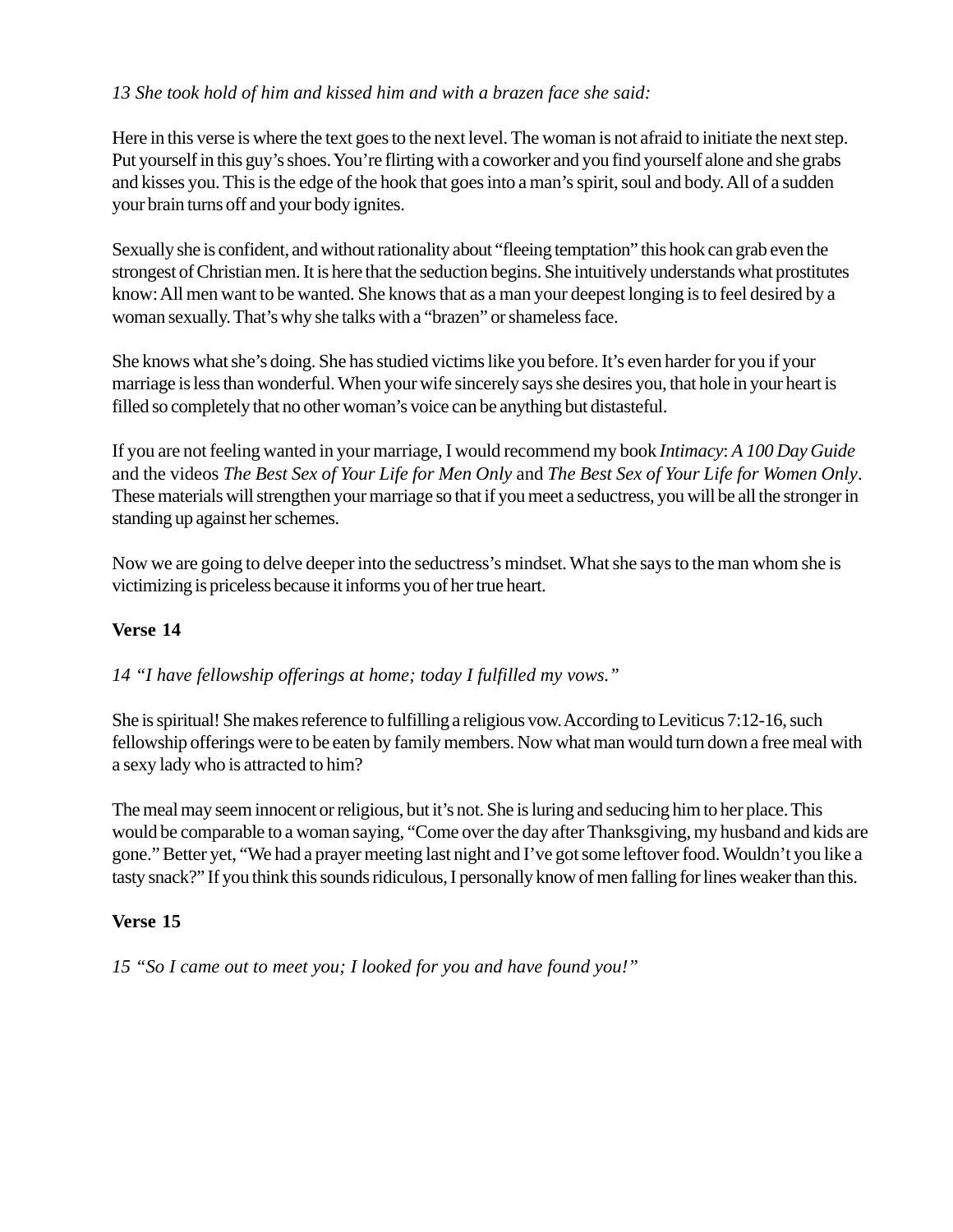She makes you feel so special. She uses the word "you" three times in one sentence. I feel a little uncomfortable any time someone thinks I'm special. Imagine being on a business trip and a woman takes a "special interest" in you and what you do. My advice is to run for the hills!

None of us are that "special." You have a life. You may be married, have kids and you don't need a strange woman telling you how special you are. She will make you "feel" like you're special, smart, handsome and don't forget appreciated. Remember if a woman who is not your wife (or fiancé) is trying to convince you that you're special, then you are being warmed up to be fried, no matter who she is.

## **Verse 16-18**

*16 "I have covered my bed with colored linens from Egypt. 17 I have perfumed my bed with myrrh, aloes and cinnamon. 18 Come, let's drink deep of love till morning; let's enjoy ourselves with love!"*

Oh Baby! Now you are not only "special," she is also going to provide you with a special sexual encounter. She will tell you that you have never had sex like this before. She definitely is playing on your fantasy of "the special interlude." Just look at the sell: special sheets and special incense or aromas.

She is going to sell you the illusion that forbidden fruit is better. Different maybe, but is it better? No way! The cost will be the rest of your life becoming a living hell. But I'm getting ahead of myself.

The last verse of this Scripture is so important to understand. This seductress believes that sex is love. She's not offering you love, though, just a one-night stand. Love is commitment, monogamy, working lifelong on differences and serving each other for a lifetime, till death do you part. Not a quick jump in the sack.

Anyone who tries to sell you on sex outside of marriage, no matter who she is or how much of a "Christian" she may be, you better run. She is a seductress and there is nothing good that can happen here.

I know it's hard to believe that there are women in the church like this, but there are. So stay alert! To stay sexually successful for your entire life you must stay on guard against the seductress.

## **Verse 19-20**

*19 "My husband is not home; he has gone on a long journey. 20 He took his purse filled with money and will not be home till full moon."*

Here she throws you the line that there are no consequences because her husband is gone. There is no immediate threat. "Come on buddy, nobody will know. It will be great."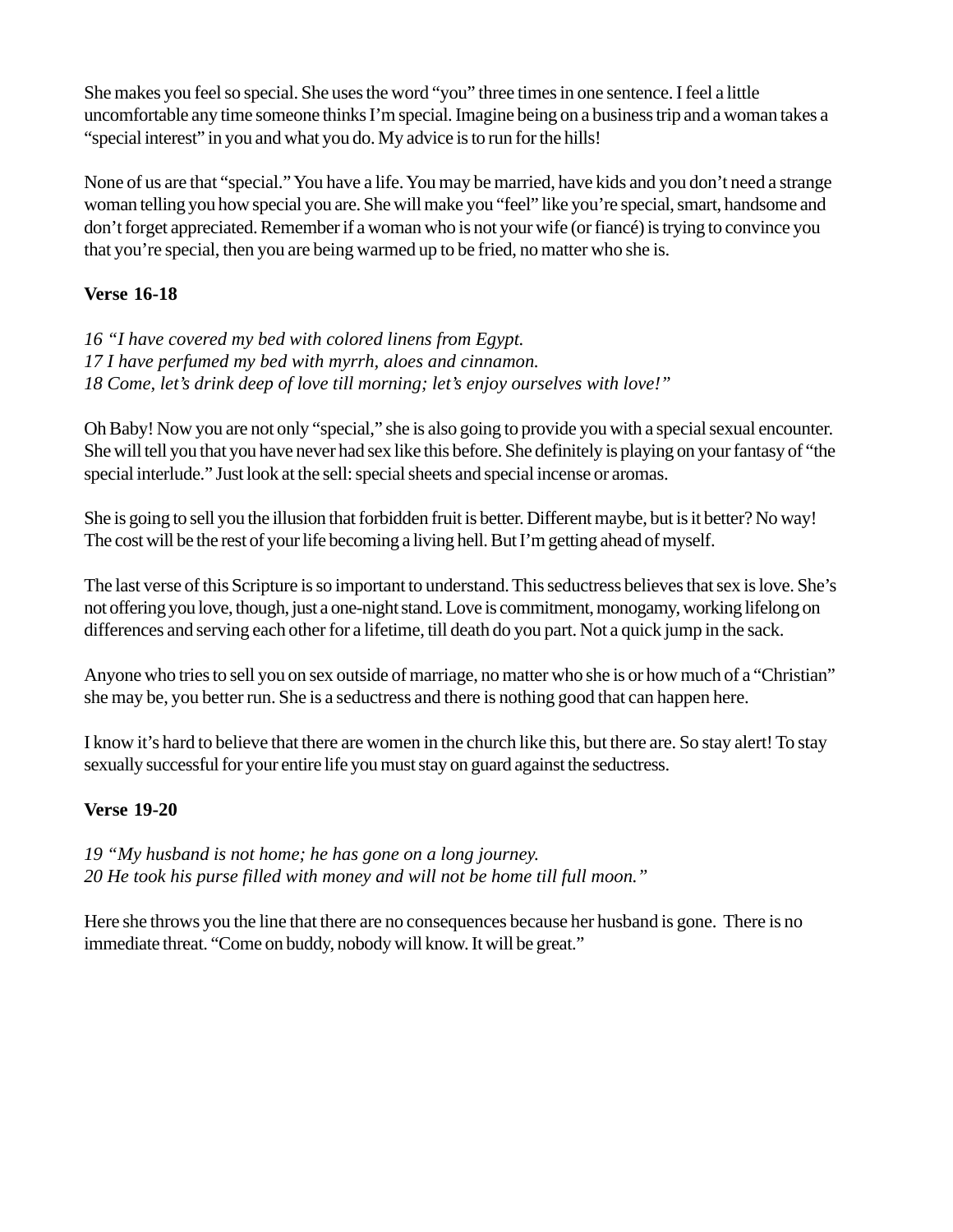Doesn't that sound like the Devil himself? Of course she never mentions God's judgment or the consequences that are sure to follow. She focuses on immediate pleasure. She reassures you that nothing is going to happen.

## **Verse 21-22**

*21 With persuasive words she led him astray; she seduced him with her smooth talk. 22 All at once he followed her like an ox going to the slaughter, like a deer stepping into a noose.*

Her greatest tool is her words. That's why it's not good to even talk to her. Many men have found the longer you talk to her, the weaker you become and the easier she can perpetrate you. Her words are smooth, kind, enticing and full of promises for immediate pleasure. These are earmarks of a seductress.

The fact that the man in this Scripture fell for her lies says it all. He didn't follow God's principles or wisdom. He followed *her.* Our naive man has now made himself a victim of the seductress. This will cost him his life. Oh so many men have wept in my office after awakening from the fog of their lustful encounter with a willing seductress.

## **Proverbs 5: 8-14**

*8 Keep to a path far from her, do not go near the door of her house, 9 Lest you give your best strength to others and your years to one who is cruel, 10 lest strangers feast on your wealth and your toil enrich another man's house. 11 At the end of your life you will groan, when your flesh and body are spent. 12 You will say, "How I hated discipline! How my heart spurned correction! 13 I would not obey my teachers or listen to my instructors. 14 I have come to the brink of utter ruin in the midst of the whole assembly."*

The men I've counseled who have committed adultery all testify to the truth of this passage. Inevitably they paraphrase verses 10 and 11 as they describe the devastating outcome of their decisions.

This can easily happen in a divorce where your assets go into child support and alimony—and your exwife's new husband's boats and cars—all paid for with your hard-earned money.

The Enemy's plan is to use the seductress to strip you of your destiny, your wife and your role as the father of your children. Christian men have somehow been lulled into a stupor sexually. The sense of men's sexual entitlement as they engage in pornography, the Internet and masturbation leaves them easy prey for the seductress.

Guard your heart and your life from her; she is death. She will kill what you love and move on to another victim. Remember that many are the victims she has brought down, which means you're not so special and she is bent on massive spiritual, social and financial destruction.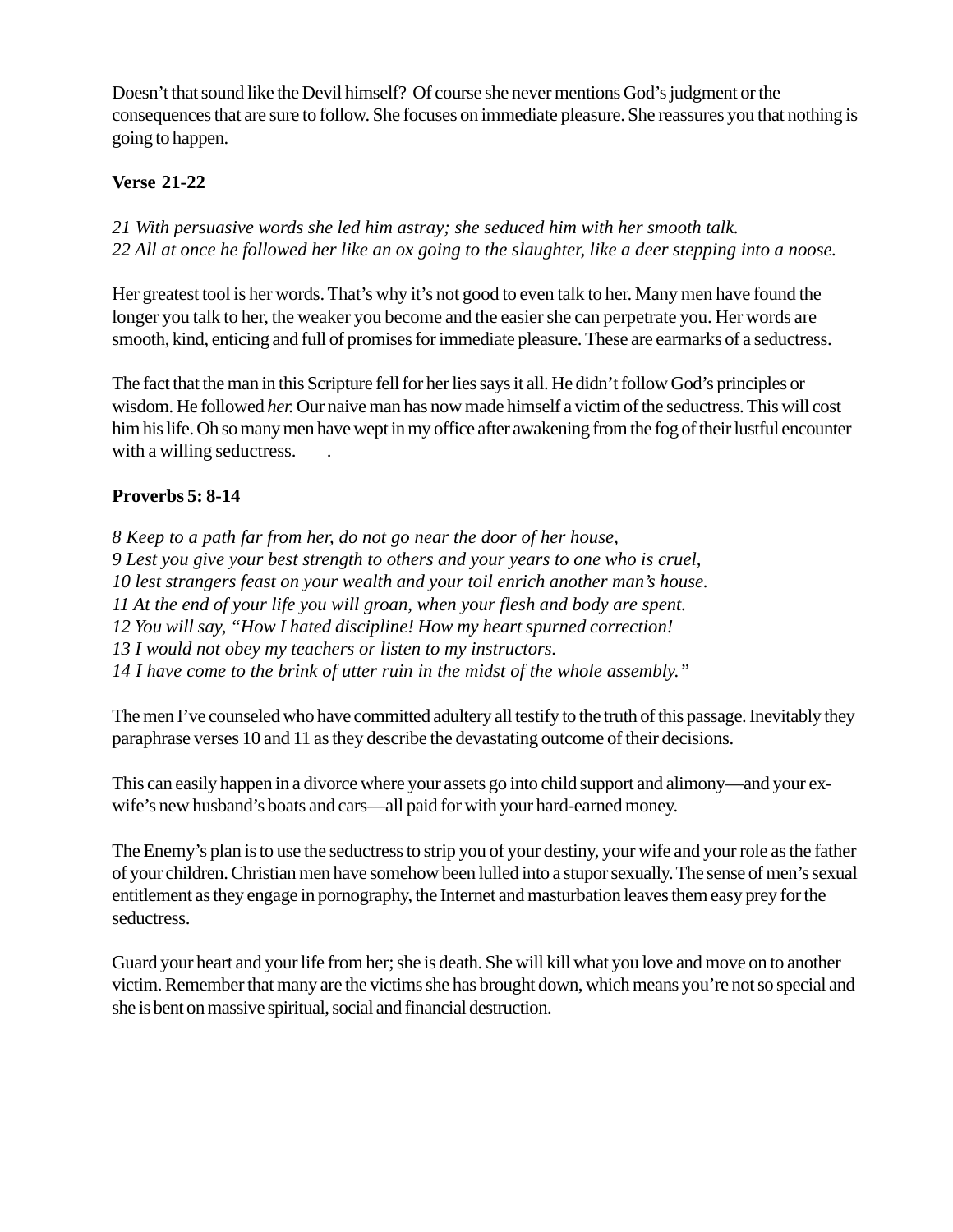You can totally escape her by loving God, pursuing wisdom and living a life based upon principles rather than emotions. When you see any female displaying the signs we discussed, run from her.

In a culture that promotes female sexuality in every form of media, temptation can be lurking anywhere. But our God is everywhere as well, and if we walk with Him, He will deliver us. Be wise, be careful and be blessed!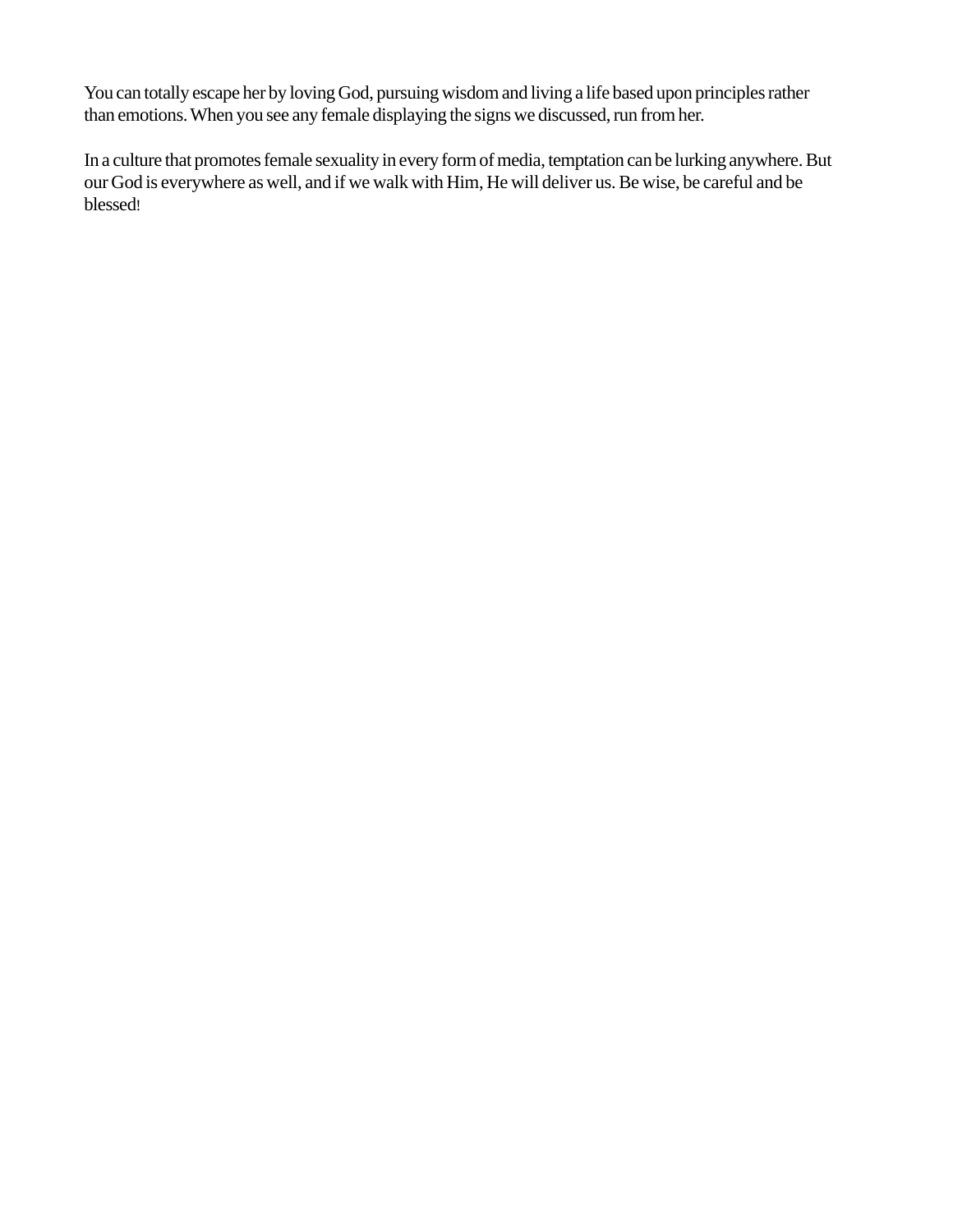### **CHAPTER 7**

### **Creating a Sexually Successful Brain**

Having a sexually successful brain is crucial to having sexual success. If your brain remains dual or multifocused as we discussed in Chapter 2, sexual success will continue to elude you. But regardless of the level of success you are at right now, if you stick to the principles in the following chapters, you will be more sexually successful than ever before in your life.

Let's just review again the principle of "ring the bell, feed the dog" as discussed in Chapter 2. When you have an orgasm, the highest level of endorphins and enkephalins that you can receive are sent to the excitement center of your brain. Whatever you are looking at when you ejaculate is what you will sexually glue to or attach your sexuality to. Whatever the image, object or person that you view regularly when you ejaculate, is what you will begin to have a strong sexual desire for.

The dual-focused or multi-focused sexual brain needs some reconditioning. Many men with such brain types get distracted throughout the day trying to get better looks at women they are ogling. Recently, I was talking to an old client who made a lot of money in the porn industry. He definitely had a multi-focused brain. Over the years his brain has seen and reinforced hundreds of thoughts and images. He said, "I can't believe how truly free I feel. I don't have to lust after every woman that's in my vision. I don't have to lust after her in my mind, or think about what sex with her would be like. I don't disconnect from reality when I am at restaurants anymore with my fiance." He was so happy that he had been able to recondition his brain.

Before I explain the value of the techniques I will soon share with you, I want to give you the results of a study we completed. One of the areas we specialize in at Heart to Heart Counseling Center is sexual addiction. We conducted a survey for sex addicts who subscribed to our newsletter through our Website. The site is related to sexual addiction recovery and is the largest of its kind in the world. We have offered free weekly newsletters through the Website since 1994. Currently tens of thousands of addicts and their wives are subscribers. The survey I am referring to was completed in 1997 when we had a little over 2,000 subscribers.

As you may know there are hard-core sex addicts that utilize porn, sex, prostitutes and toys as practically a part time job. They see every woman as an object or just a body. They are preoccupied with sex in any way possible throughout the day. This is the person who makes sexual comments about every woman that he knows or he talks about his latest e-mails or the new porn site that he found, and of course every joke he tells is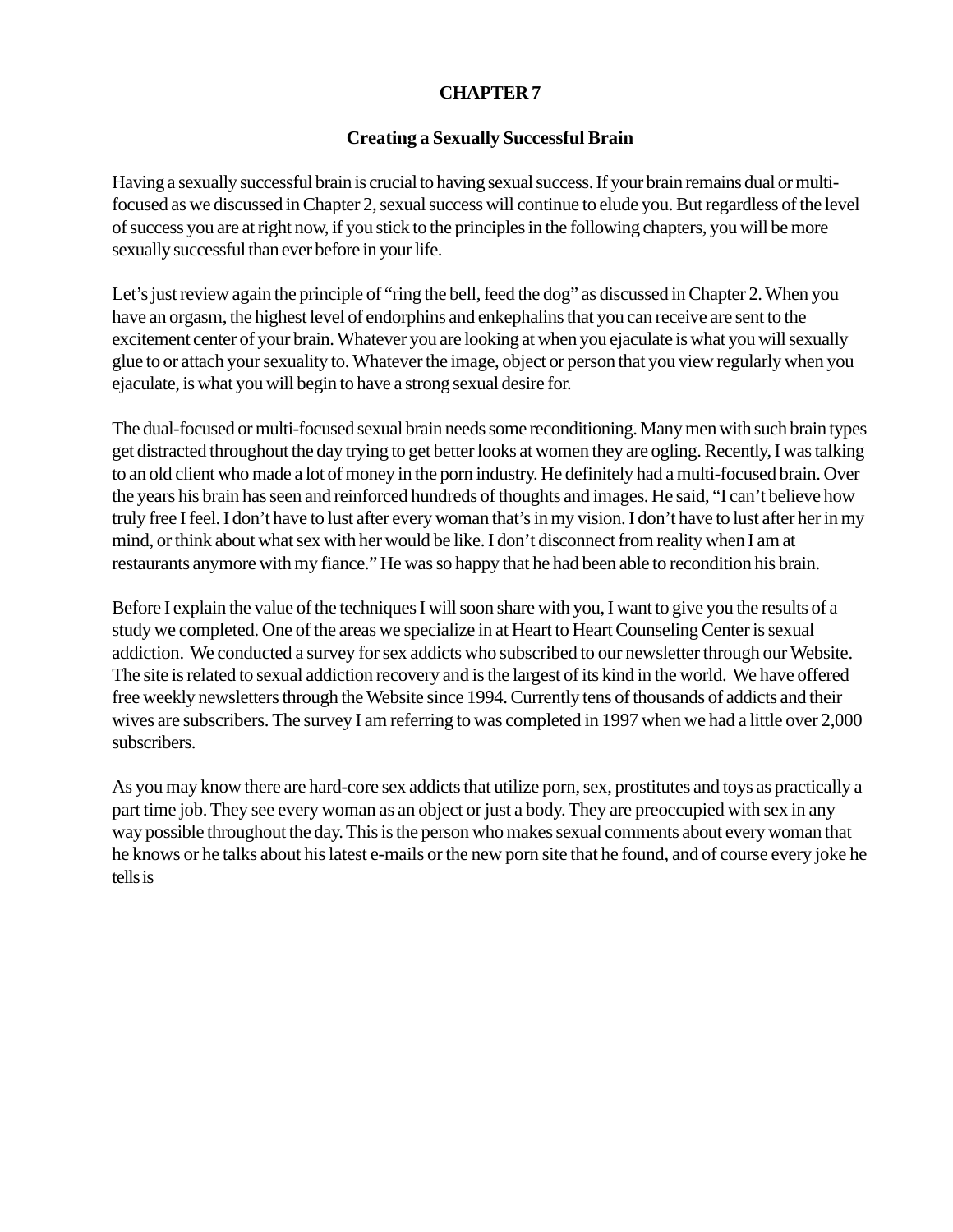sexually tainted. I say all this to illustrate a point. We asked over 2,000 sex addicts to report to us what has been some of the most helpful things during their recovery process. We did not provide any options to check off or lead the question in any way to get a specific response. They were simply to write down what has helped them the most significantly.

The number one response was the fact that their wife stayed with them through the healing process. The next technique that I am about to share was their number two response, which was voted even more helpful than support groups, recovery books or other tools that are also of great benefit in recovery.

Most of the sex addicts that I have counseled with over the years state that 80% of their double take (looking back at women), rubbernecking (stretching to catch a better view) or the objectifying of women shut down when utilizing this recovery tool. When many of these sex addicts curtail this behavior they often gain about 10 to 15 hours a week of available time for other activities.

Now back to the "ring the bell, feed the dog." You can't change the "bell." God knows there are women everywhere. If you condition your brain to see them as objects you will see them all day long. Although you can't change the situation (the bell), you can change the response.

## **Retraining Your Brain Step 1: The Rubber Band Theory**

The following example may appear very simplistic but its results are incomparable. Simply place a rubber band around your wrist for 60 to 90 days. Each time you have an inappropriate (non-relational) sexual thought, including a fantasy image or the objectifying of a woman, snap the rubber band on the inside of your wrist. Each time you do this, neurologically your brain sees its stimulus (a woman), but instead of your brain getting a positive chemical reinforcement from enkephalins and endorphins, it gets pain from the snapping of the rubber band. Over a period of a month or so, your brain no longer wants to objectify women. It has been reconditioned. You have now gained a lot of free time, especially if you have a dualfocused or multi-focused brain, since you're no longer preoccupied

This is basic behavior modification. Let's use another dog story. Suppose you had a puppy and every time it had an accident on the floor you gave it a great big T-bone steak. The puppy would associate going on the floor with eating a steak. This is much like your brain associating the looking at a woman as an object with getting a chemical buzz. If you kept feeding the puppy T-bone steaks in this manner, you would have a very fat dog and a very messy house.

Most of you who have had dogs know that when a dog goes on the floor, you get the newspaper out and swat the pup. If your dog connects going on the floor with a swat, the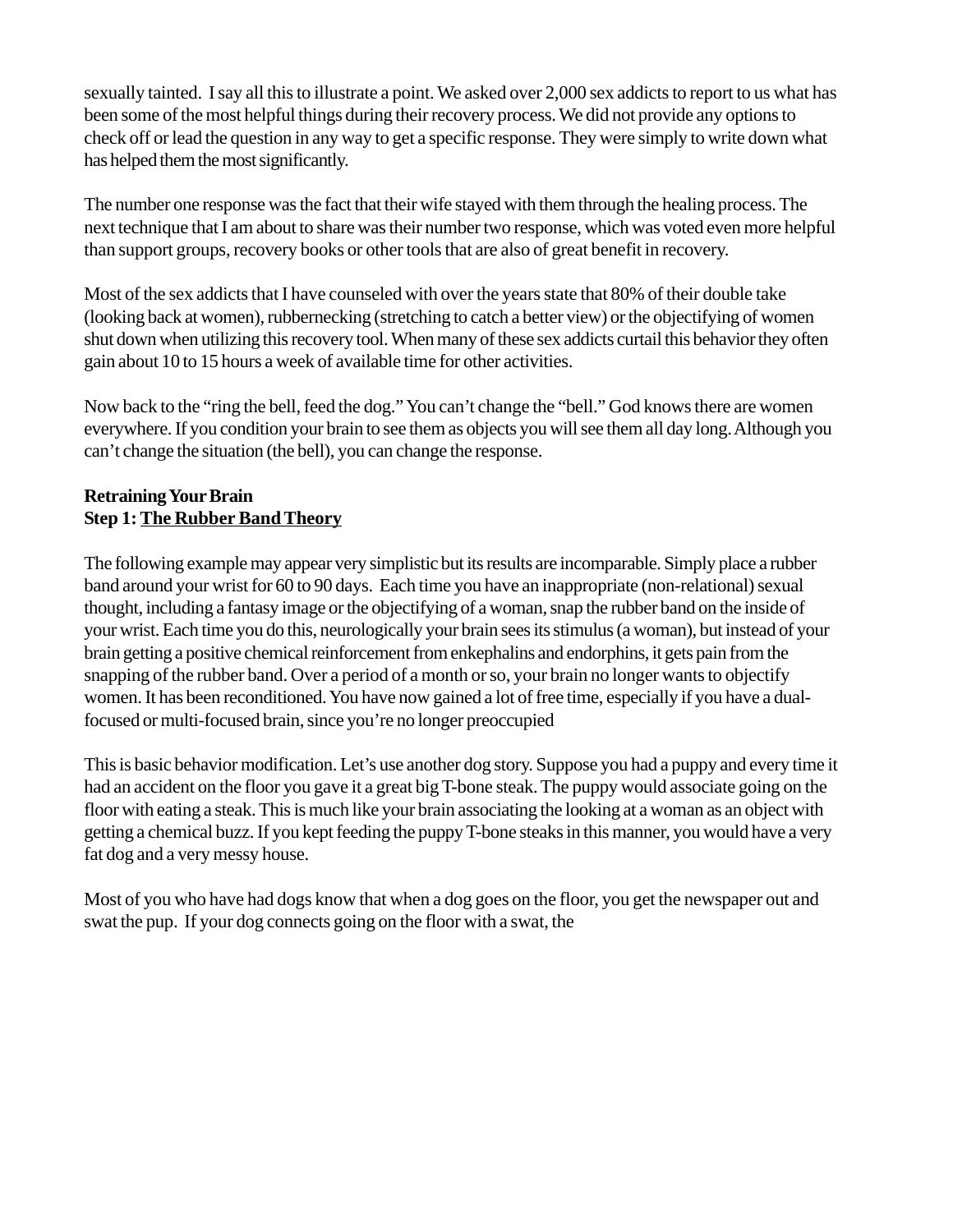dog, if it has any sense, stops going on the floor. Hence, you have a dog of healthy weight and a clean home.

Many of you have been doing something similar for sexual gratification for 20, 30, 40 years or more. In reality you have been setting yourself up to have a dual-focused or a multi-focused brain.

After thirty days of "swatting your dog" (snapping the rubber band) you will stop objectifying women and will be able to once again shut down the neuropathic reward system you have conditioned over time.

Let's take a look at the multi-focused brain. This brain—depending on the frequency of reinforcement behaviors—may value object-type relationships more than relational ones. Consequently, you make your wife feel unimportant and unloved. (I've heard more than a thousand women complain about their dualfocused or multi-focused sexually brained husbands.)

Even the most multi-focused brain can feel his neuropathic conditioning process change when practicing the rubber band technique. This is especially true for the man who is changing his primary sexual behavior from fantasy to relational, which will give him the highest chemical reward his body can produce. Now all his sexual rewards are being poured into a relational neuropathic outlet, which is continually growing stronger. Thus, your level of satisfaction increases each time you are intimate with your wife and your sexual desire for her, and her alone, grows stronger.

### **Retraining Your Brain Step Two: The Three Principles**

This step will bring you to the point of totally connecting to your spouse. If you're in a marriage and you use the principles in this book, your brain will want this special woman in your life more and more.

From a "brain" perspective, the more people you have sex with and try to attach to, the less you will feel attached to anyone. Hence you will continue to chase your tail and never catch it. A sexually successful brain attaches repeatedly to the same person, creating a chemical connection to that person. This is why couples having sex for 30 to 40 years together say it's the best sex of their lives.

Before we discuss the three principles, I want again to reiterate what we already know: 1) Remember the "ring the bell, feed the dog" theory, 2) your sexual release or ejaculation gives your brain the highest chemical rewards—endorphins and enkephalins, 3) your brain attaches to whatever it is that you look at during a sexual release, 4) the more variety of objects, fantasy or people you connect to, the more fractured your sexual focus and the less your sexual satisfaction. The more a consistent relationship is reinforced, the more sexual pleasure will be associated with that person.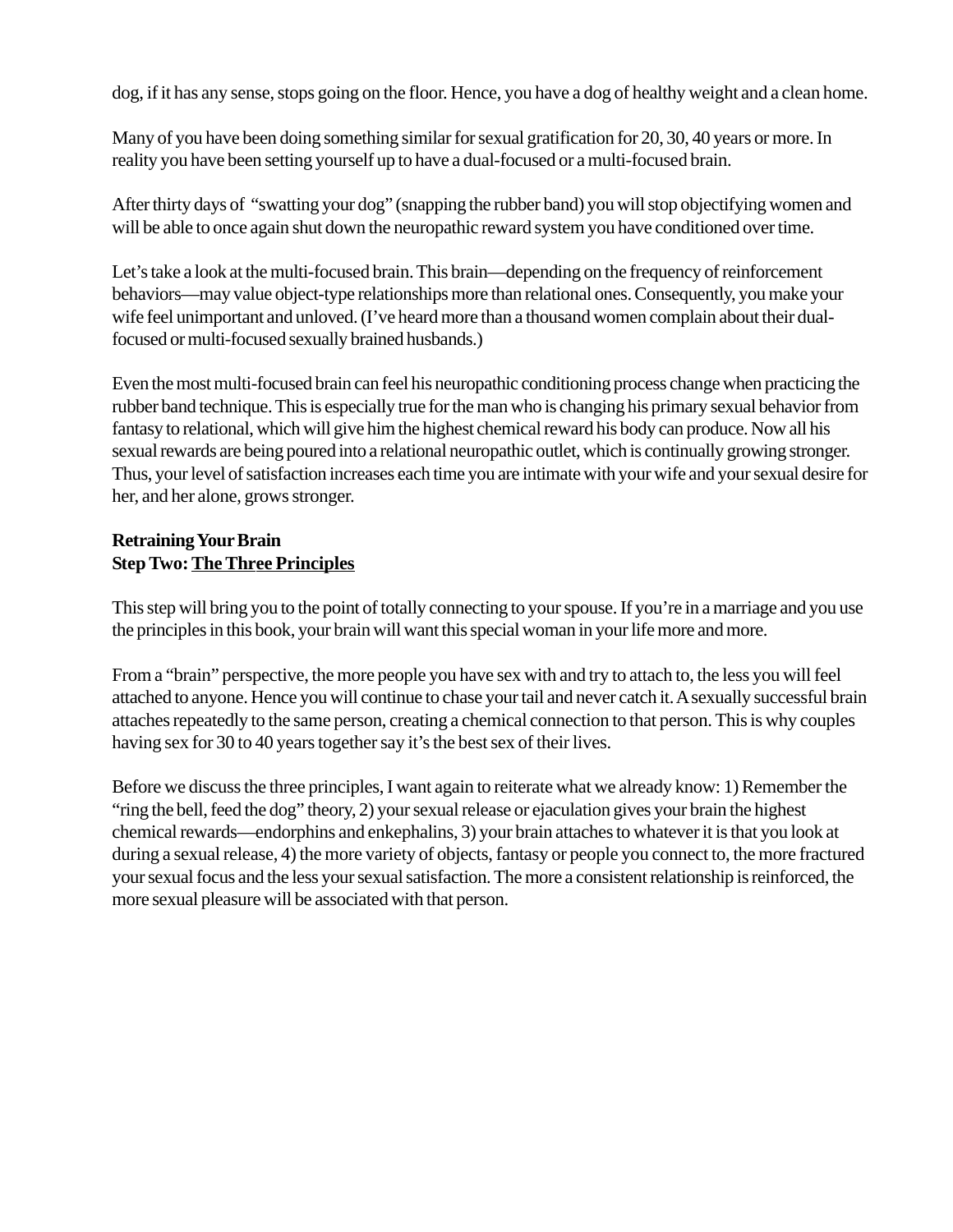You can use the following principles in your life as my clients have over the years and they absolutely will make you sexually successful. You can chase your tail sexually, going into a myriad of directions or you can willfully have one person in your life.

One monogamous relationship cannot only be more satisfying but will also become more desirable over time as well. Having relational sex with these three principles cannot only give you the best neurological sex of your life, it can also make you more attracted to your wife. When your brain thinks of sex, it will think of this person in your life, her eyes, her body and her voice. You can etch such a strong, relationally connected neuro-pathway to this person that your brain will be totally satiated with just her. Begin implementing the following principles today with your wife you will begin to increase your sexual attraction and fulfillment to the person you love.

Principle # 1: Eyes Open – During sexual intercourse, keep your eyes open and looking at your spouse. When you get to the point of ejaculation, look into your spouse's eyes. It'll blow you away.

This may seem awkward to you or your spouse, especially if you have been experiencing a disconnection during sex in the past. If you typically close your eyes during release, you are not maximizing the opportunity. If you fantasize during your sexual release you are attaching to the fantasy, not to your spouse.

If your spouse is disconnected as well during sex, which is a common occurrence because she probably feels alone during sex, it may be why she is not as interested in sex as you wish she were.

Principle #1 will attach you to your wife. Your wife will become more satisfying to you the more you are sexual together over the years.

Principle #2: Lights On – While making love, keep some light on. It doesn't have to be a lot; it can even be candlelight. The point is, if it's so dark that you can't see your wife's eyes and body then it doesn't matter if you are looking at her or not. If you are always making love to her in the dark then you're not neurologically or visually attaching to her. She will not become as sexually attractive to you because you're not attaching to her.

Most women don't understand that a man attaches to his wife by looking at her. If she understood this then she would know that her weight or size doesn't matter. Once you consistently relationally attach to her person, then her body will be desirable regardless of its proportions.

Some women deem themselves as less attractive because they don't have "the perfect body" (who does?). Great three-dimensional sex with your wife is possible for those who follow these three principles of sexual success regardless of his or her proportions. The most beautiful couple in the world who is having multifocused or disconnected sex will be much less satisfied sexually than a less attractive couple following the principles of sexual success.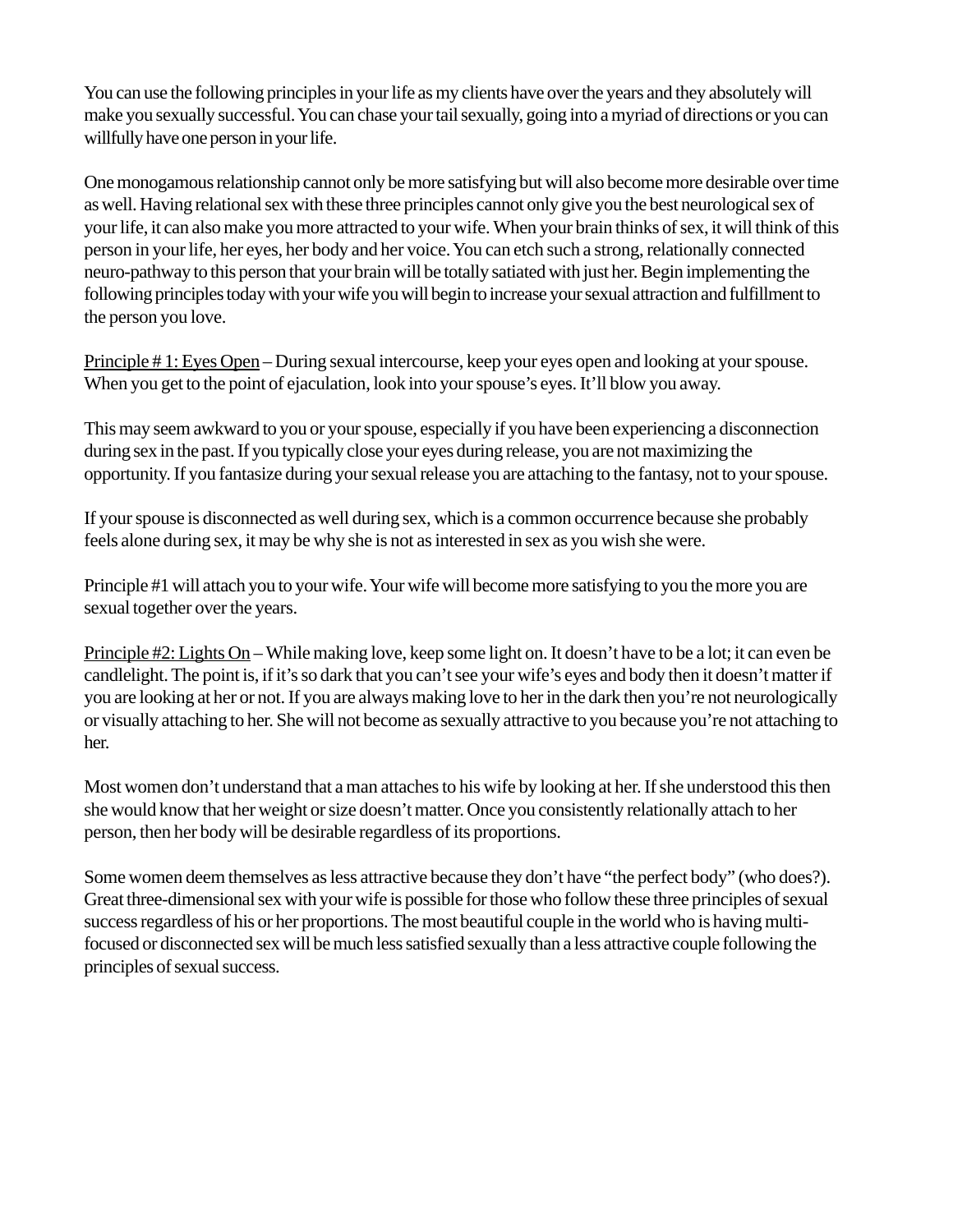I have counseled many couples in my office who were physically and financially well to do and yet not sexually satisfied. Many of these young and beautiful couples were not even having sex for months at a time.

So keep the lights on so that you can see each other's eyes. Then you will attach to each other and lead a much more sexually successful life.

Principle #3: Nurturing Connection – Being sexual engages your body, soul and spirit. When you are making love to your spouse and you are disconnected (in fantasy), you are engaging only your **body** in your sexual experience. Because of this, you and your spouse will be less than satisfied with your sexual experience. Although it may be a somewhat physically satisfying experience for you, it will become harder and harder to talk your wife into being sexual again since you are both missing the spiritual and emotional components.

If you accept the fact that sex is three-dimensional (spirit, soul and body), and you decide to experience this, you will have a sexual experience that is satisfying and much more rewarding for the both of you.

Imagine if there was a behavior where your wife knew she was going to be praised, nurtured and accepted every time. During this behavior she wasn't critiqued, compared or criticized. Don't you think she would want to do this again and again?

Make sex a three-dimensional place where you nurture her spirit, soul and body. Every woman differs on her likes and dislikes; however, most want to be touched in non-sexual areas before being sexual. Learn how to nurture your spouse spiritually and emotionally. Take responsibility for the other two-thirds (soul and spirit) of this special person in your life who is willing to be sexual with you. Learn to honor and connect to her. What you do with her soul and spirit during sex is more important to most women than what you do with her body. She is turned on by closeness.

When you're making love to your wife, make an intentional effort to praise and nurture her. Go deeper than just complimenting her body. Speak to her spirit and soul during sex. I will go into this more specifically in a later chapter on intimacy. You can become a great nurturer during your sexual experience by telling her how much you appreciate her in ways that aren't sexual. Tell her that you love her honesty, her strength and her intelligence. Tell her what her beauty does for you. Tell her she makes you feel masculine and that you love being with her.

What you say or don't say during your sexual experience goes deeper into her soul and spirit than any other words at any other time. When she is open to you sexually, she opens her entire being to you. If you use these vulnerable moments to complain about sex or to try to talk her into trying something new, it will be unsuccessful. The results of such lack of genuine nurturing have long-term effects with a pattern of ongoing sexual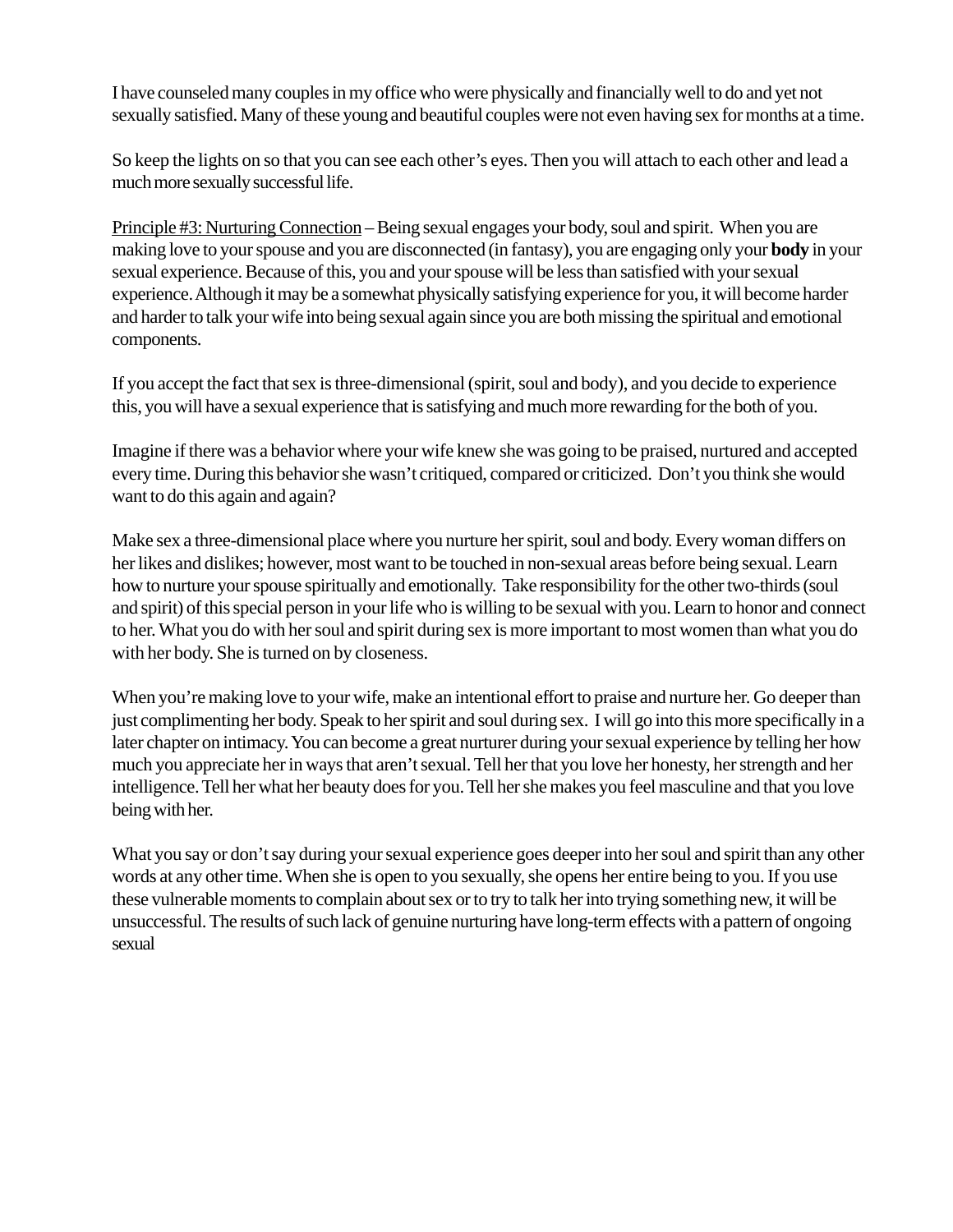frustration for both of you. If you are silent with her during this time of openness and ignore her spirit and soul during sex, the pattern of emptiness will leave her unfulfilled.

Sex is a time for a verbal celebration of your wife. She needs that love, praise and connection. If you honor all three parts of her sexually, more than likely you will have less difficulty with her desire for sex.

Imagine if you and your spouse both learned how to do this. Not only are you being touched physically, but now you are also receiving the nurturing and connecting that your spirit and soul desires. Imagine if you felt wanted sexually by her regularly.

Most guys try to get their spouses to do this or that to have a multi-sensual experience. Imagine your soul being washed with praise and acceptance and your spirit being connected to. Imagine your brain on overload, receiving pleasure in all three dimensions at the same time. The resulting orgasm is satisfying all the way to the inside of your being. Your brain sends a triple hit attaching you to the woman you are committed to.

This experience is normal for the man with a sexually successful brain. Hence, his brain receives the highest reward sexually and craves and aches to connect to his woman.

Use these three principles for 100 days. In all the years of my counseling practice, I have never had a client say they wanted sex the old way again after doing so. Once you taste sexual success you can never be talked into anything less again.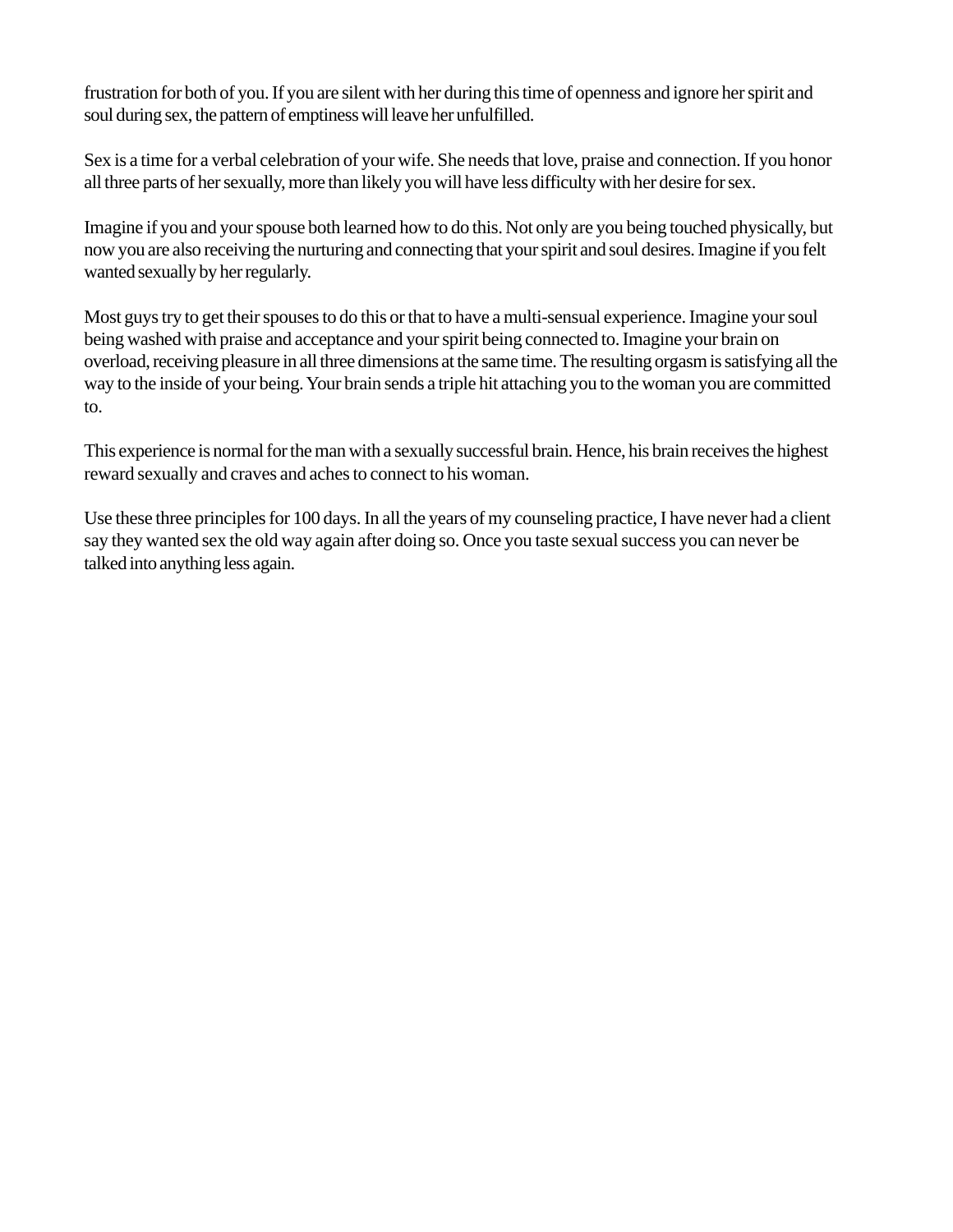# **CHAPTER 8**

# **What About Her?**

Women are distinctly different than men and for that I say, "Thank you God." Women don't think, feel or experience life the same way you or I do, and to date, no man has been able to fully grasp what that really means.

I think women are a wonder with so much to offer in every area of life. Occasionally I have heard men in my office complain that their spouse was keeping them as a couple from being sexually successful. Some of the issues about their wife that they are referring to come from not having the inside information on what women are about. They wonder why their spouse doesn't think and feel as they do. Some men get frustrated over the differences rather than trying to understand their wives and work with them the way they are. Instead they try to change their wife. In the long run end up hurting themselves. Be forewarned: This particular issue may get a bit sketchy if you try to move from point to point without first connecting the dots.

## **Her Motivation**

Generally speaking your spouse is not primarily motivated by sight. This is a really good thing because your physical attributes between the ages of 20 to 60 can change dramatically. Sometimes your waist enlarges and the hair on your head falls out, while other hair grows in strange places. Sometimes your flair for clothes diminishes too. If women were motivated by sight, older men wouldn't be having much sex.

When the subject comes up during counseling sessions about what inclines a woman to want to be sexual with her husband, most women affirm that it **is when they feel close to him**.

The key word in this sentence is **feel.** I know you may not want to hear about how moods or feelings control her sexual desire, but these are the facts. Her general feelings about you will dynamically affect her sense of closeness toward you. She is not so much keeping score of your activities together or apart, but rather how close your heart is to hers. In the following chapter we'll discuss how to keep this feeling of "closeness" on consistent basis. At this point though, I just want to address how she processes her feelings about you on a general scale.

Women think about how things are going globally within the relationship. She contemplates the time you have shared together recently, and how open the lines of communication have been. She reflects on how supportive you have been, if you have you kept your word and have treated her with respect. These and many other thought processes go on in her mind.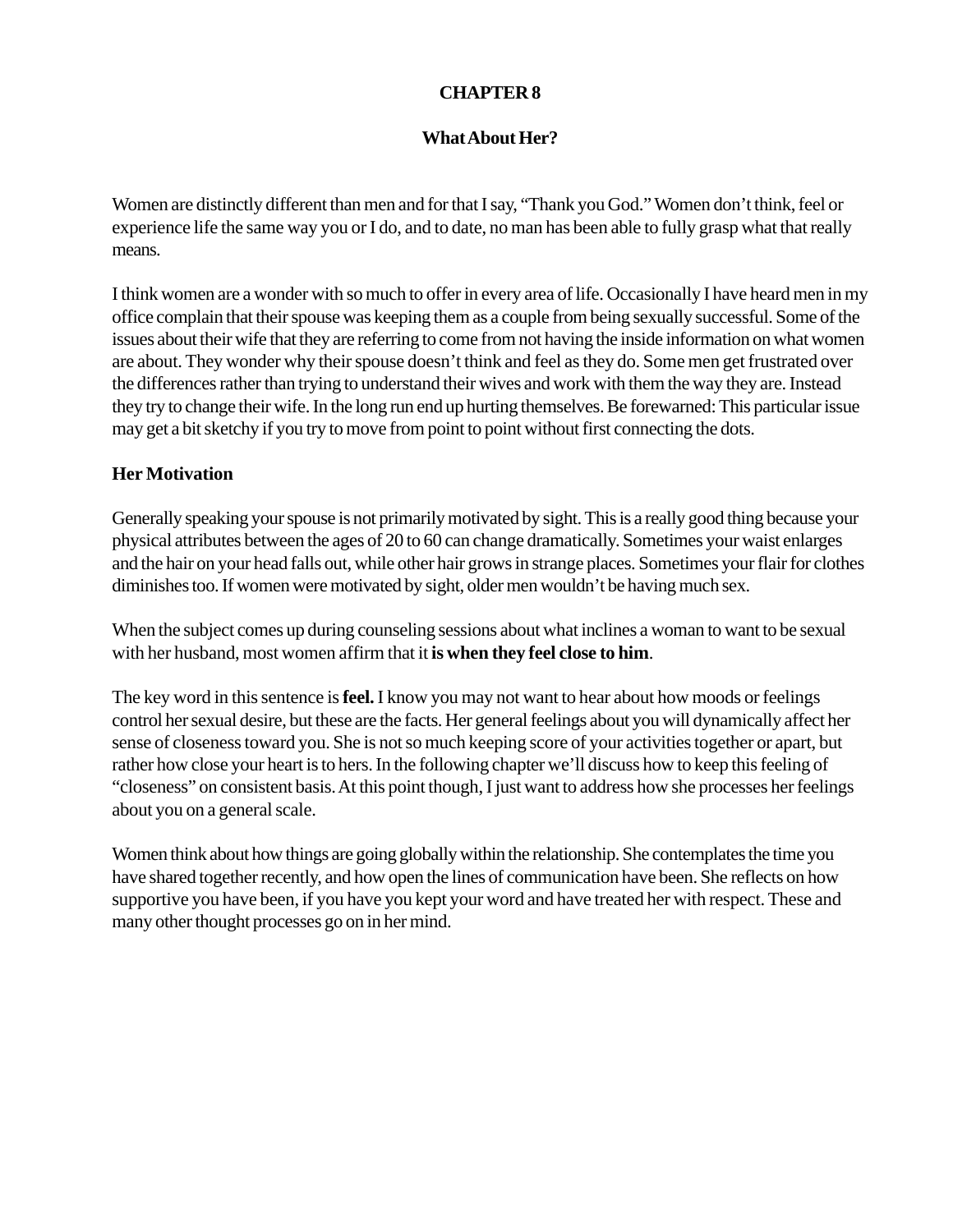Please don't try to manipulate her with this information. This is not a check-off list where if you complete eight out of ten you will obtain sexual success. It isn't that easy. This information is simply to show you how she may process her thoughts. These thoughts may be different for each woman and, to make it even more complicated, the thoughts may vary from day to day.

While this may sound strange and be hard for men to understand, to make this fair, men do similar things that may sound odd to women. When men walk into a room full of people, they automatically surmise how they measure up to the other guys in the room, and where they stand in comparison. In doing so, men get a feel for what is expected and can assure themselves and their spouse of safety and that they are in control. Guys really do this! These episodes are somewhat similar to what a woman does. She globally checks you out to assure herself of where she fits in your life. And if everything appears okay between her and you, then she feels as if she can let down her guard and be intimate with you.

She is motivated by her emotional proximity to you much like you are motivated by physical proximity. When you see her, you may get a surge of sexual energy that sweeps over you. You know that the feeling. It is called "sexual opportunity." So why not optimize the situation?

It can also work this way for her. If she has a sense of real connection to your heart, then she feels close to you. Again, I am not selling a quick way to get sex. This doesn't exist. But generally speaking, if you can master the three skills that increase intimacy, you can warm up the emotional climate in your relationship so that your wife can experience more of these moments with you.

Some of you may be unwilling or unmotivated to change simply so she will feel close to you. Let's get practical here and use a language that you may be able to relate to more. Almost every man reading this book has an automobile. When you purchased your automobile, you realized there were certain principles or guidelines that you had to follow for optimum performance. One such principle states you should change your oil every 3,000 miles. Now that's not fair! Why in the world should I have to change my lifestyle and get under the hood and get all dirty changing the oil, or take it to a station where they do it for three times the cost of the oil and filter!

Every guy knows what would happen if you whined about life not being fair and decided not to change the oil in your nice, shiny new car. Your beauty of a vehicle would run fine in the beginning, but slowly—almost inconspicuously—the engine would start reacting. That expensive engine of yours would begin to make funny noises and grinding sounds. There would come a day when the engine would get sluggish and weak because you chose not to accept the reality that your car needs regular oil changes. The engine would eventually cough its final cough and freeze up.

Mechanics, lawyers and therapists prosper on guys that behave like this toward their cars and wives. Common sense and following instructions could have easily prevented what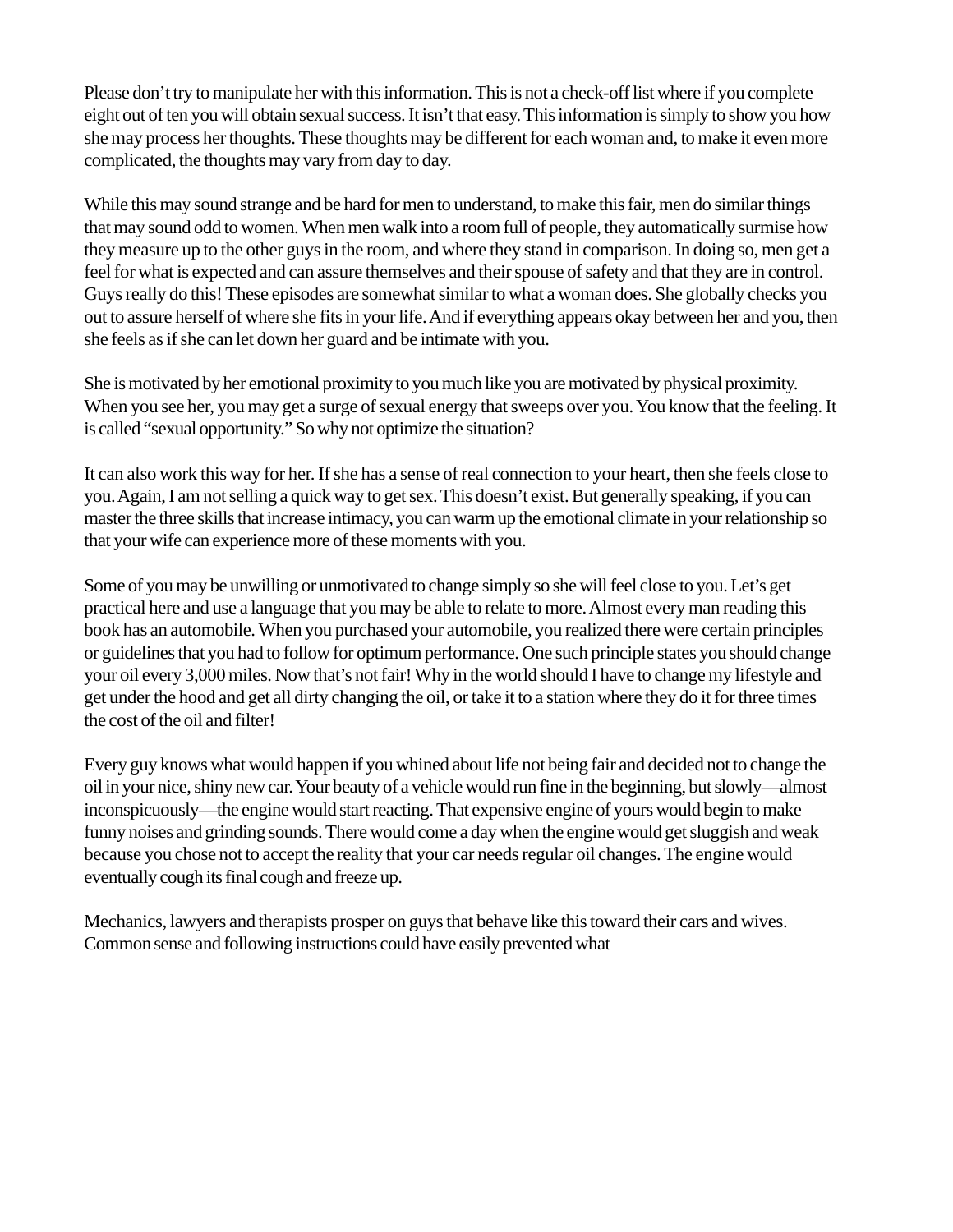has now become a catastrophe. While the situation may be salvageable, the solution is now going to be quite expensive!

The better approach would have been to accept the way your automobile is made, and then change your lifestyle so that you can regularly and preventively take care of it. Likewise, if your wife has normal needs and desires, she will need regular "oiling," or connecting, and she will also need to be nurtured by you. If you choose not to do these things, it will be very difficult to have sexual success with the locked up "engine" sleeping next to you.

Men, I have to shoot straight. You are basically responsible to maintain the connectedness with your wife. Remember it was Christ who pursued the church throughout time and not the other way around. When you follow these guidelines, life with your wife can go positively in your favor from now on. Otherwise in the future you can support the counseling industry in your local area. I want you to be sexually successful and inherit all the land God has for you, and that means doing what it takes to get there.

I know most men are not born to meet their wife's emotional needs intuitively but there are skills you can learn to do so. I will assist you in learning how to put the oil in her engine every day. The purpose of this chapter is to help you understand your wife better. The more you understand her, the more likely you are to experience sexual success.

# **Where Are the Buttons?**

I have heard this question in my office so many times from frustrated husbands. Men are looking for the elusive "magical button" on their wife. Especially the button that says, "I want to have sex with you right now!"

You can spend years of your life trying to discover that one hot button. Some start with rubbing your wife's feet while others do the "back massage routine." Still others think that rubbing her head or combing her hair will prove to be the magic trick. Regardless of where you try to look for this button on the woman you are married and committed to, you may not be able to find one.

You might be thinking that there used to be one in the beginning of your relationship. There was a formula that worked where I touched her and said something and then we were sexual. Where did that button go?

Let me tell you about the rest of Pavlov's story (remember "ring the bell, feed the dog"?) Pavlov wanted to see if this same experiment also applied to humans, so while he was putting his young preschool-aged daughter to bed, he decided to touch her back. As he did this she curled up her one leg. He repeated this several times and every time he did, her leg went up. He thought he was onto something big until his daughter said, "Daddy, why is it when I put my leg up that one minute later you touch my back?" She thought she was training him to touch her back. He laughed and realized that the apple doesn't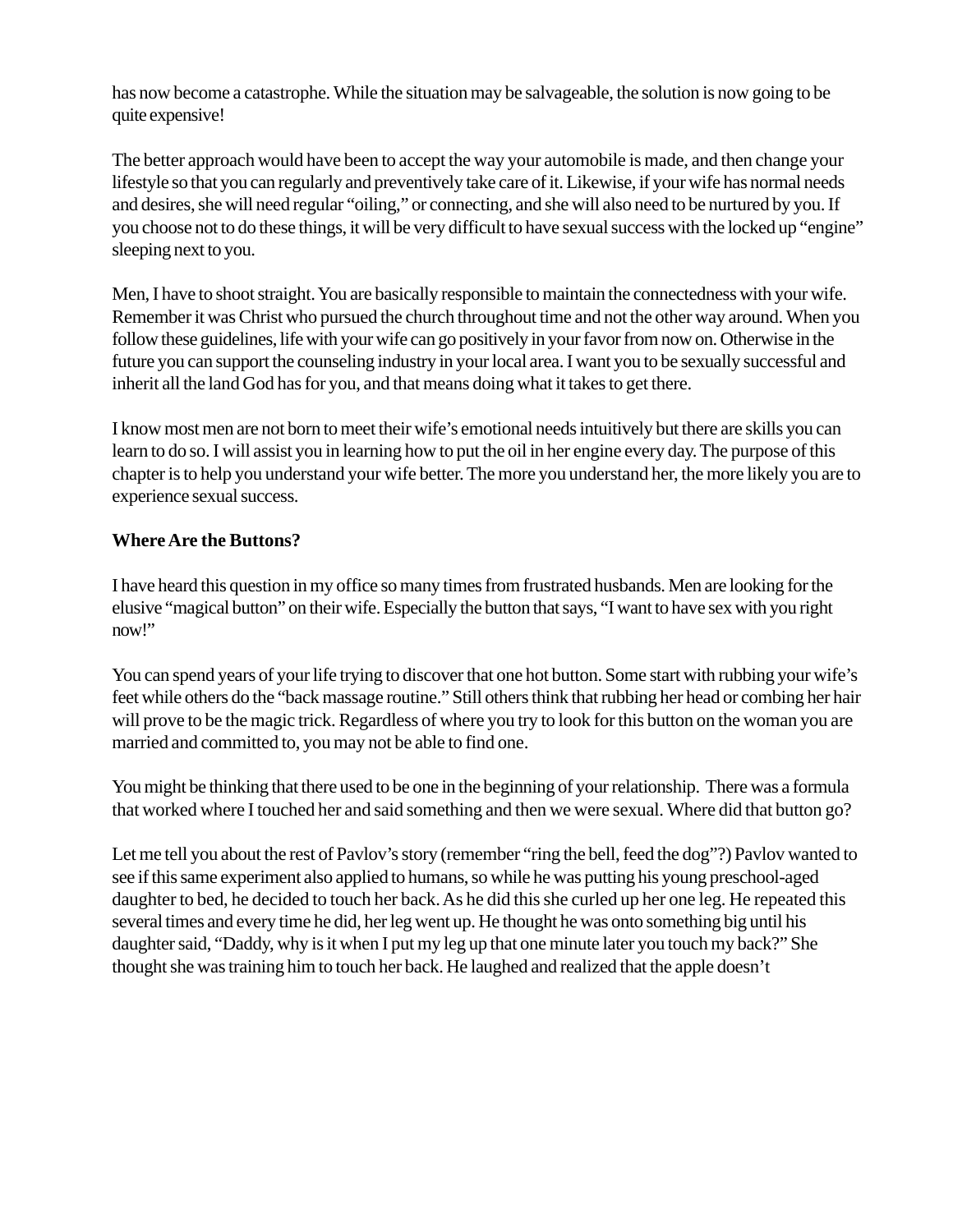fall far from the tree. Why did I tell you this story? It's simple. Early in your marriage relationship you probably thought you found the "button." You may have thought, "If I touch here and say, 'I really love you,' wham! I'm going to have sex." So you think to yourself, "I'm a smart guy. I know how to manipulate this engine to give me what I want."

However, years later, you are wondering why that same touch and three gushes of "I really love you" don't get you sex anymore. I have a theory you might not agree with right away, but I encourage you to think about it awhile.

When you were dating your wife or very early in your marriage, you were overall doing many of the right things: spending time with her, listening to her, praising her and responding to her feedback in your life and keeping your word. She already felt close to you. You were already doing all the global connective things that got her into a place of desiring you. This may be the place to focus if you are looking for sexual success.

For those of you still putting forth effort looking for the elusive button, you can continue searching in vain or you can do the things that made the relational environment warm enough to develop in the first place.

My personal belief is that women don't have external buttons. I believe that the button does not exist in a physical place. So, if you have tried at all to find it, you may be looking in the wrong places. If there is a button, it may be the one inside of her. She wants security, a close relationship with you and the pretty picture.

There are some women who don't desire sex because of depression or past sexual abuse and they refuse to get help for these issues. Some are sexually anorexic and do not want intimacy. Others have lost their desire for sex because of the one-dimensional type of selfish sex that they have received over the years, which has left them feeling empty and lonely.

For the woman that doesn't respond after 60 days of putting the "oil" in her regularly, it may be time for professional help. She may need medical, sexual or psychological help. For someone who has no desire for sex, you can't make her want sex. I have met men like this also, and the reality is that there are people with issues so great that even the most helpful principles in this book won't work without some additional assistance. If you are in a situation like this, get professional help because your chances of sexual success are limited if the issues are not dealt with.

## **Bait and Switch**

The following is a common complaint that I have heard many times from my male clients. Their spouse was great in the beginning of their relationship. They couldn't ask for more. She was exciting, adventurous and even initiated sex. They thought that they were the absolute luckiest man in the world. Then something started to happen.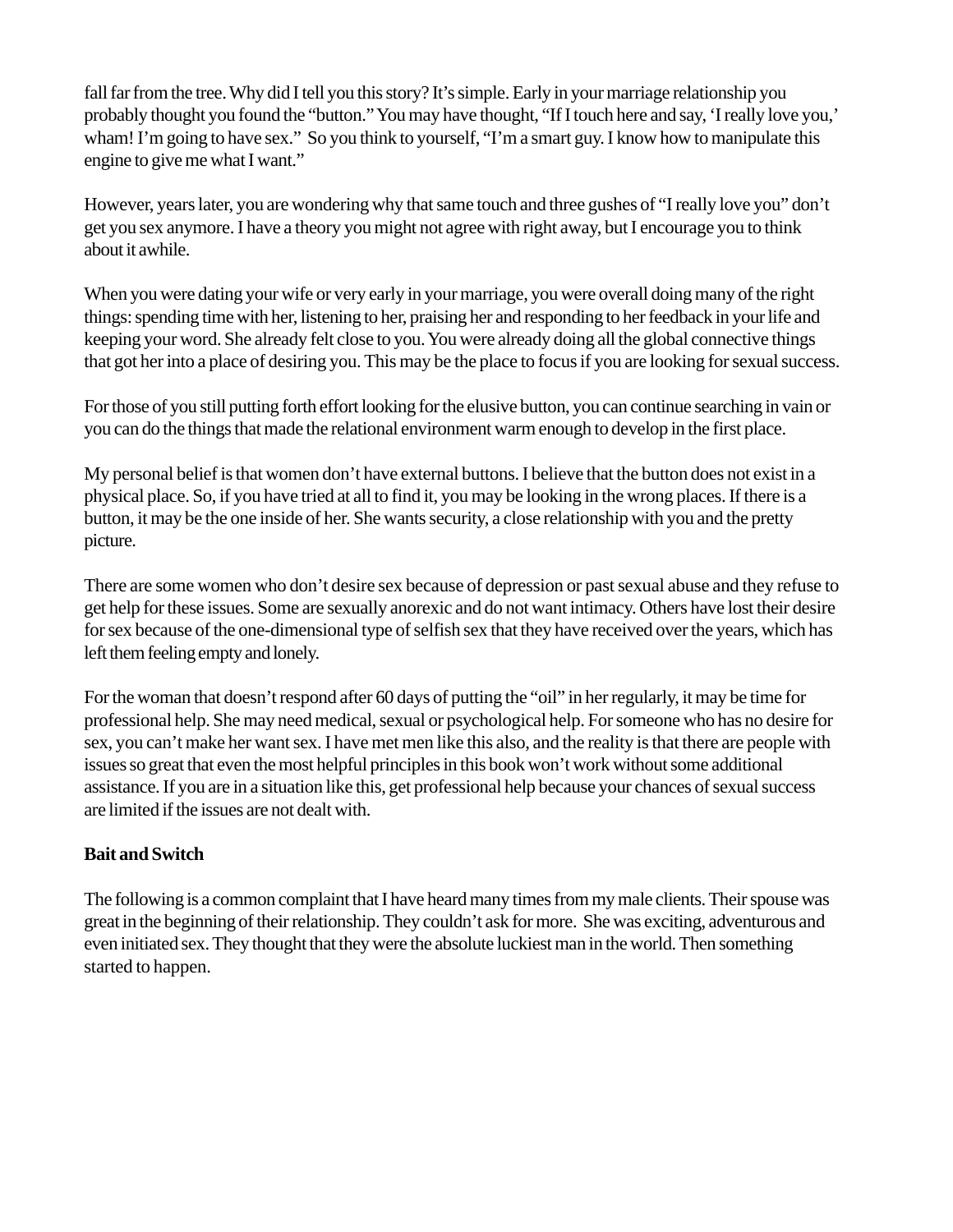First she didn't want to perform certain sexual behaviors anymore or wear particular clothes. She may not be comfortable when you do particular things now. At first the husband acquiesced, but then the situation repeated itself regarding yet another sexual behavior in which they had regularly engaged.

This path continues throughout the marriage, leaving the husband pretty limited and not as adventurous as he once was with her. He no longer complains (because any sex is better than no sex), but he is now beginning to feel anger and contempt about it. She's no longer inviting him to be intimate and rarely talks about sex anymore. His sexual life has changed and he didn't even get to vote on it.

She has made unilateral sexual decisions that affect his sexual expression. He certainly can't say anything about it because she has now learned a few lines that paralyze him, such as, "All you want is sex!" or "Aren't you ever satisfied?" He has begun to close up because he knows his sexual supply may be cut off otherwise.

So what happened? It is the very common bait and switch that women and men get into over the course of their relationship.

She believes in your initial promise to love her, to be intimate, to make her your first priority, to help with the kids and to talk to her more rather than watch television. But now she feels ignored, unimportant and somewhat used within the relationship. Consequently, she changes her responses to you; hence, the bait and switch.

Bait and switch can happen both ways within a marriage. Early on in the relationship you can both oversell your true interest and sincerity in any area. You may have initially convinced her of your financially stable, only to start spending impulsively once you got married. Some men initially keep their pornography habit a secret prior to marriage, but their wife eventually finds out about it.

The best way to address this problem is to focus on your own areas of bait and switch. After you fix these areas of concern—and only after!—you can examine your spouse's because then you will have done more than just talk about your weaknesses; you will have changed.

In a future chapter we will discuss how couples can walk in sexual agreement. When you combine the chapter on intimacy with your sexual agreement, your feelings of resentment may disappear. If you still feel angry about having to do all of this work, you may want to look into the anger exercise that we talked about earlier where we were dealing with past trauma issues in Chapter three.

## **Sexual Personalities**

The following information I'm going to share with you I have discussed with many of my male clients that are trying to develop realistic sexually successful goals. I find that without this concept men try to recreate their wife into their past lovers.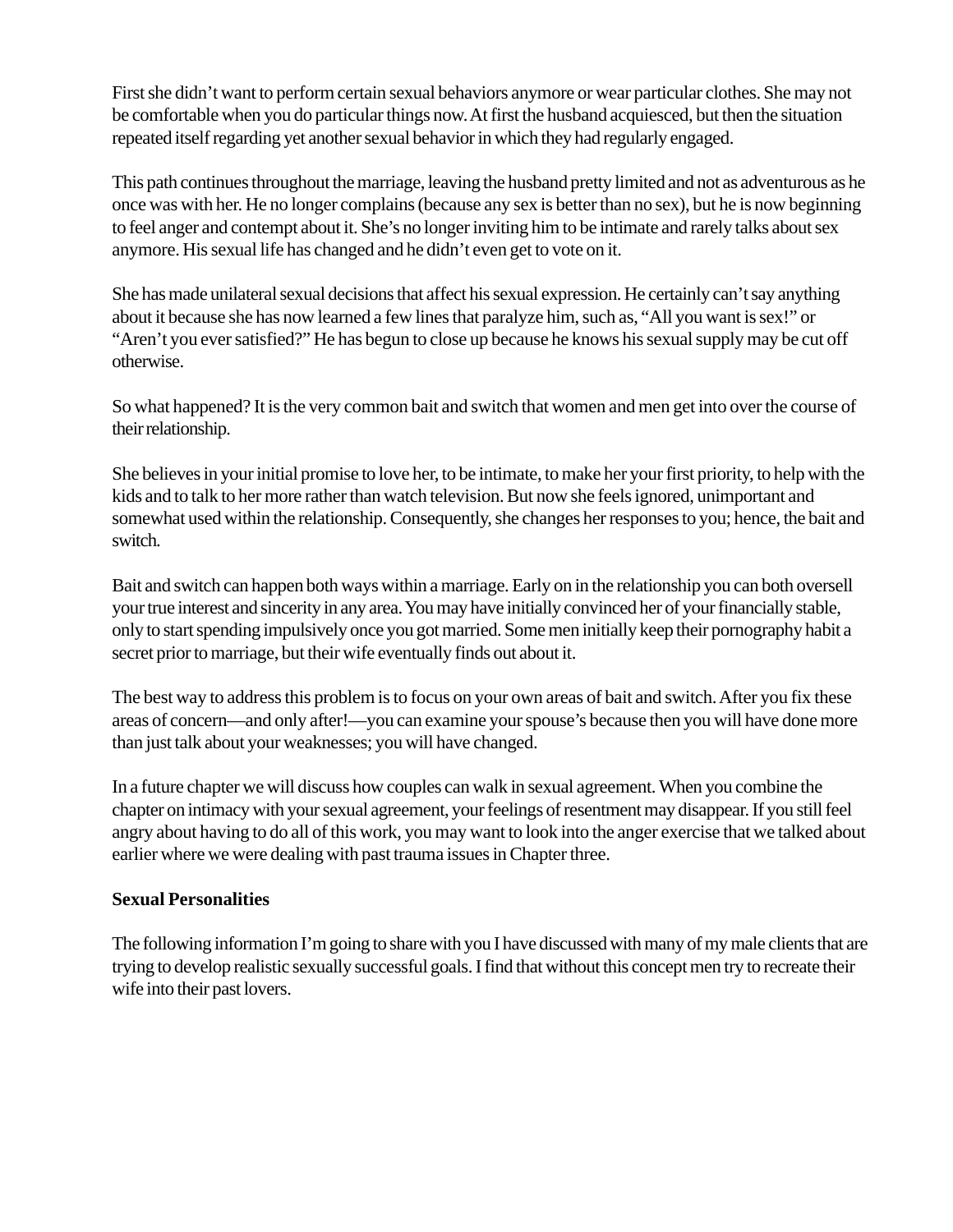Here is the concept of sexual personalities. We all have sexual personalities that are part of who we are. Some personalities take risks, explore and are creative, and yet other personalities are more cautious, enjoy the familiar and find security in what is comfortable for them.

A man who is generally a high achiever, creative and physically active will be the same way in his sexual expression. He will probably want to try a variety of things, positions or places to engage in sex. This is an extension of his personality.

Then there is his beautiful wife who likes to drive the speed limit, dresses conservatively and always obeys the rules. More than likely she will exhibit conservatism in her sexual personality as well. She is a great person, but she is not going to behave like her husband in the bedroom because this is not her personality in general.

Most men know enough to marry a stable woman and her personality is usually a great balance with his. Some men marry a woman whose personality is aggressive, creative and demanding. Such a personality can actually weaken the overall relationship.

Many men have dated women with various personalities, some of which are not the type of personality you married. Take a minute to think about your wife's personality outside of the bedroom. Is she a gal who takes uncalculated risks? Does she have lots of ambition for accomplishment? Does she try new things just for fun? Does she like to follow the rules? Does she drive the speed limit?

Understanding that her sexual personality is similar to her non-sexual personality can help you to accept your wife. If you can objectively accept her for who she is instead of who you wish she were, then you can at least begin to deal with issues in the light of some reality.

If you constantly have a feeling of entitlement that she should be like someone else, you could damage your wife sexually and prevent her from feeling like she can be herself sexually. Remember, it's not her fault that you have had experiences in your past with other women, pornography or fantasies, so why should your wife suffer these consequences? This is a result again of your sin and not your wife's.

Working toward a mutual agreement is a process of negotiation that we will get into deeper later. You will both need to be realistic about each other's sexual personality. Neither personality needs to dominate or control the mutual sexual expression of the marriage.

As you grow in acceptance of each other's sexual persona and begin to negotiate, you can find a place of sexual peace with each other. I don't know when it was that I first realized I needed to accept my wife's sexual personality, but when I did it sure helped me significantly. I didn't feel the need to strive to change her. What a relief! That didn't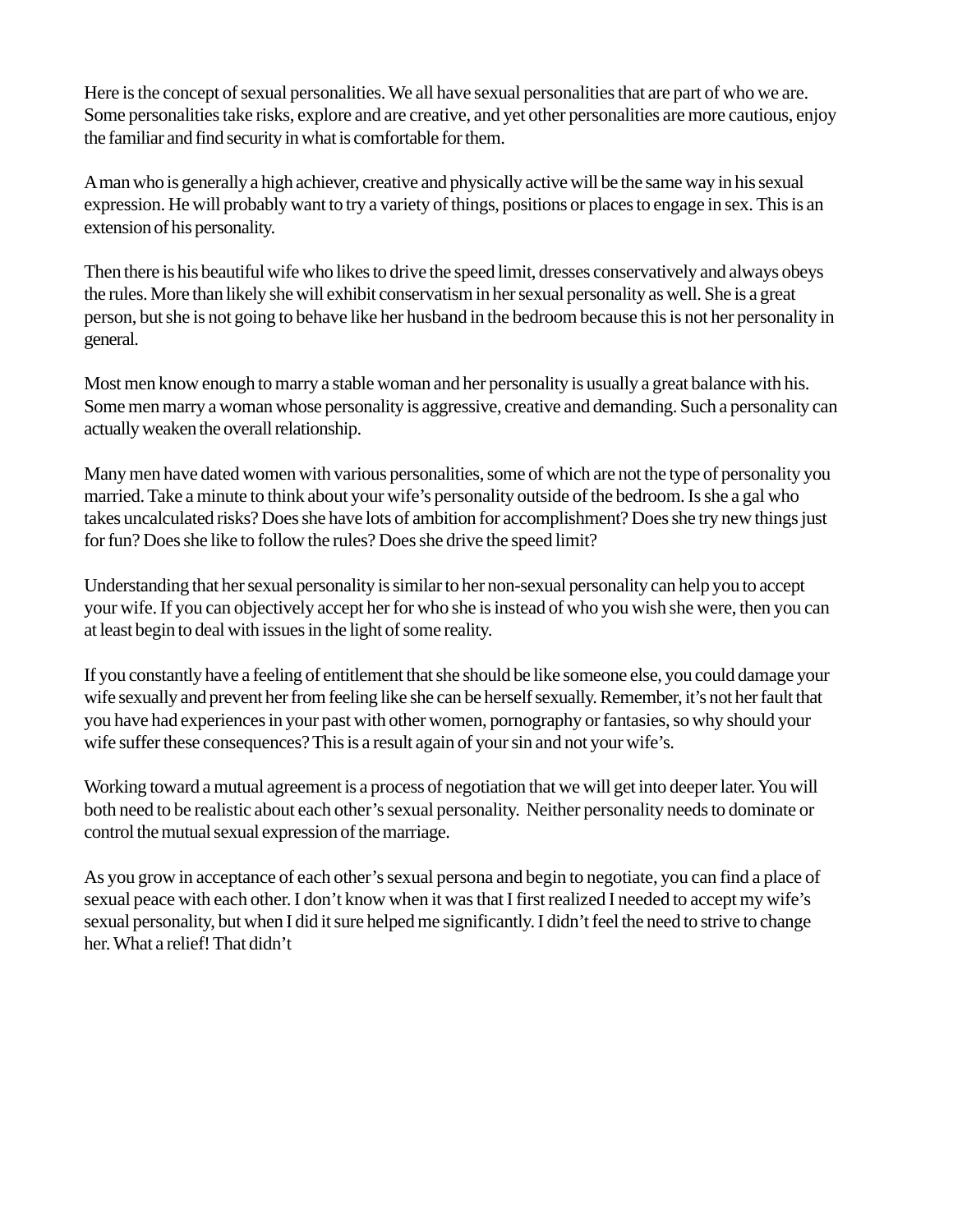mean we didn't discuss our preferences with each other. It just took the entire attitude-type issues out of the process.

# **Her Sexual Esteem**

Women have had their own sexual journey before they met you. Some saved themselves for the man they married and may feel insecure about their sexuality. Some have had a variety of sexual experiences giving them a variety of positive or negative feelings about their sexuality. About one-third of women have experienced sexual abuse as a child or rape as a young adult. Regardless of your wife's background, her sexual self-esteem issues are now in your hands.

Feelings about oneself run very deep and can overcome reason. I've counseled with many men who were bright, handsome and wealthy and led what appeared to be a great life, but inside they were not happy. They felt as if they've never measured up. They never heard a reassuring "good job" from anyone. What they heard was "You're stupid." "You won't amount to anything." "Why can't you do things right?" As these messages are repeated over and over, they begin to sink deep within the man's heart and play a huge role in how he sees himself.

The same is true of sexual self-esteem. Imagine the affects on a woman who has heard such negativity from her husband related to her sexuality as "You're not like you used to be." "Why can't we engage in that behavior more?" "Why have you gained so much weight?" After years of hearing these messages that her husband wants more, better and different sex, the wife's heart changes and she concludes she is not good enough because he is never satisfied with her. None of her efforts ever seem good enough, so why even try? Her desire for sex slowly diminishes because she doesn't feel accepted. Who wants to do something that they're inadequate at?

Reading this, perhaps you see some things that you've done unknowingly to your wife. You may have inadvertently set up a situation that did not build her up sexually but actually tore her down. Whether she believes she has lost her sexual self-esteem either by your words or through her past experiences, it affects the way she feels about sex altogether.

I once heard someone say success is making others feel or become successful. I can't think of a better place to apply this success principle than in the bedroom. If you consistently build up your wife in this area, reassuring her that she's a competent and great lover, you can assist her in feeling sexually confident. This sexual confidence may lead her into taking risks and actually enjoying sex.

**\* \* \***

I want to tell you stories about two very different men. The first man I'll call Tony. Tony had a few sexual encounters before marriage and then had a spiritual awakening. He went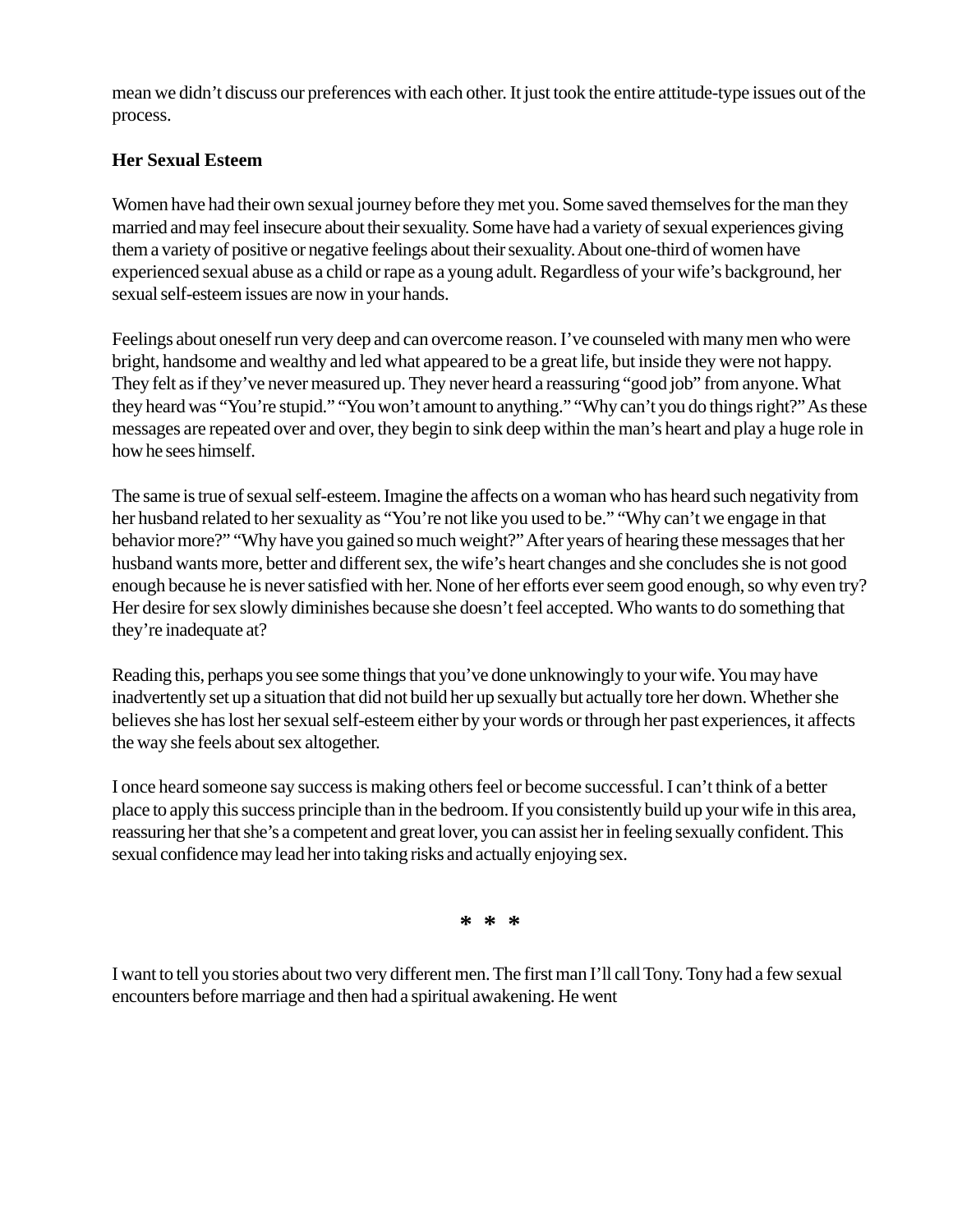to a singles group where he met his wife. His wife however grew up in the church and waited till she was married to have sex. She was attractive, healthy, and yet felt insecure next to her husband. On their wedding night shortly after they were intimate she asked him how he felt. He thought he would be honest and he said, "It was okay, but I've had better."

Needless to say, those words devastated his wife so deeply that from then on, her sexual self esteem plummeted. They had difficulties with sex and sexual frequency during their entire marriage. Because of how she felt about sex caused her not to want sex for their entire marriage. Tony has regretted those words he said to her on his wedding night his entire life.

Now Dennis has had sex with many women during his young adult life. He settled down eventually and decided to marry a nice girl. Like Tony he dated a church girl who never had sex prior to marriage. On his wedding night he told her that their sexual experience was the best sex of his entire life. He regularly praised his wife during their sexual experiences. He did this in the bedroom and outside of the bedroom. He intentionally and consistently built up her self–esteem.

Over the course of Dennis's marriage sex wasn't a big issue. His wife enjoys sex and feels rather good about herself and their sexual life together. She believes she is a great lover and that she pleases Dennis. She has a quiet sexual confidence.

Obviously we can all learn from each other's mistakes and successes. The point is to be aware of your wife's sexual self-esteem and strive to encourage her in that area. This is vital for your ultimate sexual success. If you pour good into her, over time good will flow back to you. Remember what you sow you will reap. This principle also applies in the holy of holies—your bedroom.

## **The Three Words**

In all the years I've counseled adults about numerous sexual issues, I never heard anyone articulate the importance of *words* during sex. Words are crucial! As we discussed earlier, while having sex you and your spouse both are absolutely the most vulnerable that you can be. What you say or don't say to your wife sends the deepest of communication to her. For the man who can only talk in object-type terms, his wife will definitely get the message that body (one-dimensional) sex is all you want.

The man who ignores the mind and emotions of his spouse during sex also sends a message that her body is important but her person is not. The more aware you are that sex is a three-dimensional act, the more you will realize how important your words are to her.

There are three words that most women never hear during sex and yet they yearn to hear them. My clients who use these three words have found out just how powerful they are. I can't tell you about the countless women who responded in tears because they thought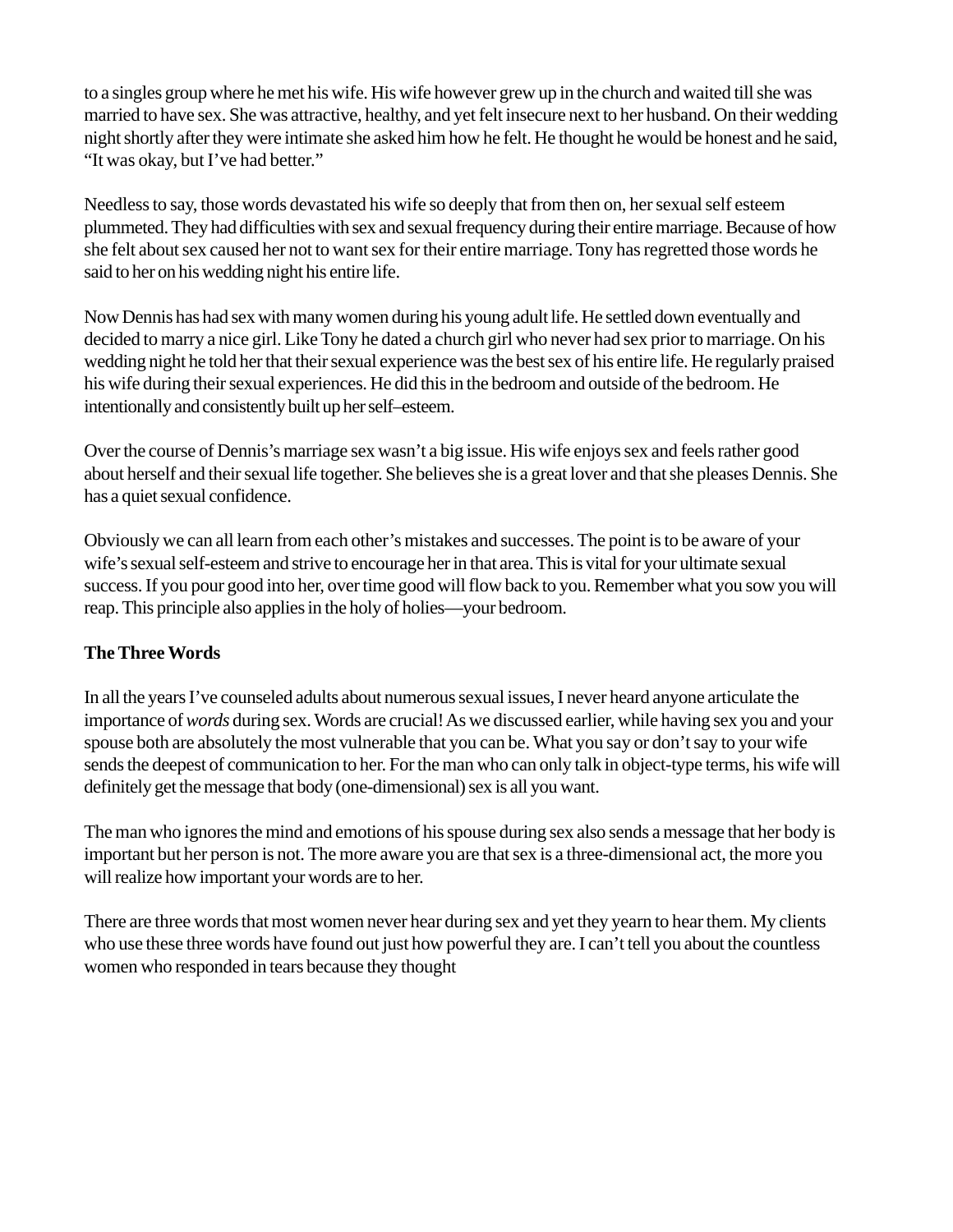they would never hear this from their husbands. The three words are not "I love you" but rather "You satisfy me."

This simple expression can do wonders for your wife. She longs to know that she satisfies you. The fact that you can even admit that you are "totally pleased" with her and her form of sexual expression, and that you don't have to have more, different or better sex can take a whole load off of her soul.

It's much like the ache many men have in their hearts to hear their dad say "I love you" or "I'm proud of you, son." Hearing the words that you long for can change your whole life. For many women, it's quite dramatic.

Look her right in the eye when you say, "You satisfy me." Tell her she's a great lover. When you acknowledge that you actually can be satisfied, it brings a real sense of peace to your wife. I really encourage you to try this as a regular part of your lovemaking. Over a period of time she will come to believe these words are right from your heart.

These three words not only have tremendous power in the bedroom when you can plant them deep into her spirit and soul, but they also have power outside bedroom. During a casual conversation with your wife remind her of how she satisfies you sexually. A day or two after a sexual encounter look her in the eye and tell her that she really satisfied you sexually the other day. Tell her something like, "You know, I am still so satisfied from our lovemaking the other day." You can even take it a step further: While sitting on a sofa or chair, say something to the affect, "You know, I was thinking about making love to you today, but I am still so satisfied from the last time I think I'm going to wait."

I'm warning you this will really stir your wife. Conveying that you thought about sex and concluded you were satisfied, instead of groping and hassling her for more, will really get her thinking. She won't even know how to respond to this totally new encounter.

Do this a few more times and you will begin to see her sexual self-esteem grow, and she will gradually relax sexually. Most women feel like they are the bone and you are the hungry dog, and at any minute you are going to lunge at them. When she clearly gets these three words into her spirit and soul that her husband is satisfied, new frontiers can open for her and for you.

Being sexually successful means, in part, building up your wife to the point where she can be confident and complemented rather than criticized, and you can feel good about adding to her sexual self-esteem. When she feels good about sex, you can both begin to enjoy better, more intimate sex.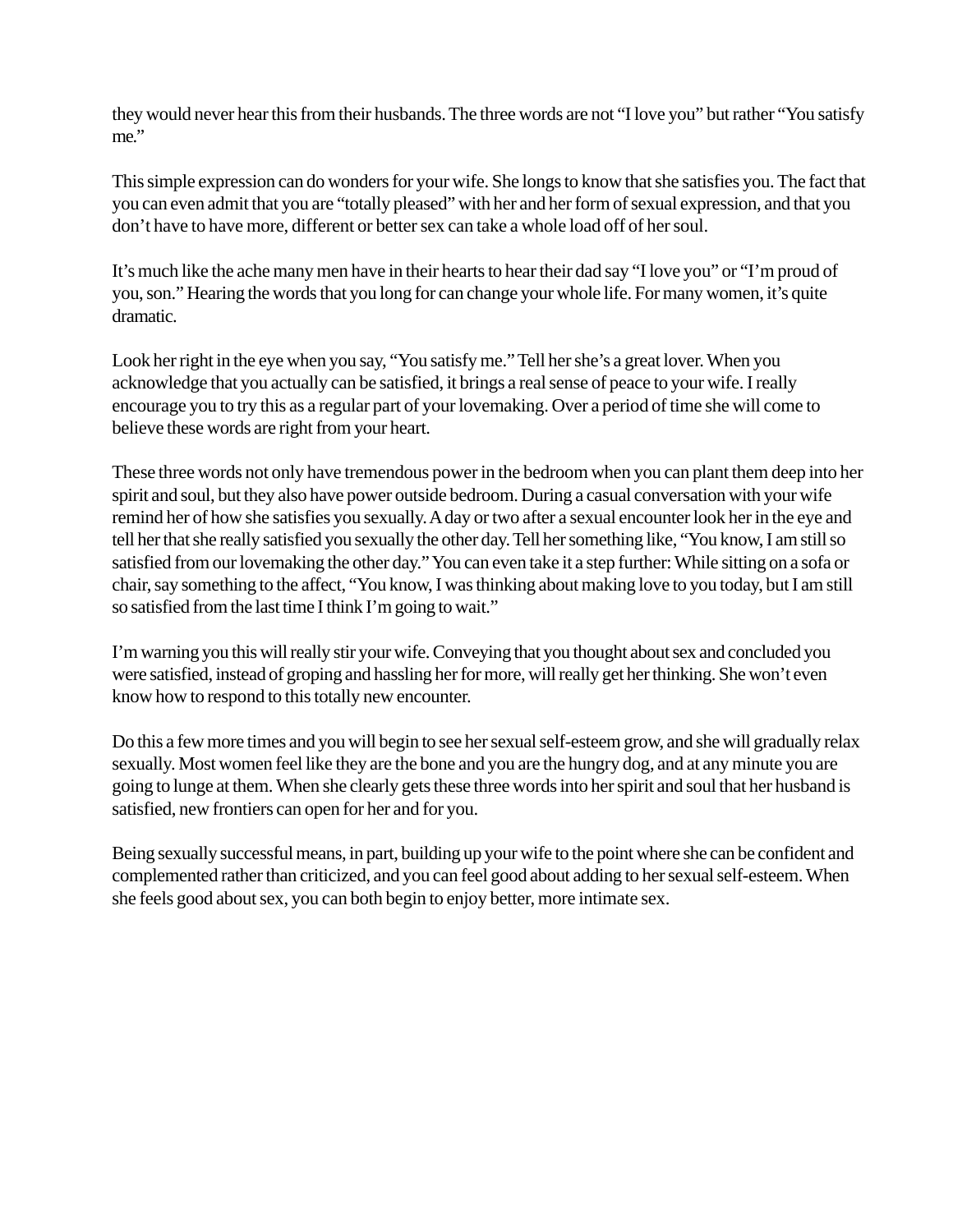# **CHAPTER 9**

## **Emotion-based Relationships**

As we continue to discuss sexual success, we must address one of the major roadblocks—the lack of intimacy. There is a dynamic that I have repeatedly seen sabotage a couple's intimacy and I call it the "emotion-based relationships." These marriages are characterized by chaos, lack of follow through and multiple inconsistencies in several areas of the marriage including the disciplines in raising children.

There are two types of emotion-based relationships. The first is what I call the "benign" form. The second form is "malignant" yet treatable. I would encourage you to walk through this section even if it doesn't apply to you because most will know marriages or relationships that function this way and it can help to better understand why.

There is a couple I've known for several years that live in another state. They have two children and are very active. Their house is always in total chaos and there are clothes in piles everywhere. They are constantly kept so busy that getting together with them is difficult. They have no time to date and their systems of intimacy, dating and finances are always in a state of flux. They never really seem to get momentum in their relationship but always are going around the same cycle of chaos.

This is a benign form of an emotional-based system. In this system no one is really intentionally trying to be difficult nor does one mean the other any harm. They simply can't seem to "get it together".

A couple like this will try therapy but only continues doing their homework for a short period of time. When asked about why they didn't follow through with it they rarely can come up with any tangible reason.

The whole notion of practiced consistency or principle-based thinking totally eludes them. Their decisions are made emotionally as their schedule changes constantly simply because of a desire to change and do something else. At that point they are unable to remember previous commitments and totally miss events they had planned.

They mean no one harm and often couples like this are pleasant and fun to be with at least when things are going well with them. There is no structure to their lives.

Progress is slow in a marriage or relationship with the benign form of emotional-base system. Trying to get them to commit to a disipline of connecting is difficult. When they get into a system for a few weeks, they feel closer than ever but they eventually stop and then their relationship deteriorates again.

The reason for the deterioration is that this couple's emotions dominate the decision making process. If they feel like doing something they do it and if they don't (even if it is the right thing to do) then they just don't do it, period.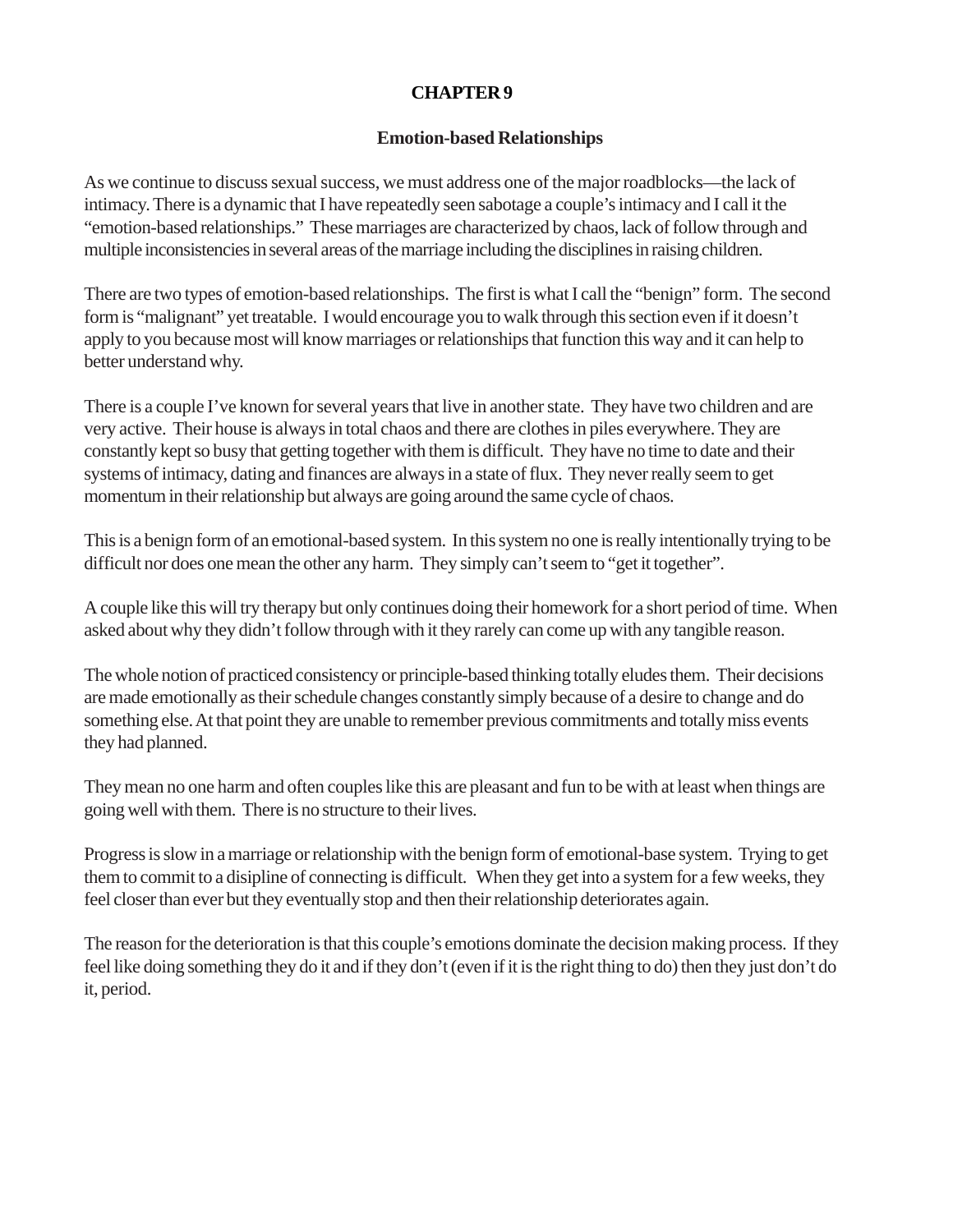The 60's culture has raised a generation that has bought into in a lifestyle that practices, "if it feels good do it". The concept of restraint, principles and accountability are not in any of the decision making process.

This type of an emotional-based system reeks havoc on intimacy and sex since intimacy building is much more than just make up times after a big fight. Intimacy for a lifetime is much more than just fleeting moments of discipline. It's much more like a result of a lifestyle of discipline. Intimacy is relational wealth that accumulates over a lifetime of invested consistent behavior. Intimacy like wealth doesn't just happen. It is painstakingly planned and worked for and achieved along the way while two hearts are consistently being open and available to each other.

A couple within an emotional-based system will honestly find it difficult to change. Even the benign structure meets disciplined changes with great resistance. The chaos within this system gives the couple a great distraction from the lack of structure in the relationship. Crisis's appear from out of nowhere such as where one or both of your needs are not being met and stress appears in the relationship, plans for the future are avoided, a flat tire just happens...and the cycle of the emotion-based marriage starts over once again.

The malignant form of the emotional-based system is willful. In this marriage, not only are the husband and/ or wife making their decisions based upon their emotions but they also refuse instruction, information, or connection from anyone. They are bent on doing what they want regardless of the results. If they want to neglect their spouse for days or weeks in order to punish them, they will. If they want to make a financial decision regardless of the consequences, they will.

This type of selfishness at the cost of others becomes toxic. The intimacy within the relationship is inconsistent and even volatile. Anger or silence is used to control the spouse and other family members as well. You know you're in a relationship like this when the major goal of the family is to keep this spouse happy.

The malignant form of an emotional-based marriage can sometimes be a result of several undiagnosed forms of emotional disorders. Sometimes addictions are present such as an addiction to work, alcohol, drugs, or sex. If an addiction is causing this system, medical literature supports that there is a lack of emotional maturity in an addict of any kind. For these issues to be resolved professional help may need to be involved.

Other times a spouse may have a mood disorder called Bipolar. This disorder seems to show up where the husband or wife has days of happy, motivated, clear thinking, and is actually fun to be around. Suddenly out of the blue comes one to three days of down, moody, and irritable behavior where nobody in the family can do anything right and a "why bother" attitude creeps into the atmosphere of the home. After a couple of days they again go back to the cycle of emotions changing again. This can keep a marriage or relationship in a toxic form of an emotional-based system.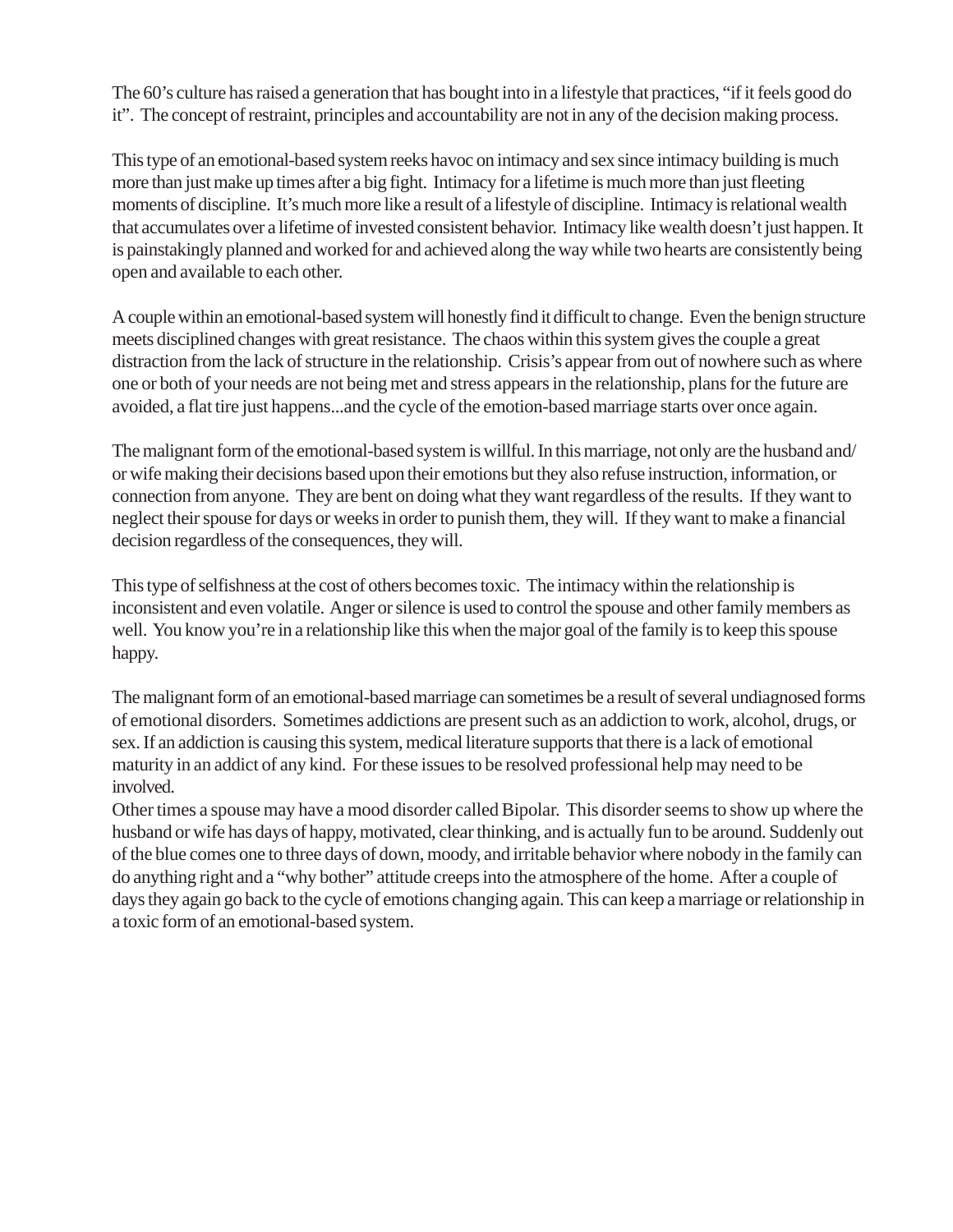If it is the malignant form and there are no addictions present nor mood disorders it may be simply a heart attitude that suggests, " I do what I want and if you don't like it leave". Often if the husband or wife state their needs for intimacy this person states that you are needy or weak. It feels as if they can't or won't let you in.

If you're reading this section and it feel like you are in a malignant or toxic emotional-based system, you probably will need further professional help to get you to the other side of intimacy with your spouse so you can be more sexually successful. Real problems need to be addressed. Do as many of the structured exercises in the next few chapters as you can.

The emotional-based system can become a major roadblock to sex and intimacy! If you are unsure if your marriage is an emotional-based system look over the questions below. If you answer yes to several of the following questions, it may be that your marriage is an emotional-based system, which can make it more difficult to be sexually successful.

- 1. Does your marriage and family life feel chaotic most of the time? ¡% Yes ¡% No
- 2. Does it feel as if there is no consistent spiritual and emotional connection with your spouser? ¡% Yes ¡% No
- 3. Does money get spent regularly without anyone really knowing where it all went? ¡% Yes ¡% No
- 4. Does it appear that you don't have long term retirement plans you're working toward? ¡% Yes ¡% No
- 5. Does it seem that some things never get done? ¡% Yes ¡% No
- 6. Does it seem unclear how decisions get made within the relationship or marriage? ¡% Yes ¡% No

The opposite of an emotional-based system is a principle-based relationship. In this type of marriage, intimacy can flourish over time and sex becomes easier to negotiate. Principles guide the decision making process. A personality doesn't dominate nor do the desires of one person in the relationship.

A couple that lives within a principle-based relationship has the highest chance of getting and maintaining a lifelong intimate relationship that benefits both spouses and makes you both feel sexually successful. That means your probably going to have a happy sexual wife for a very long time.

This couple works together to solve problems and doesn't just serve their emotions. If they don't feel like doing something they committed to, their commitment pushes them through the immediate self-discomfort and on into doing what they had already agreed to do.

Couples in an emotional-based system can move into a more principle-based system. Marriages or relationships based on principles create strong structures and move couples to connect intimately and stay that way for the rest of their lives.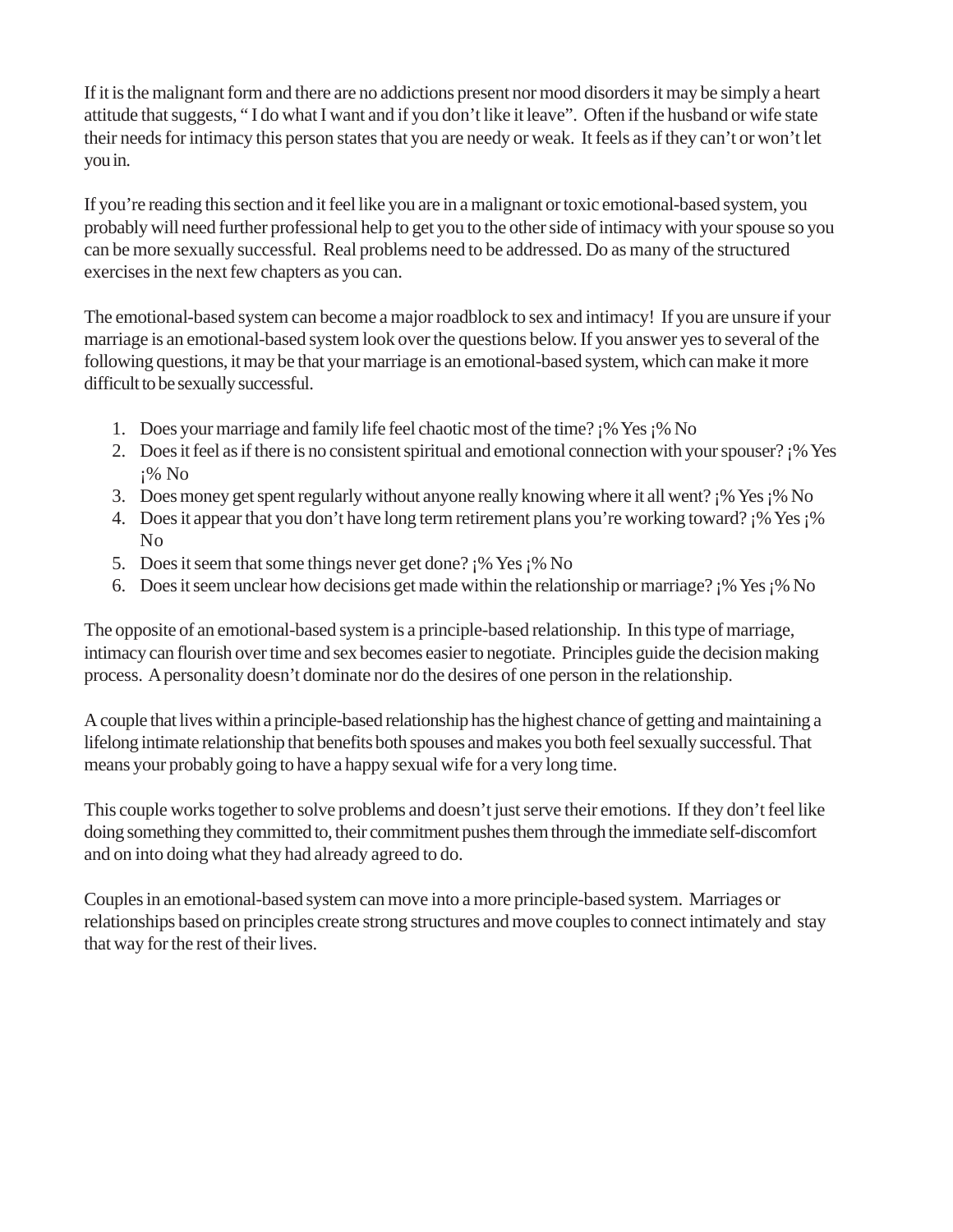It is work to get life long results. Intimacy is not acquired by the lazy, fainthearted or undisciplined. Intimacy is a fruit that is born by staying consistent in the behaviors we will talk more about in the next section of this book. As you do these exercises we will talk about it in the next chapter you will see progress, you will notice the affects in the quality of your relationship in a relatively short period of time. If she feels more intimate, she may feel more sexual.

Like a broken bone a cast doesn't do the healing alone but it does allow the bone to heal. I encourage all couples within an emotional-based system to apply the "cast" (of principles) around your brokeness so that you both can go through the healing process. If you struggle within an emotional-based marriage, the exercises and structures will at first take a determined effort. I strongly encourage you to move beyond the "if it feels good, do it" attitude.

Emotional systems also evolve from one or both spouses who are behaving as a child or adolescent in an area of life as opposed to an adult. Someone can be an adult in one area of life but an adolescent or a child in another. This creates various imbalances within the relationship that set up an emotional-based system, and can make sexual success difficult.

Jerry and Paula were such a case. Here one person's immaturity in an area of their relationship added a strain in their marriage and limited their intimacy. Jerry was salesman in a local business. He was a great salesman and had personal integrity.

Socially, anyone who knew Jerry would say he was a social adult. Jerry was also and adult at fun as he planned time friends and business contacts to fish, hunt and go to games together.

Jerry, in the area of finances behaved as a child. He didn't know what came in or really went out of the checkbook and he would only engage in the financial process when he needed more than his allowance provided, or to sign his tax returns. Paula handled all the finances. Even though Jerry was an adult concerning social activities and fun, he lacked skills and development when it came to money.

The areas that Jerry handled emotionally instead of in an adult manner caused Paula stress. She didn't like handling all of the finances and was overwhelmed with trying to meet Jerry's relational needs all by herself. These were some of the issues that brought pressure on their marriage but it wasn't Jerry's fault alone.

Paula, as sweet as she was, had some emotional areas of her life as well. She was an adult when it came to the social, financial and spiritual areas of her life but when it came to sexuality she was a child. She took no sexual responsibility in the relationship. Neither Jerry nor Paula could remember one time that Paula initiated sex. Although Paula was as sweet as she could be, a perfect wife and mother she also couldn't express her feelings. She had difficulty practicing the feelings exercise and really fought someone from knowing her emotionally. This also added strain to the marriage and their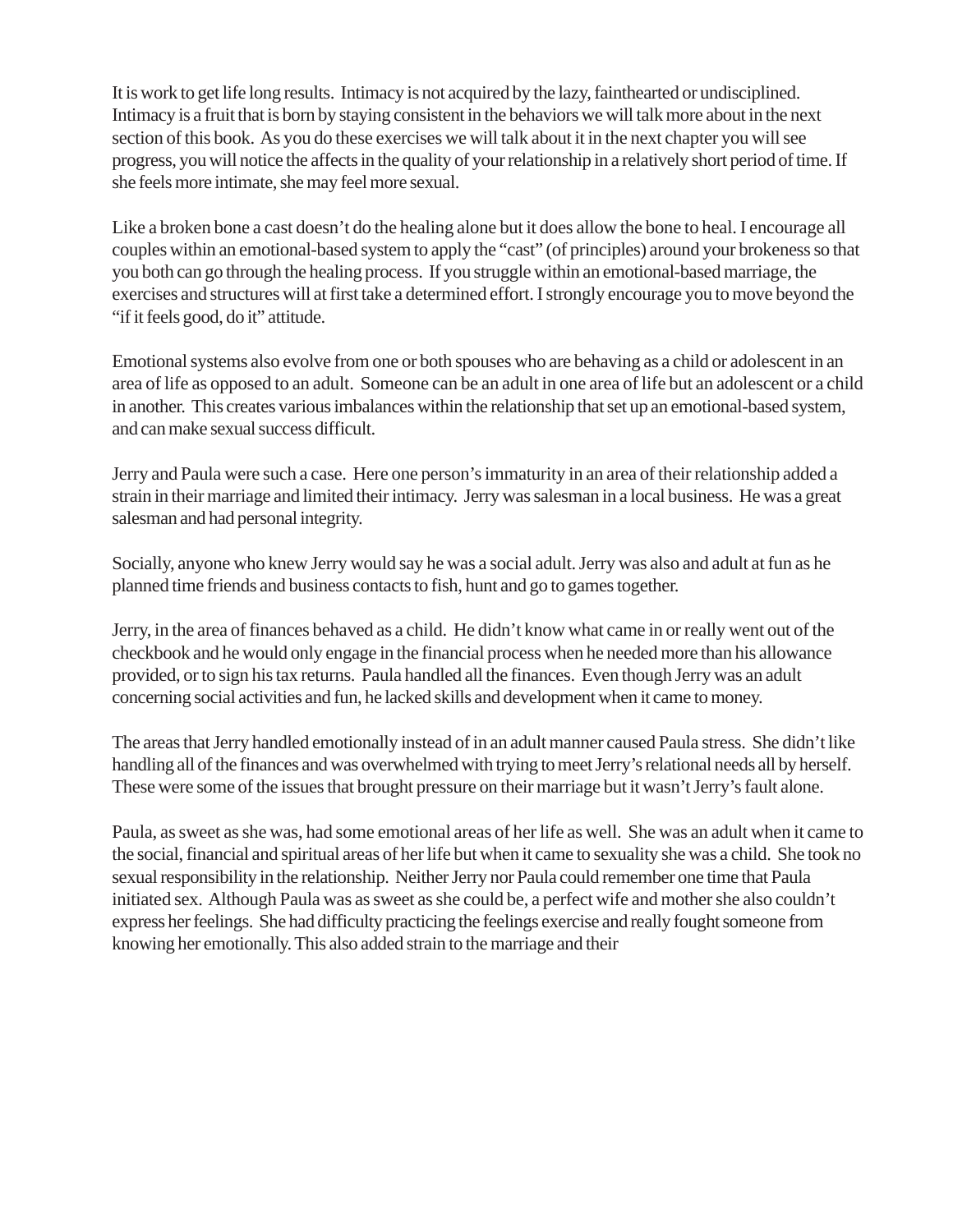sexual intimacy. Jerry and Paula created emotional systems. On the outside they looked okay but inside the house there was a quiet but steady resentment building.

Many couples are like Jerry and Paula. The areas that were not comfortable for them as they grew up they kept hoping that the person they marry would carry. Often the problem is that you really never talk it over with your spouse, it just evolves and then the emotional systems evolve and create roadblocks intimacy, making sexual success difficult.

If both spouses are not functioning as adults within their relationship, they will have intimacy robbed from them. This is an important variable for how sexually successful you can become in your marriage.

You CANNOT change your spouse anyway. So unless you use this information for individual development, in a therapeutic manner or in an agreed upon conversation with your spouse it can become less than productive. Please don't use this information to attack, shame or otherwise injure the soul of your spouse but instead for self-development.

This information is to be used so that you can identify where your own areas of personal growth are needed. The more of an adult you are in all areas of your life the safer your wife will feel and the more respect and honor she will have for you. Remember if you are acting like a child or an adolescent, she will feel like your mother and not your lover. She knows when you are not taking responsibility for an area in your life. As one person said, "If you don't want your wife to act like your mother, stop acting like a child." I hope this list of development offers you insight on growth areas to identify for yourself.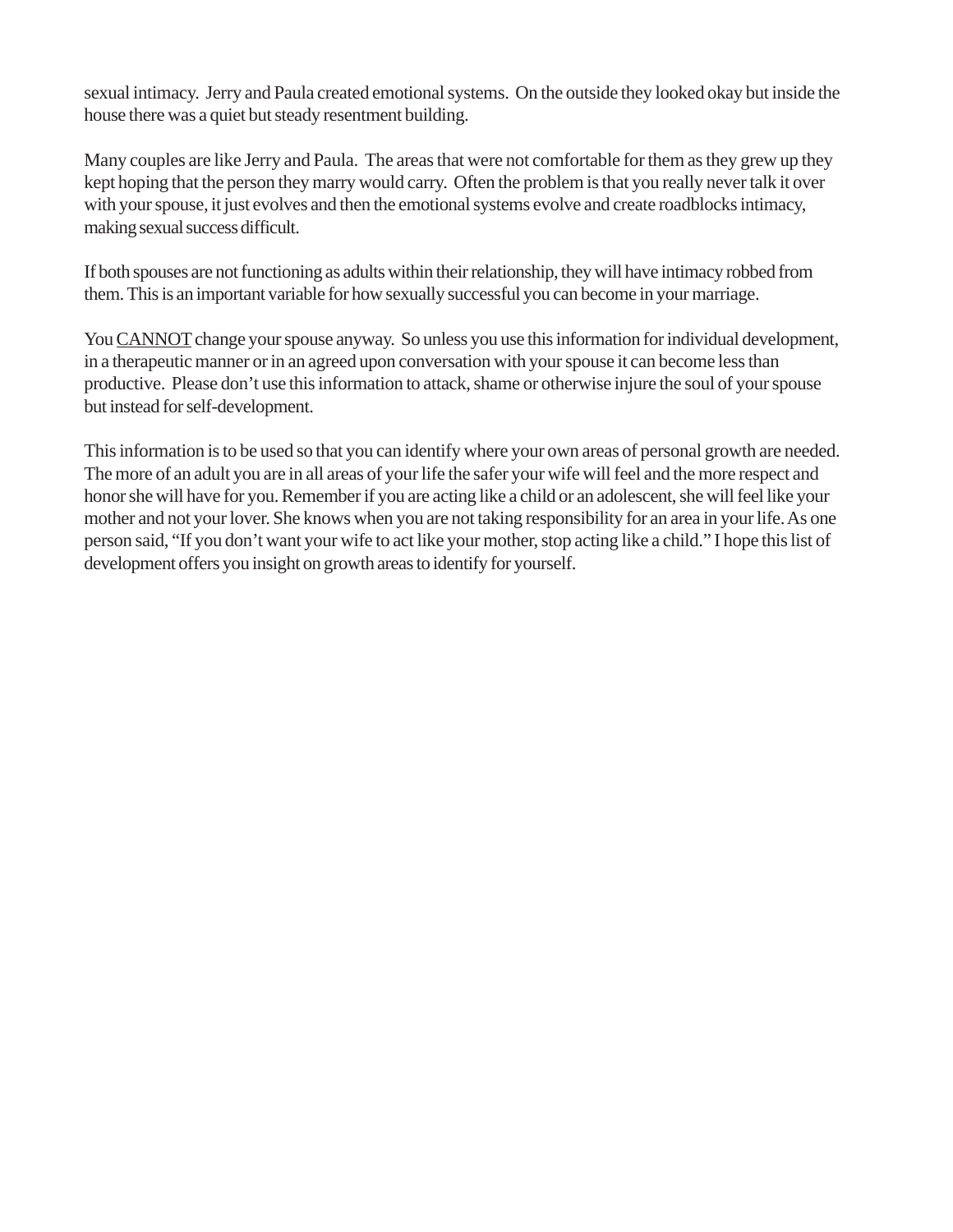| <b>AREA</b> | <b>CHILD</b>                                                                                                                                                                                                                                                                                                             | <b>ADOLESCENT</b>                                                                                                                                                                                                                                                                              | <b>ADULT</b>                                                                                                                                                                                                                                                                                                  |
|-------------|--------------------------------------------------------------------------------------------------------------------------------------------------------------------------------------------------------------------------------------------------------------------------------------------------------------------------|------------------------------------------------------------------------------------------------------------------------------------------------------------------------------------------------------------------------------------------------------------------------------------------------|---------------------------------------------------------------------------------------------------------------------------------------------------------------------------------------------------------------------------------------------------------------------------------------------------------------|
| Spiritual   | -refuses to feed themselves<br>by reading the bible<br>-wants others to feed them<br>only by attending church<br>-prayer is not really initiated<br>on a regular basis<br>-likes it if "you" pray<br>-states that the Bible is too<br>difficult to understand.<br>-doesn't feel convicted of sin<br>on any regular basis | -feeds themselves<br>-their interpretations<br>of scripture is "The"<br>interpretation<br>-prays but is inconsistent<br>-will pray together "if you<br>make them"<br>-struggles with balancing<br>biblical truths<br>-convicted of sin but has<br>struggles with authority<br>issues           | -feeds themselves<br>regularly<br>-feeds others in their<br>life by character and<br>word<br>-prayer is consistent<br>and desired<br>-desires to pray with<br>you anytime<br>-convicted of even<br>smaller type sins<br>behaviors regularly                                                                   |
| Social      | -does not initiate in<br>relationships<br>-only responds to those who<br>want to initiate toward them<br>-can't seem to find a person<br>or group to connect to<br>-most their friends do all the<br>work in their relationship                                                                                          | -will initiate in relationship<br>if it serves a purpose<br>-relationship based on<br>activities<br>-tends to have a rotating<br>best friend<br>-does some initiating in the<br>relationship to set up<br>activities                                                                           | -can initiate a<br>relationship with those<br>just because, with no<br>need to serve a<br>purpose<br>-can create time just<br>for relating not<br>requiring an activity<br>-can have long term<br>friendships<br>-accepts the seasons of<br>friendships<br>-tends to initiate<br>equally in a<br>relationship |
| Financial   | -refuses to have anything<br>to do with money issues<br>-money things are just<br>overwhelming<br>-has a naïve status toward<br>taxes and retirement.<br>-as long as their needs are<br>met there is no real need to<br>talk about it<br>-doesn't write checks or<br>know the bills                                      | -financially selfish<br>-thinks in short term, materialistic<br>tendencies<br>-toys are more important than<br>future planning<br>-what they are, the family<br>looks like (house, cars, clothes)<br>is really important<br>-credit card debt is<br>very common<br>-will tithe when convenient | -money has spiritual<br>meaning<br>-long term planning is part<br>of their thought process<br>-short term sacrifice is<br>honorable for long term<br>gain<br>-tithing is consistent                                                                                                                           |
| Sexual      | -does not accept or see<br>themselves as sexual<br>-will not initiate sex<br>-talking about sex is always<br>inappropriate                                                                                                                                                                                               | -sex is for them mostly<br>-unaware of spouses sexual<br>needs<br>-angry when their needs<br>don't get met<br>-sex conversations seem to feel<br>cheap and not about intimacy                                                                                                                  | -accepts themselves<br>sexually<br>-accepts the sexuality of<br>their spouse<br>-has intimacy during<br>sexuality<br>-maintains sexual integrity                                                                                                                                                              |
| Feelings    | -doesn't know what you're<br>talking about<br>-becomes confused when emotions<br>addressed<br>-feels you're asking too much of<br>them to do feeling work                                                                                                                                                                | -has feelings but limited ability<br>to communicate them<br>-has periods of emotional<br>constipation then blows up or<br>gets silent<br>-really more concerned about their  -values and hears the<br>feelings and not yours                                                                   | -has learned how to<br>identify & communicate<br>feelings<br>can be emotionally safe<br>and keep confidences<br>feelings of their spouses                                                                                                                                                                     |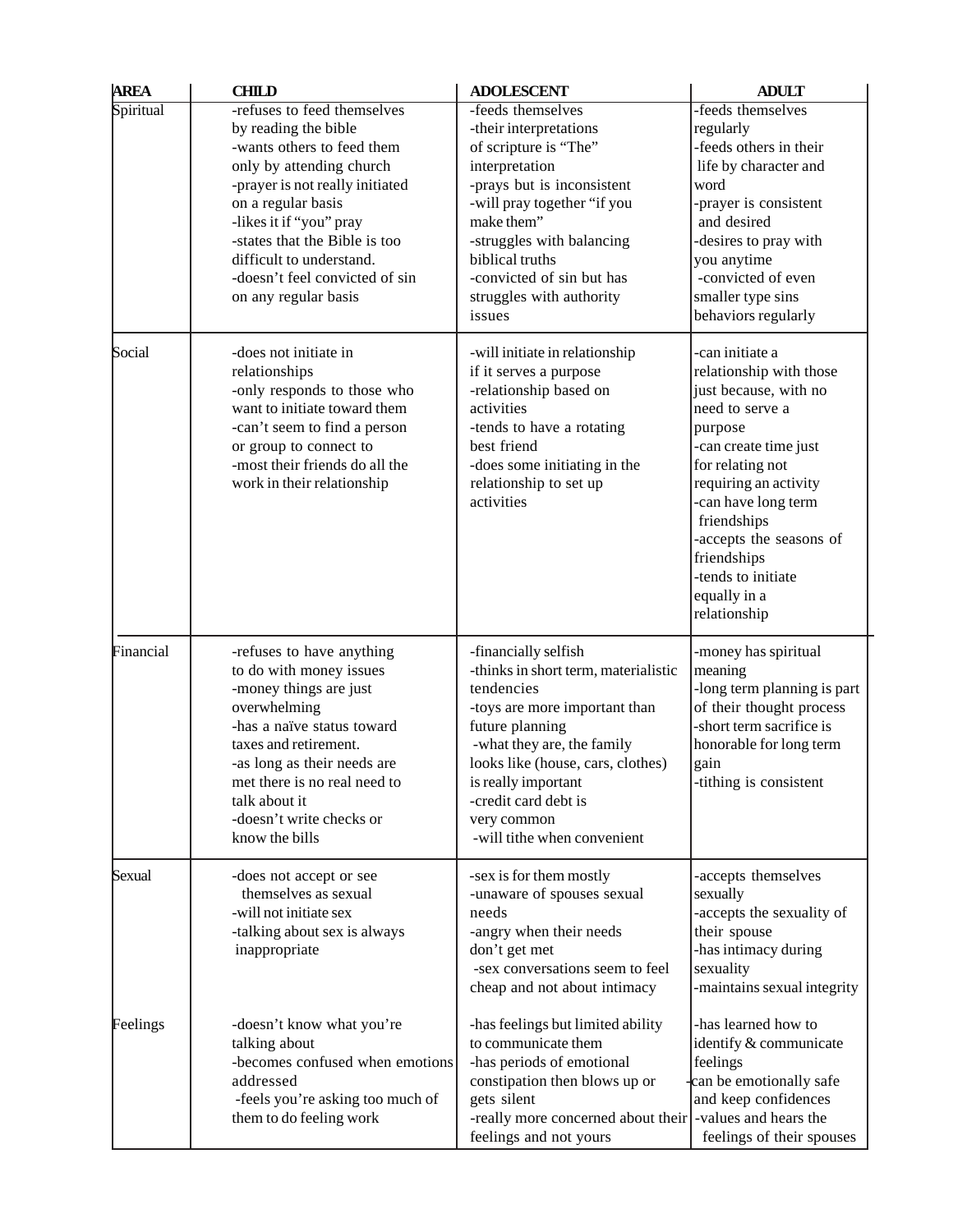In the columns below you can indicate where you believe you may fit in the various areas. If you feel more comfortable doing this portion on a separate sheet of paper that is appropriate as well. Score yourself individually. I know you can't help but score your spouse so if you do, don't tell them, as they may disagree.

## **Individual Emotional Development**

| <b>Area</b>      | <b>Child</b> | Adolescent | <b>Adult</b> |
|------------------|--------------|------------|--------------|
| <b>Spiritual</b> |              |            |              |
| <b>Social</b>    |              |            |              |
| <b>Financial</b> |              |            |              |
| <b>Sexual</b>    |              |            |              |
| <b>Feelings</b>  |              |            |              |
| <b>Fun</b>       |              |            |              |

These issues are emotionally based and often are the hot buttons within a marriage. To resolve these issues will be individual work not couple work. The couple work comes in to place when you move beyond these issues and you can discuss them and see the impact that the development in an area is making on the relationship.

I thought we were talking about sex. We are talking about sex. The less stress and chaos in a relationship due to these issues, the more likely she will feel close to you and you to her. If you feel close to each other regularly whammo you're having more sex. If you're constantly chaotic and mad at each other, whammo you're too mad to have sex, or you're on the proverbial sofa. It's hard to have sexual success when you're in a different room of the house. The better the quality of your relationship generally the more likely you are to have sexual success.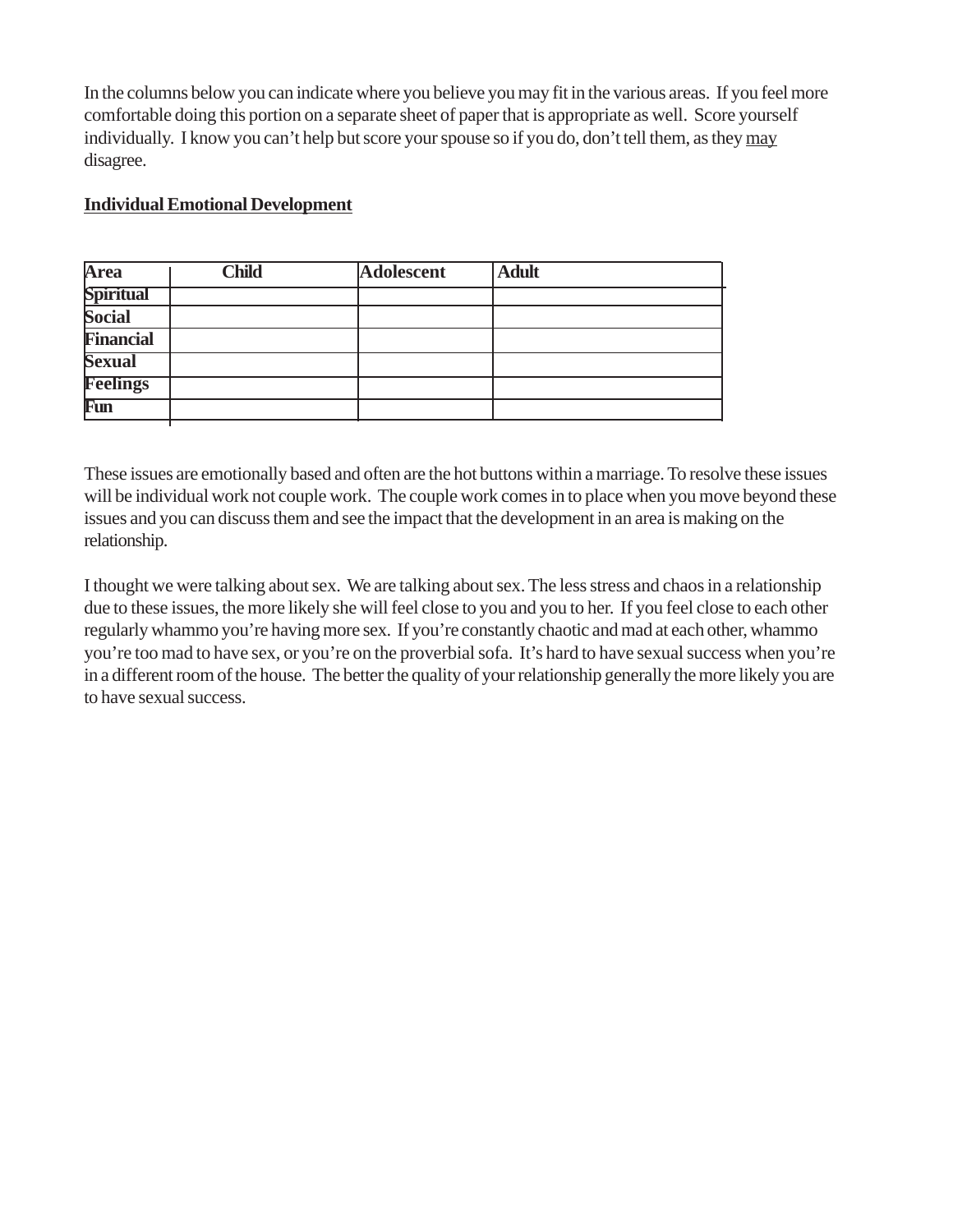#### **CHAPTER 10**

#### **Daily Exercises**

Throughout my years of counseling Christian Couples, I have found that many marriages have no structure in place that encourages intimacy. This lack of structure and skills can limit future sexual success. We grow up believing that we get married and live happily ever after. Yet we are often not equipped for intimacy and can be disappointed when our spouse doesn't possess the secret code to intimacy either.

The early part of marriage can often be fun as you begin to learn about your spouse, go to work or school, get your first apartment, pick out furniture, go to church and are physically intimate together without guilt being involved. The shear new complexities of life along with the multitude of new decisions can keep couples talking and sharing regularly.

Slowly and subtly it happens. No one really knows when or where it happened but something has changed within the relationship. You don't seem to talk as much.

Decisions are not met with the same glee as when you were first married but instead they are delegated then discussed. Purchases become fewer, sex and life begin to take on a certain level of routine. You don't seem as close but seem to be just living together. What happened? How did the passion for each other leave?

Roger and Constance are the classic example of a couple losing the passion for each other. They are both intelligent and successful. Constance owns a small business and Roger manages a large organization. They individually love God and go to a large healthy church. To meet either of them is to love them. They have one little secret that nobody knows about — not even their pastor who they consider their good friend. Roger and Constance don't have sex. They haven't had sex in six years.

"What happened to us?" was their question for me. They told their story to me, which included the history of their relationship. Constance stated that they dated for two years. Throughout those two years Roger called Constance frequently and wrote notes with scriptures inside. They prayed together and were thought to be inseparable by their friends. When they first married their sex life was good, fun and frequent. They traveled and did lots of fun things before their children came along.

Soon things changed. Schedules changed. Roger traveled some and the praying together became infrequent. Talking together was soon at a minimum and sex just happened. The fun that was within their sex life stopped. The children started school and Constance started a business and they seemed to drift further apart. Their interests seem to differ and conversations were about household management issues only.

They went to church every Sunday but spiritually their life mostly revolved around religion and not connecting. Communication came to a standstill. Roger read his financial and sports magazines and Constance was so busy she didn't have the energy to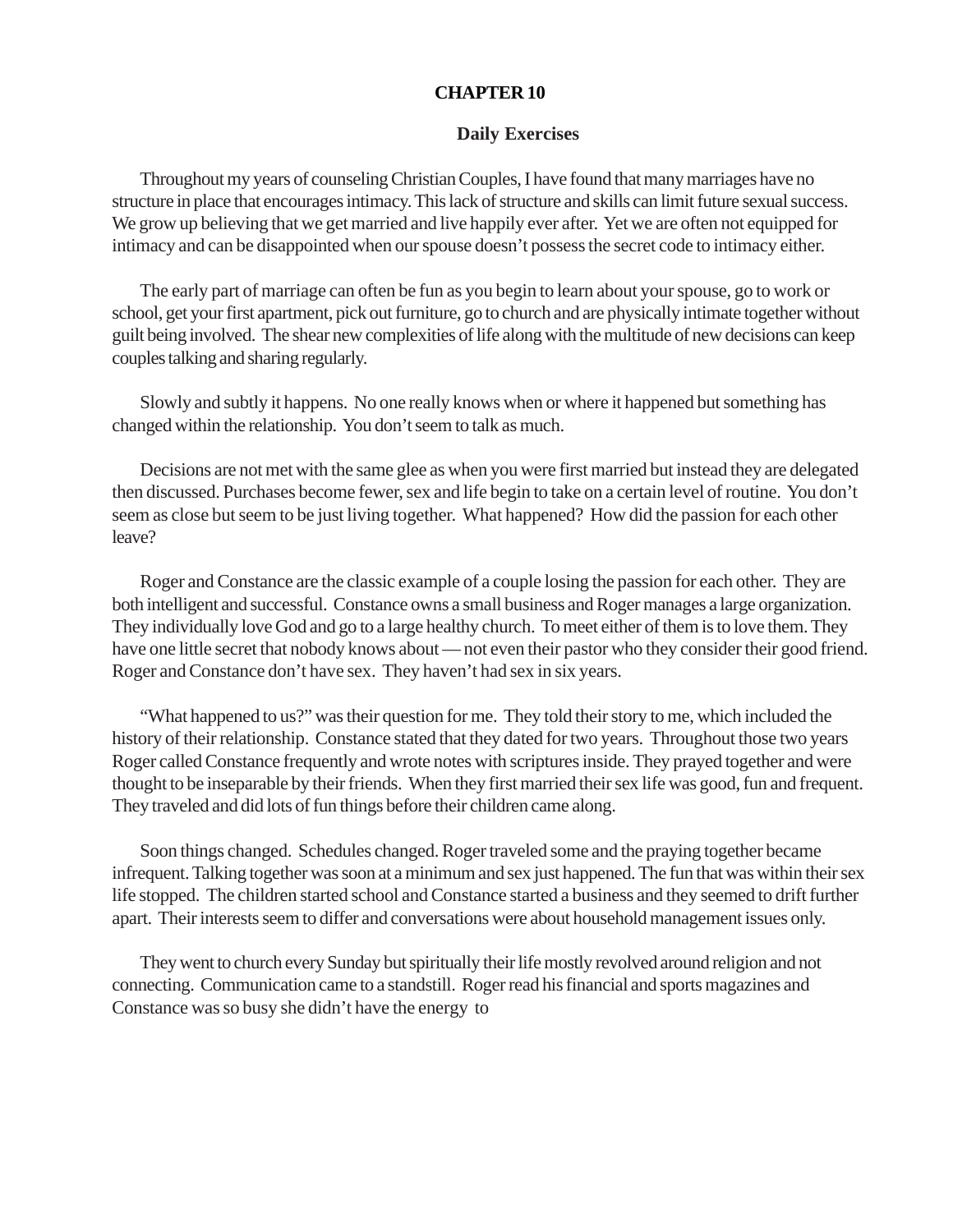keep the marriage going too. Occasionally they reassured each other of their love for each other and would sometimes talk about sex but nobody really followed through anymore. I asked Roger if Constance's recollection of the relationship history was accurate and he agreed her perspective was accurate.

What happened to this couple has happened to many others also, they lost their priorities. Passion is a result of priorities. American Christians think passion either is a part of them or isn't. Rather, passion is a dividend of consistent investments placed into a relationship.

Let's go back a minute to when you were dating and you were selling the idea that being married to you would kind of be a good idea. Remember the passion in life that you had for your wife? Of course, you remember the passion but what you may have forgotten is the foundation of that passion, the priority of the relationship.

Do you remember how you "made" time to be with her? You planned your days and weeks around each other's work schedule including your days off. Those of you that were like me and moved away from a future spouse to go to school have the phone bills to prove it. Those phone bills took a good portion of the little income I made just to tell her about my day.

Do you remember how spiritual you were? You prayed individually and together as often as you could. Some even read the Bible together. The desire was in you to know God's will and you needed God to help you stay pure and yet express your love to one another.

Do you remember the gratitude you had for the smallest things your spouse did for you? This was especially true for me if my future spouse cooked for me. I was so grateful! There was a constant stream of praise that you offer toward your future spouse. Do you remember when you thought she was so smart and attractive and that she had so much potential? You believed in her and regularly encouraged her.

Understand that passion is a result of the setting of priorities. So many people try to get the passion back instead of getting their priorities back. Once you get the priorities back, the passion naturally follows and grows. "What priorities?" is what most couples ask.

I will discuss these priorities shortly but before I do, I want to share an analogy I often share within counseling sessions. Many couples who come in for help in their marriage have sprains or fractures in their relationship. I liken the repair of this marital relationship to a fracture or broken bone. When this happens, you can still function but you look and act funny. Then you go to the doctor or emergency room.

The first thing they are going to do is x-ray the bone in question. Sure enough they look at the structure. Regardless of how it happened the x-ray shows a damaged structure (your bone). The doctor and nurse apply a structural treatment to your structural problem that would most likely be a cast.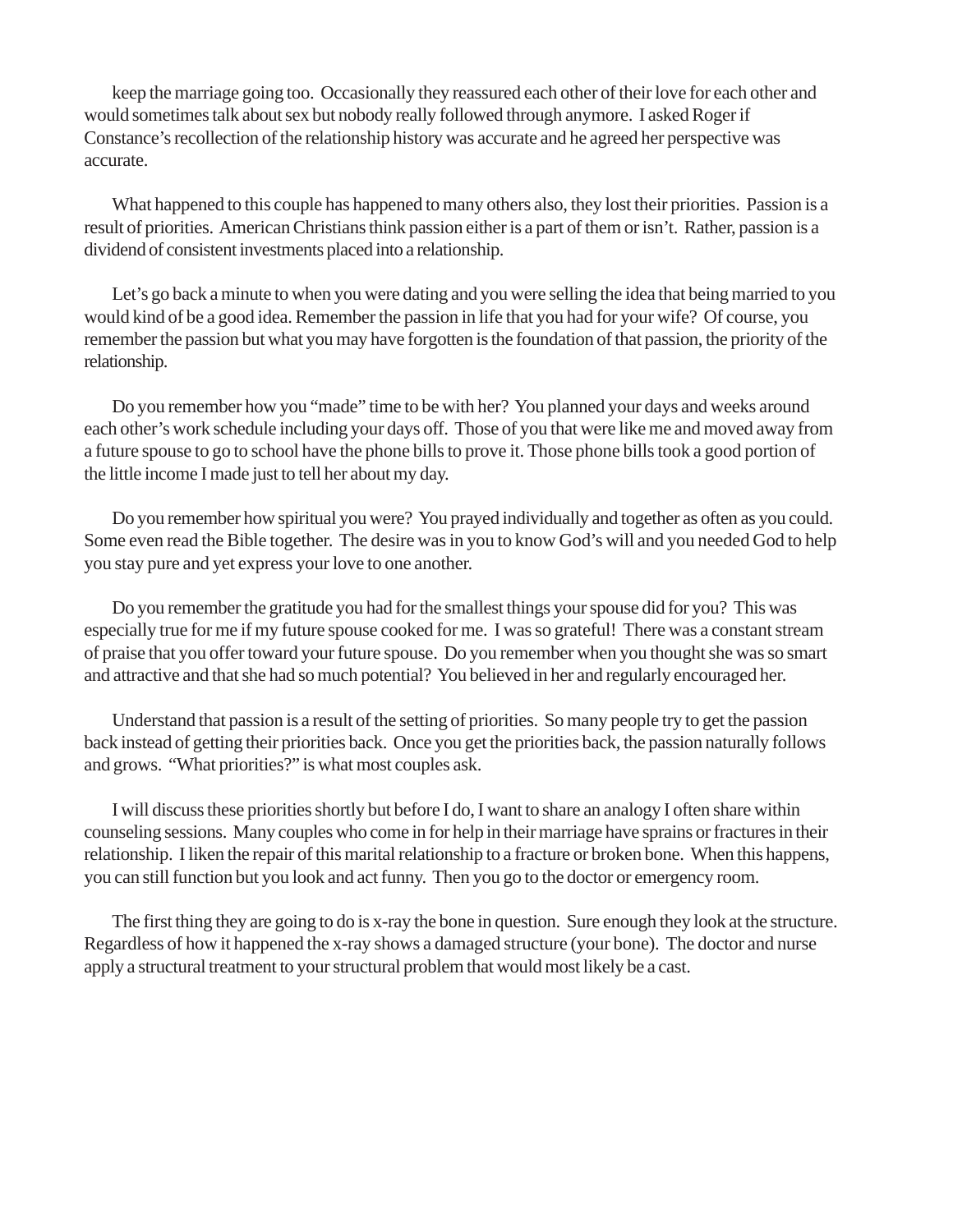The cast is a structural treatment so that the bone can heal. The cast itself is just plastic or plaster and in and of itself has no healing properties. But when it is applied to a broken bone to hold the bone in place, surprise! Healing can and does happen.

That is what placing the priorities back into a marriage can do. No matter how sprained or broken, healing can and does take place. I have seen literal miracles in restored marriages when priorities were put back into the relationship. One of the structures I apply is what I call "the three dailies".

The couple we were talking about earlier Roger and Constance are doing much better now that they incorporated the three dailies into their life and are not only still in love but are more in love with each other than before. Roger even cracked a joke about how he likes her a whole lot more. Constance states, "I know his heart now and feel really special and close to him." So what about the sex? I ask. They both laugh and affirmed that not only is it very consistent, it's more fun and fulfilling than when they were younger. What can I say – I love my job!

Roger and Constance restored their priorities and practiced the three dailies in their relationship. It was difficult work at first but it became easier over time and now it is just part of their routine.

I want to add a personal note of testimony. I would never ask you to do something that Lisa and I have not done or are not doing presently in our relationship. Two of the three dailies Lisa and I have done every day (with only a few exceptions) for well over ten years. When I developed the third exercise, we actively applied this also to our routine in our marriage.

Lisa and I maintain our relational priorities by practicing these three exercises. They are part of our bedtime routine. Neither of us expects to go to sleep without our relational ritual of the three dailies.

I can tell you this is a major highlight of my day. I get to hear about my wife's day, hear her heart and she gets to hear about my day and heart as well. This relational structure has richly developed our skill for intimacy to such a level that it can weather the day to day challenges of children, writing, and media demands along with all of the other commitments life demands of us. When incorporating the three dailies in your marriage priorities are restored and consequently passion is then restored. There is not one person who knows me on any level that is not aware of my passion for Lisa. I love her, love her, and really like her as well. This passion is the fruit of discipline that is born out of a heart of love. Keeping the emotional and spiritual intimacy warm makes sexual success much more possible.

#### **The Three Dailies**

Daily #1-Prayer—Prayer is an absolute necessity to have active in your marriage. I am constantly amazed when Christian couples tell me that the last time they really prayed together (not including praying over food or a good night prayer with children) was years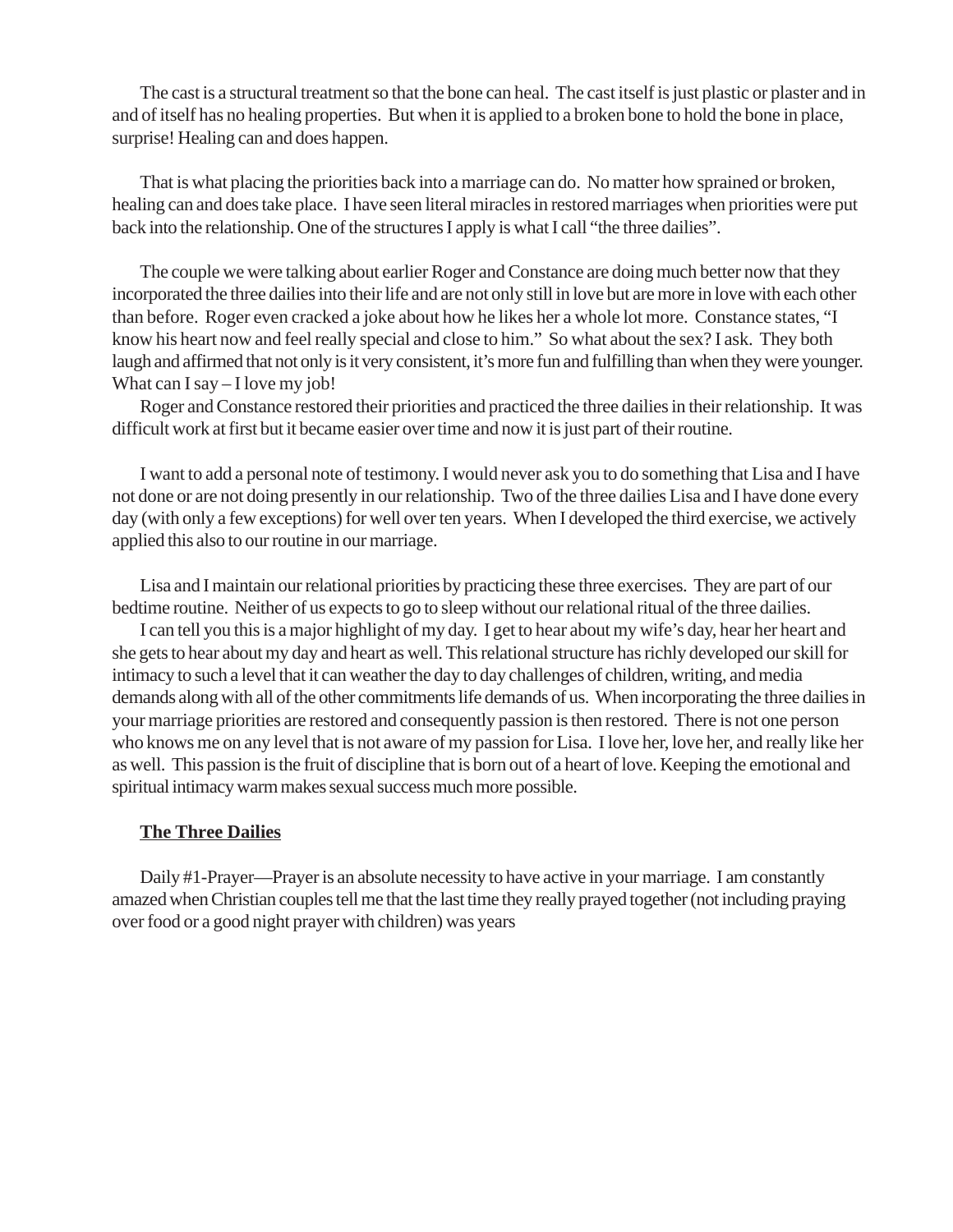ago. Usually their rationale goes something like this, "we both pray, just not together." That's fine, but I really don't see how that can in anyway be optimal. **Psalm 127:1** *Unless the Lord builds the house, its builders labor in vain.* This verse discusses the importance of the Lord being part of building the house. Prayer is an active way to have the Lord be a part of the building of your marriage. **Matthew 18:19 (***Again, I tell you that if two of you on earth agree about anything you ask for, it will be done for you by my Father in heaven.***)** discusses the importance of two or more agreeing in His name. It doesn't say when one agree but when two agree.

Look at the role of Christ since His resurrection. He intercedes with and for His bride. The Lord sees prayer as a very important thing. Any of us who have actively interceded know God's pleasure is for us to commune with Him not just individually but as a couple as well.

**James 4:17** discusses the biblical principle of *Anyone, then, who knows the good ought to do and doesn't do it, sins.* I can tell you without a doubt in my mind, that any man who has heard the word of God and doesn't lead his wife in prayer is sinning.

Men, it is your job to lead your wife spiritually and to pray with her. When you go to work, your boss communicates to you what your job is. I have rarely met someone who didn't want to do some part of his job, however they get over it and do it anyway. They may complain but the bottom line is that they get the job done.

Men, prayer is your job. You can like it or not, you can even gripe about it, but get it done. You serve a holy God and I believe He will hold you accountable to the return on His investment: the precious talent of His daughter to you.

Remember the story of the talents in **Matthew 25:14-30**?

*Again, it will be like a man going on a journey, who called his servants and entrusted his property to them. To one he gave five talents of money, to another two talents, and to another one talent, each according to his ability. Then he went on his journey. The man who had received the five talents went at once and put his money to work and gained five more. So also, the one with the two talents gained two more. But the man who had received the one talent went off, dug a hole in the ground and hid his master's money. After a long time the master of those servants returned and settled accounts with them. The man who had received the five talents brought the other five. "Master," he said, "you entrusted me with five talents. See, I have gained five more."*

*His master replied, "Well done, good and faithful servant! You have been faithful with a few things; I will put you in charge of many things. Come and share your master's happiness!"*

*The man with the two talents also came. "Master," he said, "you entrusted me with two talents; see, I have gained two more."*

*His master replied, "Well done, good and faithful servant! You have been faithful with a few things; I will put you in charge of many things. Come and share your master's happiness!"*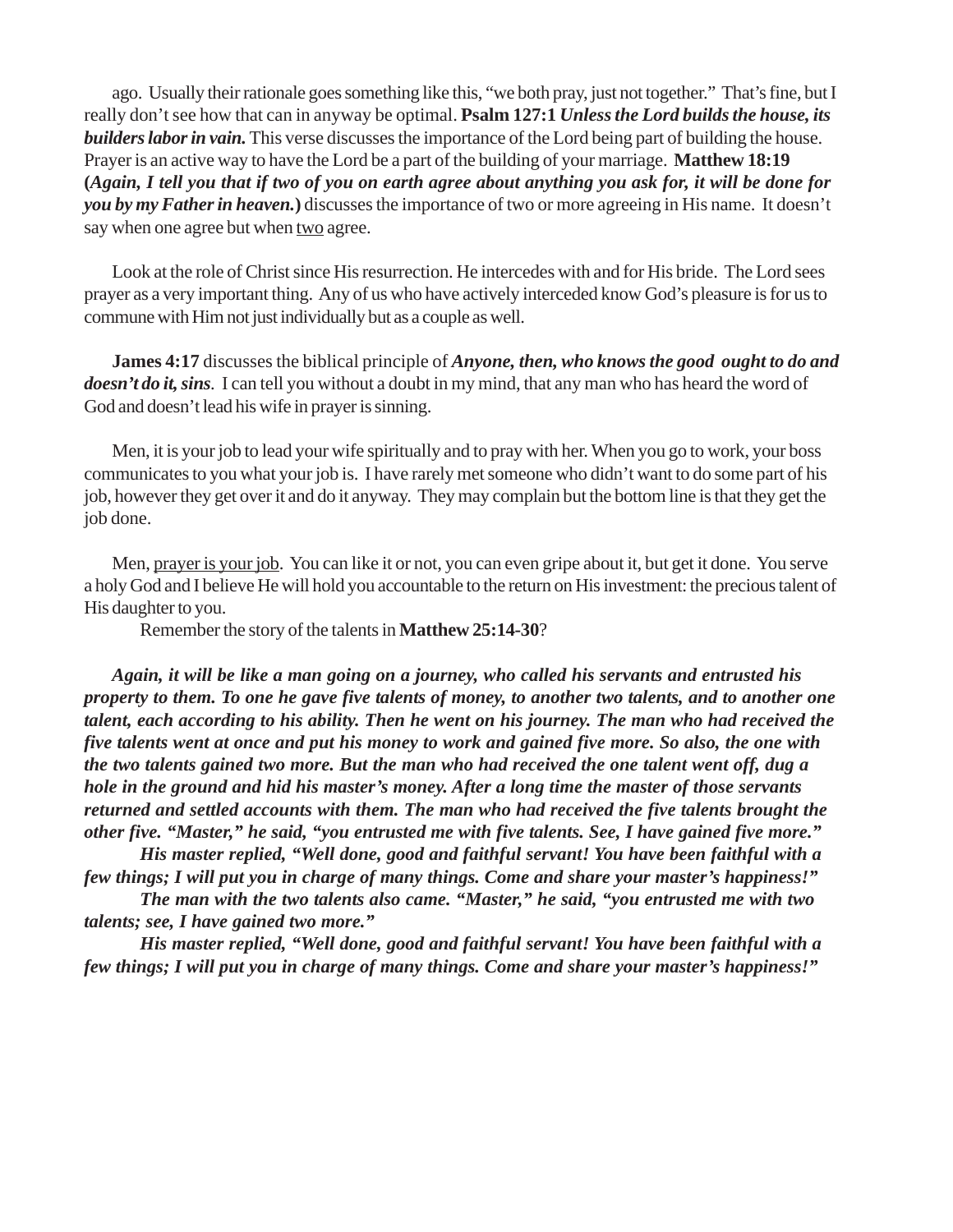*Then the man who had received the one talent came. "Master," he said, "I knew that you are a hard man, harvesting where you have not sown and gathering where you have not scattered seed. So I was afraid and went out and hid your talent in the ground. See, here is what belongs to you."*

*His master replied, "You wicked, lazy servant! So you knew that I harvest where I have not sown and gather where I have not scattered seed? Well then, you should have put my money on deposit with the bankers, so that when I returned I would have received it back with interest.*

*"Take the talent from him and give it to the one who has the ten talents. For everyone who has will be given more, and he will have an abundance. Whoever does not have, even what he has will be taken from him. And throw that worthless servant outside, into the darkness, where there will be weeping and gnashing of teeth."*

The minimal was expected of the man with one talent regardless of his fears, insecurities or his really poor view of his master. The master was not happy about this at all. Remember that this story is about money. Now as a man, you can appreciate the value of money. But let me ask you about the value of your little girl. You were there when she was born, you played with her, changed her diapers, saw her take her first steps. Remember her very first word? "Da, Da". You gave her all you could, clothes, money for hundreds of things for her and you invested your time, love and most of all you invested yourself into her. She is by far one of the most valuable persons in your life.

As a Father, which man would you be angrier with? Would you be most angry with the man who you gave a thousand dollars to for an investment and in three months doesn't make any money? How angry would you be at the man who marries your daughter under the guise of being a Christian man but later you find out he is so selfish that he doesn't even pray with her? Think about it. Who would you be angrier at?

I can tell you as a dad, I would be a lot angrier with the man who lied to me about being a Christian and is defrauding my little girl as opposed to an investment of money. God is also a Father. He not only created your wife but He took special time and creativity to make her for you. He, Himself, lives actively in her. He and her are one. Remember **Matthew 25:40, 45**?

## *The King will reply, "I tell you the truth, whatever you did for one of the least of these brothers of mine, you did for me." He will reply, "I tell you the truth, whatever you did not do for one of the least of these, you did not do for me."*

I cannot communicate strongly enough the wrath I would have on the man who defrauded my little girl and me. I believe God would have such a wrath as a loving father regarding your wife, if you were spiritually lazy and irresponsible on the job of spiritually leading your wife.

You are the man, the priest of your home. There will be no excuses when you meet her heavenly Father one day. I want that day to be a blessing to you. I want you to say Lord, I received your daughter, she was young, insecure about herself but I built her up, prayed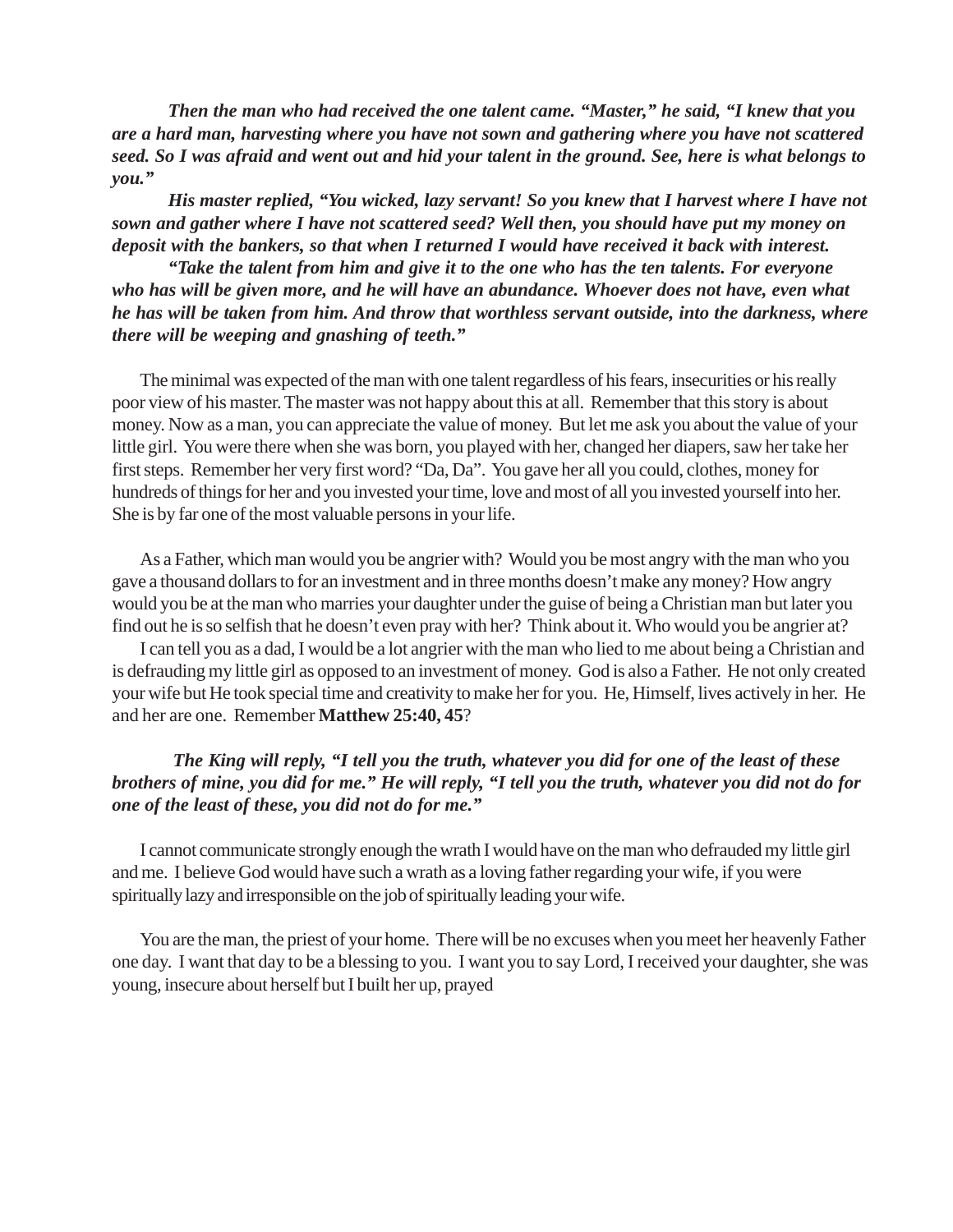her up and now look at her, she is so much better than when I received her. I want God's smile on my responsibilities toward my wife.

Prayer is one of the priorities that must be set in place by a man wanting to be sexually successful. Remember intimacy is tri-dimensional, spirit, soul and body. As we grow spiritually together, our intimacy in the other two areas will grow as well.

Remember that prayer is just talking out loud to God with your wife similar to talking with a friend. Prayer doesn't have to be hours long or in any particular position. The principle of connecting with God together is essential.

I love walking in the garden of my life with Lisa and bringing her into the presence of our loving Father. I really believe this has been instrumental in developing the strength and intimacy of our marriage.

Daily #2 - Feelings—Emotional intimacy is a second very important skill that you need to develop and maintain throughout your marriage to be sexually successful. Often early in the dating relationship and then eventually marriage we readily share our feelings about life situations, people, God, and our dreams to each other. Many don't know what happened to their feelings when they got married but for many couples they appear to go into hiding. Life gets more complicated and your conversations seem to get more managerial such as who does this or how is that going to get done, did this or that need to get paid and all those great conversations about children.

Marriages can be managed and function well and yet still not have the connectedness that you once had. Eventually in your marriage you can begin to feel alone, unsupported, and not understood, wondering why you are even going through the motions. These feelings are often common with you and your wife if you both don't have an emotional system in place.

Emotions are an important part of who both of you are. Emotions are very much a part of your spouses' personality and how they process their life events all day long. Remember that many couples don't see each other for eight to ten hours of the day. Your spouse has been in the big bad world. People or situations all day long have positively or negatively affected their heart.

We seem to be intuitive about talking to the children when we ask them about their day. We just don't want the facts but want to know what their heart has been through that day.

When I talk with men about expressing feelings, it is often apparent that he has limited skills or points of reference. I can totally empathize. Even though I had hundreds of feelings, I only had three major doors of communication. This gets real fun if you marry someone with the same three doors. If you felt unimportant then you may express it by feeling mad, really mad or other. If you chose to just be mad but your wife feels frustrated because of her day she may chose to pick "other." In this scenario "mad" is talking to "other" instead of "unimportant" talking to "frustrated." I'm sure you all have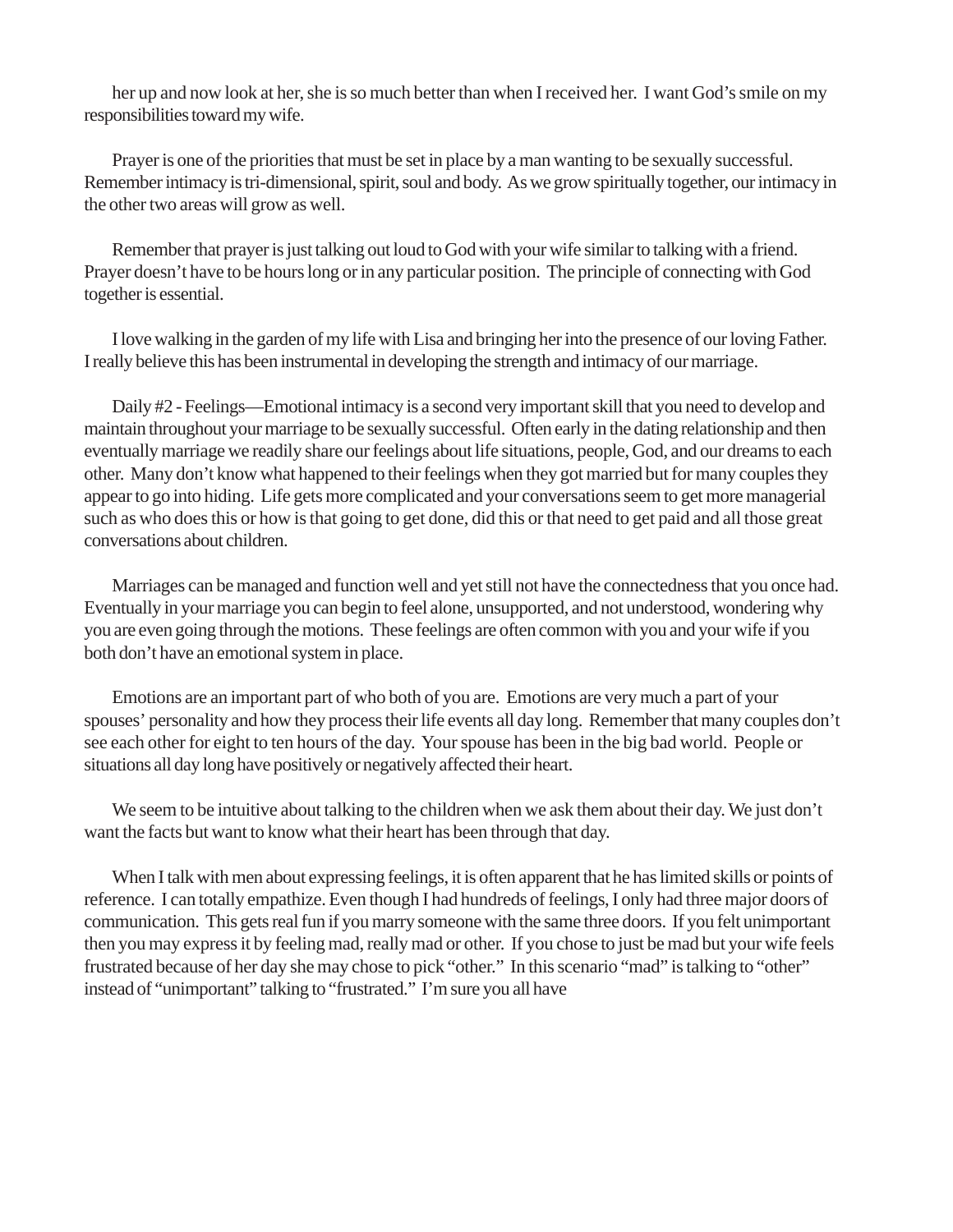been there where the feelings that were being expressed didn't line up with the real feelings the person was having. We all come with many feelings as standard operating equipment from our maker. The problem isn't that we don't have feelings. The problem is the limitations that we have in the skills to express them. I know I was emotionally illiterate when I was married. I had lots of feelings but no skills to identify or communicate them to my beautiful bride, Lisa.

Even while getting my Masters Degree in Marriage and Family Counseling I still wasn't receiving skill development in the areas of identifying feelings or communicating them and so I took it upon myself to learn this skill. What I realized is that most of life is about learning skills.

Let me give you an example. As a youth, I learned nothing about fixing cars. So even as an adult, lifting the hood of a car became shaming for me. No matter how many degrees or licenses I have, I still had no mechanical training or skills. If I were to take a course in basic mechanics and learn these skills, I could become skilled at fixing a car.

That's what identifying and communicating feelings is - a skill. Skills can be learned by anyone, including men! I can testify to that personally as well as anyone. I have witnessed many couples who have grown in the skill of identifying and communicating their feelings.

I have seen husbands and wives move from emotional illiteracy to emotional communicative competence over the years I have been counseling couples. I have countless memories of couples taking their first stab at practicing the feelings exercise that we will be discussing momentarily. They slowly do their first one or two feelings and as they practice this daily and within one hundred days these couples are talking about their feelings to each other and myself readily. Their ability to do this is critical for intimacy and ultimately sexual success.

If you can't share your feelings in your heart because of a lack of training and practice how can you expect heart to heart intimacy to occur? If you have been able to skillfully tell your spouse what you feel and what is in your heart then likewise, your spouse must also be able to clearly communicate her heart to you. Women generally love this stuff. The fact that you care enough to listen to her heart means volumes to her.

This lack of skill is one of the largest hindrances for a man to start or maintain intimacy. That is why the feelings exercise is critical. I do want to warn you that this is an exercise and therefore it does require some effort to get a degree of mastery.

Many adults have had to start to learn the computer. I liken the feeling exercise to learning a new computer program. At first, it feels unfamiliar and awkward. Over time the learning curve feels a little less slow. Then before you know it you have it figured out and you begin to feel a little more confidant. Finally you ask yourself how did you ever live without this?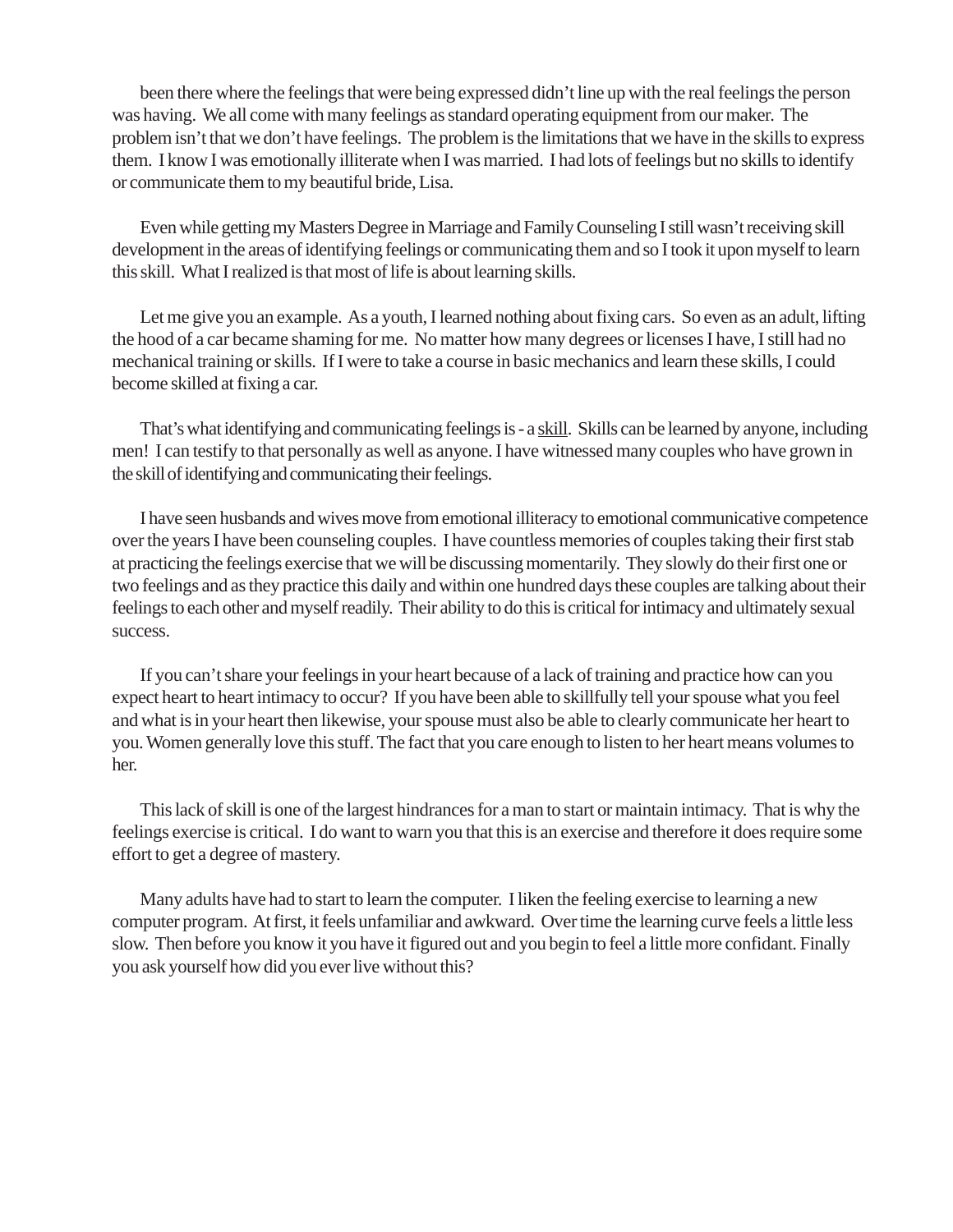Life is funny that way; some of the best things in life take some kind of effort to achieve. As Christians we are familiar with the principle of sowing and reaping. If you plant corn you get corn later in the harvest season. Likewise, as you sow emotional intimacy in time you will reap emotional intimacy. Imagine what that can do for your chances of really becoming sexually successful.

Wouldn't it be a great day indeed when you deep down in your heart of hearts knew that you were completely heard by your spouse and that you're accepted? This kind of warm fuzzy only comes after time and practice.

Some people may think you can get a mountain view without the climb up the mountains. I personally know living in Colorado that the climb is part of the fun of the view. The following exercise is designed to increase your ability to share your feelings with the wonderful woman you married.

### The Feelings Exercise

The feelings exercise is relatively simple. Pick a feeling from the feeling's list in the appendix of this book. Place the feeling word within the following two sentences.

1. I feel \_\_\_\_\_\_\_\_\_\_\_\_\_\_\_\_\_\_\_\_\_\_(feeling word) when \_\_\_\_\_\_\_\_\_\_\_\_\_\_\_\_\_. 2. I first remember feeling \_\_\_\_\_\_\_\_\_\_\_\_\_\_\_ (same feeling word) when \_\_\_\_\_\_\_\_\_\_\_.

Example 1:

1. I feel **adventurous** when **I take my two children hiking up the mountains in Colorado Springs**.

2. I first remember feeling **adventurous** when **I was about thirteen years old and my mom bought me a ten speed bike which I rode all over town**.

Example 2:

1. I feel **Calm** when **I can get alone in nature and sit really still for a short while**.

2. I first remember feeling **calm** when **I was first taken out of foster homes and my mom gave me a stuffed animal that I could sleep with**.

I think you can get the idea. In the first sentence you pick whatever feeling you want and give a present tense example of the feeling. In the second sentence you use the same feeling word but choose an early experience usually from childhood or adolescence.

It is the earlier feeling that can be difficult. Do not cop out and try to give an example from a year or so ago. Really think hard and do the exercise correctly. Some men and women who have had difficulty in trying to remember a feeling from the past have found it easier if they start with a past memory during childhood and attach a present feeling to that experience. For example, someone having difficulty might go to a childhood experience where their mother or father forgot to pick them up from school one day. One of the feelings they might feel was alone because everyone else left on a bus or was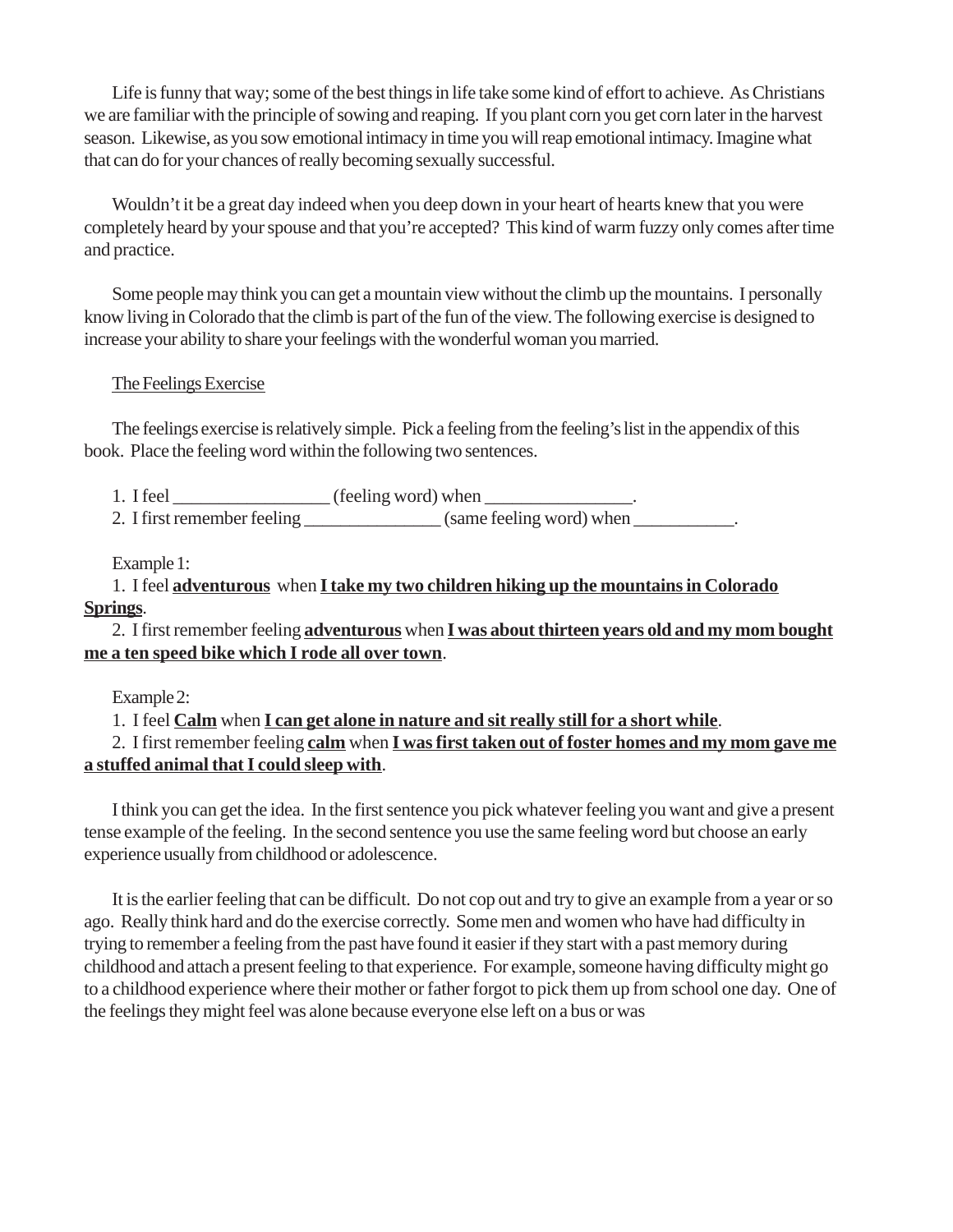already picked up. Then come up with an example of feeling alone in the present such as I feel alone when I am on hold on the phone for a long period of time.

I also want to warn you against two things not to do with this exercise and then talk about boundaries for your feeling exercise. The first thing you don't want to do with this exercise is use the same feeling word over and over again. This really serves no purpose and will not give you or your spouse the desired affect for developing intimacy over the next one hundred days. The second thing you don't do in this feeling exercise is use one childhood example for twenty different feeling words. Such as for the above example of the person being left at the school. Don't give this same example day after day with different feeling words such as abandoned, helpless, and confused. Although these feelings may be legitimate for one example it would not serve you or your spouse well to just keep pumping one experience over and over again when your life is full of experiences to identify your feelings with. As I have said before, it may be slow going at first but even childhood experiences become easier to remember when you practice the feeling exercise.

I have developed some guidelines to be used while completing this exercise. The following guidelines will limit or remove some obstacles that couples have experienced within this exercise. Please follow these and it will make your experiences much more positive.

#### **Feeling Exercise Guidelines**

Guideline #1 - No examples about each other—You can talk about your feelings that include one another at any other time of day but not during the feeling exercise. It is very important not to violate this guideline.

The feeling exercise is designed to be a safe place for both the husband and the wife to open their hearts to one another. If you start using the exercise to say "I feel frustrated when **you** don't pick up your clothes" the exercise will become unsafe and will dissolve. You can feel frustrated about traffic, your children, the dog or anyone other than your spouse during this exercise.

This guideline applies to positive feelings about your spouse and not only negatives. Suppose you use the word cuddly. Again, you can feel cuddly with the children, or the dog, just don't use your spouse in the example during the feeling exercise.

This guideline is very important in order to keep the exercise alive and provide you both with a way to learn and maintain emotional intimacy. If your spouse inadvertently starts giving an example that involves you, kindly remind her that it doesn't count and to give you another example. If your spouse continues to violate this principle, I would question the intent. My experience is that those who sabotage this exercise don't want intimacy. They might say they want intimacy, similar to the fact that they would like to be a millionaire but if they don't work for it they truly don't desire it.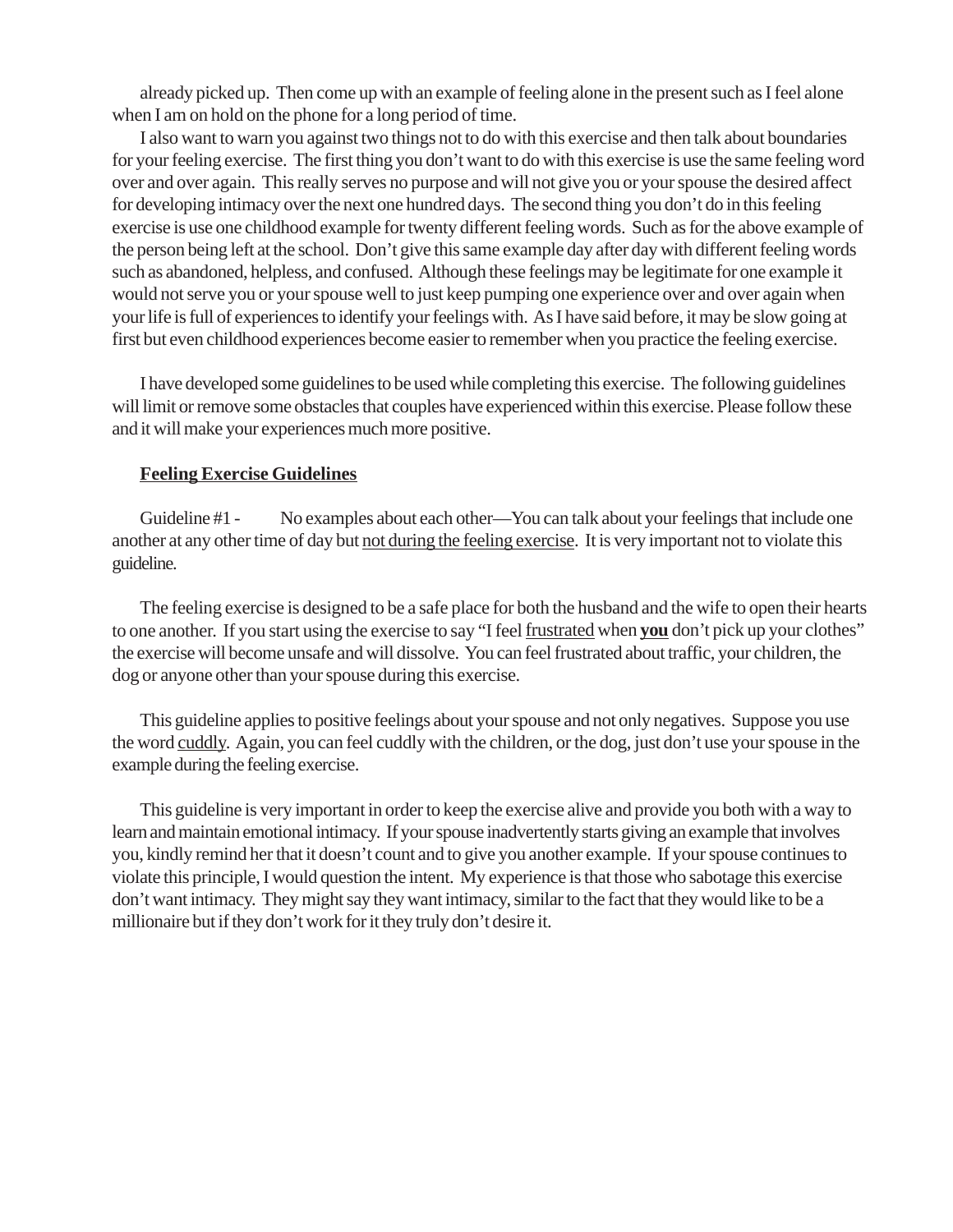"How should we choose our feeling word?" is a frequent question I hear from couples working on their feeling exercise. I warn couples about just going down the "A" list because it can be very difficult to start with words such as abandoned, aching and so on. The truth is that it really doesn't matter how you or your spouse picks your individual feeling words.

Some couples just close their eyes and pick one from the list. Some pick one feeling word that starts with "A" and the next day they pick a feeling word that begins with "B" and so on. Others just pick a number, such as nine and just do every 9<sup>th</sup> feeling word. Some just choose a feeling from that particular day. Again, the method each person chooses in order to pick his or her feeling word is not relevant to developing and maintaining intimacy over the next one hundred days.

Another commonly asked question from couples is how many feeling words should we do a day? I recommend two feeling words a day per person. So the wife does a feeling, then the husband does his. Then the wife does her second feeling and the husband does his second feeling as well. Then you're finished with the feeling exercise. Remember to follow the next two guidelines to insure you get the optimal benefit from the exercise.

Guideline #2 - Maintain Eye Contact—The second guideline to complete your feeling exercise is to look each other in the eyes while sharing your feelings. Looking each other in the eye is important as intimacy is beginning to take place. There is so much truth in the old saying that "eyes are the window of the soul". When we look into another person's eyes, we can see them.

So many Christian couples grow apart and have a difficult time even remembering the last time that they looked each other in the eye for more than a few seconds. I have seen both husbands and wives have difficulty looking each other in the eyes while doing the feelings exercises. They have become so used to talking at each other instead of to each other. They look down at the floor, the ceiling or past their spouse. Jokingly, I say that was great to share that feeling with your shoe now let's try it again and share it with your spouse. We all laugh but the spouse had to do this feeling over again.

In my office, when a couple does their feeling exercise I watch so that I can observe the eye contact of the couple and to see if the couple is maintaining the eye contact throughout the exercise. After a few attempts, most couples can maintain eye contact during the time they share their feelings. Once again, this is an important part of the feeling exercise so if your spouse is looking at his or her shoe, or the ceiling, gently touch them and ask them to look into the eyes that love them.

As a couple practices this exercise eye contact does become more natural for them. Many couples state that this was a significant shift for them in their overall communication. My wife Lisa has the biggest green eyes I have ever seen and to look into them is to see her soul. For me to see her soul is what drives me crazy for her. As you practice this guideline to the feeling exercises, I pray that you experience this aspect of intimacy that transcends words.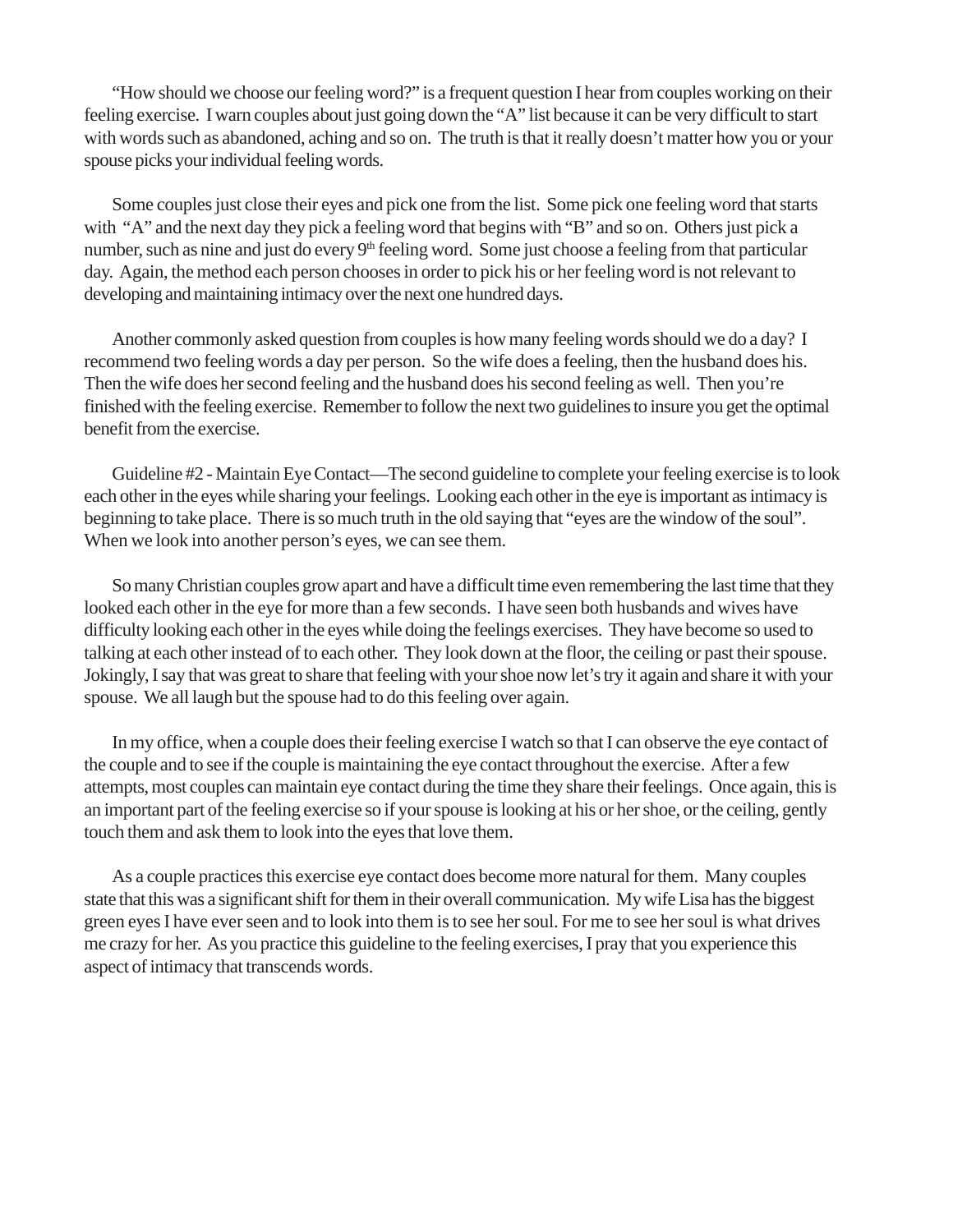Guideline #3 - No Feedback— The last of the guidelines for the feeling exercise is just as important as the first two guidelines. As your wife is sharing her feelings there are to be no comments from you about the feelings they are sharing.

This is critical to keep the exercise safe for each spouse. When your spouse shares a feeling and you pump them for more information, they are not going to feel safe and they will be less likely to want to continue this very important exercise. Pumping them for more information would be similar to asking them to tell you more and go into greater detail or further clarify their feelings.

Another violation of the "no feedback" guideline would be suggesting that they "shouldn't feel that way". Just accept what they are saying. Don't verbally interpret or comment on what they shared. Just say thank you and go ahead with your feeling word next.

The second aspect of the "no feedback" guideline is what I call the "seventy-two hour" rule. What ever is shared during the exercise can not be discussed for seventy-two hours. In other words, suppose your wife shares a feeling of being "betrayed". Her first remembrance example was when she was six and her nine-year-old sister took her favorite Barbie doll and gave it to the dog. At this point you are not to give feedback for at least seventy-two hours.

The reason why is so that you both have emotional safety during this time. Intimacy especially emotional intimacy demands safety. If I am going to share my heart of hearts, I have to know it is above all things safe to do. You see the feelings exercise isn't just about identifying and communicate feelings it's one hundred days of experiencing each other as emotionally safe people.

Over time in your marriage if the feelings that your spouse shares get shoved back in his or her face when you are mad your spouse will generalize that you are not safe and therefore will not want to share feelings with you. When you get defensive as your spouse shares with you, he or she will generalize that you are not an emotionally safe person to share with. If this is the routine way in which you both respond to emotional intimacy both will feel unsafe sharing in their most primary relationship, their marriage. Guess what that does to your sexual success? If she feels emotionally unsafe, sex is not going to be a priority for her.

As time goes by in a marriage that is emotionally unsafe, the spouse will choose not to be emotionally intimate with their husband or wife. The need for emotional intimacy doesn't just go away for the spouse who doesn't share emotionally. They will just seek another emotional outlet. It may be golf with the guys, lunch with the girls or Bible studies for either but it won't be with each other. I feel truly sad for a couple whose primary emotional intimacy is outside of their marriage. Over a long period of time this can encourage the vulnerable spouse for emotional and sexual affairs.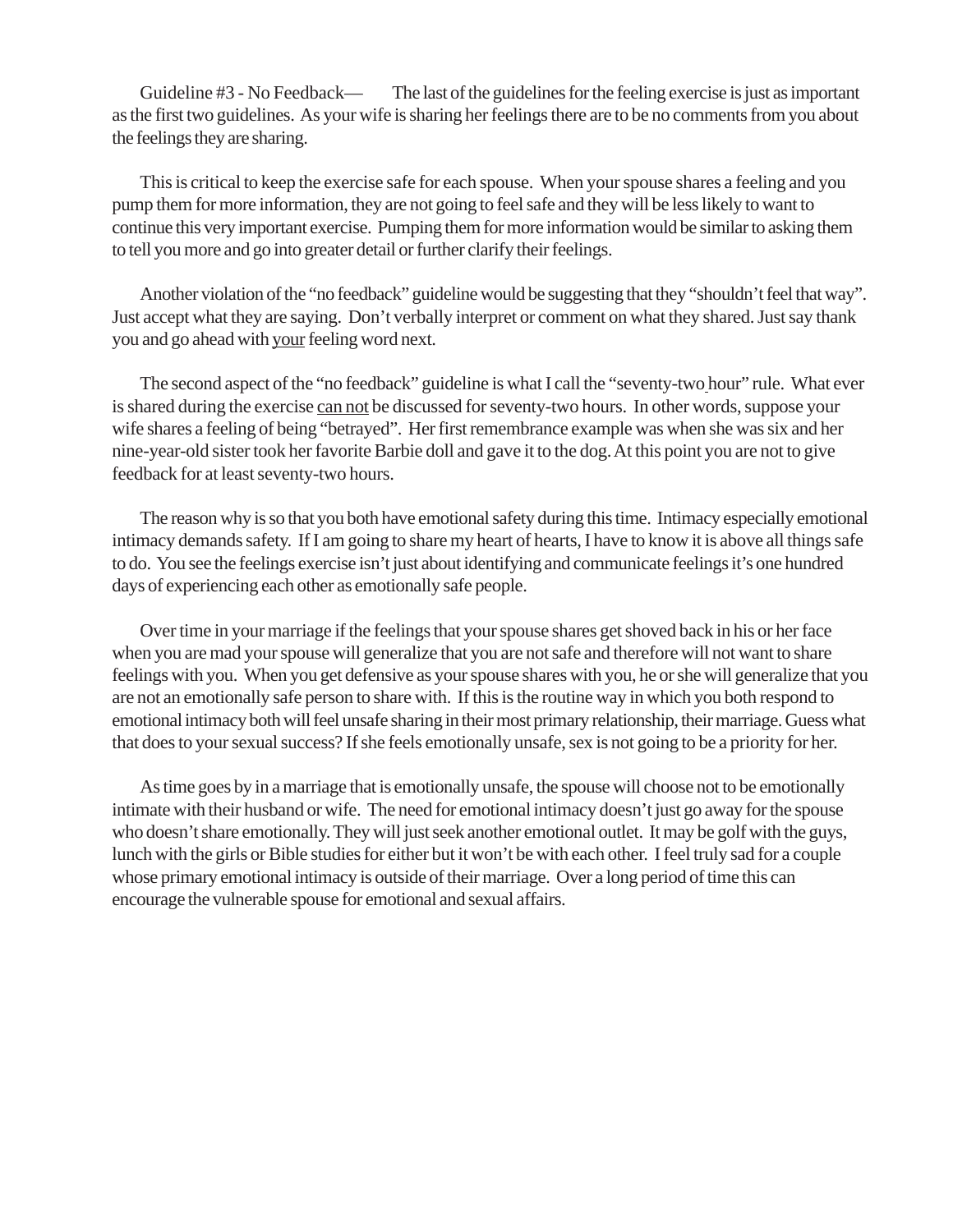Remember to follow the seventy-two hour rule. If you do this, the emotional safety will increase tremendously and you will want to share your feelings with your spouse and enjoy the emotional intimacy that God really desires for you to have. I call it the abundant marriage, where you can be spirit, soul and body intimate for a lifetime. This emotional environment can be yours in weeks. I'm a guy and I did it and now reap that harvest. You definitely want these skills in place if they can make you sexually successful for a lifetime.

Lisa and I have done this exercise for over ten years. After the one hundred-day period, you can adjust the feeling structure but I would recommend for the next one hundred days you stick to the structure and obtain the skill of the feelings exercise. I have experienced such safety with my wife, Lisa, in this area. Her acceptance of my feelings and heart without feedback during the exercise has given me the opportunity to generalize that she is the safest person on the planet for my heart. My soul is saturated with my wife. This protects me from temptation and really makes my life fun.

It's normal for Lisa and I even throughout the day to stop each other and share what we are feeling at the moment or what we feel about a life event that day. I know I can call Lisa anytime and share positive or not so comfortable feelings with her and she can do the same with me as well. For me that is what emotional intimacy is about. It's the feeling of not being alone in this world but connected in the garden, spiritually and emotionally with your wife.

### **Daily #3 - Praise and Nurturing**

This is the last of the three daily exercises you have the opportunity to practice with your wife over the next one hundred days. This exercise addresses the God given need for nurturing and praise that every one of us has.

As parents we intuitively know our children need to hear I love you, I'm proud of you, you're smart, great choice, and so on. I don't know where we get the notion that, as we become adults that we don't need nurturing. Yes, we need to be mature but we never are without the need of nurturing.

My Bible clearly tells me to come to God like a child.

## *And he said: "I tell you the truth, unless you change and become like little children, you will never enter the kingdom of heaven. Therefore, whoever humbles himself like this child is the greatest in the kingdom of heaven.* **Matthew 18:3-4**

The fact that we are the sons and daughters of God is an ongoing theme of God's word. He is infinite and we are so terribly finite. I hope I never think I'm an adult. Actually, the older I become the more childlike before God I am. I am a child of God and I still need (not just want) praise and affirmation. When we see God talking to Jesus, He always affirmed His Love for Him and nurtures Him.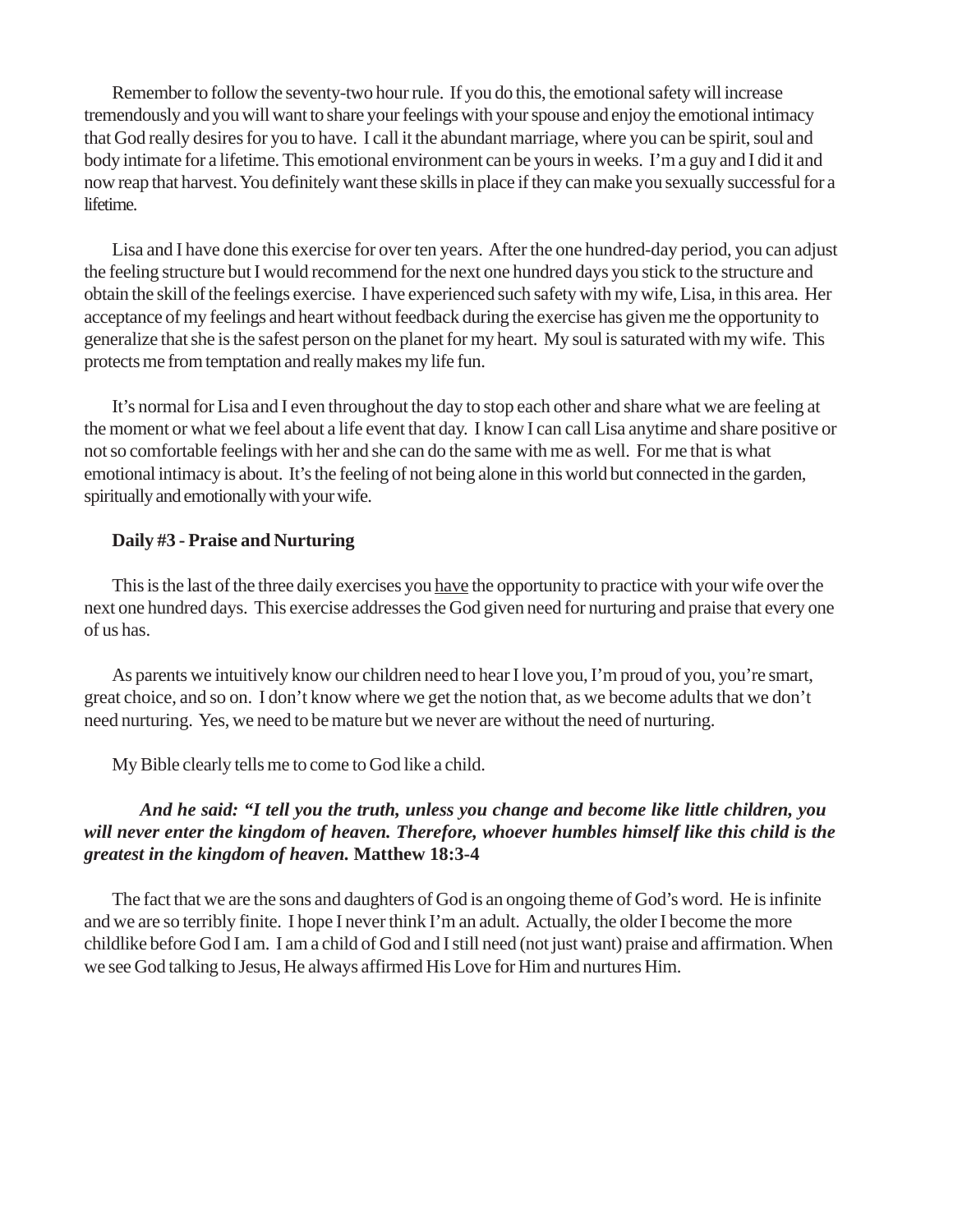You are the primary voice in your wife's life. A silent voice is the cruelest thing you can do to your wife. The spouse who hears neither bad nor good from the husband or wife that they committed their life to, grows hollow inside.

If we are to be like our Father in heaven (which needs to be the goal of us all) then nurturing and praising others will be part of His nature through us. Now again, I realize this better than most. Praise and nurturing is not something that all of us grew up with.

Praise and nurturing one another is an essential ingredient for a vibrant ongoing intimate relationship which breeds sexual success. In the next one hundred days of practicing praise and nurturing you will get skilled and comfortable with the exercise of giving and receiving. For some husbands and wives the giving of praise is difficult. For others it is the receiving or acknowledging praise that is more difficult. Still for others both aspects of giving and receiving praise is difficult.

Both the giving and receiving of praise is a skill. Again, skills can be learned by anyone. Anyone can praise and nurture a soul. As you practice the praise exercise (that you will be learning) daily you and your spouse will experience the oil of intimacy drip into your soul and heal areas of dryness that you didn't even know existed.

When I counsel couples I ask them when the last time you received a real praise, eye to eye, heart to heart and not just the obligatory, "thanks honey." They look at each other, then shrug their shoulders. This is sad because this is the icing on the cake for me. When Lisa tells me something positive about myself almost every day, my soul leaps. I feel affirmed and I can take on another day of life events. This is because I know in the deepest of my heart that at the end of even the worst day of my life, those big green eyes of hers are going to look right into my heart and she's going to say something nice.

Now I ask you, how hard do you think it is to be around someone who affirms you at least daily? Not hard at all, is my answer. We all love being around people who think that we're special or praise worthy. It is even greater when that person is your spouse.

Imagine if you were going to take a very long journey and you could choose between three spouses to travel with you. Spouse number one that you could choose is critical the majority of the time. Most of the time you don't know enough, you don't do things right and you can't make them happy no matter what you do. (I call this hell on earth). The second spouse you could pick for your journey is silent most of the time. They don't praise or compliment you or really give you much of an opinion at all. Their gifts are all locked up in fear and they think themselves too inferior to be a helpmate so you get to do it all spiritually, emotionally, sexually, and financially. This is what I call purgatory on earth, it isn't hell because at least you are in control but it sure is lonely.

The last spouse you could choose for your long journey knows how to compliment your qualities. She can stop on even the busiest day to offer a kind word and has learned the disciple of seeing the good in you. I call this heaven on earth to have a spouse who thinks and acts like the God who created and saved you.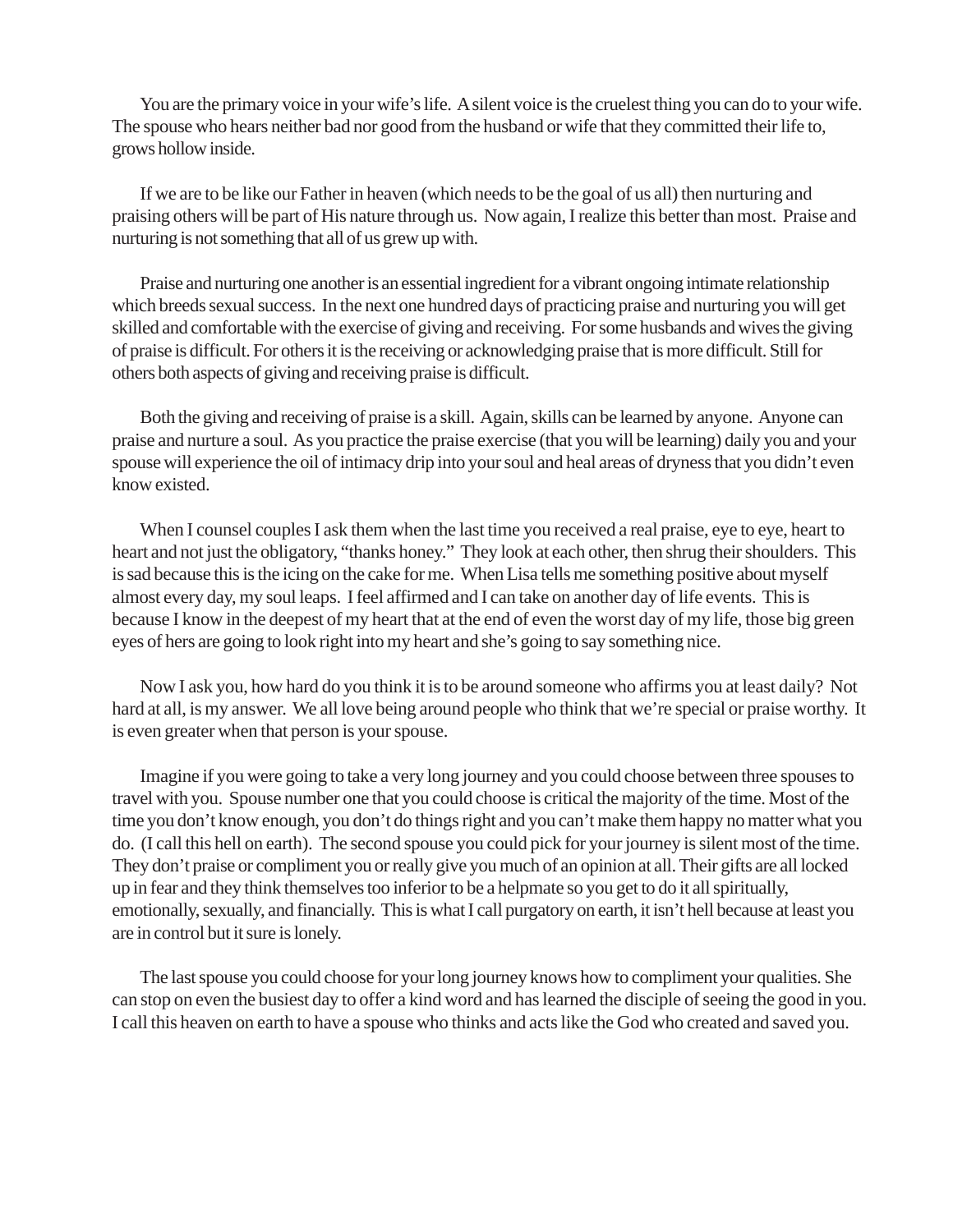So which spouse would you pick, spouse #1, spouse #2, or spouse #3? I am sure most of us would like to be stuck with spouse #3 for the journey of forty or fifty years together if we had a chance to start all over again.

The great news is you do get to start all over again. The other news is you get to choose to be spouse #3 to your wife. Isn't it great that in a free society you can choose to be spouse #3 by bringing praise and nurturing to one of God's most special children, your wife.

I can tell you however that I have before God chosen to be spouse #3 to my wife, Lisa. Do you remember the principle of sowing and reaping we talked about earlier? If you sow praise in time the harvest of nurturing and praise will come back to you.

The specifics of this exercise are very similar to the feelings exercise. First you both individually think of two things that you love, appreciate or value about the other person.

The praises can apply to something they did during the day or simply a general appreciation for your spouse. When you both have two praises for your husband or wife you can begin this exercise.

Let's suppose the husband goes first. Remember that the guideline of maintaining eye contact applies here as well. The husband looks into his wife's eyes and states, "I really appreciate that you are such a thrifty person, like the way you saved us money on checking into the mortgage insurance today."

Then the wife would continue to look at her husband until she accepted or let it into her heart. Now I purposely said heart and not head. This is not a cognitive exercise but a heart exercise. After the wife has let the praise into her heart she says, "Thank you".

The "thank you" is an important part of the exercise. This is when the recipient has received the praise in his or her heart. I used the word received because at first you may not agree with your spouse's praise due to the lack of skill or feelings of inferiority yet you acknowledge that you let the praise into your heart.

At this time the wife would give her husband his praise. When he lets it into his heart he then says, "thank you." Then he gives his wife a second praise and she gives him a second praise with the follow up words, "thank you."

For example I will use the following praises and appreciations that Trent and Natalie offer to each other. In our example Trent will go first.

Trent: I really appreciate the extra effort you made today in completing the decorating project. Natalie: Thank you.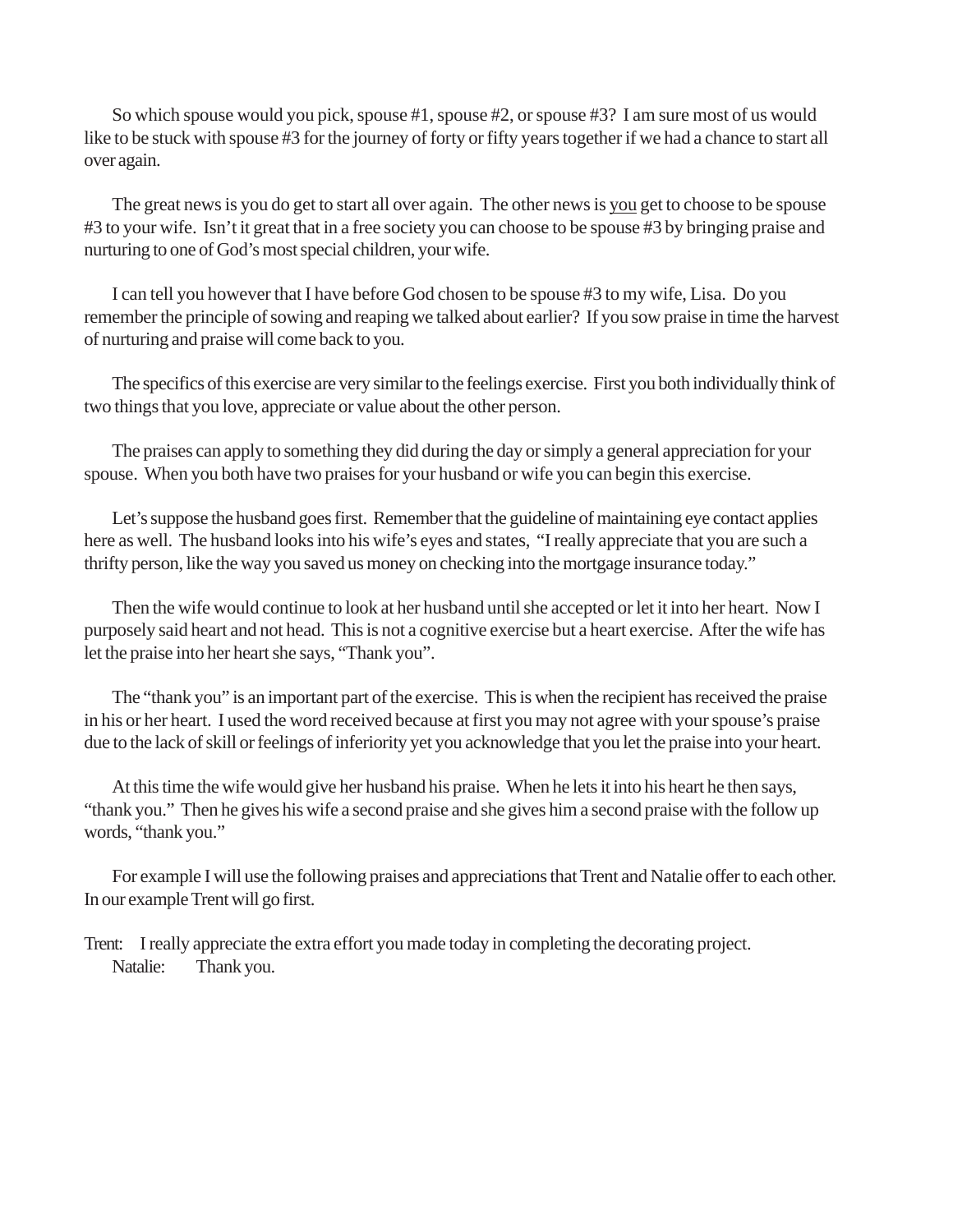Natalie:What I really love about you is that you are sincere about working on our marriage.

- Trent: Thank you.
- Trent: I love the way you laugh, it brings me such happiness to hear your laughter.
	- Natalie: Thank you.
	- Natalie: I appreciate you making time for me at lunch today.

Trent: Thank you.

This is how the nurturing or praise exercise sounds. It may look simple but for some, it is difficult work. This exercise is sweet. When it is combined with the other two daily exercises, it can make a profound shift in your intimacy.

Okay, we are now finished discussing the three daily exercises for intimacy. This was a lot of information so I want to review them briefly and follow up with an illustration of the whole process.

| 1. Pray daily with your spouse                          |
|---------------------------------------------------------|
| 2. Do two feelings exercises – following the guidelines |
| a. no example about each other                          |
| mointain arra contact                                   |

- b. maintain eye contact
- c. no feedback

3. Do two praises daily with eye contact and follow up with a thank you

An example of a couple actually doing all three exercises is helpful for some couples to sense exactly what to expect. In our example I will write out what David and Ellen would say during the exercises.

## Exercise #1 Pray

**David:** Jesus, I thank you for a great day and for being with Ellen the children and me. Thanks for the commission you gave me today in the job and for helping Ellen during her day. I love you Jesus, thanks for everything.

**Ellen:** I, too, want to praise you Jesus. You have been so good to David and I. Thank you so much for providing all that we need and so much more. You are an awesome God. Thanks for little Tony's progress in school and for Darla's new friend Jennifer, we love you Lord.

## Exercise #2 Feelings

**David:** I feel enthusiastic when I close a deal like I did today at the office.

I first remember feeling enthusiastic when dad would wake me up early on Saturday's when I was about six years old just to say we were going fishing.

**Ellen:** I feel drained after being stuck in traffic twice today.

I first remember feeling drained when I was nine after being out in the snow until we were wet and cold from making snow angels.

**David:** I feel safe when I come home from work and I know the phone finally isn't for me. I first remember feeling safe when I was ten years old in a football league and I got to wear a real helmet and pads.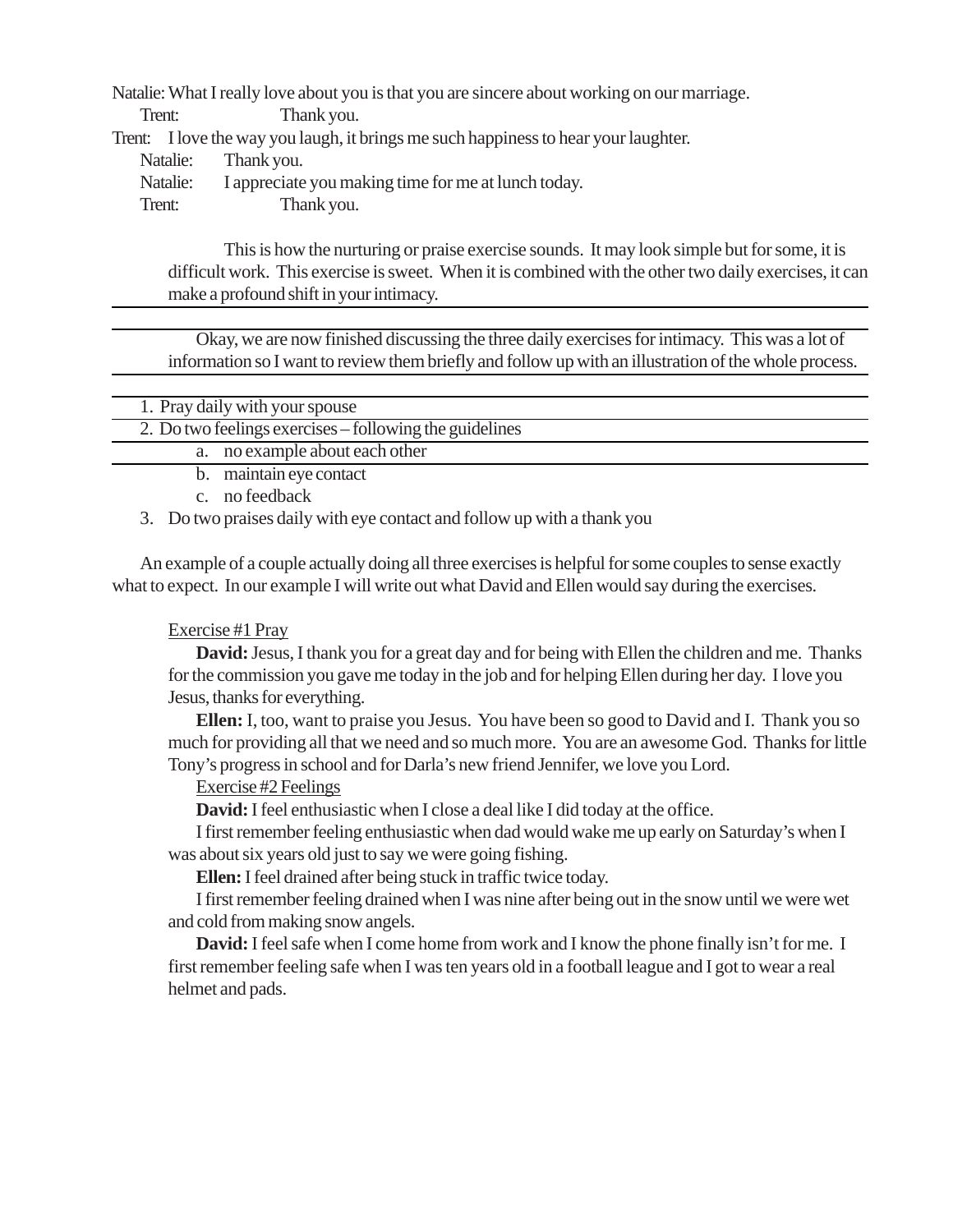**Ellen:** I feel appreciated when Tony hugged me today and said you're the greatest mom. I first remember feeling appreciated when my mom made such a big deal to my dad that I cleaned my room without being told. I think I was about seven.

Exercise #3 Praise and Nurturing

**David:** I really appreciate you being so patient with Darla's piano lessons every night. **Ellen:** Thank you.

**Ellen:** I really appreciate you coming home thirty minutes early today and taking time to clean up the kitchen with me.

**David:** Thank you.

**David:** I love that you stay so attractive. Even in jeans and a T-shirt you are still so beautiful. **Ellen:** Thank you.

**Ellen:** I love the fact that you just trust my judgment in different areas of our relationship. **David:** Thank you.

And that's it - the three dailies! I pray that the next one hundred days, you allow this structure to offer the many skills it will give back to your marriage. May God truly bless all the sowing that you have invested into your marriage and may your harvest be something all of your generations share in.

This is something that you and another man can get accountable with each other so that you stay on tract. Sexual success is a lifestyle of intimacy. Remember the oil in the engine? That is your job to put the intimacy into the relationship. If you don't put the oil in daily, expect funny noises and expect to spend your money on professionals later. My advice and my experience is—do the basics and better is always ahead of you!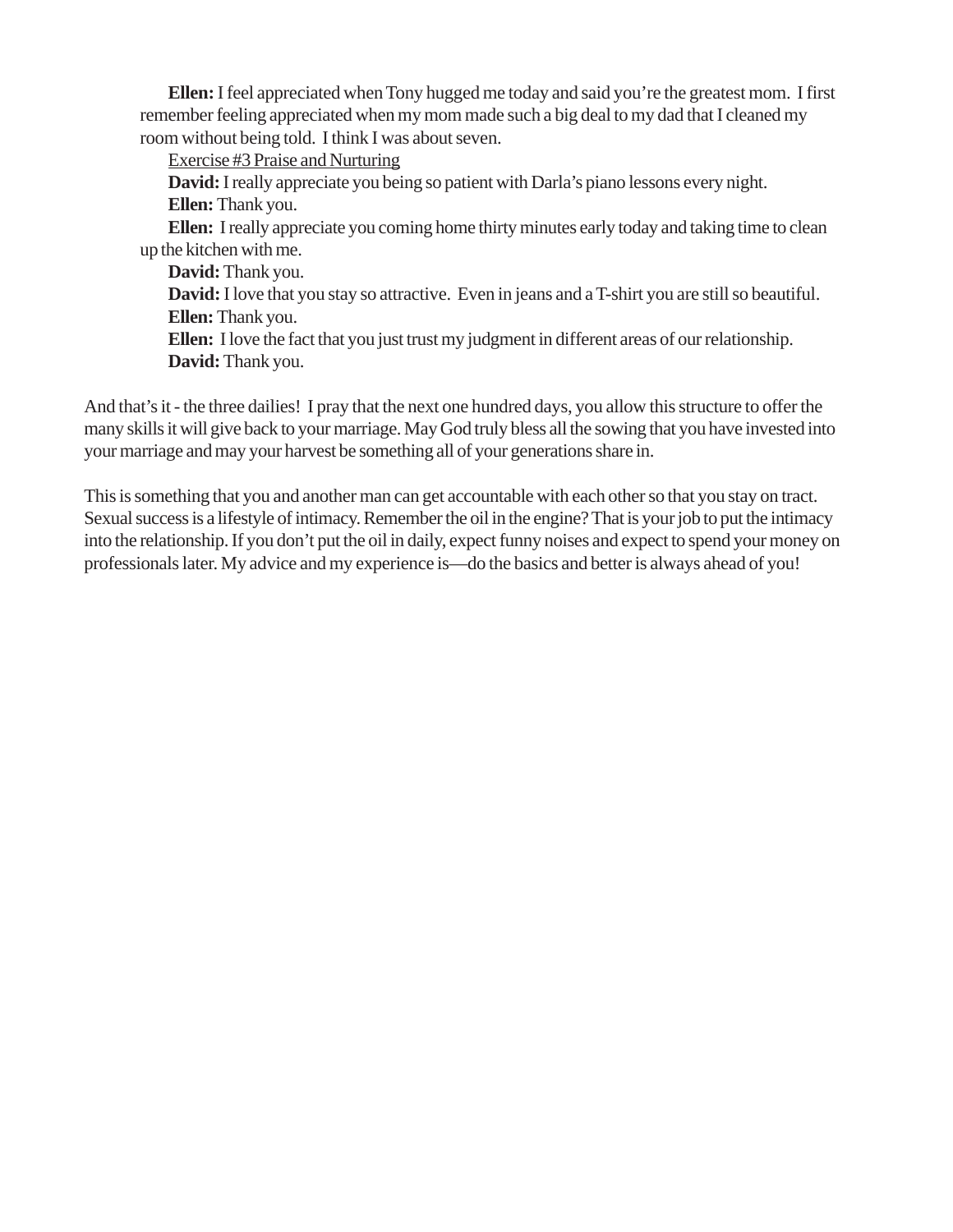# **CHAPTER 11**

### Sexual Agreement

As a married couple you will probably experience sex anywhere from two to five thousand times more or less. As we discussed earlier God made sex for us to enjoy and celebrate each other. If you combined sex with spiritual and emotional consistency and follow the three guidelines mentioned earlier, which were to keep your eyes open, the lights on with nurturing conversation you can enjoy what I call God's best sex.

With all this potential to please each other and the absolute joy of sex, it is still one of the top reasons people come in for marital counseling. It has been a consistent point of amazement to me how often couples regardless of how long they have been married can't even agree on how often they are having sex.

The differences in perception are almost as universal as couples have about sex. I will usually ask the couple coming in for counseling in our first session how often they are being sexually active together? Inevitably one spouse will say a low number such as once every ten to fourteen days. The other spouse will say two times a week.

I have to chuckle when this happens and affirm the couple that they are perfectly normal that they don't agree on their frequency of sex. Another interesting issue that arises while working with couples and sexual frequency is their desired amount. When assisting couples toward reaching sexual agreement and harmony I will ask how often they would you like to have sex. The answers are most of the time very similar.

Often they look at each other and look at me with amazement that they really didn't know that they agreed more than they disagreed about their desired frequency of sexuality. "Then why aren't we doing it that often?" is usually the next question. The answer is because they haven't agreed to the frequency in any formal manner of discussion.

An example of this is Amy and Fred who were married several years when they began to consider divorce. Fred was just finishing his degree to become a chiropractor. Amy has been supporting the family financially and was feeling very neglected. They were having sex once every six to eight weeks. Amy and Fred were in their thirties and an average couple their age would typically be sexual about two to three times a week. They were way off the scale as far as average sexual experiences for a couple their age. Amy and Fred loved each other and were active church members.

Amy and Fred said they would argue about their sex life all the time. They wanted to stop and the only solution they could think of was divorce. They had two children and didn't want to divorce. They stated that other than the sexual issue they got along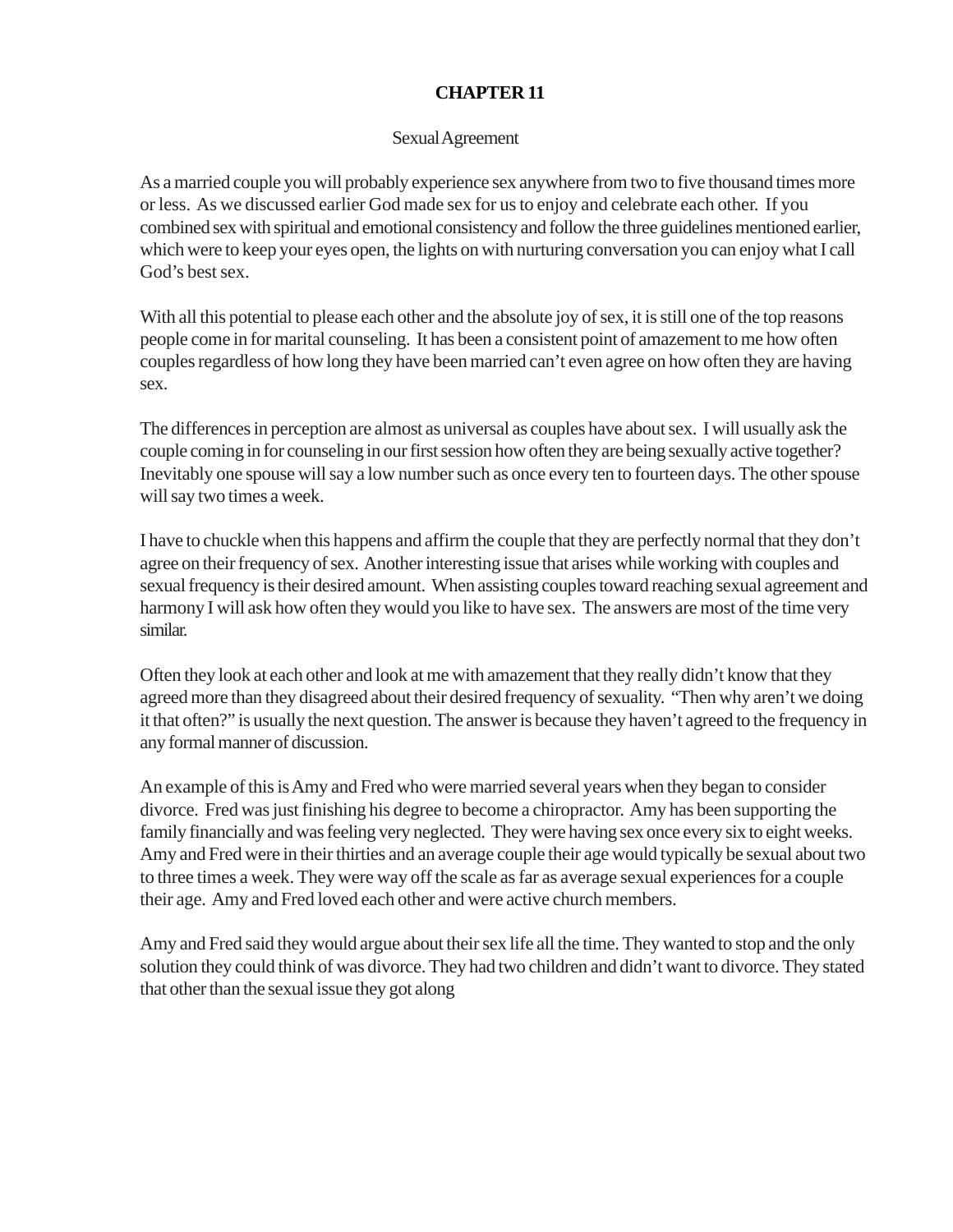fine. I asked Amy and Fred to write down separately on a piece of paper how often each of them would like to be sexual. When Amy flipped her piece of paper over it read that she wanted to be sexual two or three times a week. Fred flipped his paper over and as you may have guessed it said two to three times a week. We were all amused and realized we could easily save this marriage.

I asked them how is it that you both want sex the same amount of times a week and yet you're only having it once every six weeks? Amy and Fred answered very similarly. They said that when they have sex, it's great but then a few days go by and he or she doesn't initiate. One of them ends up believing that other spouse doesn't want sex or they think they would have asked. Then a week goes by and they begin to feel unwanted and rejected. Soon they both don't talk about it and start to distance themselves from each other. Eventually they both get irritable with the following week increasing to anger outburst over almost anything. By the next week they get so mad at each other that they eventually apologize, make up and are sexual again and it soon the pattern starts all over again!

As we dialoged about this together, Amy and Fred realized a couple of things. The first thing they realized is they never really calmly talked through their desire for sexual frequency. Also they never realized both of them were 100 % responsible for initiation of sex. Neither one was self-responsible for their sexuality yet regarded their spouse as 100% responsible to initiate sex. Thirdly, they realized that they could walk in agreement sexually and probably be really happy the rest of their life together.

### **Sexual chaos versus sexual order**

How do situations like this happen? How can a couple remain married, in love and still struggle so much in the area of sexuality? These are questions I want to address because there are so many couples just like Amy and Fred.

Here is what I believe happens as young couples evolve sexually in a normal situation. A couple gets married and in the first six months to a year sex is usually not an issue. Both spouses are having plenty of sex and feel relatively good about the quantity of sex. As a couple takes on more responsibilities such as school, work, children, two cars, and a mortgage, life becomes more stressful and complicated.

During the next few years the couple doesn't normally talk about it, but a system of chaos and manipulation evolves. As the husband smartens up sexually, he realizes that sex is beginning to slow down so he concludes, "if I ask for more, then I will get more because if I ask twice and I am refused once, that leaves me only having sex once. If I ask four times, then I can at least get sex twice and if I am lucky maybe three times." So this brave young male goes about his pursuits and hence the dance of manipulation begins.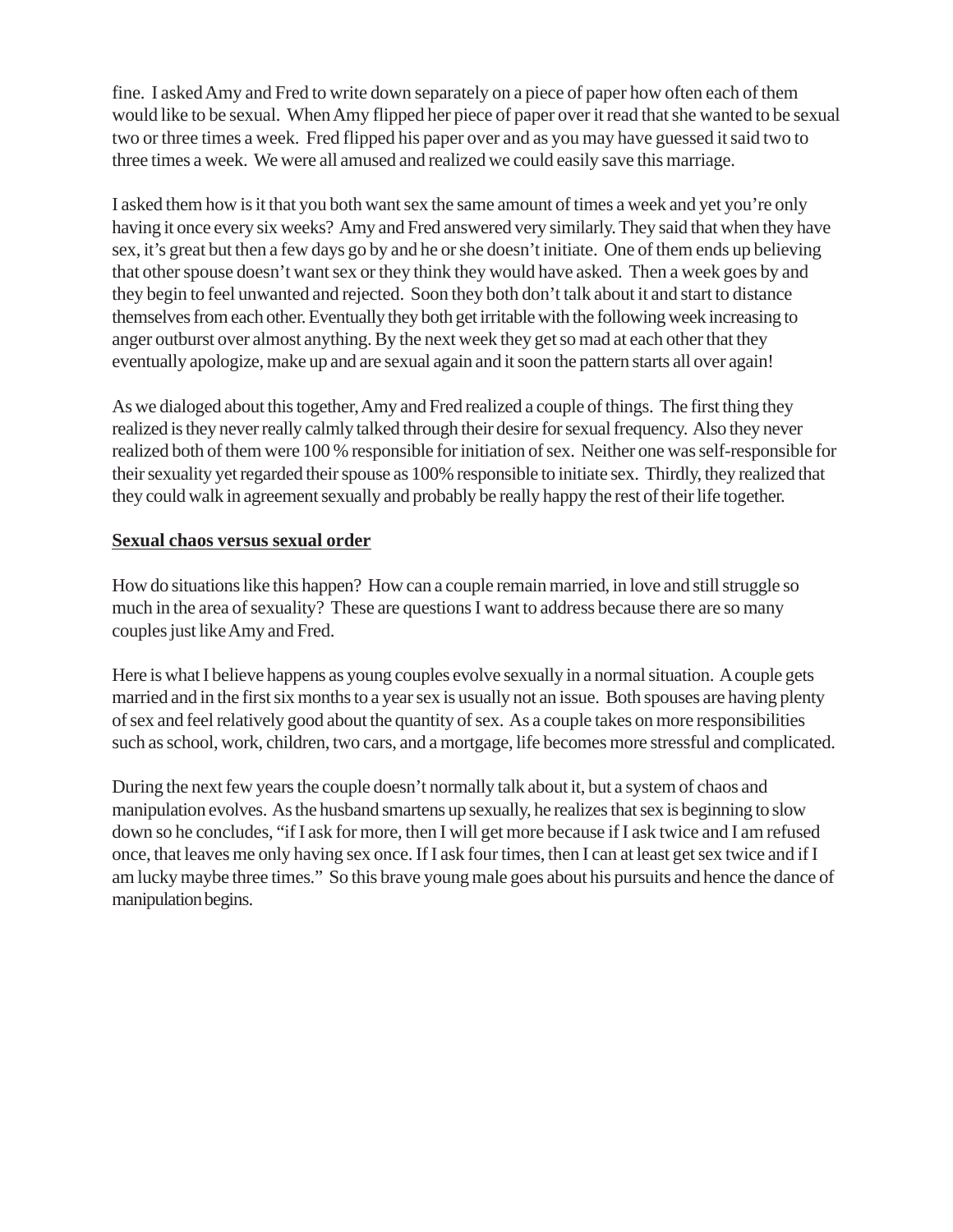The wife begins to feel more pressure from her husband to be sexual, so she begins to make some generalizations about sex and her husband. She believes he starts with kissing and hugging in the kitchen and if she lets him do that then he thinks she wants to be sexual. So what she thinks she needs to do is not let him kiss and hug her then he won't ask for sex. She begins to manipulate how much affection she will participate in, in hopes of somehow managing the sexuality in her young marriage.

Manipulation can go into multiple directions as the couple tries to deal with sexuality without talking about it. You may have heard the jokes about "if the pillow is on the right side, you can ask. If it's on the left side you better not" jokes.

When I was a teenage I remember seeing a plaque in a store that had two dials one for him and one for her. The sayings around the dial were "not tonight", "no way", "I'm tired", "if you hold me first", "maybe", "ask and take you chance", "okay, if I have to", "tonight's your night". Back then I thought how confusing this sex thing must be. As an adult, I don't think it has to be all that difficult, as we will discuss further.

Hopefully, what you can begin to see is that over time, every couple develops a sexual system. This system is a way in which they figure out how to ask without asking and how to reject without communicating. How unclear these systems are even to the couples that are participating in the sexual system they have created.

Having a clear sexual system or sexual agreement is very important. Even the best of Christian marriages can stagger and injure each other throughout the years of marriage with a non-discussed and non-agreed upon system of sex that they co-created yet no one is responsible for.

Responsibility is a big issue when it comes to sexuality. As we discussed in an earlier chapter, just because someone is physically an adult it does not mean that they are sexual adults. Sexual adults are responsible for their own sexuality and can create an agreement together for sexual expression.

### **Sexual Acceptance**

The gift from God to men is a strong sex drive that doesn't quit until near death. This drive forces him to get through his insecurities and self doubts to start dating and is a large motivation for men to marry regardless of their spiritual maturity. This drive compels men to consistently work through the marital issues during his lifetime with his wife. This sexual gift from God is what glues a man to a woman spiritually, emotionally and neurologically. This sexual drive is a great gift from God. This God given gift has many virtues.

The gift of sex is different for each woman. The woman's drive seems to come mostly from the communion or an emotional and spiritual realm. Generally speaking when she feels close she wants to express herself physically. She is not looking for a sex act; she is looking for a love event during sexuality. I believe women intuitively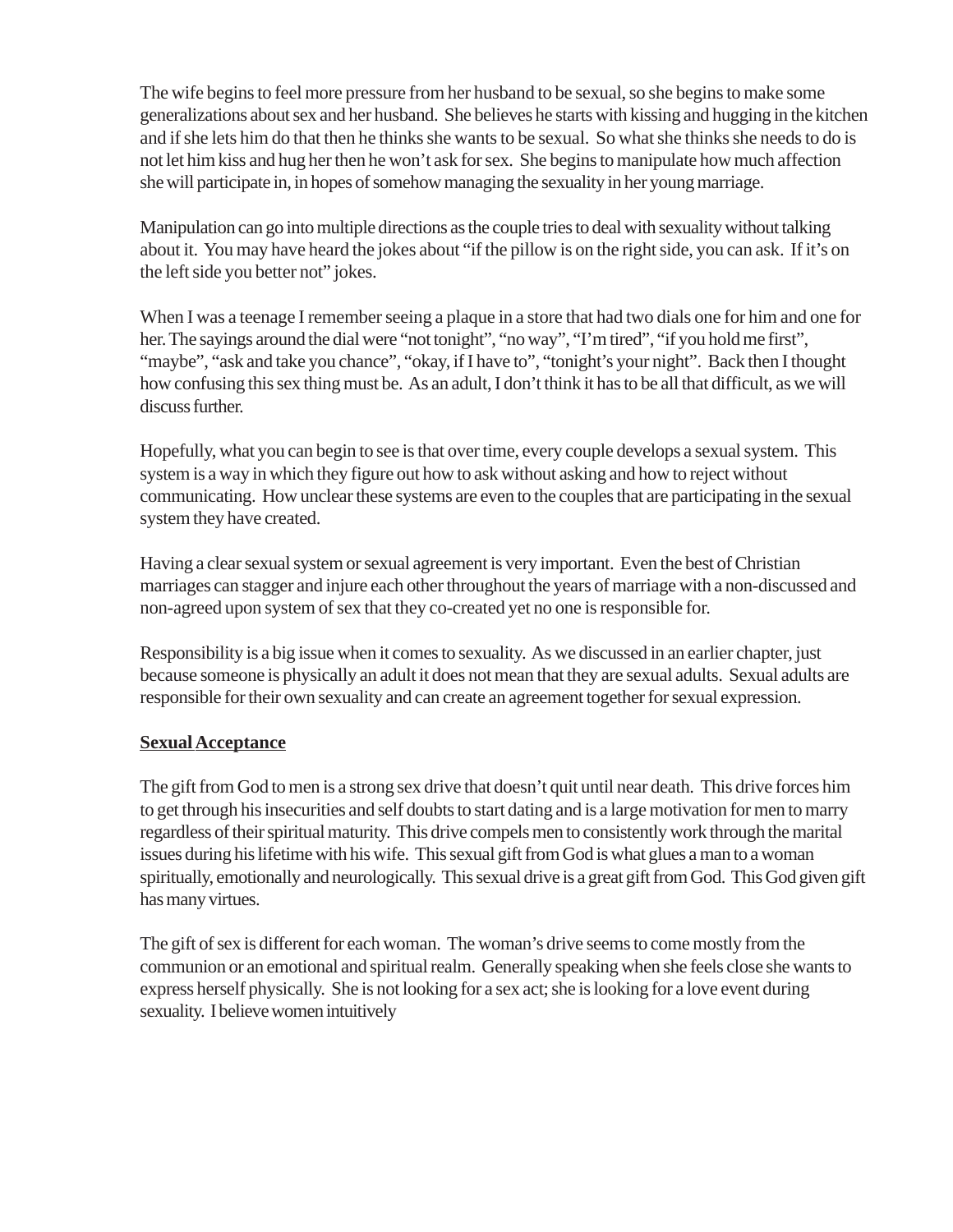desire spiritual, soul and body sex as the majority of their sexual experiences. This gift of sexuality and communion from her soul is as important to acknowledge as the husband's physiological sex drive.

Firstly, if you can accept, and not try to manipulate how your husband or wife is created, you will move much faster through creating the best sex of your life. I vividly remember a conversation I was having with a client one day about his sexuality with his wife. He was a thirty-year-old professional man with three children and a stay-at-home wife. They were having sex very infrequently. He and I started talking about the emotional needs of women. He said to me, "You're right!" Apparently about a year ago he read a book about women and what they need. He said the book told him to listen without trying to solve the problem. He went on to tell me that it said to ask questions about her feelings and to also share things about his life with her without being prompted. He told me, "I did everything the book told me to do for three months. That's when we were having the most and best sex of our marriage!" I asked him what happened? He said something that has still stuck with me all these years: "I stopped doing my part."

In this situation, for a three-month period of time the husband accepted the fact that men are different from women. Women have needs that men don't necessarily have at the same level. Some men are pretty simple in their thought process about sex. For the wife a major part of their sexuality is wrapped up in her getting her spiritual and emotional needs met on a daily basis. When this happens, men will see the transformation of their wive's spiritual, emotional and sexual demeanor change. If you give your wife the oil of intimacy, in return you will see that sexuality is more comfortable for her to participate in and initiate.

There are no magic buttons on your wife that can get you more sex. Some women have not matured into sexual adults and still behave as sexual children. If your wife continues in these and other unhealthy sexual issues, you can be a prince of a guy for a year and still have no increase of sexual expression from her. In cases like this, definitely pursue professional help.

Moving on toward the husband's side of the relationship, some men are sexual and most are very sexual. This will not change! Men love to be touched and touch. Men think about sex almost as much as they think about food. Men are generally creatures of appetite and most women were aware of that way before marriage.

Imagine your wife taking you to the mall early the day after Thanksgiving to go Christmas shopping. You know the sales are great and you can get more done in that one day because stores in large cities are open 7 a.m. to 10 p.m. You're running a little behind so you forget to eat breakfast.

Ten o'clock approaches and you start hinting about what you are going to do about lunch. You continue to shop as 11:00 a.m. comes and goes and you indicate a little bit more firmly that it's now getting close to lunchtime. Again she pacifies you and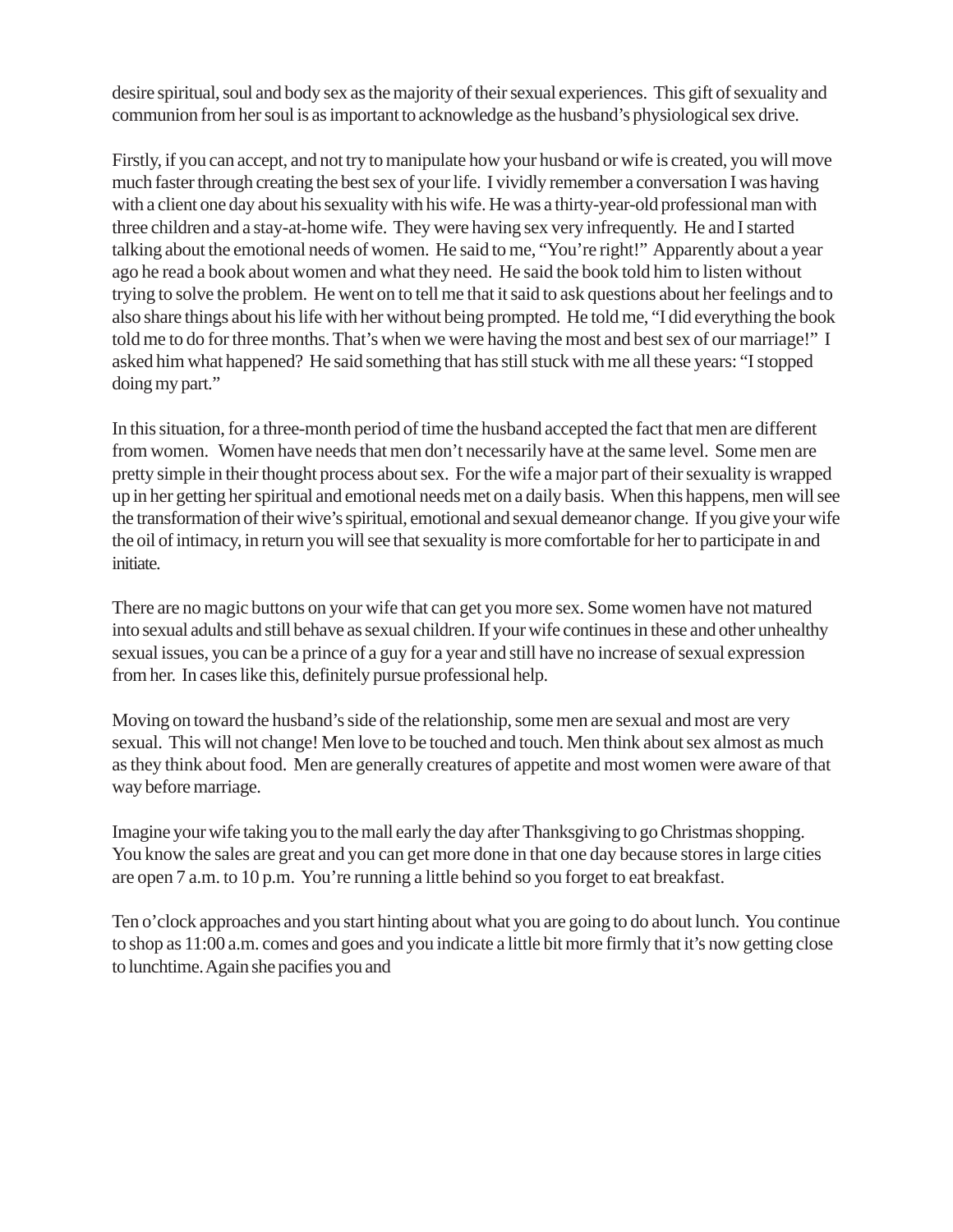assures you that you will eat soon. Twelve o'clock now goes by and you are now getting rude, and you can tell food is getting more and more on your mind. By 1:00 p.m. you are a monster. You won't say anything and you are mad! You are totally fixated on food and if you don't eat soon, not only is shopping over; it's going to be a bad day for everyone.

Men, you know what I am talking about. We call it male "food anxiety". We wake up wanting to know what's for breakfast. At 10:30 a.m. we want to know what's for lunch. When we come home from work you know what the classic male greeting is "Hi, honey, what's for dinner?" You would think we have little else on or minds. If men don't know when they are eating, they get food anxiety.

I think we clearly illustrated that most men that are not depressed or sexually anorexic are appetite driven. This will not change and is the gift of God. Appetites for life in general make men work harder, create more and keep them working because if you don't work, you don't have money for food!

What does all this food talk have to do with sex? Food is a classic way to illustrate that like food, men think a lot about sex. Most have heard the urban myths about how often men think about sex. Although I have never personally read these studies, I think the point is, we think about sex a lot.

Now, if a man is in a manipulation based sexual system, then he has to rely on his fine-tuned skills to manipulate his wife into sex. This keeps most men in a constant state of "sexual anxiety". They don't know when they are having sex or if they are having sex again. This kind of system gives men more sexual anxiety and hence they think about it more than if they knew when sex was happening.

When men know about when sex will occur and who is initiating it, they think about sex a lot less and have almost no sexual anxiety.

Once a couple comes to a place of sexual agreement where both are sexual adults and keep their sexual word to each other, peace comes into the sexual system like a flood gate. Remember that male sexuality is a gift from God. It is to be celebrated by the couple not tolerated. A man who is sexually tolerated by his wife will over time generate many negative feelings toward his wife. On the other hand, a man who generally feels sexual acceptance and is sexually celebrated will have an ongoing positive feeling and expression of love for his wife.

Men are creatures of appetite. When I dated before marriage, it was very common for those I dated to cook for me and find out my favorite meal. I remember during my very financially poor college years, my Lisa would ask me over to her and her parents home and almost always offer me great food. I felt loved and special.

A common urban myth about men is when a woman has something bad or negative to tell her husband, wait until after he has eaten a good dinner. Although humorous, we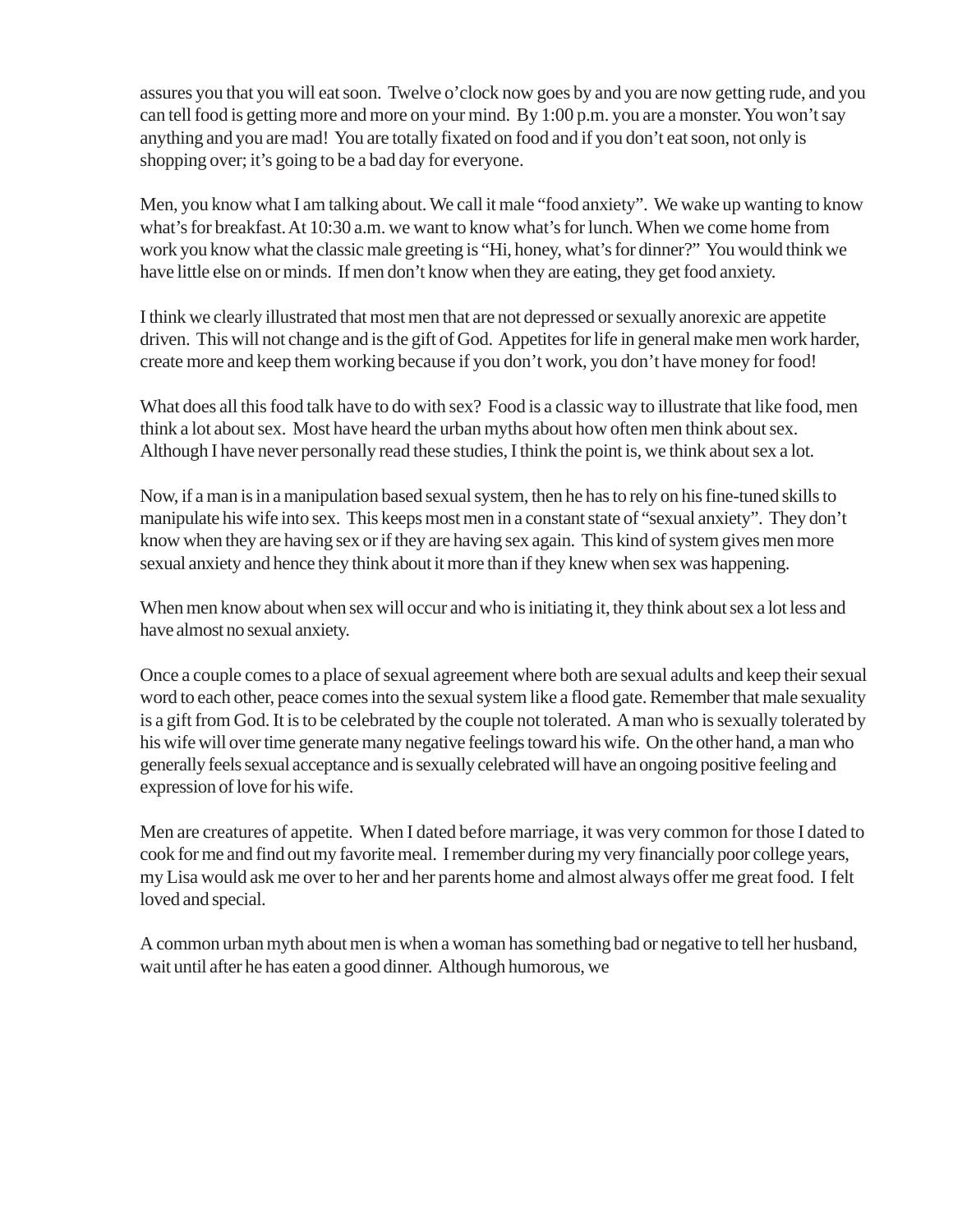commonly agree that men are more approachable after their appetites are satiated. This is just as true when we talk about their sexual appetites.

On the other hand, a husband ignores the spiritual and emotional aspects of his wife he will damage their sexuality over time. The man is spiritually and emotionally lazy has a huge surprise down the road. The surprise is that she won't be interested and it will be because you did not accept her sexuality and emotional connection. I tell men all the time if you want to train your wife not to like sex don't pray with her, listen to her feelings or keep your word outside the bedroom. They laugh but those who have refused to sexually accept their wife's intimacy needs, know I am telling the truth.

## **Sexual Agreement**

A sexual agreement is when a couple intelligently and calmly discusses their sexual preferences for frequency and then distributes the responsibility between them for initiating fairly. In a sense, the husband and wife decides verbally and then writes down the way they want to structure their sexuality so that both are reasonably sexually happy.

I need to put a word of caution here. Don't bring this agreement up with your wife until you have been consistent on the three daily exercises for sixty to ninety days. You may only get one shot at bringing this concept up. If she is spiritually and emotionally distant because of your lack of skills or neglect, it may backfire. She will quickly see through your plot to get more sex without meeting her needs first. She will see you as manipulative, lazy and weak. So first things first. Do the intimacy exercises and then talk about this.

Life is about negotiation. This is especially true in a marriage. If a man is pestering his wife to have sex daily or if the wife wants sex only one time a month they are both being sexually selfish and unreasonable.

In sexual agreement, we are applying the principle from Amos 3:3, where it speaks of how can two walk together unless they be agreed? If you don't agree on a sexual system, the chances are you will create one without really agreeing on it. Although unusual, some couples are fortunate that the system they created between them works because both people in the marriage are happy with their naturally evolved sexual system.

### **Creating a sexual agreement**

Sexual systems are an issue that many couples fight about for decades. As you walk through the process of creating a sexual agreement together I will ask you to do three things.

- 1. Be open minded to each other's needs sexually.
- 2. Be honest about your sexuality.
- 3. If you can't do this together, get professional help.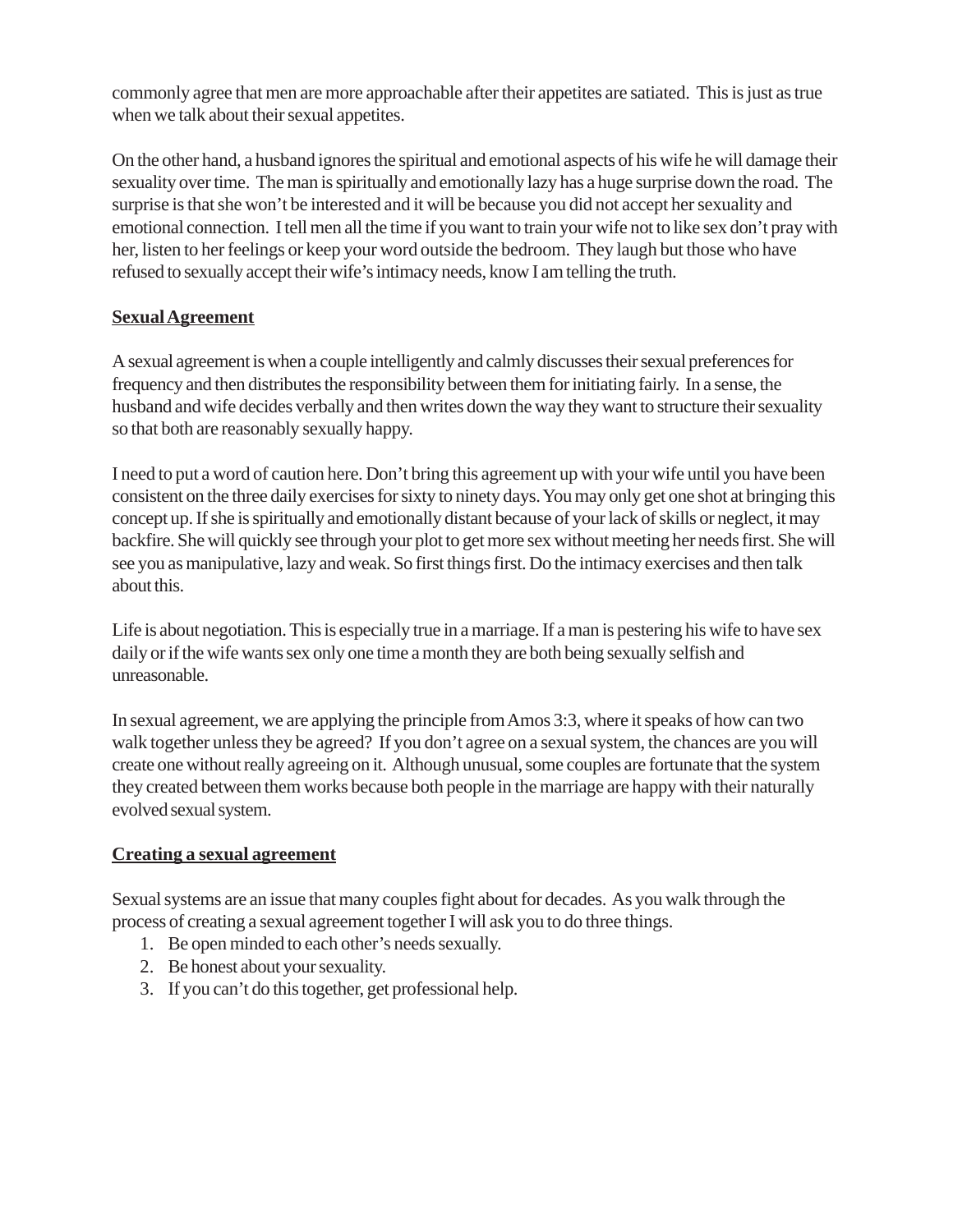Agreements and management structures are used in almost every other area of your life. In money, you organize, manage and oversee the system of your finances. You also manage the raising of your children and their countless classes and scheduled activities. Your spiritual and emotional lives require many agreements and systems. Much of life is really about effective management for optimal results. This truth is also self evident as you walk toward creating a sexual agreement.

The first step toward creating a sexual agreement is the issue regarding the frequency of sex. Firstly, both of you will need to write on a piece of paper your own personal preferences for frequency. On an average this may be one, two or three or more times a week for couples up to the age of about fifty and then usually will lessen to about once a week. I say this as a reference point only because I am asked this question so often. This is now where the negotiating starts. This is your marital sexual system so you can be as creative as you wish. If he prefers two sexual experience each week and she wants to be sexual three times a week then on his week he can have his frequency and on her week she can choose hers.

Remember that this is your sexual agreement. I usually ask couples to stick to their agreements for a minimum of ninety days to see if the system is working for everybody. If the system needs changing at that point, discuss this in a public place (not your bedroom or in your house) so that it is in no way a manipulation or one trying to pressure their spouse into more or less sexuality than they agreed to that night.

The following are several basic sexual systems for you to choose from. You may come up with your own version of a system, which is fine. I realize that as a couple has children and raises those children and then goes through the stage of children leaving the home, the sexual systems will change but only when both agree with the changes. Lisa and I have had our sexual agreement for about a decade. Every year we review this and make changes as needed. I say this is so you don't think that this is simply a good idea. Many have practiced putting these systems into place and it has brought great peace to their relationships. Others have written and called me with their successful testimonies of walking in sexual agreement.

## **System One**

After you have checked the previous box as to agreeing on your frequency, you will now simply pick the days that you want to be sexual. If you want to be sexual twice a week, then you can pick any two days of the week that work within you schedule. For example, Tuesday and Saturday or Wednesday and Sunday. You are most familiar with your schedule so agree on the days that you want to be sexual. In this system, you can divide sexual responsibility by the day or by the week.

For example, let's suppose Jason and Dana chooses to be sexual two days a week on Tuesday and Saturday. Jason could be responsible to initiate on Tuesdays and Dana could be responsible for initiating on Saturdays. Jason and Dana could also make it so on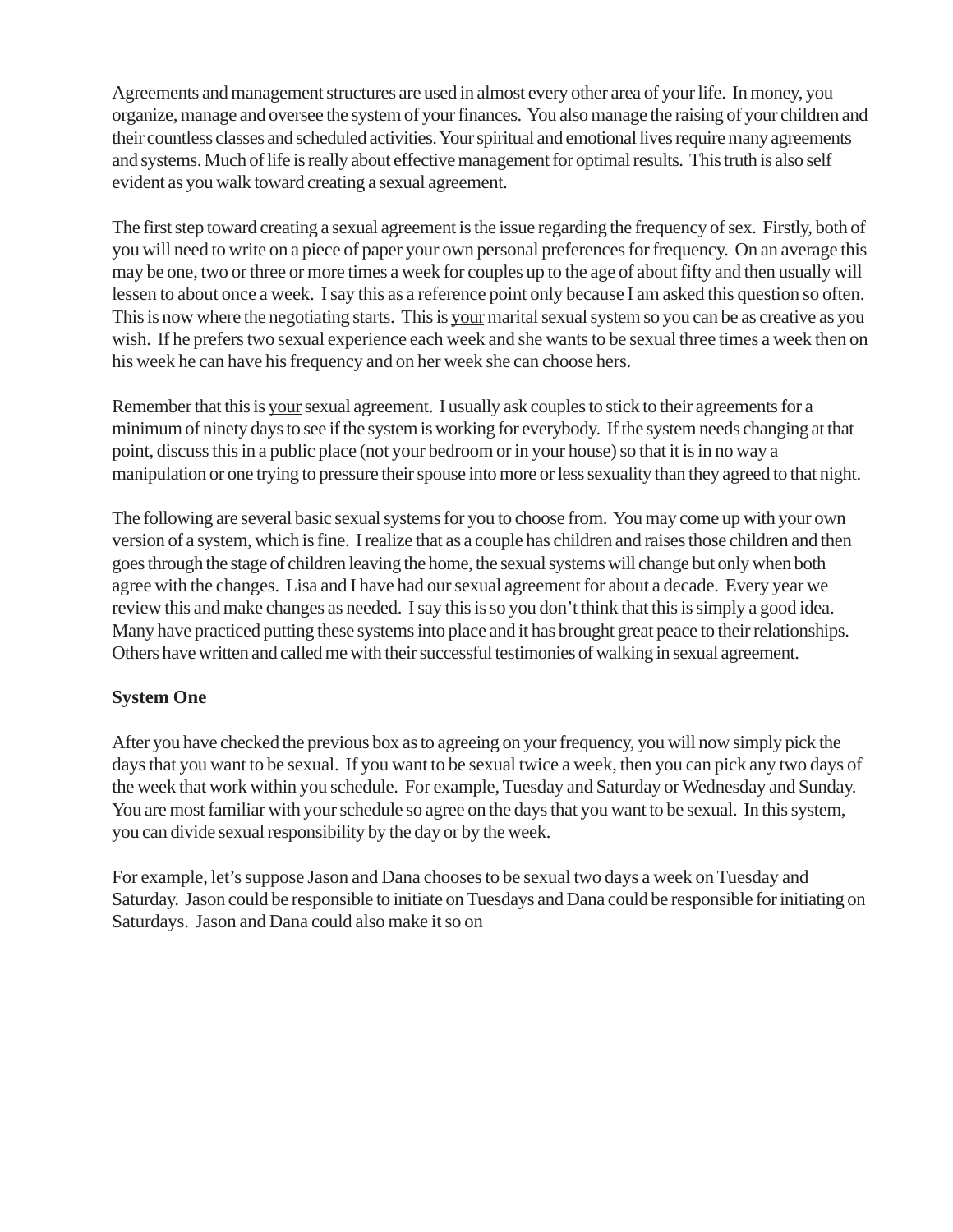the 1<sup>st</sup> and 3<sup>rd</sup> week of the month, Jason would initiate and on the 2<sup>nd</sup> and 4<sup>th</sup> week Dana would initiate the sexual encounters.

Busy couples love this system because they don't have to concern themselves about it. This can easily be fit into a busy schedule because on their busier days they both can have stress free days concerning sexuality. Other couples find this system too rigid and not spontaneous enough for their style.

# **System 2**

In this system of choosing when to be sexual, you would split the week up between the two of you. If you agreed on twice a week to be sexual then John would get Sunday, Monday and Tuesday to chose which day he wants to initiate sex. He would initiate sex one time during this three-day period. Wednesday would be off for both of you in a two times a week system. (Some couples make Wednesday a day that either can ask. If you chose to have sex two to three times a week or simply three times a week some have scheduled on the 1st and 3rd week either can ask.) Dana would get Thursday, Friday and Saturday and she would initiate one time during her three-day period. So Jason has his part of the week to initiate and Dana has her part of the week. They are both clear on what days to initiate and who is responsible to initiate. This system allows more flexibility for a person to choose when they want to be sexual. Again, some couples love this system and for others this system would not work.

# **System 3**

This system is a rotating system. In this system, if you decided on a twice a week agreement each person has up to three days to initiate sex with their spouse (day 1, 2, or 3). They can initiate within any of their days. The day following the initiated day it begins the other spouses turn and they also have up to three days (day 1, 2, or 3 to initiate). In this system, Jason has three days to initiate. If he decides to wait until day two then fine, after the day they have sex it's Dana's turn. The next day is Dana's turn; she can initiate the very 1<sup>st</sup> day of her turn or wait until day three. Dana decides to initiate the very next day. Then Dana's turn is over and the next day it is Jason's turn. He just had sex two days in a row so he may wait to initiate as it is his turn.

This system provides both the utmost of flexibility for those couples wanting spontaneity, as well as, accommodating higher frequency of sexuality with their relationship. In this system, you can have sex as little as twice a week (both spouses waiting for the  $3<sup>rd</sup>$  day to initiate) or daily or anywhere in between. Again, for some couples this system is ideal but for others it's too fluid.

These are the three basic sexual agreement systems. Your coupleship is unique so you can choose any of these three systems or come up with a sexual system of your own. The sexual system you choose 1, 2, 3 or your own isn't as important as the fact that you walk in agreement sexually.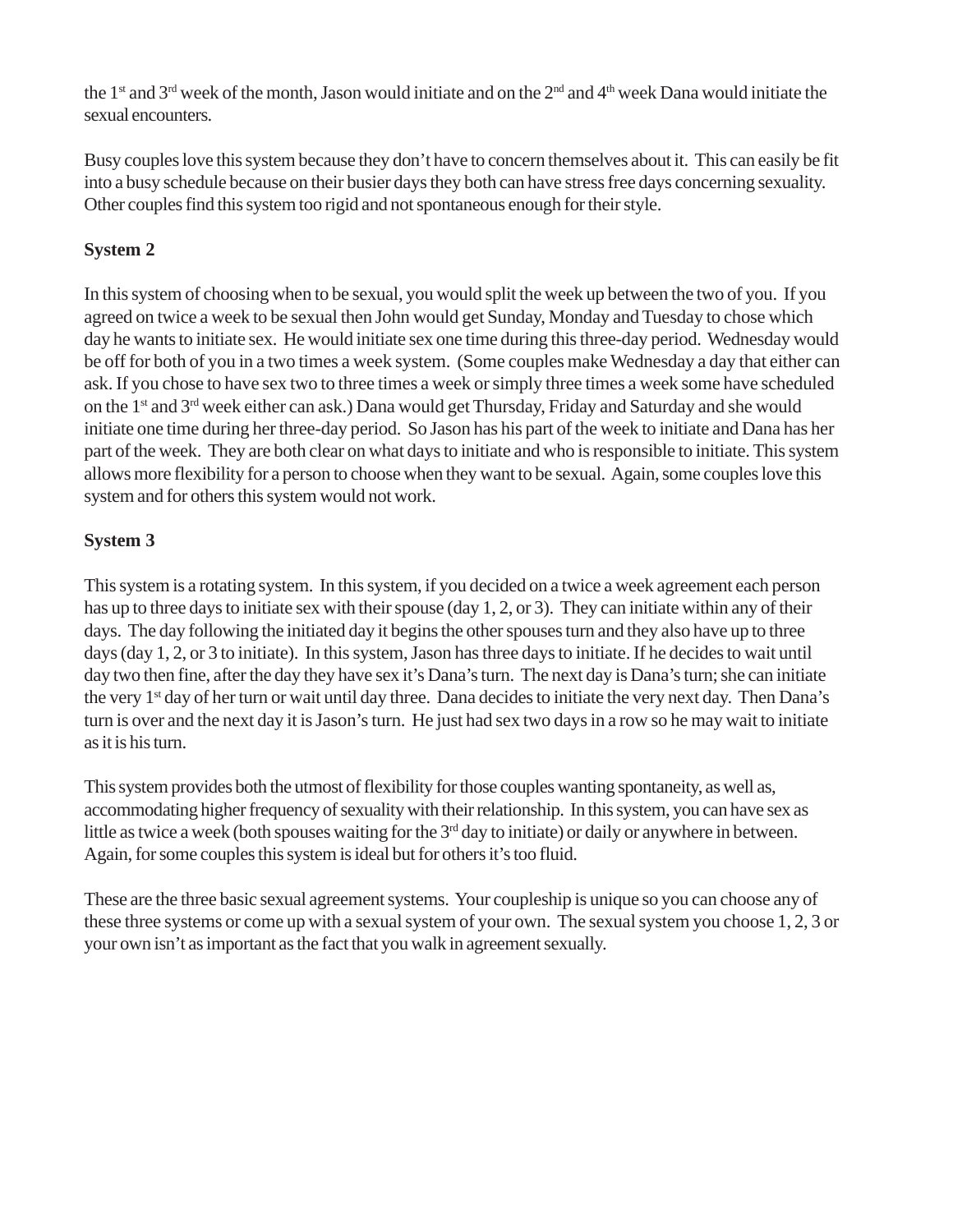Sexual agreement is such a blessing, you will be married a long, long time and it is better to agree about sexuality and negotiate and change systems over time than to have an unknown sexual system that no one agreed to. This chapter is designed to give you a sincere taste of sexual harmony and peace.

I know that as a Christian marriage and family counselor, that where the spirit of the Lord is, there can be peace. In Christian marriages, all to often the bedroom does not reflect this spirit of peace. It's not because of a lack of love, or even a lack of sexual desire, it is often because of a lack of agreement.

### **Benefits of Agreement**

The benefits of walking in sexual agreement are tremendous. I can tell you from my own life this has brought us much clarity and peace in our marriage since we have implemented it. I have also seen the tremendous amount of peace sexual agreement has brought to many of the Christian couples I have worked with over the last ten years or so, since we have been using sexual agreement systems.

Sexual anxiety is totally reduced for husbands that have a sexual agreement in their marriage. The husband now knows he is going to be sexual on a regular basis. So his fear of being rejected is gone, as well as, his desire to sexually manipulate are no longer necessary.

He not only knows that he is going to be sexual regularly, he knows approximately how often and more importantly when. For most men, this is very satisfactory to know when sexual intimacy will occur. Now their need to be sexually fed has been heard, understood and agreed upon with the person that they love most-their wife.

Another benefit of this new sexual system is that in the past he has been the primary or only sexual initiator and now he gets the opportunity to receive sexual initiation from his spouse. I can tell you for some men, this is so important to be asked to be sexual by their wife. So many men have experienced years of being totally responsible for the sexuality in their marriage. They felt tolerated by their wife, like they had a disease that needed medicine and sex unfortunately was the medicine.

The wife may or may not have felt that way but the husband might have projected that onto her because she didn't initiate sex. Depending on the age of the wife, may explain also why she may not have initiated since it wasn't thought to be "proper" many years ago for the wife to mutually initiate.

In a sexual system husbands have a much greater respect and appreciation for their wife. She becomes more precious and desirable in his heart. He feels, "she's in this with me". He doesn't feel alone sexually but together. I can't tell you how many men pulled me aside just because of having a sex system and have said things like, "I've never been this in love with my wife" and they were not just talking about the sexual frequency. They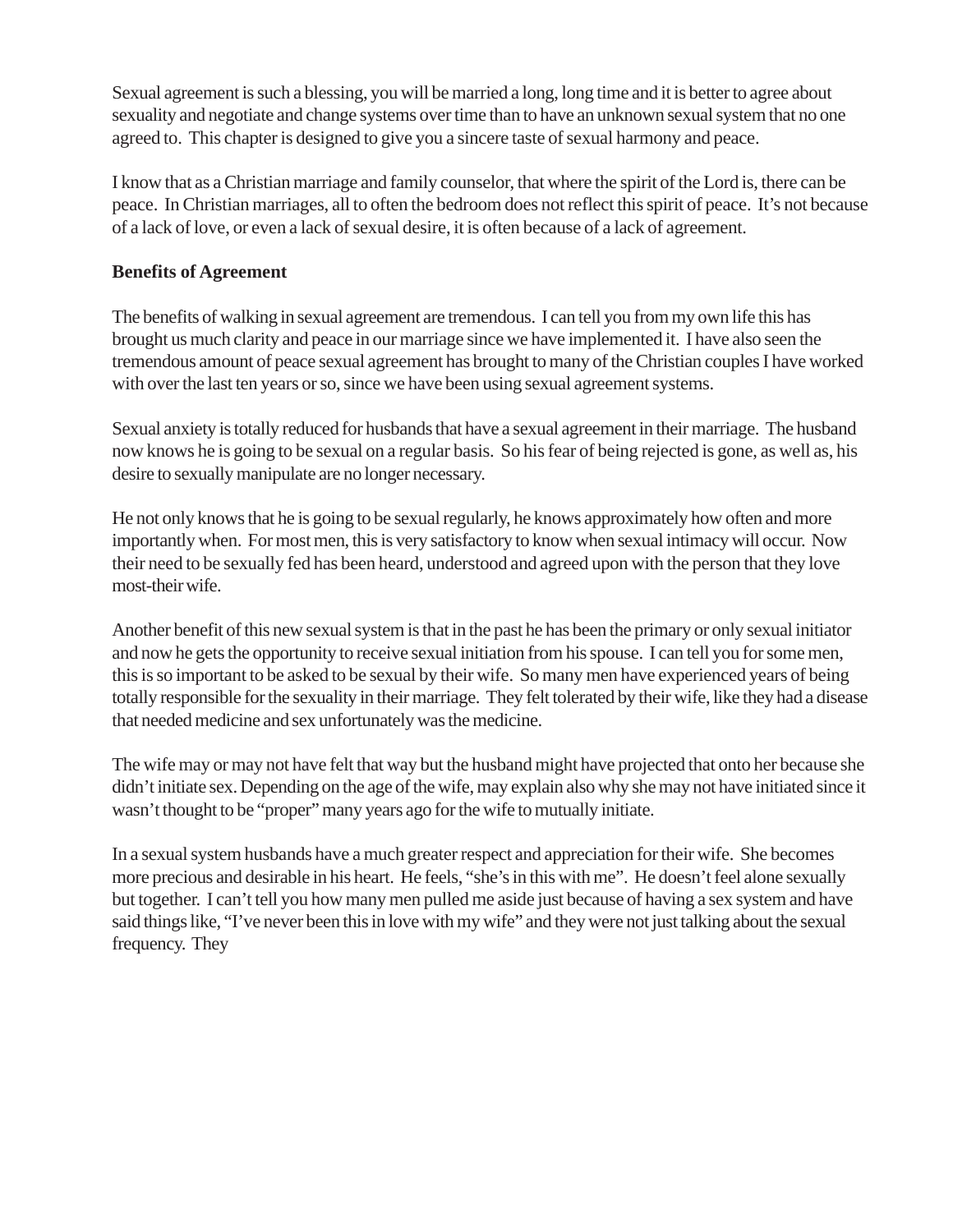were talking about the sense of unity and love they felt toward their wife because they were together on their sexuality, finally.

The benefit of being in sexual agreement greatly affects the wife as well. I can remember in counseling sessions where wives were so relieved to finally get this sexuality issue agreed upon. Many of them felt hopeless and frustrated trying to manage both their own and their husbands' sexuality.

The wives I have counseled over the years that now have sexual agreement systems in place within their marriage report several benefits to me. They are happy with having their own sexuality returned to them. God made each woman sexual, but many feel that they were always reacting to his sexuality so much that they didn't get the opportunity to express their own sexuality. She didn't get to have fun, combined with the ambivalence of not knowing how far things were going to go sexually.

The new sense that "this is my sexuality and this is how I want to express it" is a great benefit for a woman who has a sexual agreement. She can choose her time (within limits) to decide when she will be sexual.

This sense of sexual choice is important for women. Too often wives feel that they have no sexual choices. She is to just submit sexually. She inevitably feels like her choice to be sexual was taken away or stifled. Sexual agreement is a real benefit to her because her husband also now agrees that she should have sexual choices and be a sexual adult equal to but not suppressed by him.

Another benefit for women who have a sexual agreement in place is that they now have experienced the freedom to relax not only sexually but also with physical affection. The wife now is free to experience her husband's spontaneous hugs and kisses. When it's her turn, it will become sexual only when she wants it to because she decides that. She can let his affection into her heart instead of feeling like she has to defend herself.

She, like her husband, in a sexual agreement system, knows when and how much sexuality is going to take place in her marriage. Her sexual desires were also heard and negotiated with the love of her life – her husband. She is an equal in the system and is respected and can respect herself. She is a sexual adult and doesn't need to be manipulated or coerced to be sexual.

She not only knows when sexuality will happen in her marriage, she knows when it will not. She knows there are days she doesn't have to think about sex at all. She can relax because if she doesn't feel like it and it's her turn to choose the day, she doesn't have to be sexual. The freedom not to be sexually for some women is just as valuable a benefit as anything else we discussed.

The couple also benefits from walking in sexual agreement. I have seen numerous couple's intimacy increase significantly after they have been consistent with a sexual system. This sexual issue in the past has been a drain on both the husband and the wife.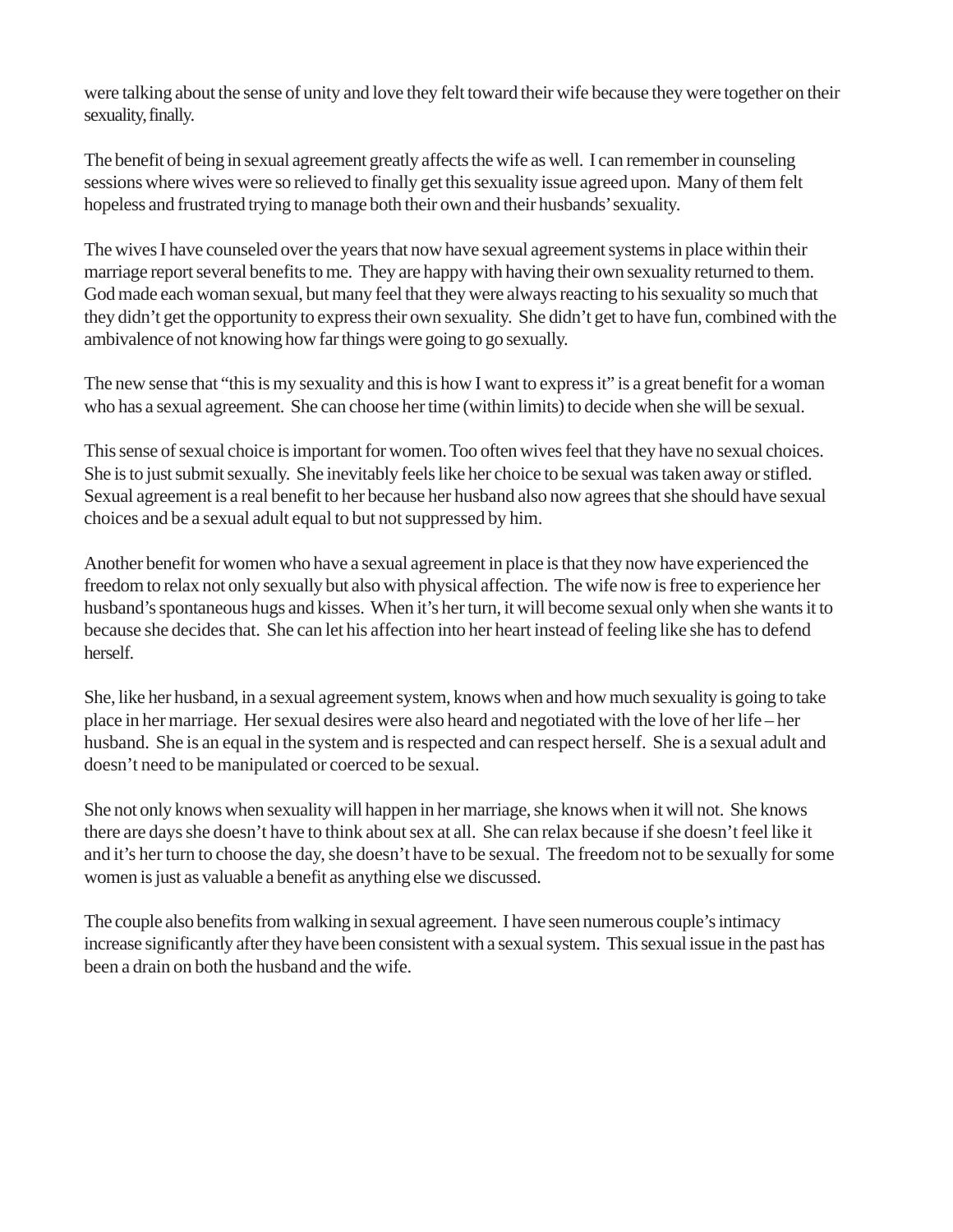They no longer have to manipulate, argue, fuss or pout about sex anymore. This can give couples a lot more energy to just enjoy each other and their lives together.

Another benefit I have seen with couples having a sexual system in place is heightened sexual esteem. The husband and wife have a new sense of sexual confidence and awareness that they are not only satisfied sexually but they are now also sexually satisfying their mate. It is intricate to your self-esteem to feel good about your sexuality and it's expression.

A last benefit I have seen in couples who walk in sexual agreement, is a removal of sexual authority from any one person in the agreement. In a sense the agreement becomes the authority not the husband or wife who in the past controlled or dominated the sexuality. Now no one person is to blame and this is what we have agreed to becomes more a part of the conversation. Most of you are much more likely to give authority to an agreement that you participated in creating.

In the next one hundred-days, I am sure your experience will be positive as you and your spouse walk in sexual agreement. Although a sexual agreement may be challenging for those who have been living irresponsibly as sexual children or sexual adolescents the journey now is worth it. In our 100-day log, you will be able to note your progress together as you walk through sexual agreement.

### **Guidelines for a Successful Agreement**

Below are some guidelines for a successful sexual agreement. Couples can come up with questions about their sexual agreement and may want to run them by a source of authority.

The first guideline is the issue of responding to the sexual advances of your spouse. Since we are sexual adults and not behaving as children or adolescents, what I tell couples is this: ALWAYS say YES! unless you have a doctor excuse! That may sound extreme until you understanding this agreement.

When it's the other persons turn, comply with their advances and when it's your turn, they should comply as well. We all know when our spouse is truly too sick to be sexual and as Christians, we need to be considerate of that. But I want to be clear, NO EXCUSES! The "I'm tired", "I have a headache" and so on do not work in a sexual agreement.

Do not manipulate or withhold from each other sexually. This kind of reaction is an ENEMY of intimacy. It will destroy the momentum and closeness in the relationship.

Realize not everyone who says they want intimacy really does. There is no more effective way to create chaos and anger than for a spouse to not keep their sexual word.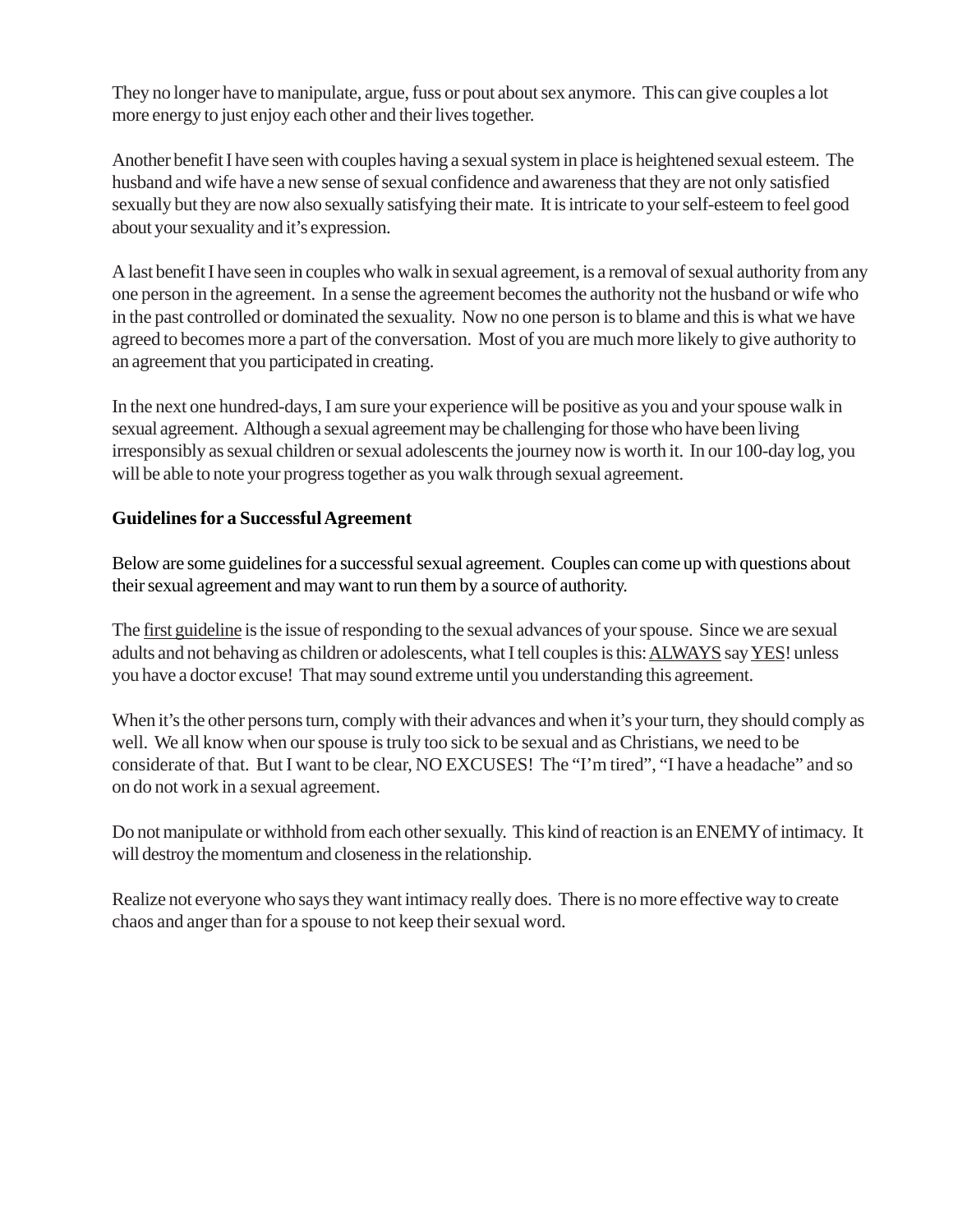The second guideline is about consequences. I have worked with enought couples to know change is difficult and can be intentionally resisted. Especially in couples that have had a life long struggle with sexual addiction, sexual anorexia or just simple sexual maturity issues.

Once you set up a sexual agreement, and your spouse doesn't keep his or her word what do you do? Before you begin with your sexual agreement or after a spouse fails two times to either initiate sexually or respond appropriately to the sexual advances, consequences must be implemented for change. I have found it works better for couples to set their consequences BEFORE they start a sexual system.

A consequence is something that a person would much rather not do than have sex. In other words, it's not just simply saying I'll do the dishes. It's much more painful that that. Let me give you some examples that have been effective for other couples. Remember that each spouse picks his or her own consequence.

- Hand wash and detail the spouses' automobile
- 2-4 hours of volunteering at a nursing home
- Sending \$100 to the Democratic Party in their town
- Volunteering at the Democratic Party in their town
- Spending time with a relative they don't like
- Sending money to a relative or organization they don't like
- A two mile run
- Having to give their spouse a 60 90 minute massage
- Having to watch the children for 4 hours while your spouse goes somewhere
- Not able to watch sports for 2 weeks
- Not going hunting or fishing
- Having to make a counseling appointment

Each person comes up with what their consequence would be for not fully participating in their sexual agreement. For example, if John withholds sex from Mary when it was his turn to initiate by Tuesday bedtime. He didn't do it. Regardless of the reason, since he wasn't dead and he definitely didn't have a doctor's excuse he would complete his consequence. Likewise if John initiated during his time and Mary refused to participate, then Mary would do her agreed upon consequence.

If a person refuses to do their consequence or if one person is regularly not keeping their sexual word, then I would strongly suggest a counseling session.

Guideline number three is when its' NOT your turn YOU CAN NOTASK! This is a simple guideline but when someone consistently doesn't respect the sexual space of the other person, it can erode the sexual system.

Guideline number four has to do with the menstrual cycles. It is important for a couple to make a clear communication about what is expected or accepted during this time of the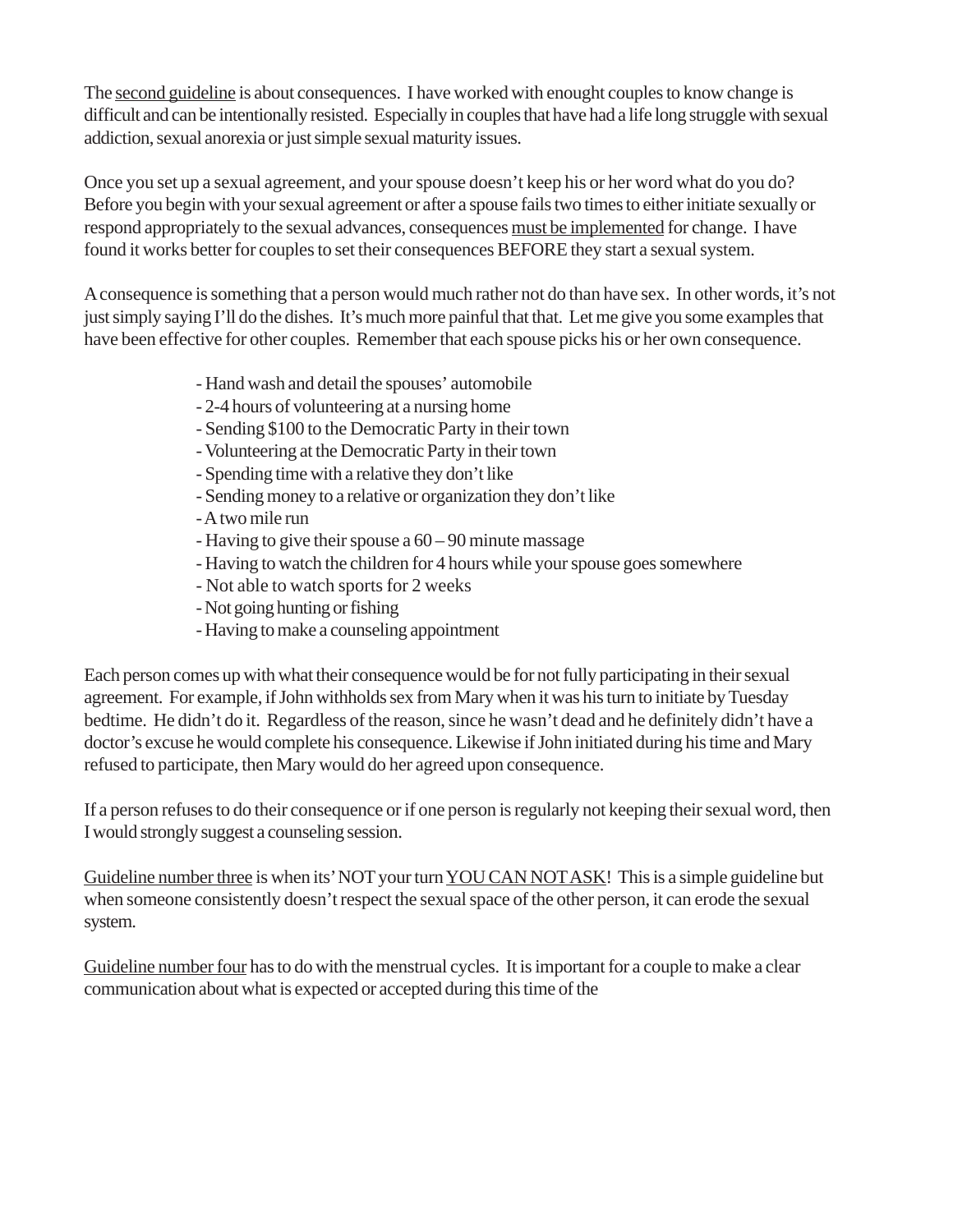month. The couple also needs to communicate about when the wife needs to tell the spouse the news about the starting of the cycle.

Couples vary so much about sex and the cycle. For some couples, they just keep having intercourse and for others, they wouldn't even think about having sexual relations during this time. Options for couples seem to be one of the following:

- 1. Continue sexually as normal
- 2. To sustain sexual activity for a defined period (i.e., so many days or so many turns at initiating)
- 3. Be sexual but no intercourse

Any option is fine for a couple in a sexual agreement but it is imperative that you both agree with the choices so that there is less likely any relational fall out due to misunderstandings.

Secondly, discuss and agree when to communicate about when a cycle begins. It is often a loss for both the wife and the husband when it's his turn, he has been thinking about being sexual with his wife all day. He gets home, they eat, do the homework with children, take baths, put everyone to bed. He jumps into bed with his beloved and she says she can't she started her period that morning.

If he responds with anything less than "I hope you are feeling okay" he will be cast as insensitive and selfish. She can't do anything about getting her period and in no way should be made to feel "less than" during this time; it only makes matters worse.

What helps tremendously here is clear communication. A couple decides when she is to communicate the change in their normal sexual expression. Some couples have designed an agreement that the wife will communicate:

- As soon as she finds out, to let her husband know
- Send an e-mail with a catch phrase
- When he comes home, before dinner
- After dinner but before homework

A clear communication here can save both spouses some ill feelings due to a change in routine. It's often not the menstrual situation at all that is being responded to but the CHANGE in the sexual agreement. So for both of your sake, a preventative measure here can save you some deterioration on your relationship as you go through the next one hundred-days.

Guideline number five is agreeing on what sexual behaviors are MUTUALLY satisfying and acceptable to BOTH spouses. As we stated earlier, people vary in their sexual personalities, preferences, histories and the amount of sexual sin they have consumed or participated in.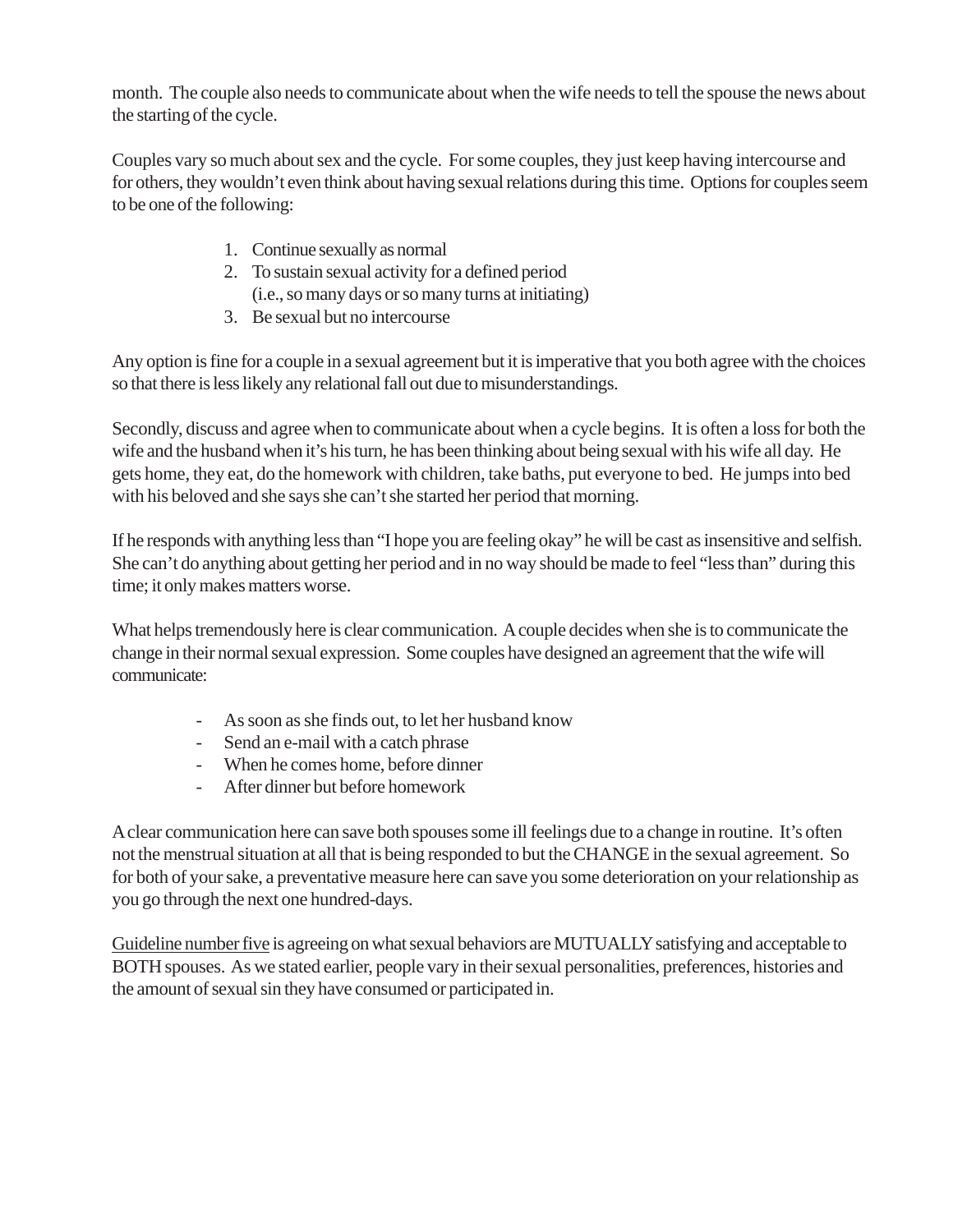Therefore, since this is going to be the only garden of sexuality you will both be eating from, it is helpful for you both to define what is acceptable. Some fruit may be acceptable all the time, others you can have sometimes (decide who can initiate that particular fruit) and some fruit is definitely forbidden.

Again, this is your sexual garden, it is not necessarily a right or wrong but what you BOTH want in your garden. On a separate sheet of paper, you can write out the various fruits of your sexual expression that each of you desires. Below you can indicate what is acceptable for each spouse or both.

| Example                   | He                        | <b>She</b>                |
|---------------------------|---------------------------|---------------------------|
| Position 1                | Yes No Only if I initiate | Yes No Only if I initiate |
| Position 2                | Yes No Only if I initiate | Yes No Only if I initiate |
| Act A                     | Yes No Only if I initiate | Yes No Only if I initiate |
| $\overline{\text{Act }B}$ | Yes No Only if I initiate | Yes No Only if I initiate |
| Place 1                   | Yes No Only if I initiate | Yes No Only if I initiate |
| Place 2                   | Yes No Only if I initiate | Yes No Only if I initiate |

**After you write all this out, both of you circle the appropriate response; Yes, No or only if I initiate. Everything you both circle yes to is a fruit that you both agree on and can participate in with a clear conscious before God and each other. The things you both circle "no" to would be things that would be defiling to your particular garden and would not even be asked for by either spouse. The ones where there is one "yes" and another "no" are areas of sexual disagreement. These are areas you would not participate in nor ask for during sex because you BOTH do not agree.**

If you feel these areas need further discussion you can seek out a counselor or see a pastor in your area. The purpose of the counseling would be to hear the rationales, and histories, to see if this is a negotiable behavior. The goal of counseling is not to manipulate your spouse to do what you want sexually.

The column that states "only if I initiate", can be used by a spouse who knows their mate likes a particular behavior but still don't want to feel like they have to participate in other than when they want to occasionally for their spouse.

Charles and Cindy were a middle-aged couple with two teenagers. Overall, Charles and Cindy had a good Christian marriage and had successfully worked on most areas of their relationship but one issue kept rising up again and again. They came to counseling to resolve the one issue of a particular sexual behavior that Charles liked however Cindy was not comfortable with.

Charles liked Cindy to wear fancy, sexy lingerie. Charles enjoyed his wife's body and like the way she looked in them. Cindy, however, was more conservative in her sexual personality and stated she felt like a prostitute not a Christian wife wearing them. You can see how Charles and Cindy disagreed in this area of their sexuality. If the only options Charles and Cindy had were "yes" or "no" they would have disagreed. The issue wasn't the act itself; it was the feelings and perception of the acts. Cindy felt she was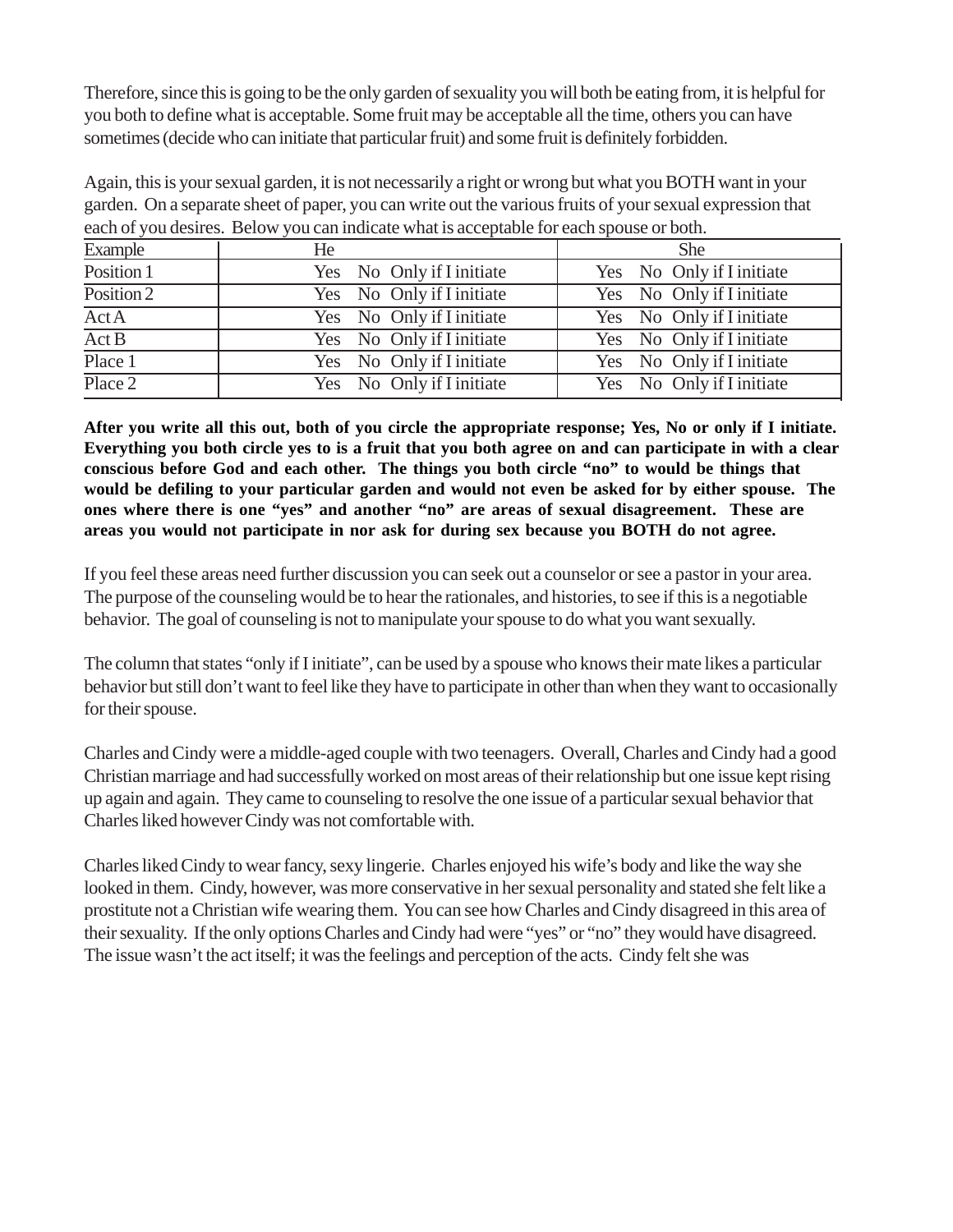being coerced to do this behavior. She felt that Charles didn't think she wasn't sexy enough on her own and that she was being something other than herself. As we talked, she realized that she could do this once in a while but only if she picked out the clothes and only "when she initiated" that she wanted to express her sexuality that way. When Cindy felt free to choose and express herself and understood that she was loved whether she wore this clothes or not, then she felt more comfortable wearing them occasionally.

The column, which states "only if I initiate" is, designed for the type of a situation that Cindy and Charles found themselves in. Agreement on what fruits are acceptable to both partners can add a greater sense of safety and trust in the area of sexuality. When you both agree there can be freedom and fun in the areas of sexuality.

Guideline number six is the fact that the system stays in place for at least sixty to ninety days before changing any aspect of it. One person does not make changes in the sexual agreement but both spouses must agree for a change is to be made. If you feel you need a professional to navigate you through these changes, please do this. Some couples agree only to make changes in their sexual agreement if their pastor or counselor agree also. This minimizes any manipulations that may be trying to take place.

We have taken a lot of time on this area of sexual agreeing. This is an area where I find Christian couples need the most help. Walking through the complexities of the sexual issues is a real mountain for every couple to climb. The view on the climb is always changing and growing.

You now have outlined how to create a sexual system. On a separate sheet of paper, both of you need to write down your sexual system. Below I have a checklist created for you to include the various ingredients to a successful sexual agreement.

> 1. Our sexual agreement is written down in a clear format which outlines how often sex is to occur.

> 2. Our sexual agreement is written down and is clear as to whom is responsible to initiate sexuality.

3. Our agreement states that we will say "YES" unless we have a doctor's excuse.

4. Our sexual agreement has identified self-imposed consequences for both spouses if either does not keep their sexual agreements.

5. We have included the "not asking" when it's not your turn policy.

6. We have an agreed plan about menstrual cycles and the communication of the cycle.

7. We have a written agreement as to what is acceptable / not acceptable / only if I initiate behavior.

8. We have a clause as to when our agreement can be changed.

If you completed all eight steps you only have one more step to go. When do you want to start your sexual agreement? You can write the date in the space below or put it on your agreement.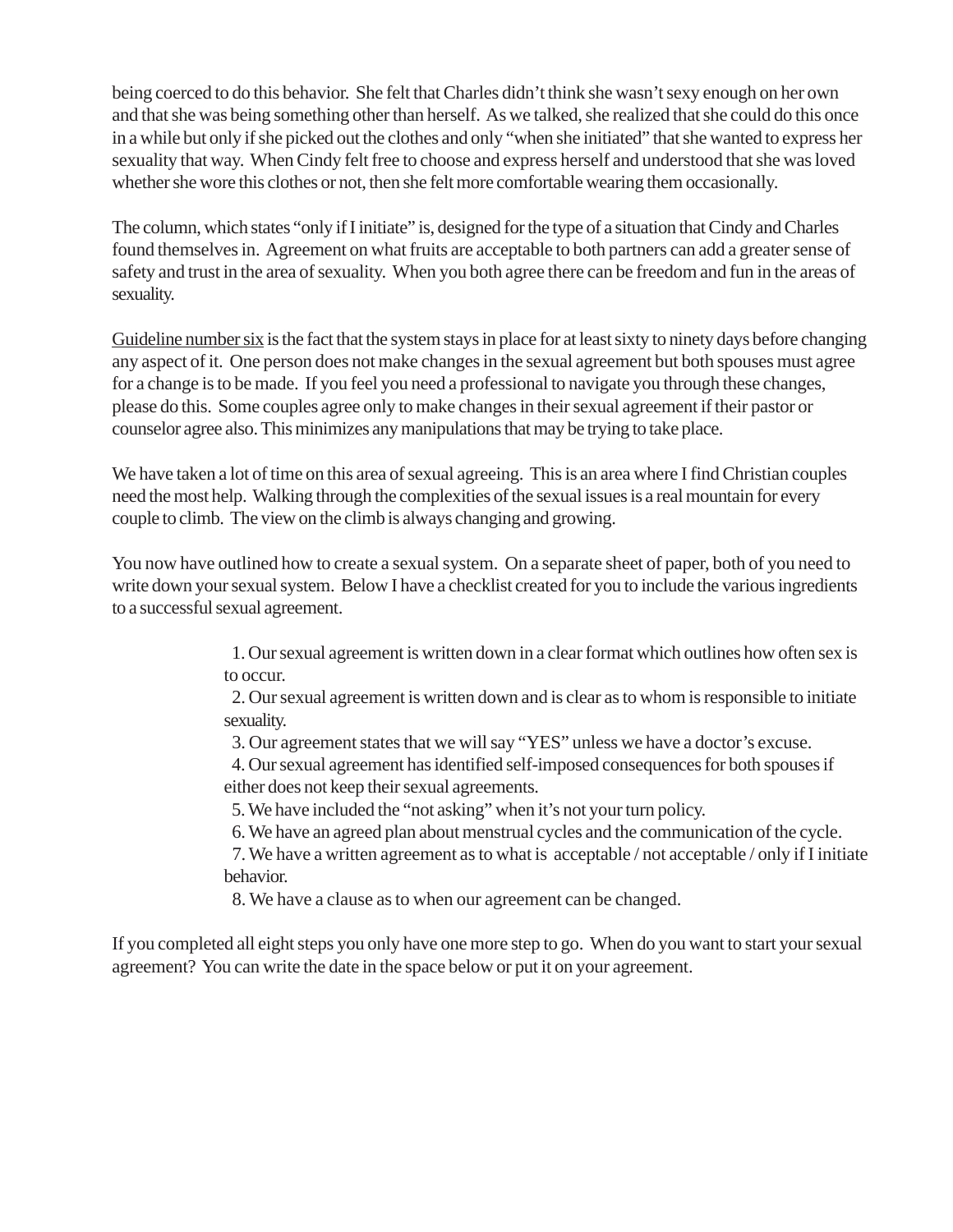Date Started:

**I know living in Colorado that any hike is work but it seems the higher you climb, the cleaner the air, the cooler the temperature and the more spectacular the view. I pray God's richest blessing on your marriage as you partake of all the fruits you have agreed upon. The garden is a great place for a couple to be, naked, unashamed and in the presence of the Lord.**

> *The man and his wife were both naked, "and they felt no shame."*  **Genesis 2:25**

As a man you will not only be feeling sexually successful but also masculine. You can definitely master the skills of intimacy and grow in areas where you have been deficient. You can hold your bead high because you are being responsible with the woman God gave you. I know this may be more work than you bargained for. As a man, your not afraid of work if everybody wins from your focus and efforts. Your climb may be work but as a fellow traveler, I can tell you it is worth it all. May God Bless your diligence!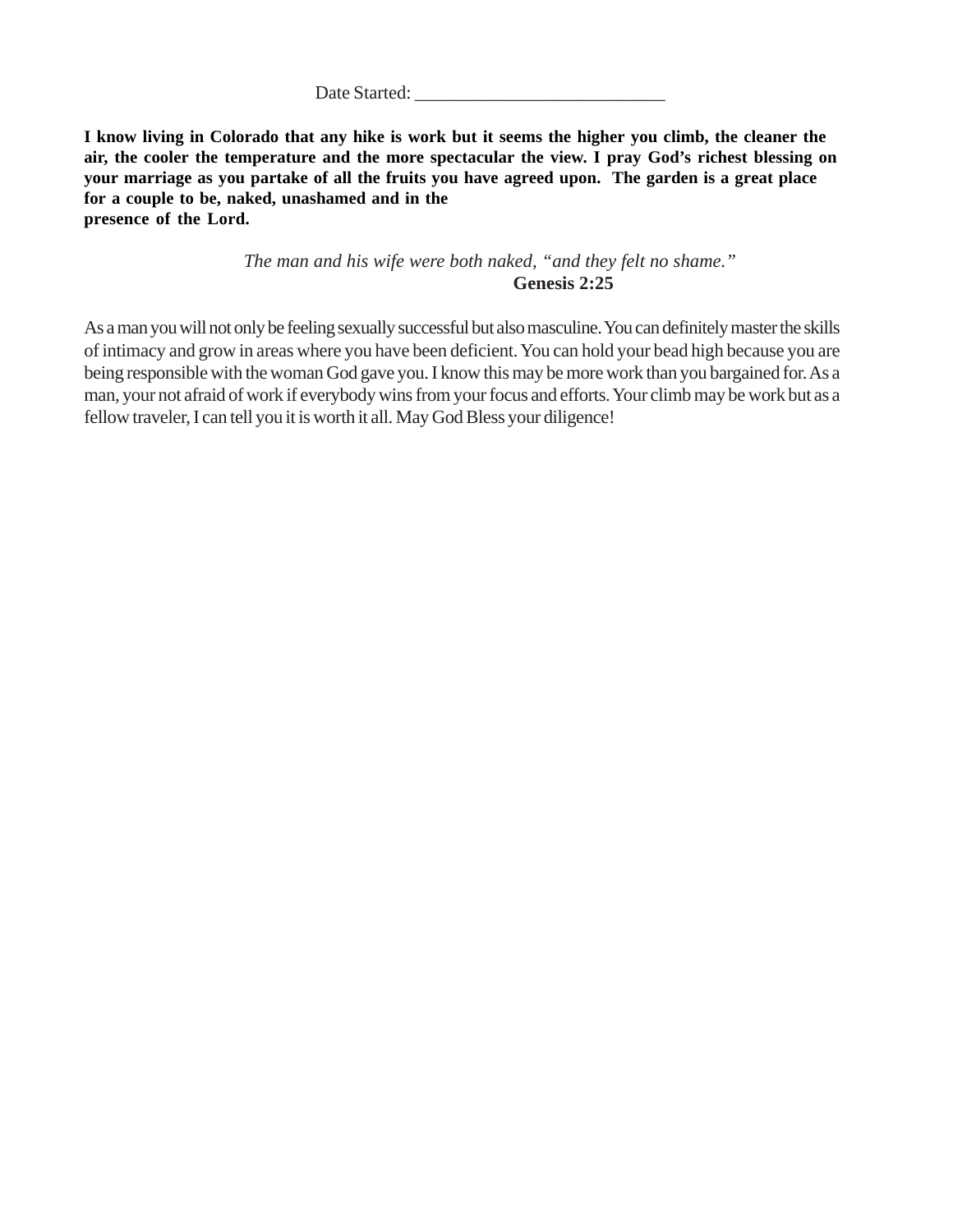## **CHAPTER 12**

### **Leaving a Legacy**

A large part of being a Christian man who is sexually successful is leaving a positive and healthy legacy for your sons. Your sons look to you for modeling in every area of their life. Rarely do we take a moment and think what kind of sexual role model I am being for my son. You have the responsibility of having the sex talk with your sons. What do you say? When? Let's not forget the big issue of masturbation as well. So I thought we would take a journey through this part together. I want every man to feel confident in passing sexual health down to your family. This may get challenging for some, but stay persistent as it can change the life of your son, his son and so on.

### **Role Modeling**

How we role model male sexuality is imperative to our sons' interpretation of what comprises acceptable and unacceptable behavior. I have spent countless hours counseling men whose father's sexual role modeling was absent or even worse destructive.

The absent role model is one who never discusses sexuality. It's as if he is not having sex at all. He doesn't know what to say about it so he says nothing and hopes for the best.

The destructive role model is one who has pornography in his home. Remember, many men start pornography with their dad's own stash. You think you are hiding it, but you forget young men can sniff that stuff out. This type of father gives information about his affairs on his wife (your son's mother). This is hugely destructive to a young man's heart. He doesn't know whom to protect: Dad's secrets or the mother he loves. The destructive role model takes long lingering looks at other women and the son picks up that lust is okay. This role model also makes comments on women's body parts and teaches his son that women are objects. The form of entertainment he watches regularly contains sexual innuendoes on it regularly. This sends a clear message that voyeurism through television and movies is acceptable and listening to or watching this type of sexuality is normal for Christian men. Any such role modeling can influence and mold your son's sexuality. Often the destructive role model has little to say during a sex talk with his son. His son is on his own regarding figuring out his sexuality.

The positive role model is one who is intentional about communicating healthy sexuality to his son. He gets informed and looks for opportunities to talk about girls with his son in a positive way. He is behaviorally pure himself from pornography and adultery. He is able to be honest with other adult men about any lust issues in his life. He responsibly blocks the Internet, monitors television and media intake for himself and his family. He is emotionally connected to his son enough so that they can talk about sex.

The latter type of father is a good, general role model for male sexuality. Regardless of how our fathers were with us, we can become good role models for our sons. They will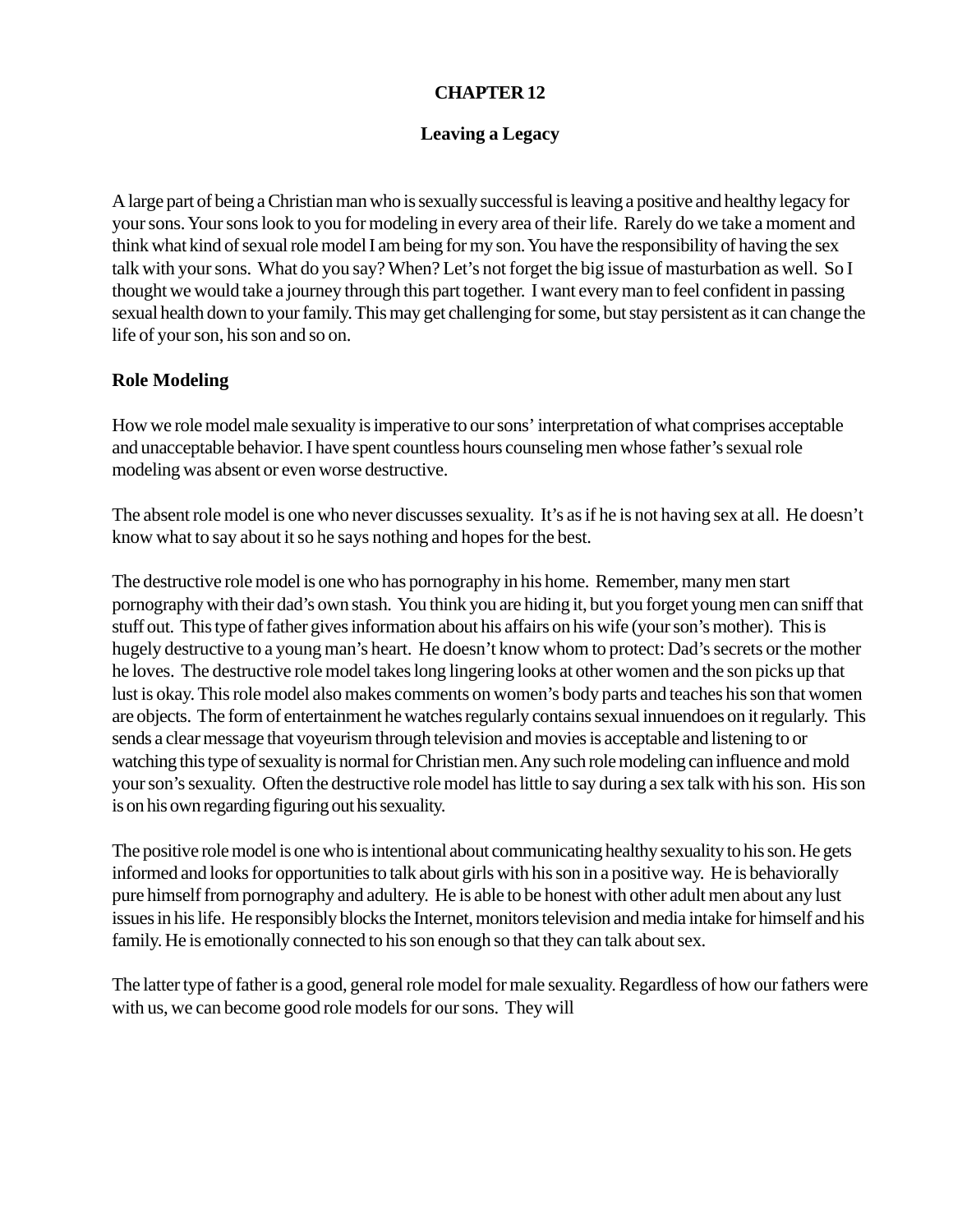catch more of our sexuality from our lives than from any book or video we discuss. The areas of importance are:

- Your personal purity If you struggle sexually, your shame can cripple you from effective, positive sexual role modeling.
- Your behavior and attitudes toward women in general You can only teach respect for women if you have respect for women.
- Your media intake If you are silent about sexual innuendoes, sexual immorality, adultery and inappropriate dress while with your son, in his eyes you are condoning this behavior.
- Have intentional sexual conversations with your sons.

If you are doing well as a role model then this is a great start. If you're not, then begin now. Your personal sexuality is a large player in raising sexually healthy sons.

# **What Do I Say and When?**

I want to alleviate some pressure here for you as a dad. Many men think in terms of having "the talk" with their sons. Such thinking is very limited and puts a lot of pressure on you to get it all right because you only have one shot at it. I think this paradigm is archaic. As a modern man, talking to your son is much different than a generation or two ago when kids married right out of high school.

Let's face it: Our sons will be single until probably his mid- to late twenties. Our grandfathers hit puberty at 18 and were married shortly thereafter. Our sons, because of health advantages, now hit puberty at 14. They are by far the longest sexually single generation in the history of mankind. This is a major reason some new thinking is necessary to raise them healthy.

Our sons have also inherited a much more sexually stimulating culture than we have or our fathers have. Because of the sexual idolatry in North America our sons will see and hear more about it in much more varied forms of media than we did. I'm not even including the Internet, a demon like no other that can trash a young boy's sexuality in seconds.

Having said all this, we are now going to cover a variety of issues. The first of which is to change the paradigm of "the talk" to "shepherding your sons sexually." You will be guiding him along the path of sexuality from 12 years old until marriage. You will be having hundreds of sexual conversations between his youth and marriage.

Before I go any farther I want to clearly communicate that you are not 100% responsible for your son's sexual choices, or your daughter's for that matter. We all have a will and humans are capable of making bad choices despite having the best information. Adam and Eve had God as a father and they still erred. You are, however, 100% responsible for your role modeling and for discipling your son regarding sex.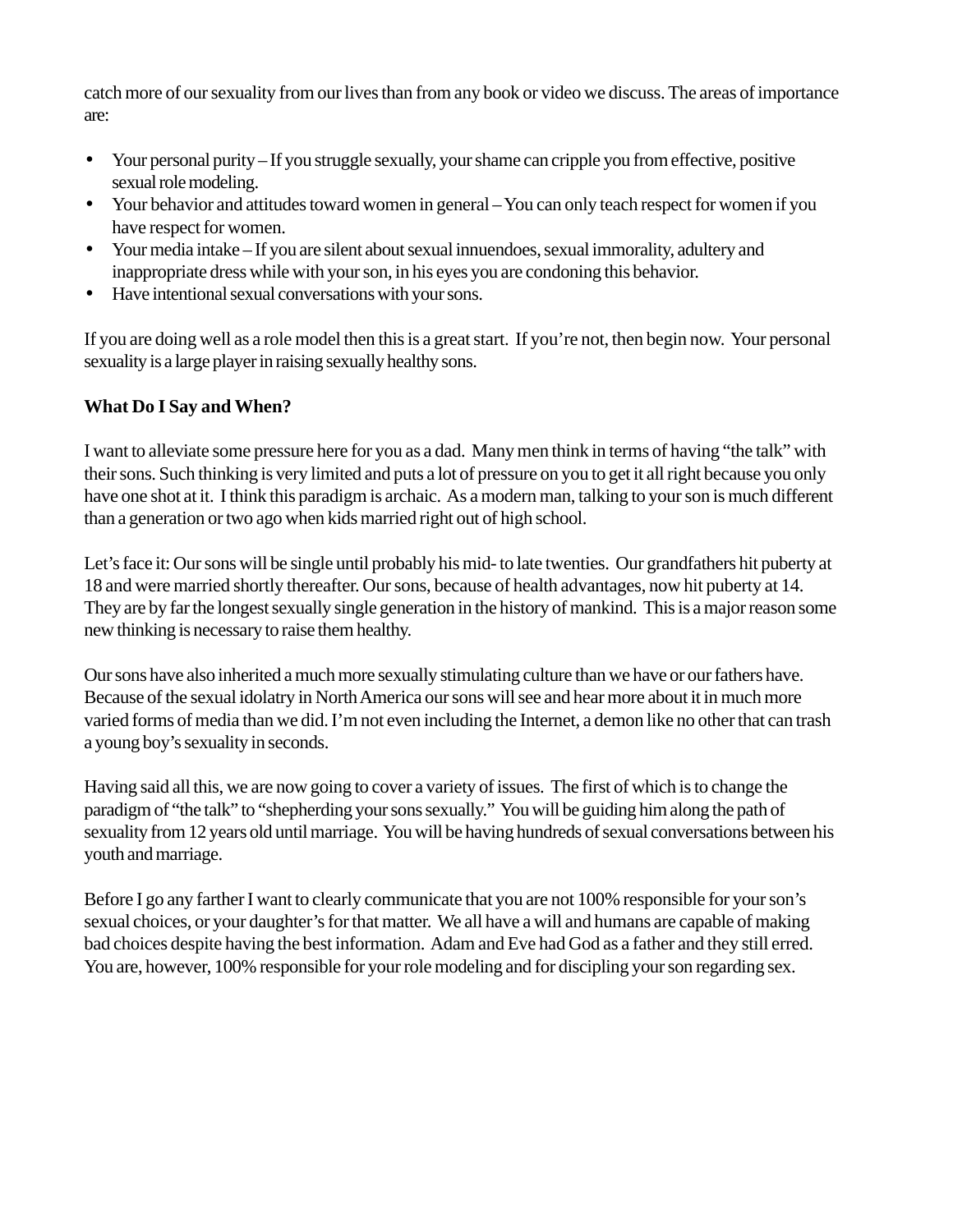What to say exactly in these talks is another book in itself. I do have videos available that cover these topics in more depth, including as *Shepherding Your Sons Sexually* and the teen video you and your sons or daughters can view together called *Good Enough To Wait*. This chapter will give you a list of things to cover over time with your sons. You will have to decide "when" based on his maturity, current exposure to sexual information and age. Most of this information should be covered by age 14. Here are some topics for conversation:

- The Mechanics of Sex The concepts of the penis inside the vagina, ejaculation, sperm and pregnancy. Most sex education books cover all these issues.
- Sex and the Brain How the brain is conditioned and connects to what the eyes look at. (The video *Good Enough to Wait* covers this.)
- Internal and External Sexuality Go over Exodus 20 with your son and the tenth commandment. Do a word study on lust in the Bible. Explain the rubber-band technique.
- Sex only in the context of marriage Refer to the Bible for this one.
- Bad Women Explain the dangers of women who want to steal his purity. Refer to the story of Samson, Proverbs 5, Revelation 2 and many others. Some teenage girls, as the ones in these Scriptures, can scar your son.
- Sexually transmitted diseases.
- Guidelines for courting or dating Paul's admonition to treat all women as sisters and what that means.
- Dangers of pornography and the Internet Block home open access and know the service providers of your son's friends if he frequents their homes.
- Condoms The lie of safe sex.
- Masturbation

Additionally, here are some sources for current and reliable information regarding sex. Here is a list of options for you:

- A local high school health teacher
- The local health clinic
- Your wife's OB/GYN doctor
- Local Bible/Christian Book Stores
- Focus on the Family  $(719)$  531-3400
- The SHARE Program (425) 644-3312

If your church doesn't have anything on this subject, you may want to share this list with them. When you find a good resource, purchase a second copy for the church to loan out to others. You can even attend our father/son retreats, where topics are sometimes covered more thoroughly.

### **Masturbation**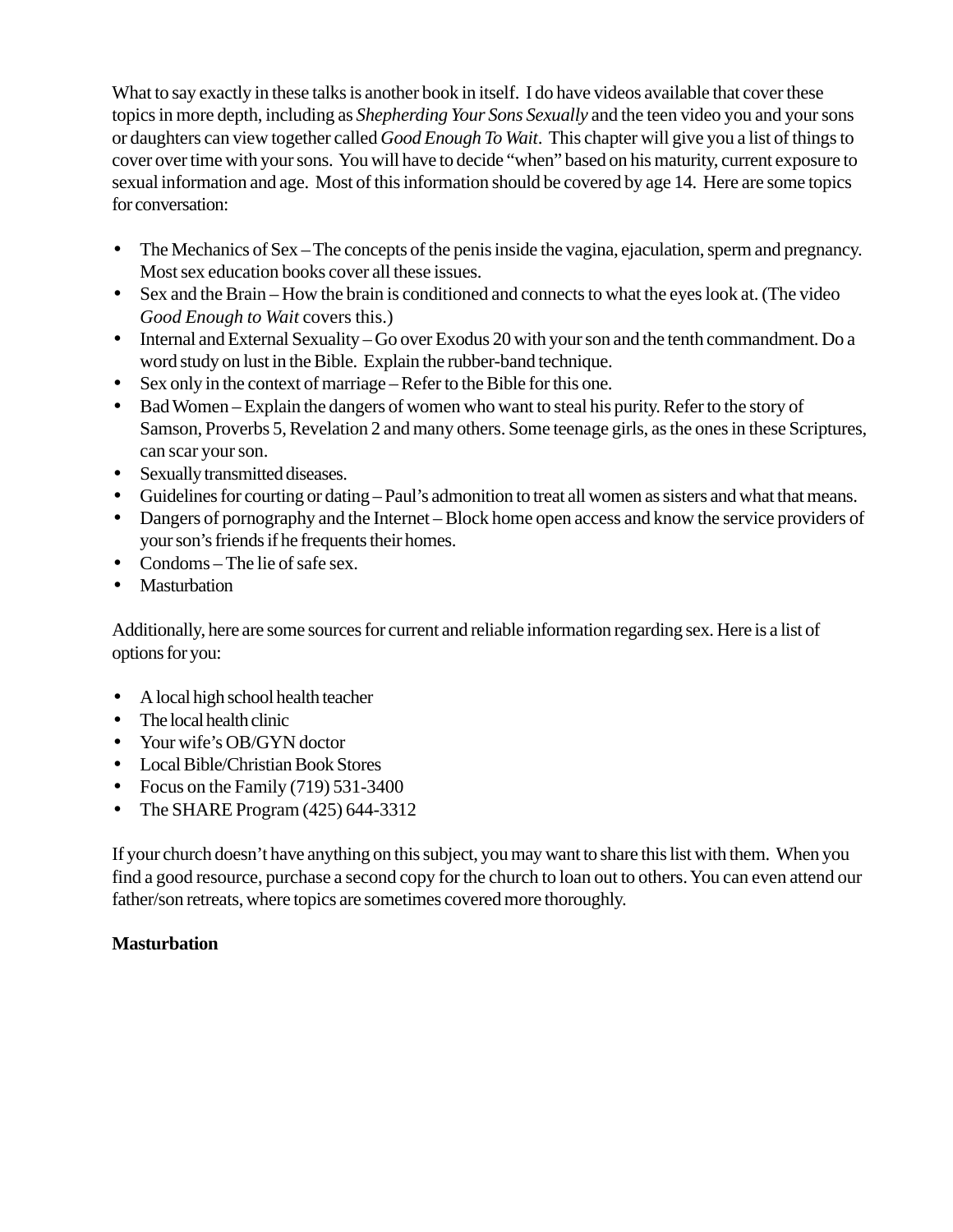Well, here we are again talking about masturbation. You need to address this subject with your son. Even if you believe you son is pure, or you have issues with sexuality yourself and feel that you can't talk about it, you're still the one who is 100 percent responsible to talk to your son. Your personality or preferences don't negate the fact that it's *your* job.

You might want to review this chapter on masturbation again before your talk. Make it a point to discuss the three types of masturbators. Remember, your young son doesn't have *your* history sexually, he has his own. Also cover the point that lust is sin. Having reviewed this I must state clearly, I am not recommending masturbation for anyone. If you are reading this book, stop and say out loud, "Dr. Doug is not recommending masturbation." I don't want anyone calling me, emailing me or asking me if I condone masturbation.

I know as Christian men we all would like to believe our sons will never masturbate. But since the percentage of those in North America who don't is so incredibly small, we have to look at our options. Option number one is to tell him nothing about masturbation. This leaves it up to him, his peers and the culture to inform him about masturbation. This can also leave him isolated and thinking he is the only one struggling. The second option is to give some guidelines, define when it's sin so he is clear, and hope and pray he will make wise choices.

For those who desire option one, nothing needs to be written. I would, however, be sure of your reasons for this choice and would encourage you to read further. For the second option, I would suggest including a discussion about the following four guidelines on masturbation. (Again, repeat out loud, "Dr. Doug is not encouraging masturbation.") The forth guideline is the most important.

**Guideline 1: Frequency –** The first guideline deals with the frequency of masturbation and how many times a week or month is acceptable. You're the dad and you can come up with a number. When I am coaching dads, I suggest no more than once or twice a week. This is not to suggest that they do it that often, but to keep it to no more than this.

Why? When I talk to a teenager, I often have to break the news to him that the culture and the media are lying to him. Women don't want sex every day. For most women, one to two times a week is plenty. I explain if you train your body (with masturbation) to have sex four to seven times a week and you do this for years, then you will be frustrated in your marriage when your wife doesn't meet your current experience. Mostly likely the teen's future wife didn't masturbate at all. She will be clueless about your frustration, so don't set yourself up for this inevitable conflict.

**Guideline 2: No Porn or Fantasy –** At this point you will review the brain pathway information (*Good Enough to Wait Video* helpful here). This will help your son understand that what he views while masturbating will set up a strong neuropathic desire for that specific object or person. Using pornography or fantasies can also establish beliefs that can become a detriment to how his wife thinks about sex.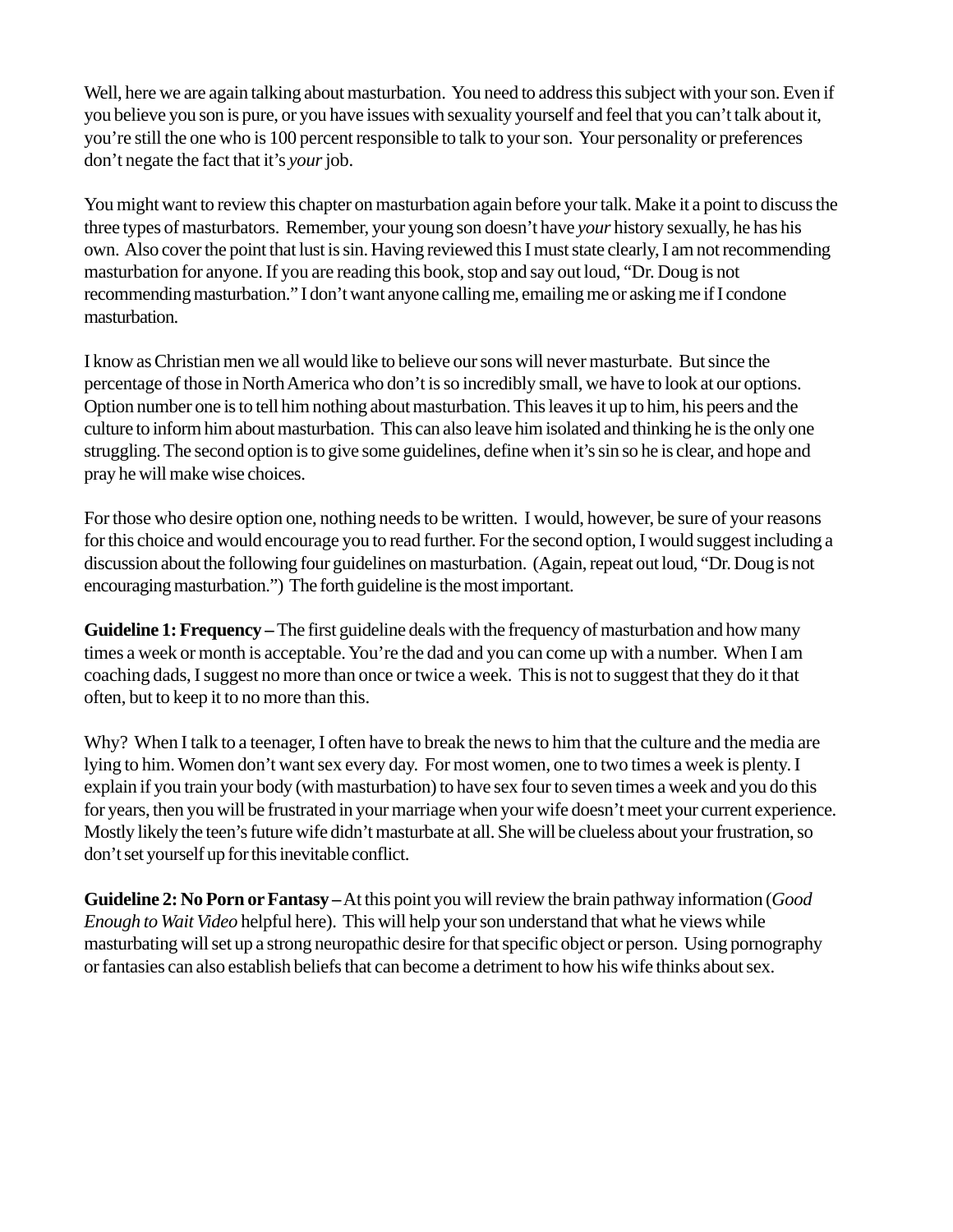Why? If you masturbate to pictures of models (pictures that are airbrushed to make them look perfect and models who often have had numerous plastic surgeries) who are six-foot tall redheads, that is what you will chase. When God gives you a perfectly wonderful godly woman who is 5'2" with an average build, you will be unhappy with His gift to you. Don't fantasize about women because the fantasies will be different sexually than the one you marry. This will aggravate you and your wife will feel your unacceptance of her. She will be hurt and feel like her sex is not good enough for you.

**Guideline 3: Stay Connected –** If a young man stays with his body during masturbation and doesn't disconnect to a fantasy world, he can avoid lust.

Why? If you practice connected sexuality now, you will be able to enjoy connected sex with your future wife. Women want you present—mentally and emotionally, not just physically—when having sex. Disconnected sex is not only distasteful to women; it is undesirable. If you're planning to have sex for a lifetime, plan to have connected sex. If you practice disconnected masturbation, connected sex with a future wife will prove incredibly more difficult.

**Guideline 4: Monthly Check-ins –** Talk to your son every month about how he's doing on the last three guidelines. This is by far the most important guideline. The 100% responsibility falls squarely on you, Dad. Each month have a conversation about frequency, fantasy and staying connected. This routine will feel normal to your son—maybe uncomfortable the first couple of times, but normal.

Your consistency about the regular check-ins will open the door to conversations about sexual issues. This should be a normal part of the father/son relationship, which should continue even if he goes away to college.

Why? He needs to learn that male sexuality can be discussed openly and honestly with another man. He will know that he is normal sexually, and when he has sexual challenges, that sexual honesty and accountability are the solutions. This guideline alone will save your son so much potential harm. He won't feel alone in his sexuality. If he makes mistakes, you can pray together and minister to him during his sexual development. The bonding you develop can make your relationship with your son so much stronger and he will feel that he can trust you with anything in his life.

You can do this! You're a mighty man of God who wants to bless his lineage. I figure if every Christian man would do this check-in with his sons, we could break the curse of silence and raise the sexually healthiest sons the church and the world has seen to date.

I am excited for you as you leave a healthy sexual legacy for your family. You are the man of the house and you will determine much of your son's sexual inheritance.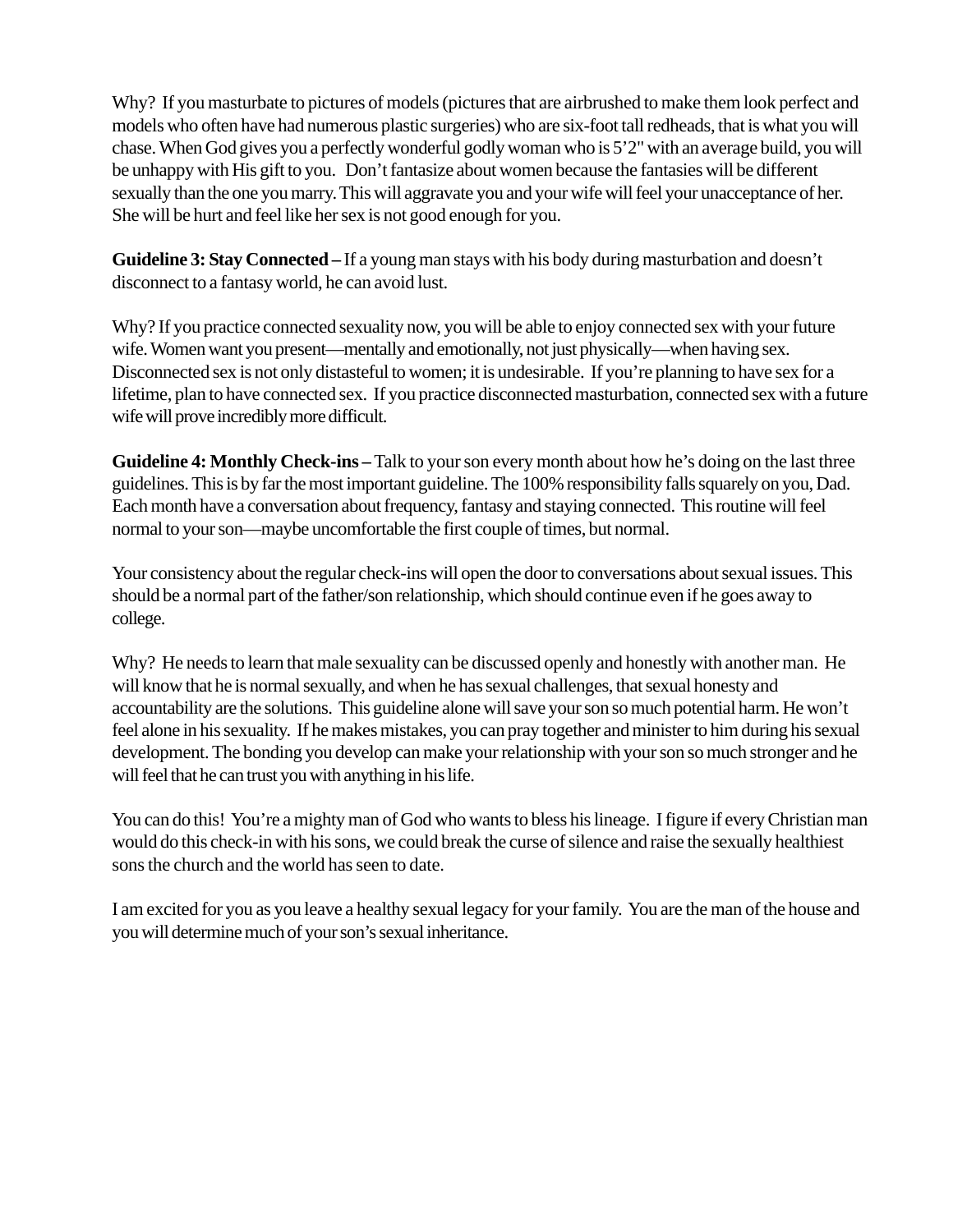### **CHAPTER 13**

#### Finally, The View!

When I climb the various mountainous areas in Colorado where I live, I am always grateful when I arrive at the view. Before we get to the view we often have driven an hour or more and climbed another two hours to get to the beautiful mountainous trail that our friends have introduced us to and have now been to countless times.

When we finally arrive at the top, the view is absolutely spectacular. You can see for miles and you feel as if you can touch the clouds and yet there is the feeling that nature is surrounding even the souls of your feet. Even the men at the top of the mountain are oohing and aahing at how beautiful the view is at the top. It's during these moments you totally forget about the climb, the bruises, sweating, and being hungry and thirsty. You're just in awe of the view.

Being sexually successful is something like enjoying this view. The intensity of your sexual life is so heightened, the intimacy so close, and the afterglow so satisfying that you feel as if you have touched something extraordinary. You may have begun to experience the view of becoming sexually successful. Just as others who have climbed before you, now you have experienced it and you can ooh and aah too! You now can look at your wife with gratefulness and warmth.

Let's not forget that this was a climb. After reading through these pages you may have already partially climbed up the mountain of being sexually successful. We may have simply opened up a few paths to increase your intimacy or brought an increased agreement to your sexuality.

Others of you had to climb through the entire process. You may have had to retrain your dual or multifocused brain. Possibly you took the healing path to deal with some of the sexual distraction from past abuse, addictions or anorexia. Oh, and don't forget the valley through the issues of masturbation. Some may have needed to camp for a while through that area. Soon after came the climb to learn more about your wife, playing and learning the game of intimacy so that you can both can win.

The jaunt through the emotionally based relationship and the rocky portion through the areas of childhood, adolescence or adulthood may have been a difficult terrain. But you persisted through it. You used your will, mind and emotions, and you overcame the particular hills you needed to climb.

Now you know why I wrote this book. It's when you see this view that absolutely takes your breath away, that you want to share it with other people at your first opportunity. As I too have shared the journey through this book, I began at the bottom of this climb.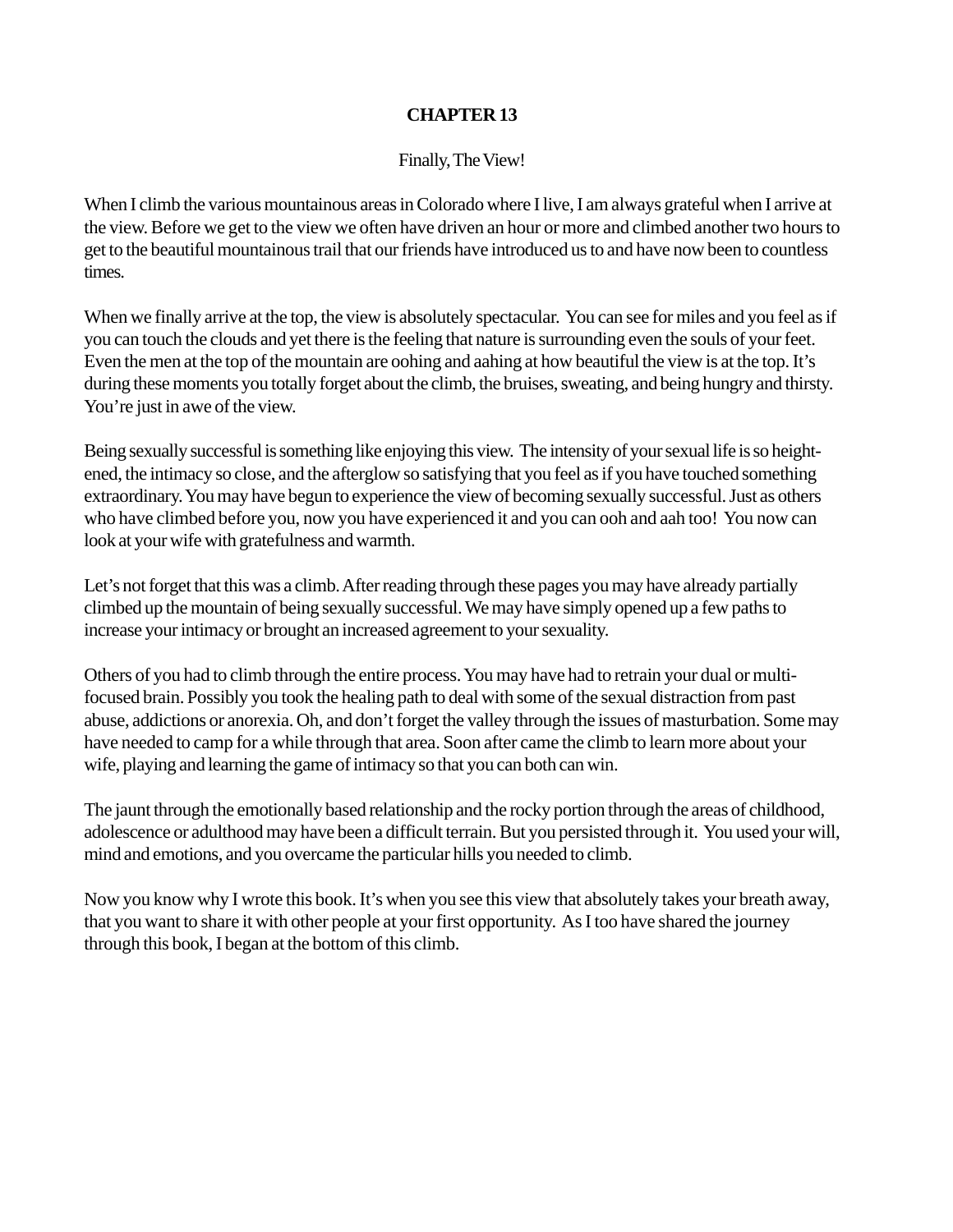The issues I presented through the leaves of these pages were often pages I have experienced and had to climb myself.

I also had a multi-focused brain, sexual trauma, and addiction in my past to handicap my climb. But like you, as a man I didn't make excuses. Instead I made a plan. Many other men that I have counseled with over the years also have experienced this same path toward our climb.

Following this similar path makes it easier but you will still have to work like the others who have enjoyed the view. You too can have every bit of the sexual success that you are willing to climb for.

I wish you the absolute best upon your journey toward sexual success. The day that you feel fulfilled in your sexuality with the woman you love, you'll know what the old timers meant when they said, "There's gold in them there hills."

Go For The Gold!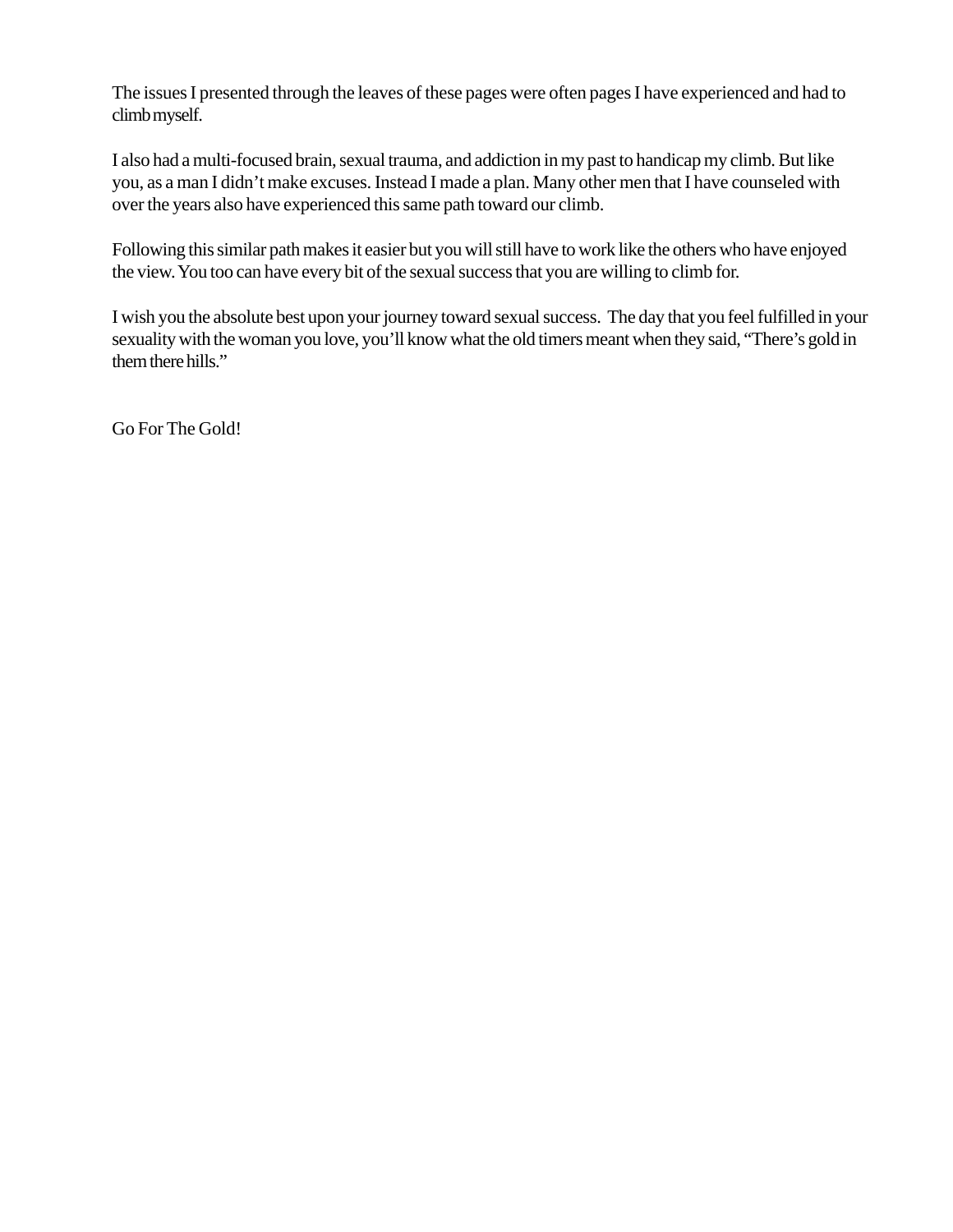#### APPENDIX

#### FEELINGS EXERCISE

1. I feel (put feeling word here) when (put a present situation when you feel this).

2. I first remember feeling (put the same feeling word here) when (explain earliest occurrence of this feeling).

Abandoned Abused Aching Accepted Accused Accepting Admired Adored Adventurous Affectionate Agony Alienated Aloof Aggravated Agreeable Aggressive Alive Alone Alluring Amazed Amused Angry Anguished Annoyed Anxious Apart  $A$ nothatic